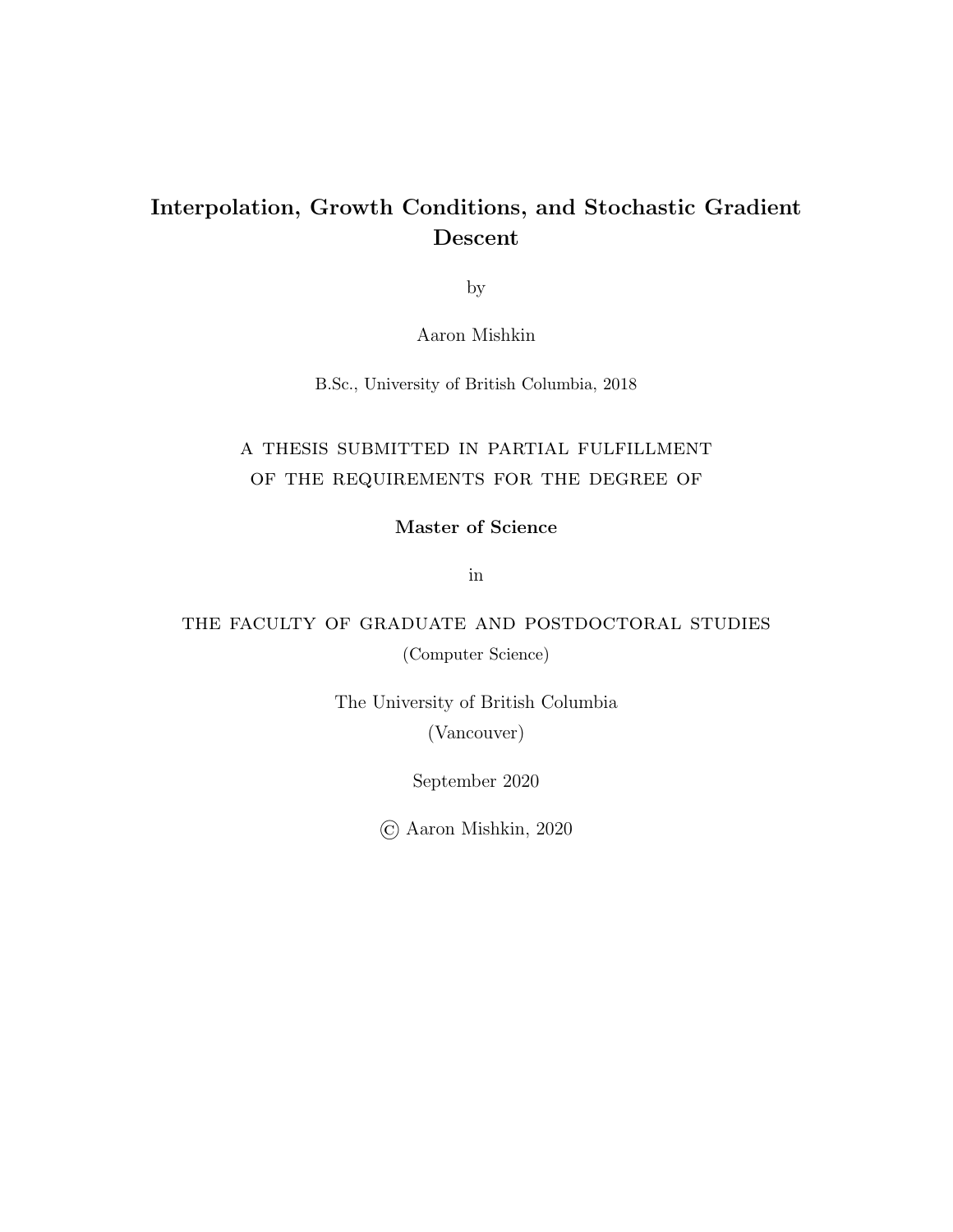The following individuals certify that they have read, and recommend to the Faculty of Graduate and Postdoctoral Studies for acceptance, the thesis entitled:

#### Interpolation, Growth Conditions, and Stochastic Gradient Descent

submitted by Aaron Mishkin in partial fulfillment of the requirements for the degree of Master of Science in Computer Science.

#### Examining Committee:

Mark Schmidt, Computer Science Supervisor

Nicholas J. A. Harvey, Computer Science Supervisory Committee Member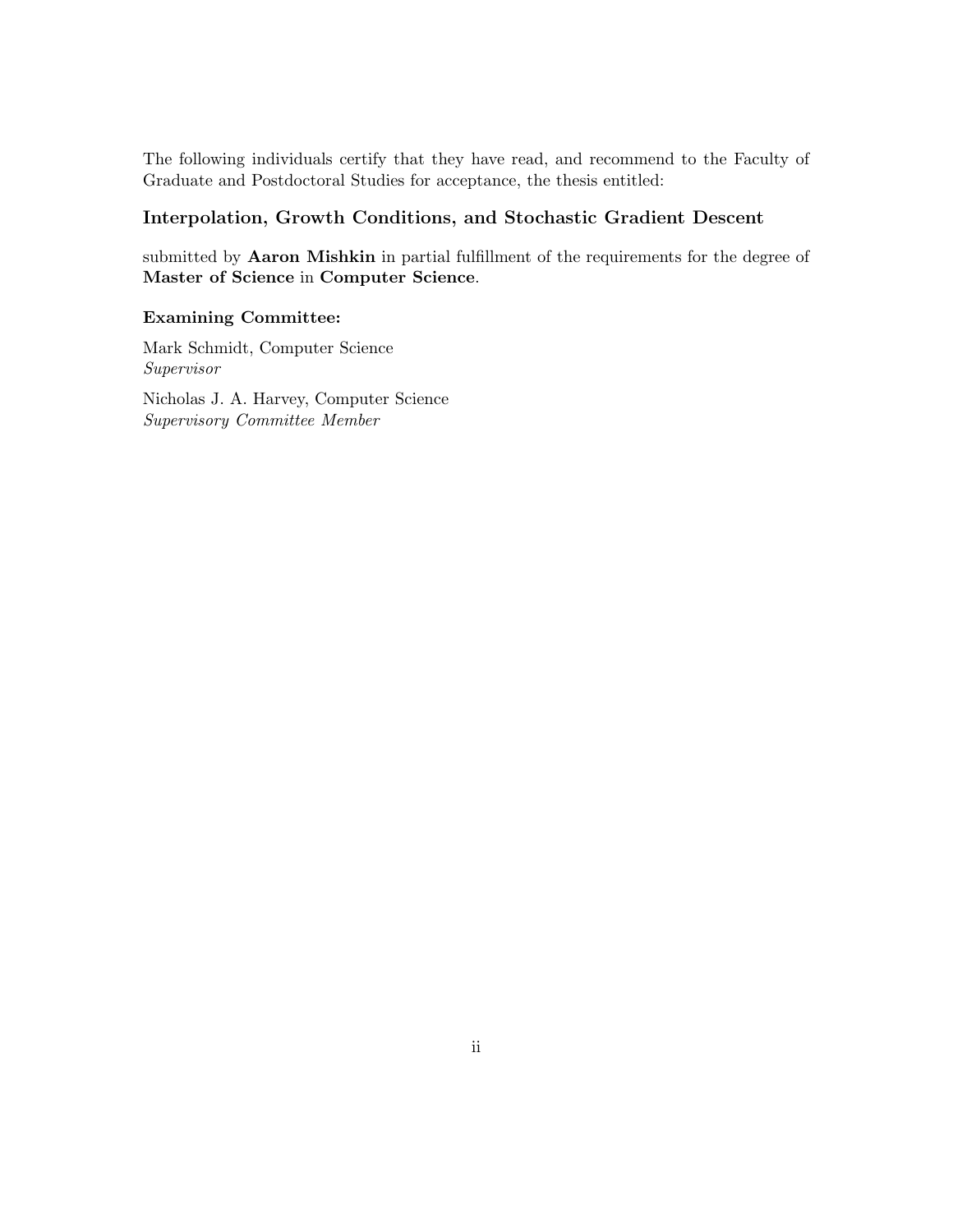## <span id="page-2-0"></span>Abstract

Current machine learning practice requires solving huge-scale empirical risk minimization problems quickly and robustly. These problems are often highly under-determined and admit multiple solutions which exactly fit, or interpolate, the training data. In such cases, stochastic gradient descent has been shown to converge without decreasing step-sizes or averaging, and can achieve the fast convergence of deterministic gradient methods. Recent work has further shown that stochastic acceleration and line-search methods for step-size selection are possible in this restricted setting. Although pioneering, existing analyses for first-order methods under interpolation have two major weaknesses: they are restricted to the finite-sum setting, and, secondly, they are not tight with the best deterministic rates. To address these issues, we extend the notion of interpolation to stochastic optimization problems with general, first-order oracles. We use the proposed framework to analyze stochastic gradient descent with a fixed step-size and with an Armijo-type line-search, as well as Nesterov's accelerated gradient method with stochastic gradients. In nearly all settings, we obtain faster convergence with a wider range of parameters. The improvement for stochastic Nesterov acceleration is comparable to dividing by the square-root of the condition number and addresses criticism that existing rates were not truly "accelerated". In the case of convex functions, our convergence rates for stochastic gradient descent — both with and without the stochastic Armijo line-search — recover the best-known rates in the deterministic setting. We also provide a simple extension to  $\ell_2$ -regularized minimization, which opens the path to proximal-gradient methods and non-smooth optimization under interpolation.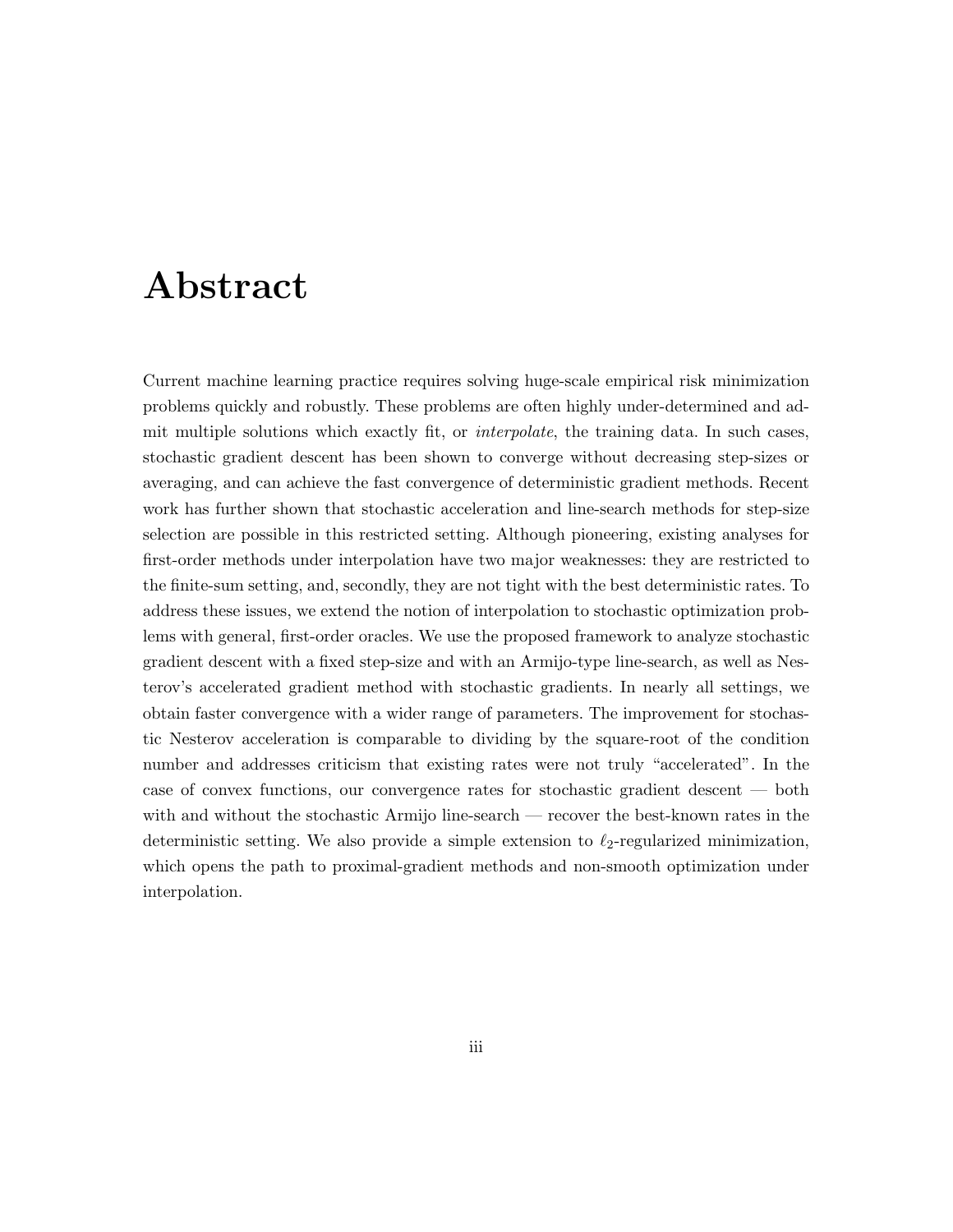## <span id="page-3-0"></span>Lay Summary

A major trend in machine learning is the use of flexible models which can exactly fit large quantities of data. For example, deep learning approaches can "memorize" datasets, meaning they achieve nearly perfect predictions on the samples used to fit the model. In this case, we say that the model interpolates the dataset. Interpolating models are particularly interesting from an optimization perspective because they can be fit very quickly using stochastic gradient methods. This contrasts with general models, where stochastic gradient methods are notoriously slow. In this thesis, we develop a rigorous definition of interpolation and study the speed of stochastic gradient methods for interpolating models. Our approach is more general than existing analyses and covers standard model-fitting using a dataset as a special case. For many model classes, we show stochastic gradient methods permit a wider range of parameters and are faster than previously known when interpolation is satisfied.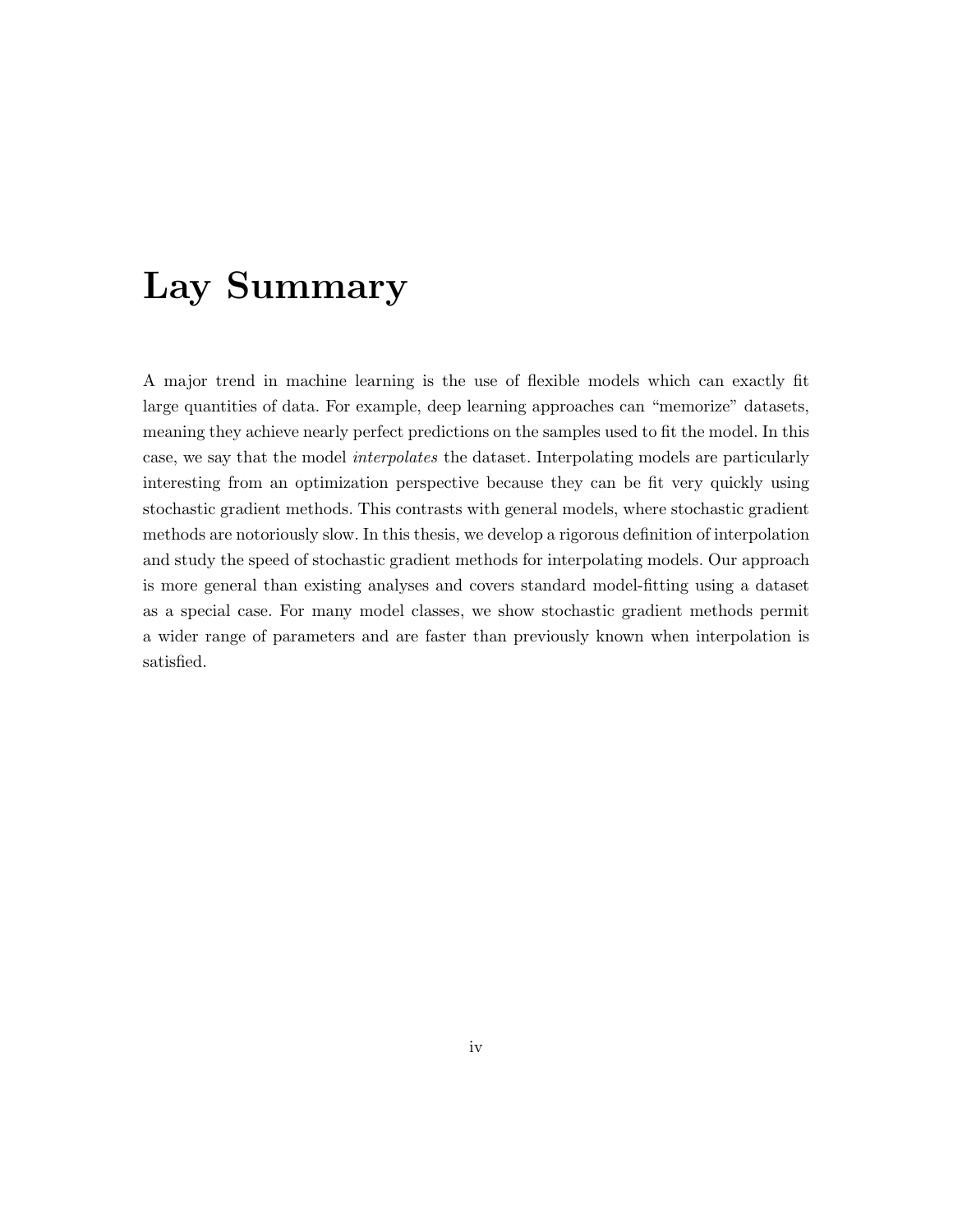## <span id="page-4-0"></span>Preface

This thesis was conceived and written solely by the author, Aaron Mishkin. The basis for the theoretical work was developed in collaboration with Sharan Vaswani and Frederik Kunstner over the last two years. The work here is original and unpublished with the exception of the stochastic Armijo line-search, which was published in [Vaswani et al.](#page-78-0) [\(2019b\)](#page-78-0). A. Mishkin is a coauthor of this paper.

The breakdown of contributions for results included from [Vaswani et al.](#page-78-0) [\(2019b\)](#page-78-0) is as follows: the idea to investigate stochastic line-search techniques was proposed by S. Vaswani. S. Vaswani also conceived of the stochastic Armijo line-search and proved the original form of [Lemma 8.](#page-48-0) A. Mishkin and S. Vaswani later revised the lemma statement to the version stated in [Chapter 4.](#page-43-0) The proof technique for [Theorem 11](#page-51-0) [\(Chapter 4\)](#page-43-0) was developed and suggested by S. Vaswani, while the specific result was proved by A. Mishkin.

Many of the unpublished results in this thesis have also benefited from collaboration. The extension of interpolation to general stochastic oracles in [Chapter 2](#page-21-0) was conducted by the author alone, while the connection between interpolation and weak/strong growth was developed in collaboration with S. Vaswani, and F. Kunstner. The improved convergence theorems in Chapters [3](#page-33-0) and [5](#page-54-0) build on previous work by [Vaswani et al.](#page-78-1) [\(2019a\)](#page-78-1) and were proved solely by the author.

[Theorem 9](#page-48-1) in [Chapter 4,](#page-43-0) which improves the dependency on the strong-convexity parameter from  $\bar{\mu}$  to  $\mu$ , was suggested by S. Vaswani and F. Kunstner with reference to a result for the stochastic Polyak step-size by [Loizou et al.](#page-75-0) [\(2020\)](#page-75-0). A. Mishkin proved the theorem alone. The analysis of stochastic gradient descent for  $\ell_2$ -regularized functions satisfying interpolation in [Chapter 6](#page-64-0) was inspired by a conversation with Eduard Gorbunov.

All figures are the original product of the author, A. Mishkin.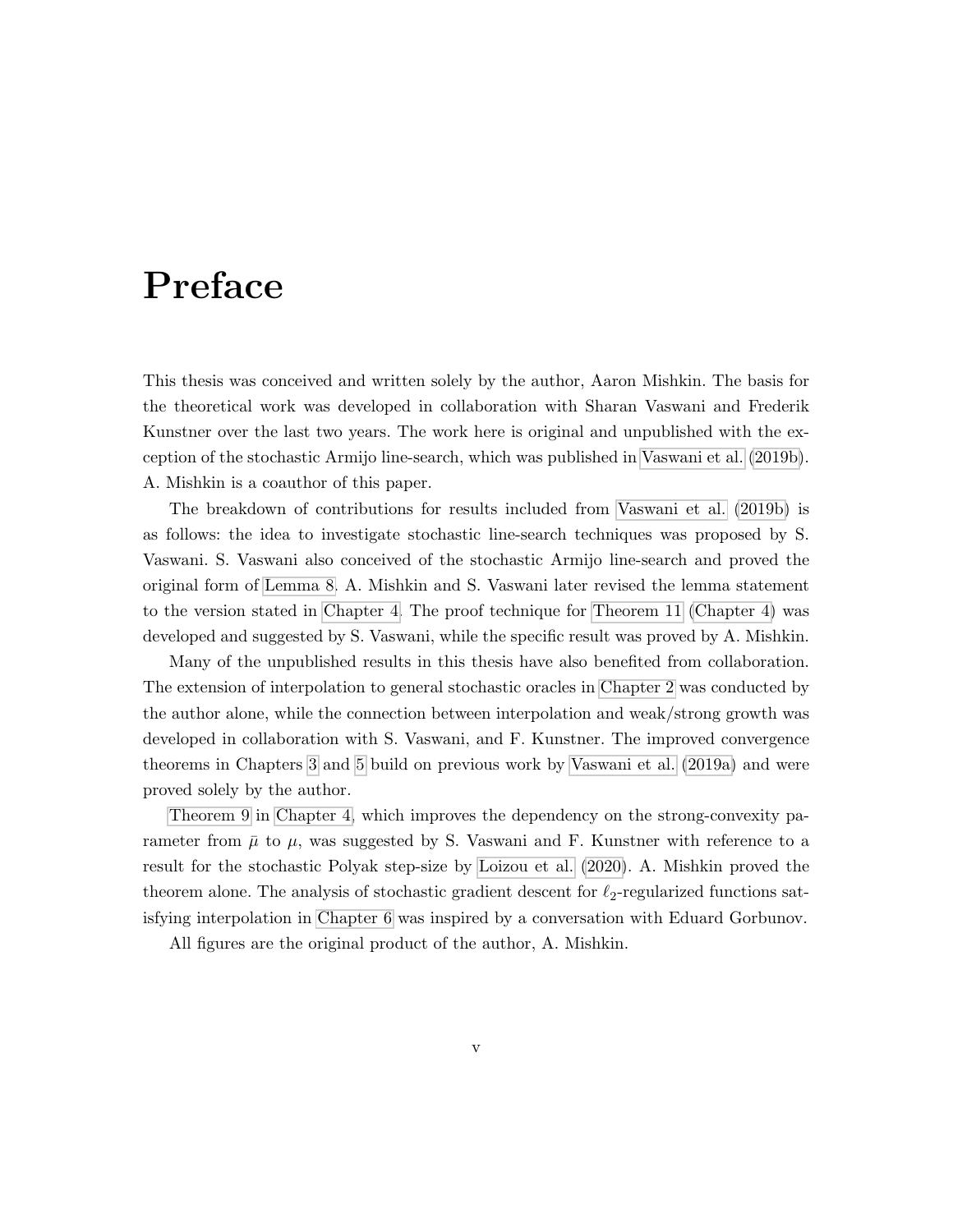# <span id="page-5-0"></span>Table of Contents

| ix               |     |                                                                                                               |  |  |  |
|------------------|-----|---------------------------------------------------------------------------------------------------------------|--|--|--|
|                  |     |                                                                                                               |  |  |  |
|                  |     |                                                                                                               |  |  |  |
|                  |     |                                                                                                               |  |  |  |
| $\mathbf{1}$     |     |                                                                                                               |  |  |  |
|                  | 1.1 |                                                                                                               |  |  |  |
|                  | 1.2 |                                                                                                               |  |  |  |
| $\boldsymbol{2}$ |     | 10                                                                                                            |  |  |  |
|                  | 2.1 | 11                                                                                                            |  |  |  |
|                  | 2.2 | 13                                                                                                            |  |  |  |
|                  | 2.3 | Growth conditions $\ldots \ldots \ldots \ldots \ldots \ldots \ldots \ldots \ldots \ldots \ldots \ldots$<br>17 |  |  |  |
|                  | 2.4 | 21                                                                                                            |  |  |  |
|                  |     |                                                                                                               |  |  |  |
| 3                |     |                                                                                                               |  |  |  |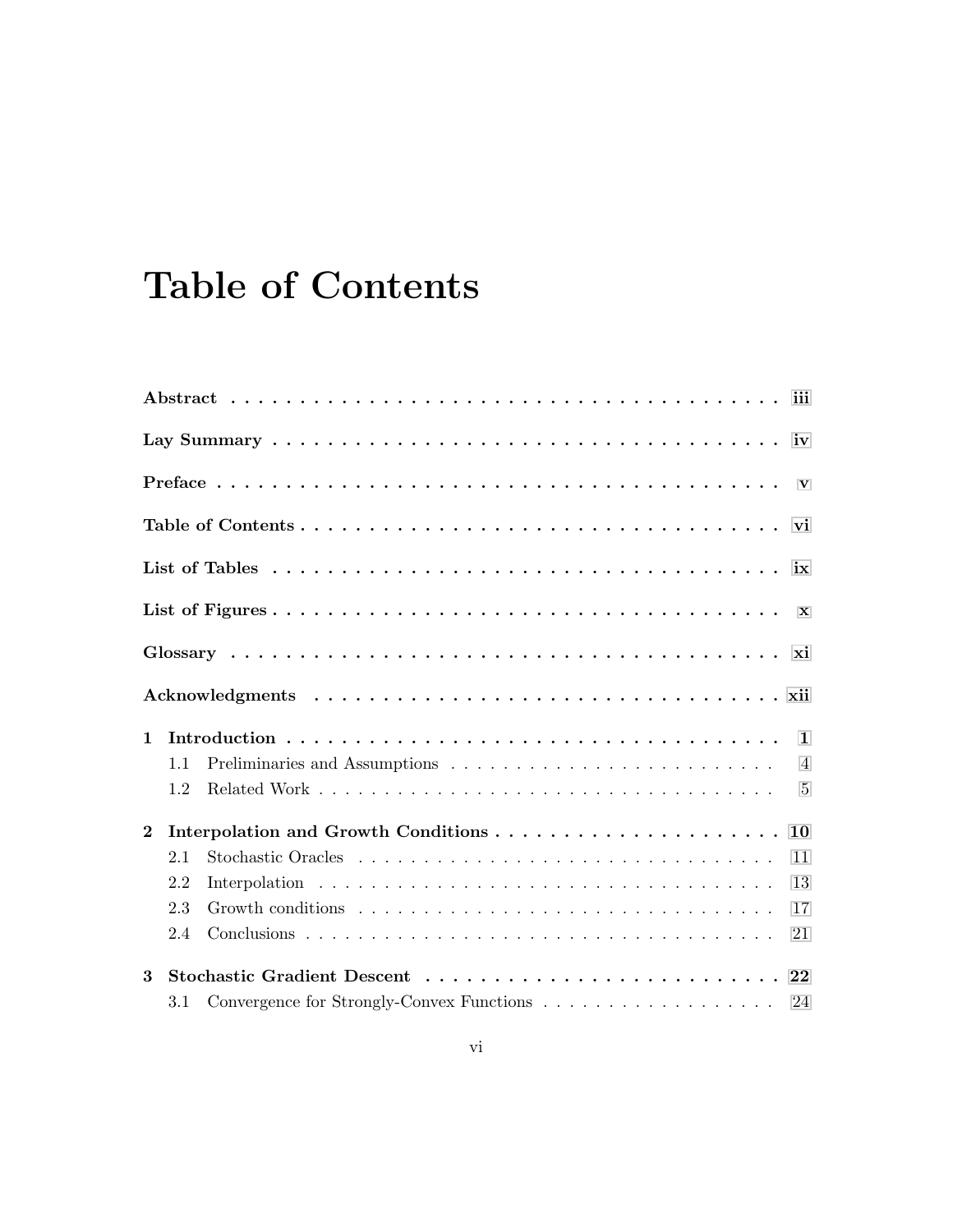|                         |     | 3.1.1                                               | 24 |
|-------------------------|-----|-----------------------------------------------------|----|
|                         |     | 3.1.2<br>Individually Smooth and Convex Oracles     | 25 |
|                         | 3.2 |                                                     | 27 |
|                         | 3.3 |                                                     | 29 |
|                         | 3.4 |                                                     | 31 |
| $\overline{\mathbf{4}}$ |     | Line Search                                         | 32 |
|                         | 4.1 |                                                     | 33 |
|                         | 4.2 |                                                     | 36 |
|                         | 4.3 |                                                     | 39 |
|                         | 4.4 |                                                     | 40 |
|                         |     | 4.4.1                                               | 41 |
|                         | 4.5 |                                                     | 42 |
| 5                       |     |                                                     |    |
|                         | 5.1 |                                                     | 44 |
|                         | 5.2 |                                                     | 45 |
|                         | 5.3 |                                                     | 49 |
|                         | 5.4 |                                                     | 50 |
|                         | 5.5 |                                                     | 51 |
|                         | 5.6 |                                                     | 52 |
| 6                       |     |                                                     | 53 |
|                         | 6.1 | Convergence for $L_2$ -Regularized Convex Functions | 54 |
|                         | 6.2 |                                                     | 55 |
| 7                       |     |                                                     | 57 |
|                         |     |                                                     | 59 |
|                         |     |                                                     |    |
|                         |     | A Interpolation and Growth Conditions: Proofs       | 68 |
|                         | A.1 |                                                     | 68 |
|                         | A.2 |                                                     | 69 |
|                         | A.3 |                                                     | 71 |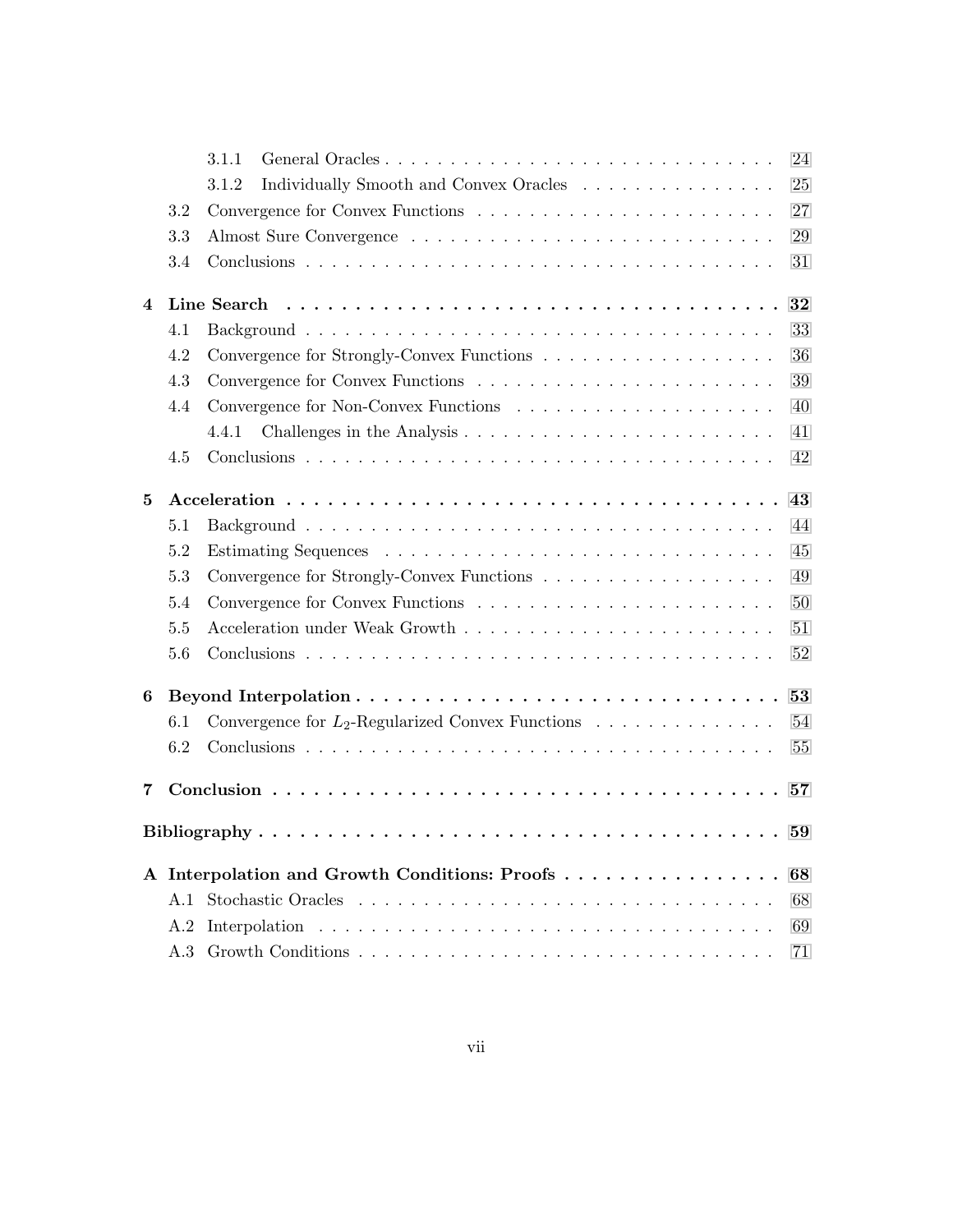| B. |     |                                                             |    |
|----|-----|-------------------------------------------------------------|----|
|    |     |                                                             | 75 |
|    |     |                                                             | 79 |
|    | B.3 |                                                             | 82 |
|    |     |                                                             | 83 |
| C  |     |                                                             |    |
|    |     | C.1 Convergence for Strongly-Convex Functions 88            |    |
|    |     |                                                             |    |
|    |     |                                                             |    |
| D  |     |                                                             |    |
|    |     |                                                             | 93 |
|    |     | D.2 Convergence for Strongly-Convex Functions 96            |    |
|    |     |                                                             |    |
| E  |     |                                                             |    |
|    |     | E.1 Convergence for $L_2$ -Regularized Convex Functions 101 |    |
| F  |     |                                                             |    |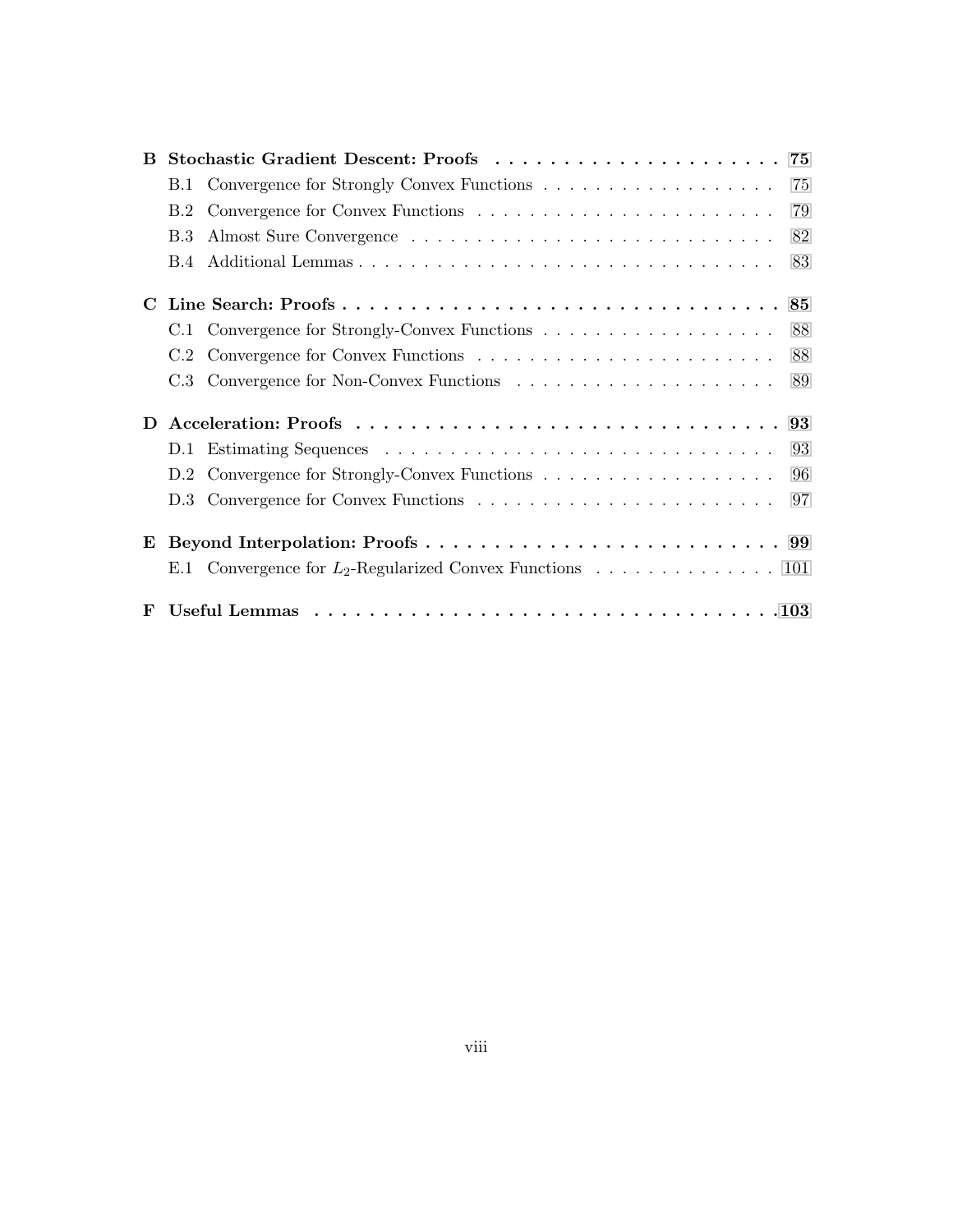## <span id="page-8-0"></span>List of Tables

| Table 2.1 Relationship between minimizer interpolation and parameters of the weak     |  |
|---------------------------------------------------------------------------------------|--|
|                                                                                       |  |
| Table 3.1 Comparison of iteration complexities of fixed step-size stochastic gradient |  |
| descent for strongly-convex functions under strong growth 26                          |  |
| Table 3.2 Comparison of iteration complexities of fixed step-size stochastic gradient |  |
|                                                                                       |  |
| Table 4.1 Comparison of iteration complexities for stochastic gradient descent with   |  |
|                                                                                       |  |
| Table 5.1 Comparison of iteration complexities for stochastic acceleration schemes    |  |
|                                                                                       |  |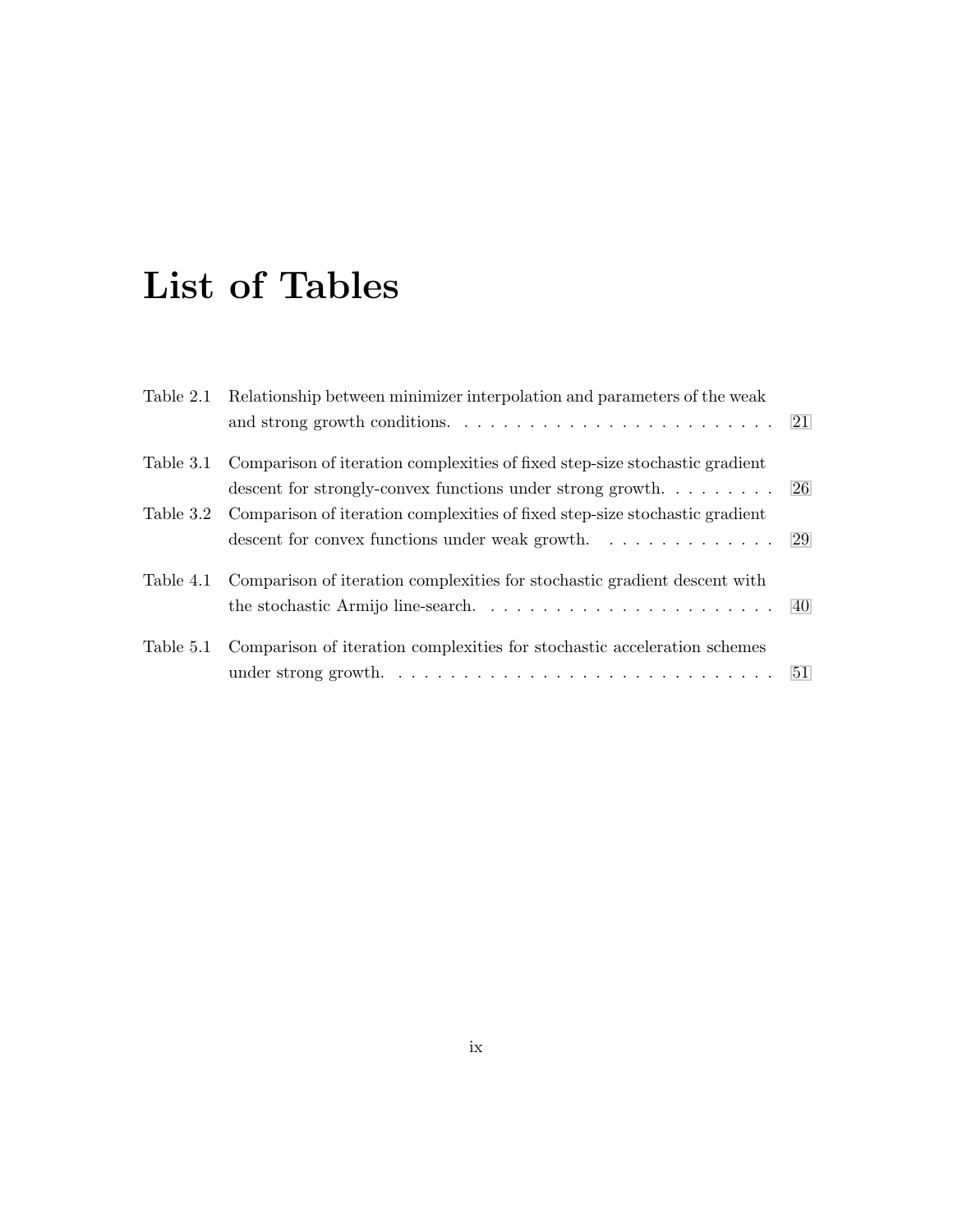# <span id="page-9-0"></span>List of Figures

|            | Figure 2.1 Illustration of oracle samples satisfying different models of interpolation.                                                                                     | -15 |
|------------|-----------------------------------------------------------------------------------------------------------------------------------------------------------------------------|-----|
|            | Figure 3.1 Procedural definition of stochastic gradient descent with a fixed step-size. 23                                                                                  |     |
|            | Figure 4.1 Progress made by stochastic gradient descent when using the stochastic<br>Armijo line-search with and without minimizer interpolation 34                         |     |
| Figure 4.2 | Procedural definition of stochastic gradient descent with the stochastic                                                                                                    | -35 |
| Figure 4.3 | Step-size intervals accepted and rejected by the Armijo line-search for a<br>Lipschitz-smooth function. $\ldots \ldots \ldots \ldots \ldots \ldots \ldots \ldots \ldots 36$ |     |
|            | Figure 5.1 Classic procedural definition of Nesterov's accelerated gradient descent                                                                                         |     |
|            | Figure 5.2 Reformulation of Nesterov's accelerated gradient descent as an alternat-                                                                                         |     |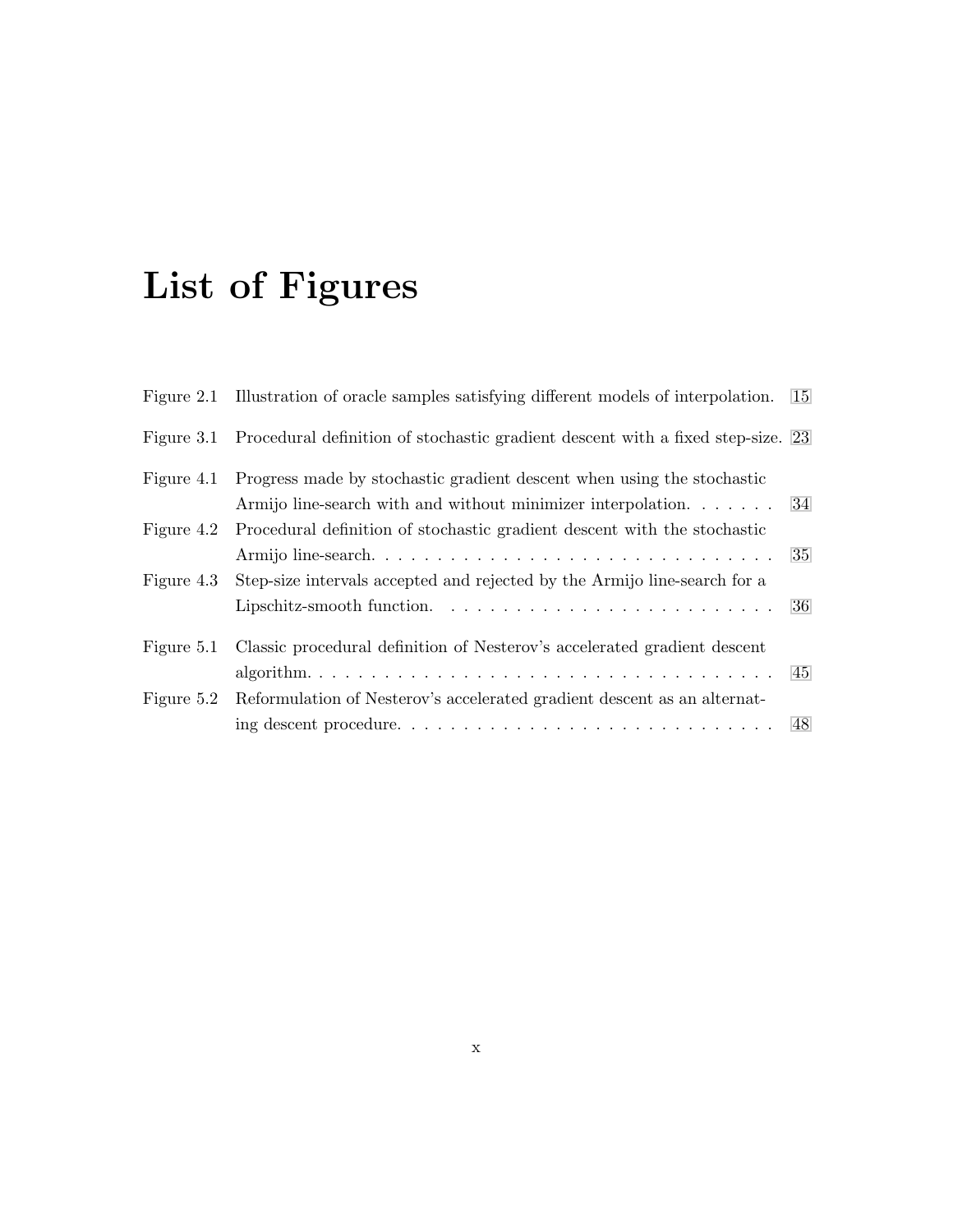# <span id="page-10-0"></span>**Glossary**

- AGD accelerated gradient descent
- PL Polyak-Lojasiewicz
- R-SAGD reformulated stochastic accelerated gradient descent
- SAGD stochastic accelerated gradient descent
- SFO stochastic first-order oracle
- SGD stochastic gradient descent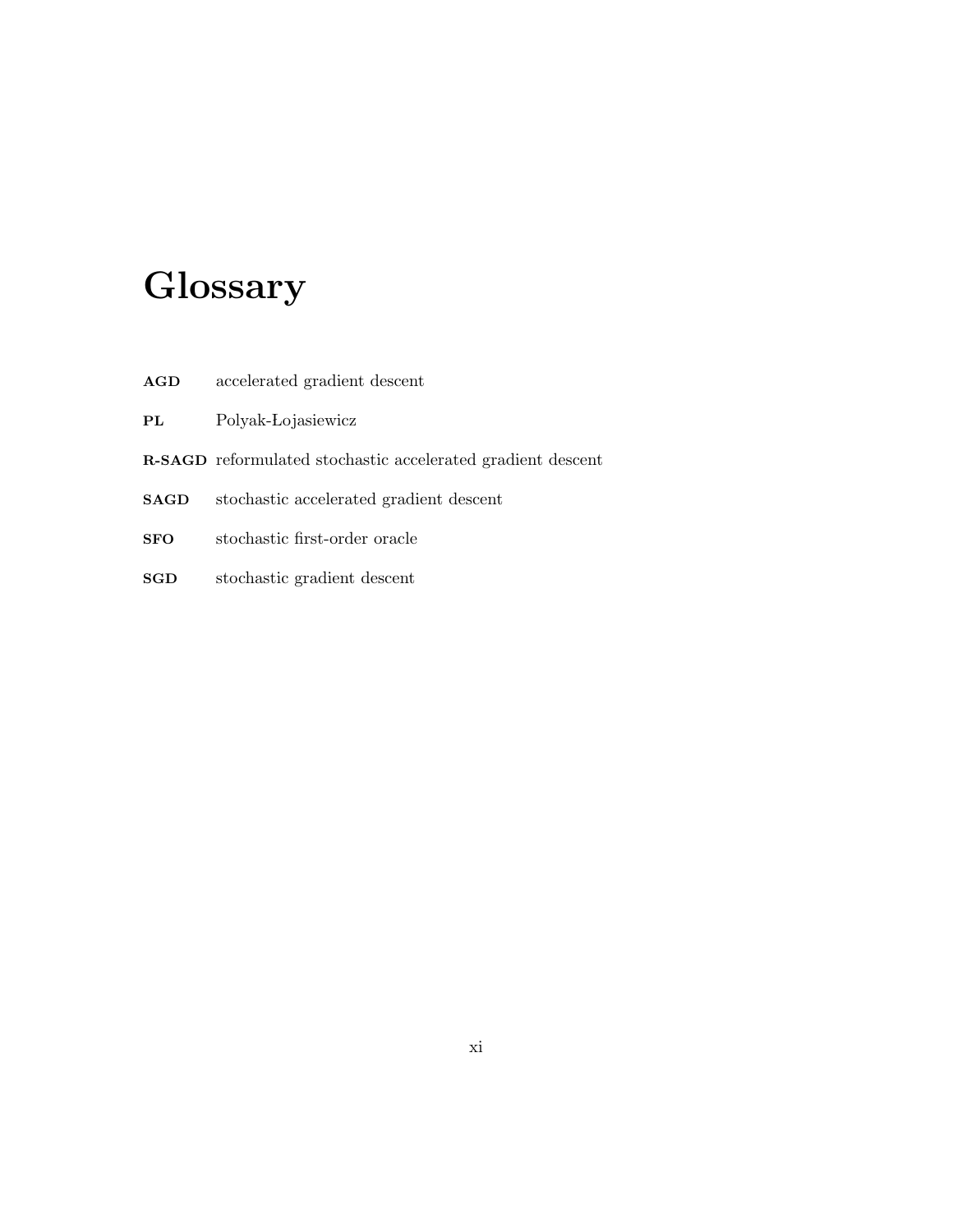## <span id="page-11-0"></span>Acknowledgments

I am extremely grateful to my supervisor, Mark Schmidt, for fostering an intellectually curious and collaborative environment. His group at the University of British Columbia was an  $\epsilon$ -optimal setting for this research. Sharan Vaswani convinced me to join the world of stochastic optimization in 2018 and none of the work herein would have come to be without his support. I am also greatly indebted to my friend and colleague Frederik Kunstner, with whom I have shared innumerable conversations on interpolation and stochastic gradient descent. Finally, Si Yi (Cathy) Meng, Betty Shea, and Jonathan Lavington provided many excellent comments and suggestions throughout the writing of this thesis.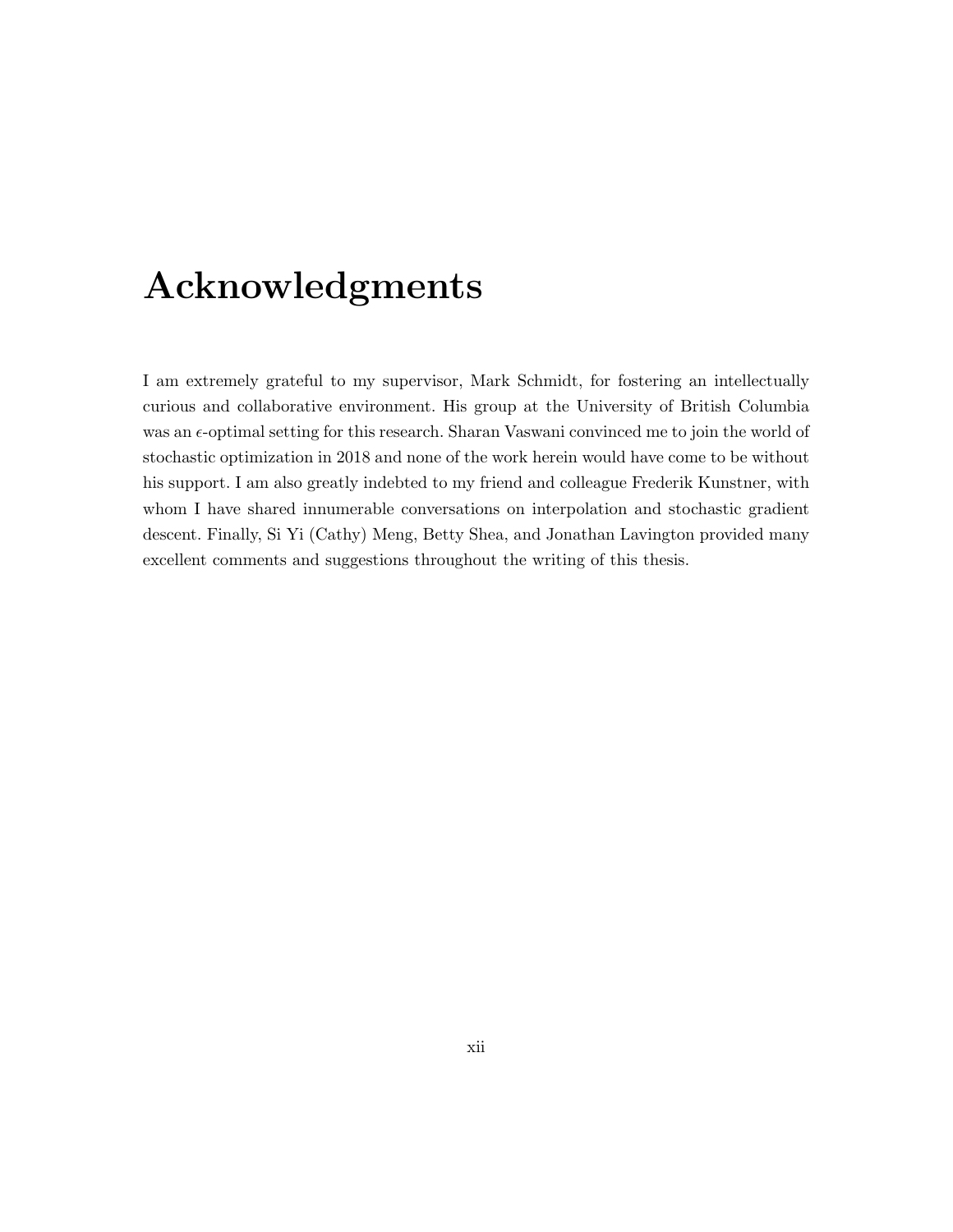### <span id="page-12-0"></span>Chapter 1

## Introduction

Stochastic first-order methods are the most popular optimization algorithms in modern machine learning. In particular, stochastic gradient descent (SGD) [\(Robbins and Monro,](#page-76-0) [1951\)](#page-76-0) and its adaptive variants [\(Duchi et al., 2011;](#page-73-0) [Kingma and Ba, 2015;](#page-74-0) [Tieleman and](#page-78-2) [Hinton, 2012;](#page-78-2) [Zeiler, 2012\)](#page-78-3) are widely used in large-scale supervised learning, where they are frequently referred to as fundamental "workhorse" algorithms [\(Assran et al., 2019;](#page-71-0) [Grosse and Salakhutdinov, 2015;](#page-73-1) [Qian et al., 2019\)](#page-76-1). The main advantage of these methods for machine learning is that they only use the gradient of a single or small sub-sample of training examples to update the model parameters at each iteration. The computational cost of SGD (and variants) is thus independent of the training set size and scales to very large datasets and models. This property is also why stochastic first-order methods are the dominant approach to training highly expressive models, such as deep neural networks [\(Bengio, 2012;](#page-71-1) [Zhang et al., 2017\)](#page-78-4) and non-parametric kernels [\(Belkin et al., 2019b;](#page-71-2) [Liang and Rakhlin, 2018\)](#page-75-1).

Despite their successes, stochastic first-order methods suffer from two well known problems. The step-size, momentum term, and other algorithmic hyper-parameters must be carefully tuned to obtain good performance [\(Bengio, 2012;](#page-71-1) [Choi et al., 2019;](#page-72-0) [Li and](#page-74-1) [Orabona, 2019;](#page-74-1) [Schaul et al., 2013\)](#page-77-0); and they converge slowly compared to deterministic [\(Nesterov, 2004\)](#page-75-2) or variance-reduced algorithms [\(Defazio et al., 2014;](#page-72-1) [Johnson and](#page-74-2) [Zhang, 2013;](#page-74-2) [Le Roux et al., 2012\)](#page-74-3) even when well-tuned. Hyper-parameter tuning for SGD is the focus of intense research, with approaches ranging from adaptive step-sizes inspired by online learning [\(Li and Orabona, 2019;](#page-74-1) [Luo et al., 2019;](#page-75-3) [Orabona and Tommasi, 2017\)](#page-76-2) to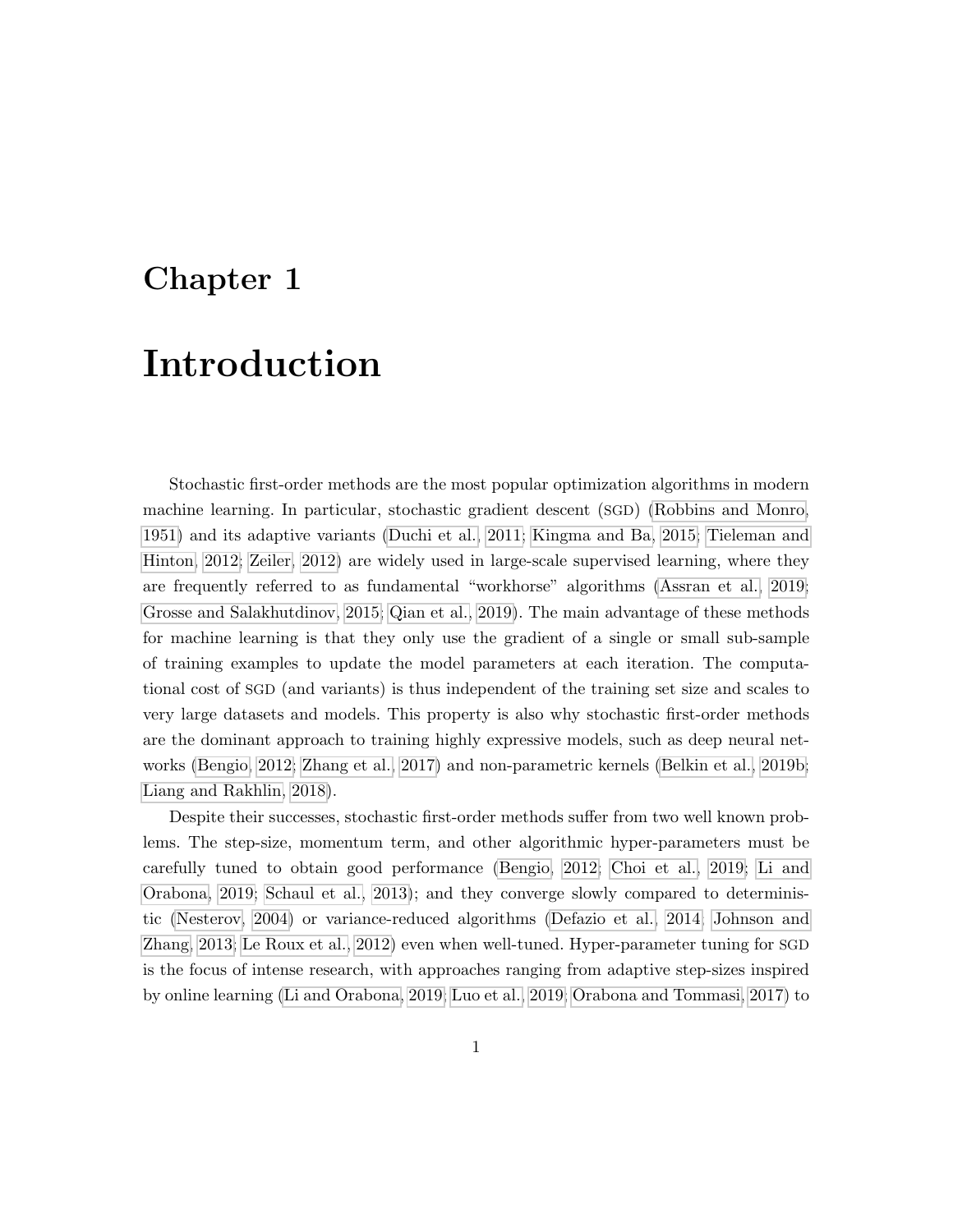meta-learning [\(Almeida et al., 1998;](#page-70-1) [Baydin et al., 2018;](#page-71-3) [Plagianakos et al., 2001;](#page-76-3) [Schrau](#page-77-1)[dolph, 1999;](#page-77-1) [Shao and Yip, 2000;](#page-77-2) [Sutton, 1992\)](#page-77-3) and heuristics for online estimation [\(Rolinek](#page-76-4) [and Martius, 2018;](#page-76-4) [Schaul et al., 2013;](#page-77-0) [Tan et al., 2016\)](#page-77-4). In contrast, the slow convergence of first-order methods in the general stochastic setting cannot be improved, with tight lower-bounds showing  $\Theta(\epsilon^{-4})$  iteration complexity for convergence to an  $\epsilon$ -approximate stationary point [\(Arjevani et al., 2019;](#page-70-2) [Drori and Shamir, 2019\)](#page-73-2). This compares poorly to deterministic methods, which are  $\Theta(\epsilon^{-2})$  for the same problem class [\(Carmon et al., 2019\)](#page-72-2).

Increasing experimental and theoretical evidence shows that the slow optimization speed of stochastic first-order methods is mitigated when training over-parameterized models [\(Arora et al., 2018;](#page-70-3) [Ma et al., 2018;](#page-75-4) [Zou and Gu, 2019\)](#page-78-5). For example, variance-reduced algorithms typically underperform SGD in this setting despite using increased memory or computation [\(Defazio and Bottou, 2019;](#page-72-3) [Ma et al., 2018\)](#page-75-4). A key property of overparameterized problems is that they satisfy interpolation, meaning the model can exactly fit all of the available training data [\(Belkin et al., 2019b\)](#page-71-2). While this may seem strong, interpolation has been observed in practice for popular methods such as boosting [\(Schapire](#page-76-5) [et al., 1997\)](#page-76-5), kernel learning [\(Belkin et al., 2019b\)](#page-71-2), and over-parameterized neural networks [\(Belkin et al., 2019a;](#page-71-4) [Zhang and Yin, 2013\)](#page-78-6). Under additional assumptions, interpolation is a sufficient condition for the strong [\(Schmidt and Le Roux, 2013;](#page-77-5) [Solodov, 1998;](#page-77-6) [Tseng, 1998\)](#page-78-7) or weak [\(Bassily et al., 2018;](#page-71-5) [Vaswani et al., 2019a\)](#page-78-1) growth conditions, which imply the second-moment of the stochastic gradients is bounded by a linear function of either the gradient-norm, or the optimality gap, respectively. A form of automatic reduction in gradient noise occurs [\(Liu and Belkin, 2020\)](#page-75-5) when strong or weak growth is satisfied, explaining why variance reduction may be unnecessary.

The connection between over-parameterization and fast stochastic optimization has led to a wave of interest in analyzing first-order methods under interpolation and weak/strong growth. A number of works have shown that SGD obtains the fast convergence rate of deterministic gradient methods for interpolating models [\(Bassily et al., 2018;](#page-71-5) [Cevher and Vu,](#page-72-4) [2019;](#page-72-4) [Jain et al., 2018;](#page-74-4) [Schmidt and Le Roux, 2013;](#page-77-5) [Vaswani et al., 2019a\)](#page-78-1), while related research has established accelerated rates under an additional requirement for convexity [\(Jain](#page-74-4) [et al., 2018;](#page-74-4) [Liu and Belkin, 2020;](#page-75-5) [Vaswani et al., 2019a\)](#page-78-1). Sub-sampled second-order methods have also been explored and proved to have local quadratic convergence for specific function classes [\(Meng et al., 2020\)](#page-75-6). These positive results show the interpolation setting is restrictive enough to break the  $\Omega(\epsilon^{-4})$  barrier for stochastic first-order methods and attain the optimal  $\Theta(\epsilon^{-1})$  complexity (up to problem-specific constants) for finding stationary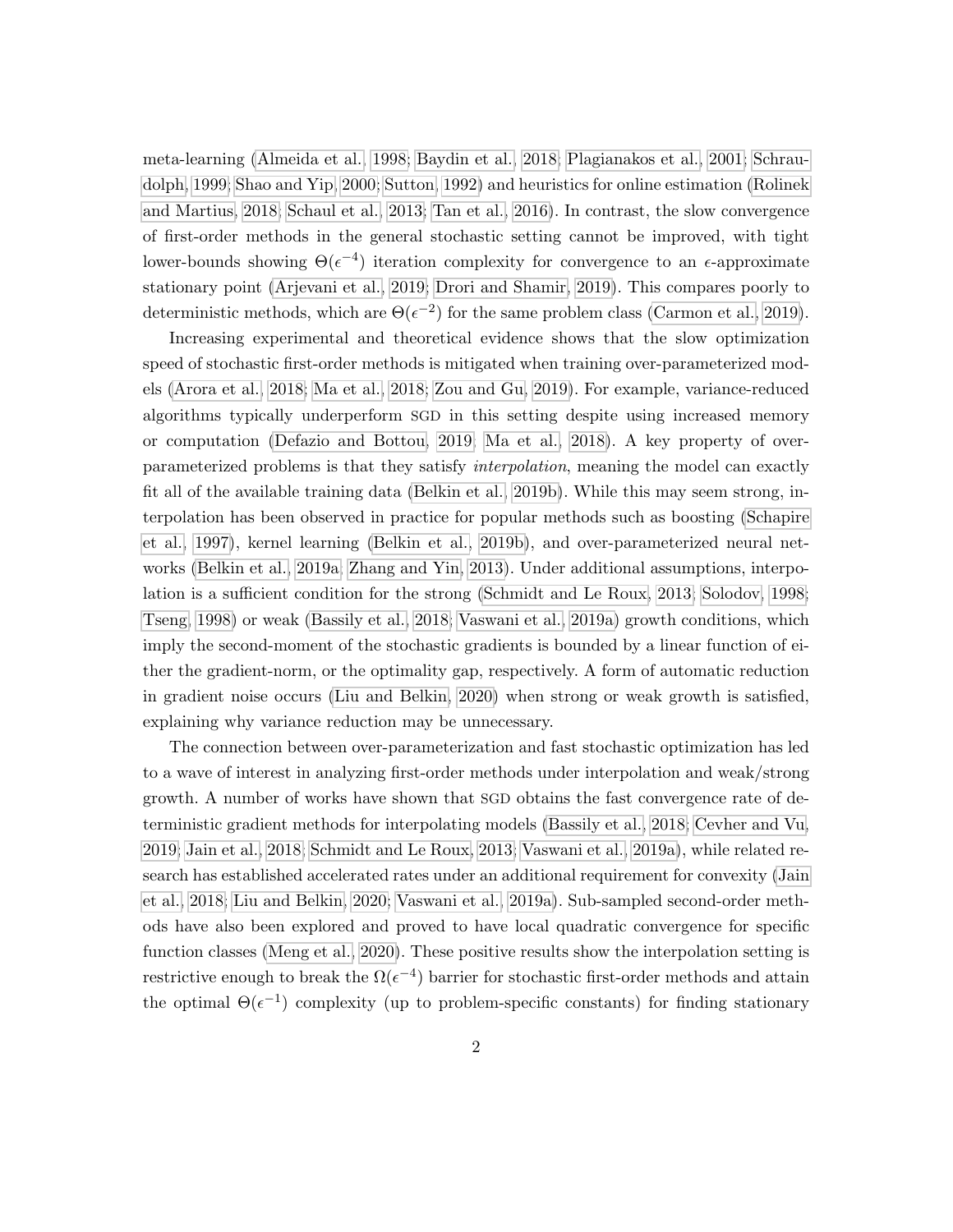points of smooth, convex functions [\(Arjevani and Shamir, 2016;](#page-70-4) [Nemirovsky and Nesterov,](#page-75-7) [1985\)](#page-75-7).

Despite these rapid advances, theoretical rates and practical performance for SGD under interpolation still rely on carefully selected hyper-parameters. A number of approaches from the general stochastic setting are rapidly being adopted to tackle this problem. For instance, several works have considered a stochastic version of the Polyak step-size, which does not require knowledge of the smoothness or convexity parameters [\(Berrada et al., 2019;](#page-71-6) [Loizou](#page-75-0) [et al., 2020\)](#page-75-0). Stochastic line-searches using the classic Armijo condition [\(Armijo, 1966\)](#page-70-5) have also been proposed and shown to obtain fast convergence under interpolation [\(Vaswani](#page-78-0) [et al., 2019b\)](#page-78-0). Very recently, adaptive variants of SGD have been analyzed both with and without the Armijo line-search [\(Vaswani et al., 2020\)](#page-78-8).

This thesis analyzes a core group of first-order methods in stochastic optimization under interpolation. We consider constant step-size SGD, SGD with a stochastic Armijo line-search, and a version of Nesterov's accelerated gradient descent with stochastic gradients [\(Nesterov, 2004\)](#page-75-2). In nearly all cases, we show that existing analyses can be tightened to yield faster convergence rates with a larger range of step-sizes. In the case of acceleration, the improvement is comparable to dividing by the square-root of the condition number and addresses criticisms that previous analyses yield inferior rates to those of SGD in some circumstances [\(Liu and Belkin, 2020\)](#page-75-5).

The thesis is organized as follows: In [Chapter 2,](#page-21-0) we formalize interpolation and the strong/weak growth conditions in the context of general stochastic oracles. Connections between interpolation, smoothness properties of the stochastic oracle, and growth of the stochastic gradients are derived. [Chapter 3](#page-33-0) analyzes the complexity of SGD with a fixed step-size, drawing comparisons with previous work as well as convergence rates in the deterministic setting. Asymptotic convergence of SGD with a constant step-size to (i) stationary points of general non-convex functions, and (ii) minimizers of convex functions is shown under the strong and weak growth conditions. Chapters [4](#page-43-0) and [5](#page-54-0) then address the convergence of SGD with a stochastic Armijo line-search and stochastic accelerated gradient descent, respectively. Finally, [Chapter 6](#page-64-0) leaves the basic interpolation setting behind and considers structural minimization with interpolating functions as components. Convergence to an explicit neighborhood is derived for  $L_2$ -regularized problems as a special case.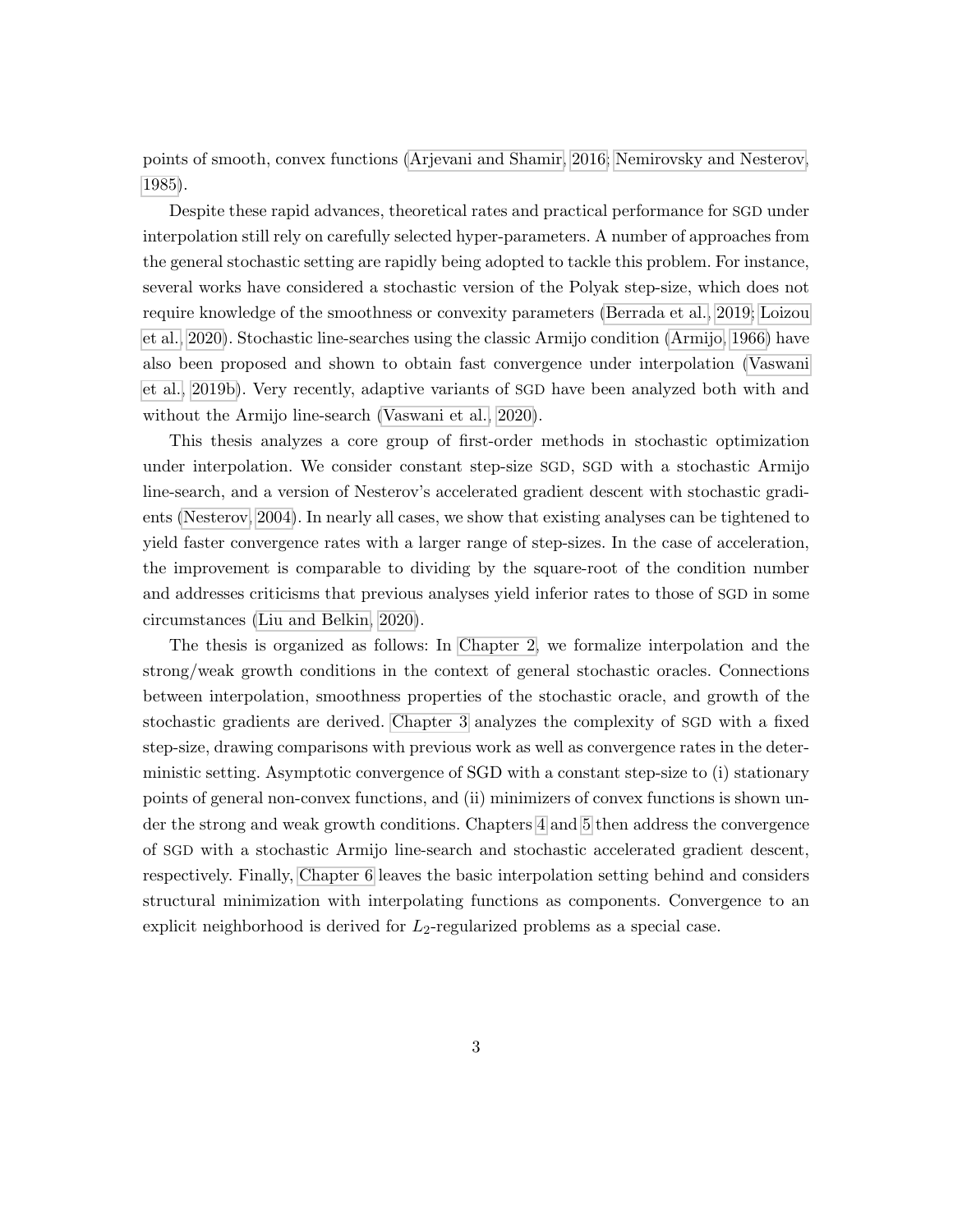#### <span id="page-15-0"></span>1.1 Preliminaries and Assumptions

This work considers the problem of minimizing a continuous function  $f : \mathbb{R}^d \to \mathbb{R}$ under interpolation conditions. We assume that  $f$  is bounded below with at least one finite minimizer. That is, there exists at least one  $w^* \in \mathbb{R}^d$  such that

$$
f(w) \ge f(w^*) \qquad \forall w \in \mathbb{R}^d.
$$

For functions with multiple minimizers, we write  $\mathcal{X}^* = \arg \min_{w \in \mathbb{R}^d} f(w)$  and denote the projection of a point onto the optimal set as  $\Pi_{\mathcal{X}^*}(w)$ . Additionally, f is required to be differentiable and L-smooth, meaning the mapping  $w \mapsto \nabla f(w)$  is an L-Lipschitz function,

$$
\|\nabla f(w) - \nabla f(v)\| \le L\|w - v\| \quad \forall w, v \in \mathbb{R}^d.
$$

This is equivalent to the existence of the following quadratic bound on  $f$ :

$$
\frac{L}{2}||v - w||^2 \ge |f(v) - f(w) - \langle \nabla f(w), v - w \rangle| \qquad \forall w, v \in \mathbb{R}^d.
$$
 (L-Smoothness)

Often, only the upper-bound given by L-smoothness is used,

$$
f(v) \le f(w) + \langle \nabla f(w), v - w \rangle + \frac{L}{2} ||v - w||^2 \quad \forall w, v \in \mathbb{R}^d,
$$

which is sometimes called one-sided Lipschitz-smoothness. At times, we will further assume that f is convex or  $\mu$ -strongly-convex,

$$
f(v) \ge f(w) + \langle \nabla f(w), v - w \rangle \qquad \forall w, v \in \mathbb{R}^d,
$$
 (Convexity)  

$$
f(v) \ge f(w) + \langle \nabla f(w), v - w \rangle + \frac{\mu}{2} ||v - w||^2 \quad \forall w, v \in \mathbb{R}^d.
$$
 ( $\mu$ -Strong-Convexity)

Convexity holds for many problems in machine learning, including linear and logistic regression.

Convexity can be relaxed to a more limited property called invexity. Formally, we say a differentiable function  $f$  is invex if all stationary points are also global minimizers of f [\(Ben-Israel and Mond, 1986\)](#page-71-7), meaning

$$
\nabla f(w) = 0 \implies f(w) \le f(v) \qquad \forall v \in \mathbb{R}^d.
$$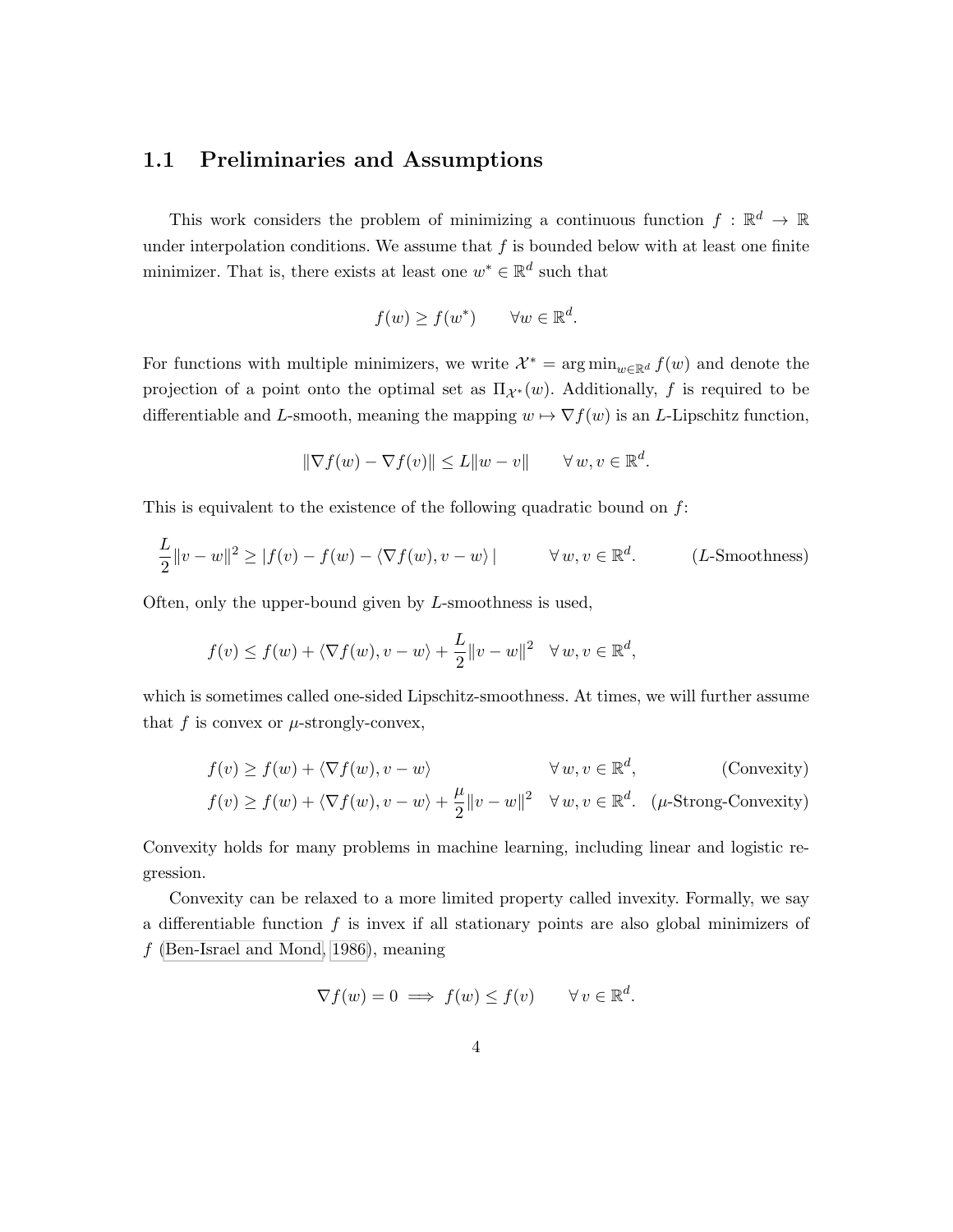Invexity is formally weaker than convexity and follows immediately from the first-order conditions for convexity given above. The analogue of strong-convexity for invex functions is the Polyak-Lojasiewicz (PL) condition [\(Karimi et al., 2016\)](#page-74-5). A function is said to be  $\mu$ -PL if

$$
\frac{1}{2\mu} \|\nabla f(w)\|^2 \ge f(w) - f(w^*),
$$

holds for all  $w \in \mathbb{R}^d$ . Again, the PL condition is weaker than strong convexity; a  $\mu$ -stronglyconvex function is  $\mu$ -PL, but the converse does not hold.

In several cases, it will be useful to interpret our results in the context of finite-sum functions. The function  $f$  is said to be a finite-sum if it can be written as

$$
f(w) = \frac{1}{n} \sum_{i=1}^{n} f_i(w),
$$

where the individual (or sub-) functions  $f_i : \mathbb{R}^d \to \mathbb{R}$  may be strongly-convex, convex, or non-convex depending on the problem. Such objective functions arise naturally in empirical risk minimization, where  $f_i$  typically corresponds to a single training example  $(x_i, y_i)$  in a training set. For example, the classic least-squares regression objective can be written as

$$
f(w) = \frac{1}{n} \sum_{i=1}^{n} (\langle w, x_i \rangle - y_i)^2,
$$

<span id="page-16-0"></span>which is finite-sum with sub-functions  $f_i(w) = (\langle w, x_i \rangle - y_i)^2$ .

#### 1.2 Related Work

Interpolation: Existing work focuses on interpolation in the context of finite-sum objectives. In this setting, [Bassily et al.](#page-71-5) [\(2018\)](#page-71-5) define interpolation in terms of sequences converging to global minima of f. They say interpolation holds if, for every sequence  $(w_k)$ satisfying  $\lim_{k\to\infty} f(w_k) = f(w^*)$ , we also have

$$
\forall i \in [n], \quad \lim_{k \to \infty} f_i(w_k) = f(w^*).
$$

[Berrada et al.](#page-71-6) [\(2019\)](#page-71-6) propose  $\epsilon$ -interpolation, which requires the sub-functions to be lower-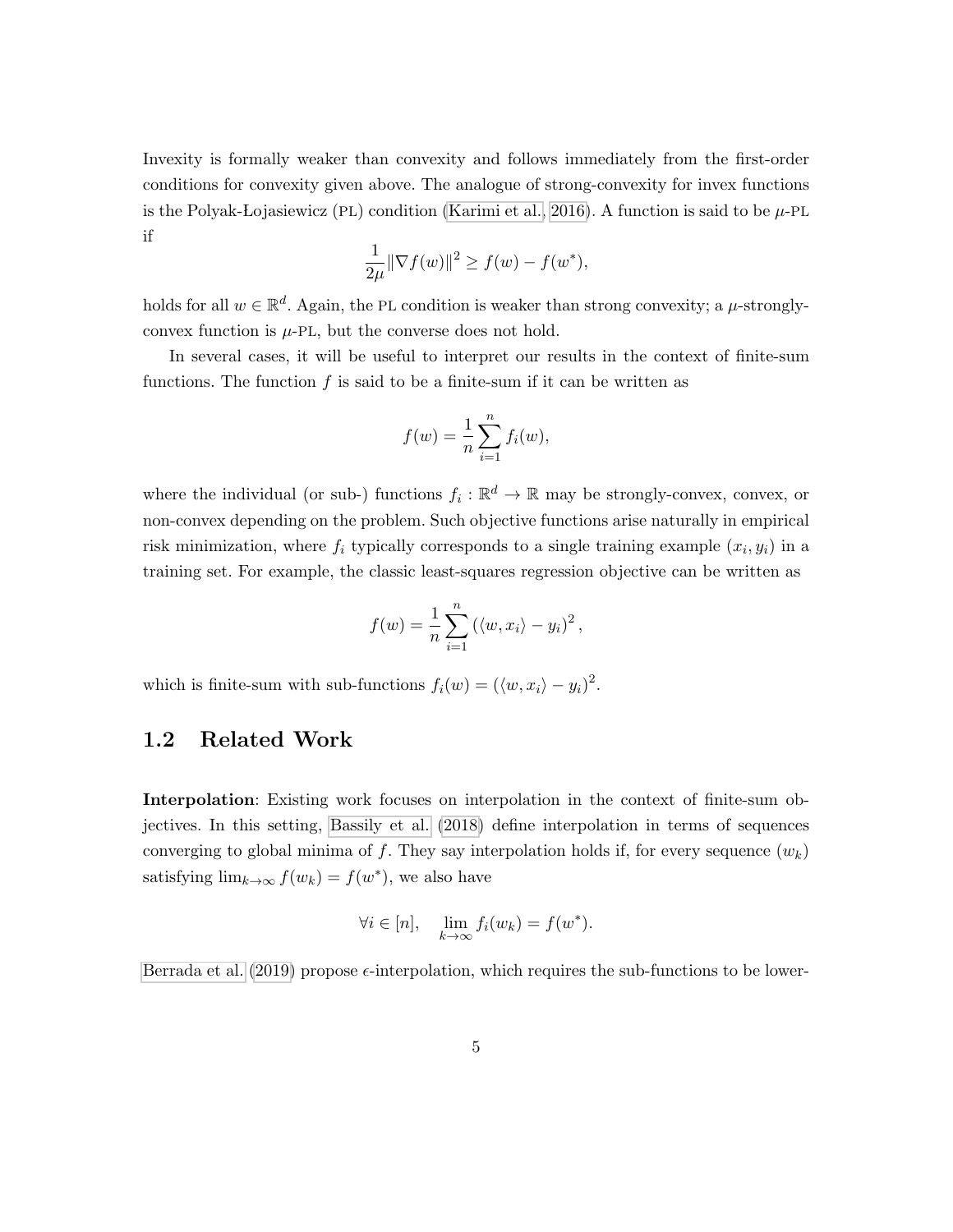bounded and  $\epsilon$  sub-optimal for all  $w^* \in \arg\min f$ :

$$
\forall i \in [n], \quad \inf_{w} f_i(w) \ge B \quad \text{and} \quad f_i(w^*) - B \le \epsilon.
$$

A larger body of work considers interpolation to hold when the optimal points  $w^*$  are also stationary points or global minimizers of each sub-function  $f_i$  [\(Loizou et al., 2020;](#page-75-0) [Meng](#page-75-6) [et al., 2020;](#page-75-6) [Vaswani et al., 2019a](#page-78-1)[,b,](#page-78-0) [2020\)](#page-78-8),

$$
w^* \in \underset{w}{\text{arg min}} f(w) \implies w^* \in \underset{w}{\text{arg min}} f_i(w) \quad \forall i \in [n],
$$
  
or  

$$
w^* \in \underset{w}{\text{arg min}} f(w) \implies \nabla f_i(w^*) = 0 \quad \forall i \in [n].
$$

We will focus on interpolation conditions of this form, which we extend to general stochastic optimization problems.

Growth Conditions: The strong growth condition was first proposed in the context of incremental gradient methods by [Solodov](#page-77-6) [\(1998\)](#page-77-6) and [Tseng](#page-78-7) [\(1998\)](#page-78-7) as a bound on the squared-norm of the stochastic gradients. Suppose  $f$  is finite-sum and  $P_i$  is an arbitrary distribution used to sub-sample the finite sum. Then strong growth with parameter  $\rho > 0$ may be written as

Maximal Strong Growth: 
$$
\|\nabla f_i(w)\|^2 \le \rho \|\nabla f(w)\|^2,
$$

where the inequality holds almost-surely with respect to  $P_i$ . This definition was later used by [Schmidt and Le Roux](#page-77-5) [\(2013\)](#page-77-5) to derive linear convergence rates for SGD with a constant step-size. [Vaswani et al.](#page-78-1) [\(2019a\)](#page-78-1) propose a modified version of strong growth which holds in expectation,

Strong Growth: 
$$
\mathbb{E}_{P_i} \left[ \|\nabla f_i(w)\|^2 \right] \leq \rho \|\nabla f(w)\|^2.
$$

We call this latter condition strong growth and refer to the earlier definition as maximal strong growth. [Vaswani et al.](#page-78-1) [\(2019a\)](#page-78-1) also propose the following weak growth condition as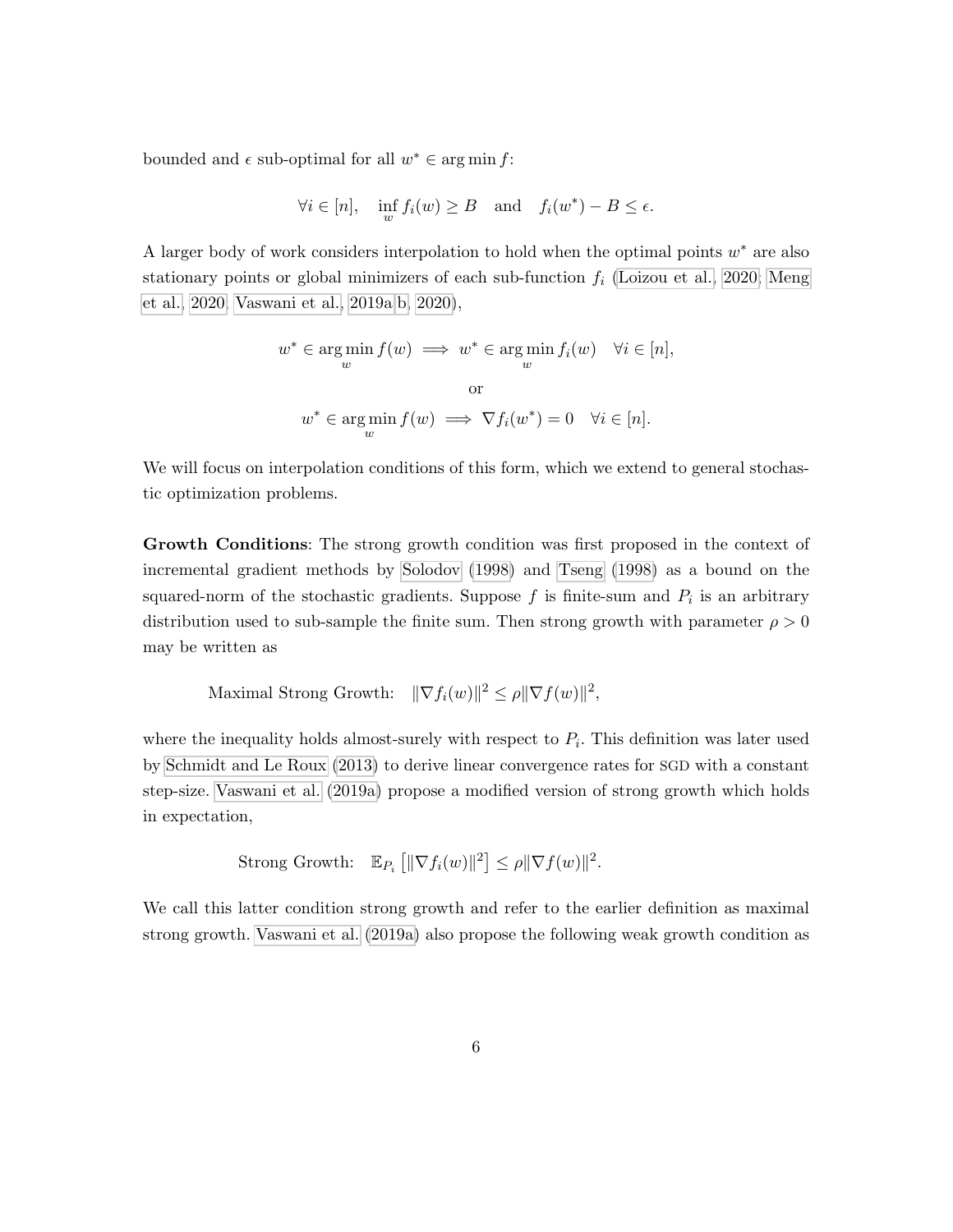a natural relaxation of strong growth:

Weak Growth: 
$$
\mathbb{E}_{P_i} [||\nabla f_i(w)||^2] \leq 2\rho L (f(w) - f(w^*))
$$
.

[Cevher and Vu](#page-72-4) [\(2019\)](#page-72-4) refer to strong growth simply as "the growth condition" and suggest strong growth with an additive noise parameter as an alternative relaxation,

Strong Growth + Noise: 
$$
\mathbb{E}_{P_i} [||\nabla f_i(w)||^2] \leq \rho ||\nabla f(w)||^2 + \sigma^2
$$
,

which they also call weak growth. For clarity, we refer to this assumption as strong growth with additive noise. For unbiased  $P_i$ , strong growth with noise is slightly weaker than assuming a bound on the variance of the stochastic gradients [\(Ghadimi and Lan, 2012;](#page-73-3) [Khaled](#page-74-6) and Richtárik, 2020). [Cevher and Vu](#page-72-4) [\(2019\)](#page-72-4) study the convergence of proximal-gradient methods under strong growth with additive noise and also prove that strong growth is both sufficient and necessary for SGD to converge linearly.

Stochastic Acceleration: Many authors have considered accelerating stochastic gradient methods. [Schmidt et al.](#page-77-7) [\(2011\)](#page-77-7) provide sufficient conditions on gradient noise for acceleration of proximal-gradient methods. D'Aspremont [\(2008\)](#page-72-5) and [Devolder et al.](#page-73-4) [\(2014\)](#page-73-4) investigate accelerated gradient methods under the assumption of approximate oracles with deterministic, bounded errors and derive rates for convergence and error accumulation in this setting. [Honorio](#page-73-5) [\(2012\)](#page-73-5) consider accelerated proximal-gradient methods under biased stochastic oracles and show that accumulated errors prevent a high-probability convergence guarantee. In contrast, [Cohen et al.](#page-72-6) [\(2018\)](#page-72-6) assume access to an unbiased oracle with additive gradient noise and propose a noise-resistant acceleration scheme. Very recently, [Chen](#page-72-7) [and Kolar](#page-72-7) [\(2020\)](#page-72-7) analyze accelerated methods for strongly-convex functions under strong growth with additive noise.

An alternative approach to stochastic acceleration splits the convergence rate into stochastic and deterministic parts. Using this framework, multiple authors have shown that acceleration schemes speed-up convergence for the deterministic component and achieve nearly optimal rates in the stochastic approximation setting [\(Ghadimi and Lan, 2012,](#page-73-3) [2013;](#page-73-6) [Hu et al., 2009\)](#page-73-7). For finite-sum functions, variance reduction techniques can be combined with acceleration to improve convergence on the stochastic component [\(Allen-Zhu,](#page-70-6) [2017,](#page-70-6) [2018;](#page-70-7) [Defazio, 2016;](#page-72-8) [Kovalev et al., 2020;](#page-74-7) [Shang et al., 2018;](#page-77-8) [Tang et al., 2018\)](#page-77-9). Such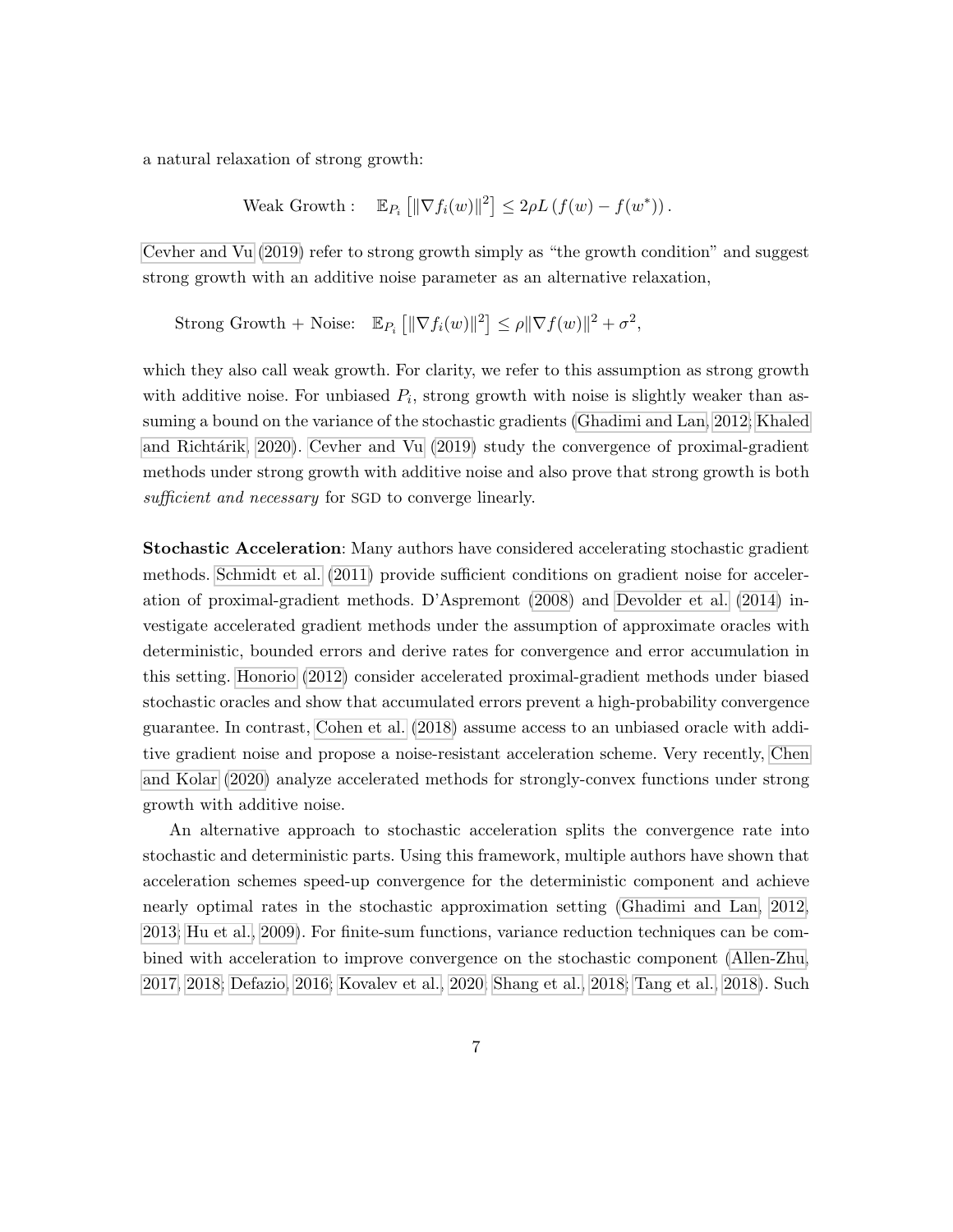methods have iteration complexity of  $O((n + \sqrt{n\kappa})\log(1/\epsilon))$ , where *n* is the number of sub-functions and  $\kappa$  is the condition number. This is as fast as deterministic acceleration up to the additional factor of  $\sqrt{n}$ . Accelerated primal-dual methods have been proposed in the same setting under an additional requirement for each  $f_i$  to be Lipschitz-smooth [\(Lan](#page-74-8) [and Zhou, 2018;](#page-74-8) [Zhang and Lin, 2015\)](#page-78-9). Alternative approaches also leveraging finite-sum structure are based on the proximal-point algorithm and include accelerated SDCA [\(Shalev-](#page-77-10)[Shwartz and Zhang, 2014\)](#page-77-10), Catalyst [\(Lin et al., 2015\)](#page-75-8), and accelerated APPA [\(Frostig et al.,](#page-73-8) [2015\)](#page-73-8).

Several works have recently considered acceleration under interpolation. The most similar to the investigation here is that of [Vaswani et al.](#page-78-1) [\(2019a\)](#page-78-1), who analyze a slightly altered version of Nesterov's accelerated gradient descent under the strong growth condition. [Liu and Belkin](#page-75-5) [\(2020\)](#page-75-5) propose a different modification, called MaSS, and analyze its convergence for convex quadratics as well as strongly-convex functions with additional assumptions. These assumptions imply strong growth, but yield hard-to-compare rates. [Jain et al.](#page-74-4) [\(2018\)](#page-74-4) prove accelerated rates for squared-losses under interpolation using a tail-averaging scheme. Finally, [Assran and Rabbat](#page-71-8) [\(2020\)](#page-71-8) study the stochastic approximation setting and prove that accelerated gradient descent may fail to accelerate even when interpolation is satisfied.

Line Search: Line-search is a classic technique to set the step-size in deterministic optimization (see [Nocedal and Wright](#page-76-6) [\(1999\)](#page-76-6)), but extensions to stochastic optimization are non-obvious. [Mahsereci and Hennig](#page-75-9) [\(2017\)](#page-75-9) use a Gaussian process model to define probabilistic Wolfe conditions [\(Wolfe, 1969,](#page-78-10) [1971\)](#page-78-11); however, the convergence of SGD with this procedure is not known. [Fridovich-Keil and Recht](#page-73-9) [\(2019\)](#page-73-9) propose line-search conditions based on golden-section search [\(Avriel and Wilde, 1968\)](#page-71-9), but again only provide empirical evidence for SGD. [Paquette and Scheinberg](#page-76-7) [\(2020\)](#page-76-7), [Krejic and Krklec](#page-74-9) [\(2013\)](#page-74-9), and [Ogaltsov](#page-76-8) [et al.](#page-76-8) [\(2019\)](#page-76-8) prove convergence of SGD with the Armijo condition in the general stochastic setting with several caveats. [Paquette and Scheinberg](#page-76-7) [\(2020\)](#page-76-7) require adaptive batch-sizes, while [Krejic and Krklec](#page-74-9) [\(2013\)](#page-74-9) assume the stochastic gradients are bounded and [Ogaltsov](#page-76-8) [et al.](#page-76-8) [\(2019\)](#page-76-8) use explicit knowledge of an upper-bound on the variance. Other authors consider similar approaches based on multiple function and/or gradient evaluations at each iteration [\(Byrd et al., 2012;](#page-72-9) [De et al., 2016;](#page-72-10) [Friedlander and Schmidt, 2012\)](#page-73-10). Such approaches also use growing batch-sizes to ensure convergence. The work in the thesis follows [Vaswani et al.](#page-78-0) [\(2019b\)](#page-78-0), who investigated stochastic versions of the Armijo line-search under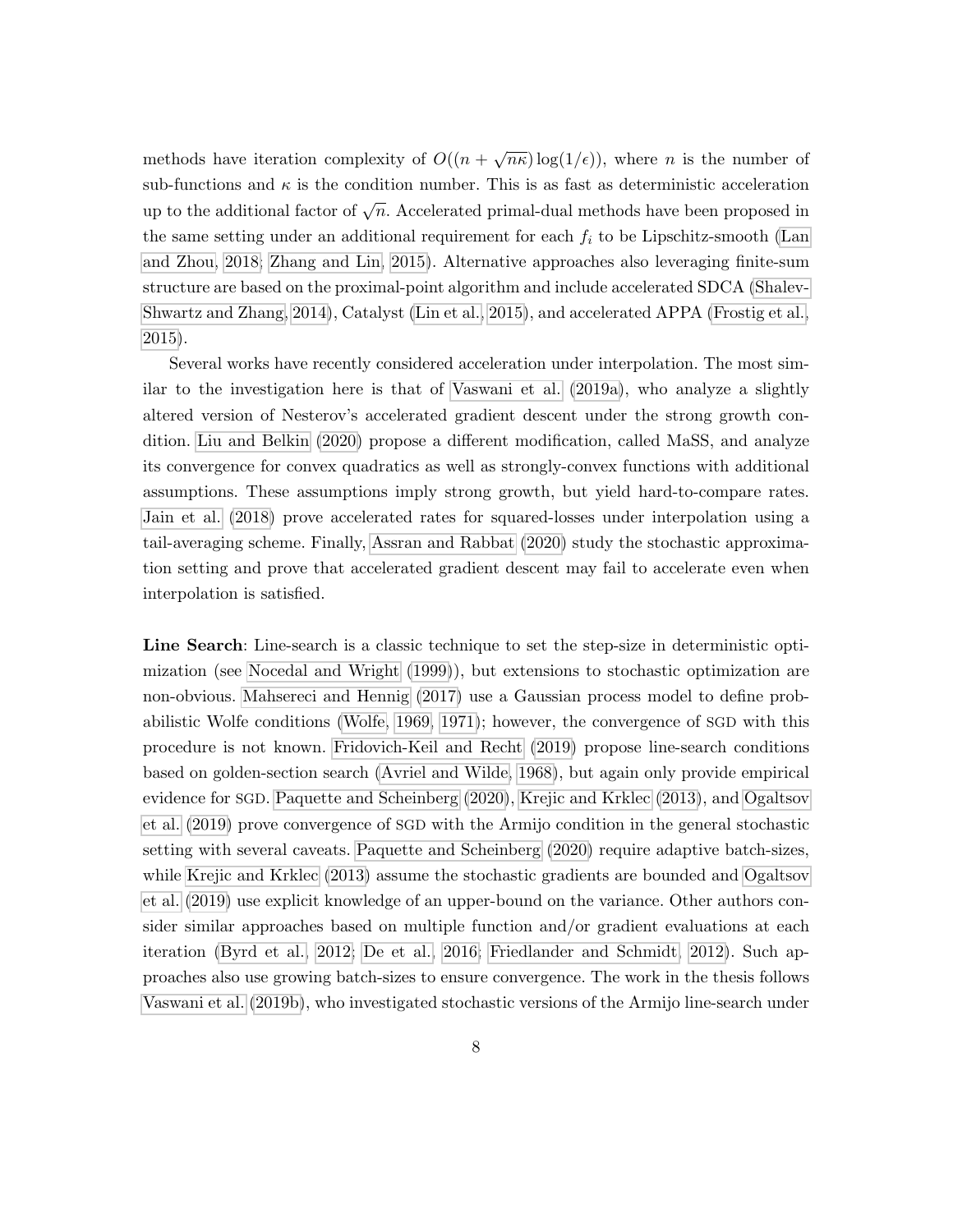interpolation; we provide tighter analyses in a more general setting.

Asymptotic Convergence: The original paper by [Robbins and Monro](#page-76-0) [\(1951\)](#page-76-0) establishes asymptotic, almost-sure convergence for SGD to the zero of a convex function if the stochastic gradients are bounded and a decreasing step-size is used. Highly general analyses have since shown almost-sure convergence for non-convex functions when strong growth with additive noise is satisfied [\(Bertsekas and Tsitsiklis, 2000;](#page-71-10) [Bottou, 1991\)](#page-72-11). Alternative work directly derives these conditions from properties of strongly-convex or non-convex functions, also for the purpose of proving almost-sure convergence [\(Lei et al., 2019;](#page-74-10) [Nguyen](#page-76-9) [et al., 2018\)](#page-76-9). Recently, asymptotic convergence was shown with Adagrad-style step-sizes instead of a fixed, decreasing schedule [\(Li and Orabona, 2019\)](#page-74-1).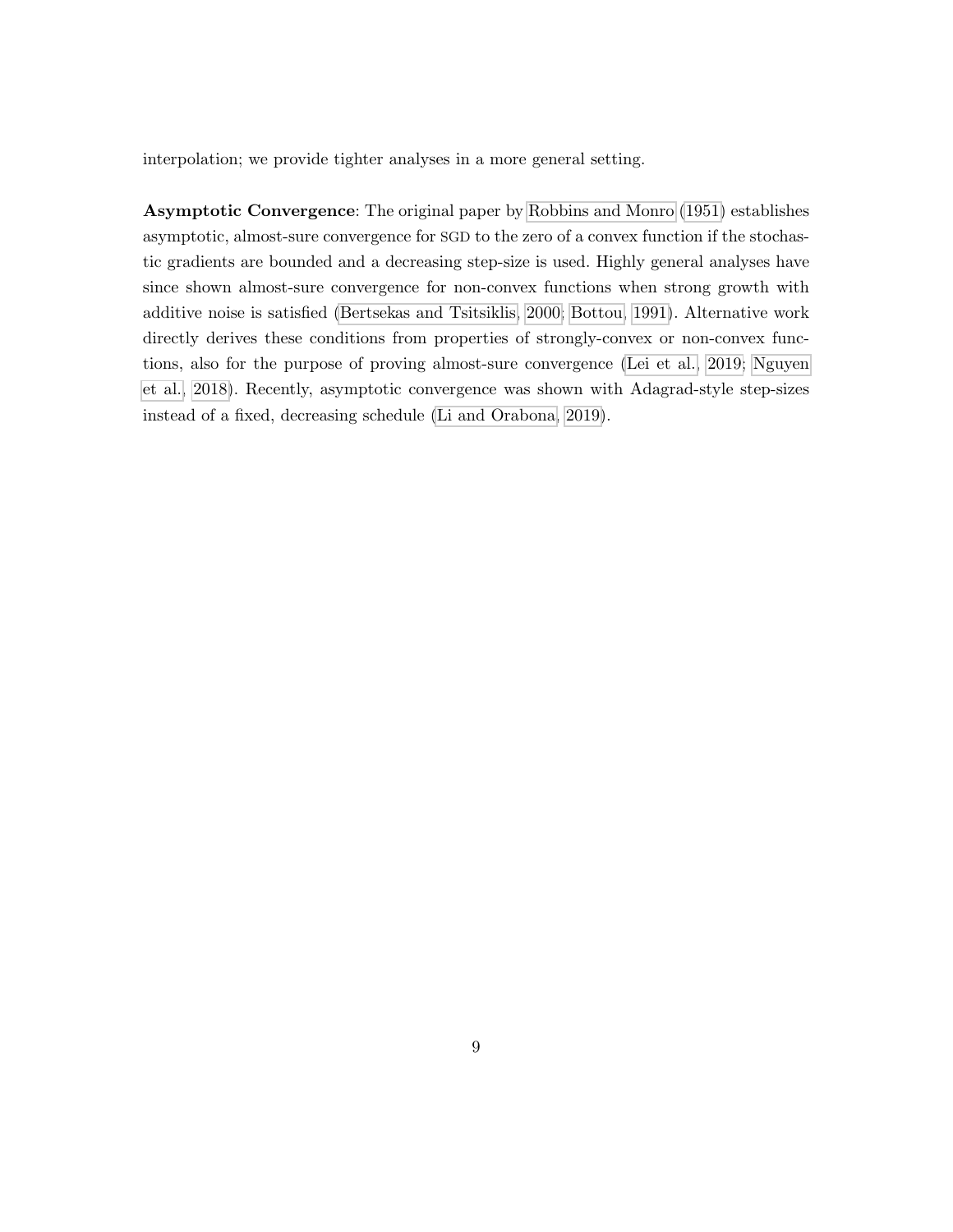### <span id="page-21-0"></span>Chapter 2

# Interpolation and Growth Conditions

Interpolation is a technique from numerical analysis where a function is approximated by exactly fitting a sample of its evaluations using a tractable class of approximators. This class is often piece-wise linear, piece-wise cubic, or polynomial, but can also be nonparametric. Even over-parameterized neural networks can be used, assuming it is possible to solve the resulting non-convex optimization problem. This is because the defining aspect of interpolation methods is not the choice of approximating function, but that the approximation attains the true function value at all points in the sample.

This basic notion of interpolation can be directly carried over to supervised machine learning. The regression case is nearly identical — intuitively, a model interpolates a set of training examples if it predicts exactly the true target for each example. The analogy to numerical analysis is complete if we assume that the data are generated by an underlying deterministic mapping. For classification problems, interpolation can be defined in two obvious ways. We might say a model satisfies interpolation if it predicts the correct class for each training example, or alternatively, if it attains zero loss for all training examples. The latter interpretation is dependent on the choice of objective function and starts to hint at the role of interpolation in optimization. Note that in the regression example, the two notions of interpolation coincide for the natural choice of squared loss on all examples.

These intuitive definitions for interpolation mean approximately the same thing: "to fit the data exactly". While this agrees with the spirit of the methodology and broader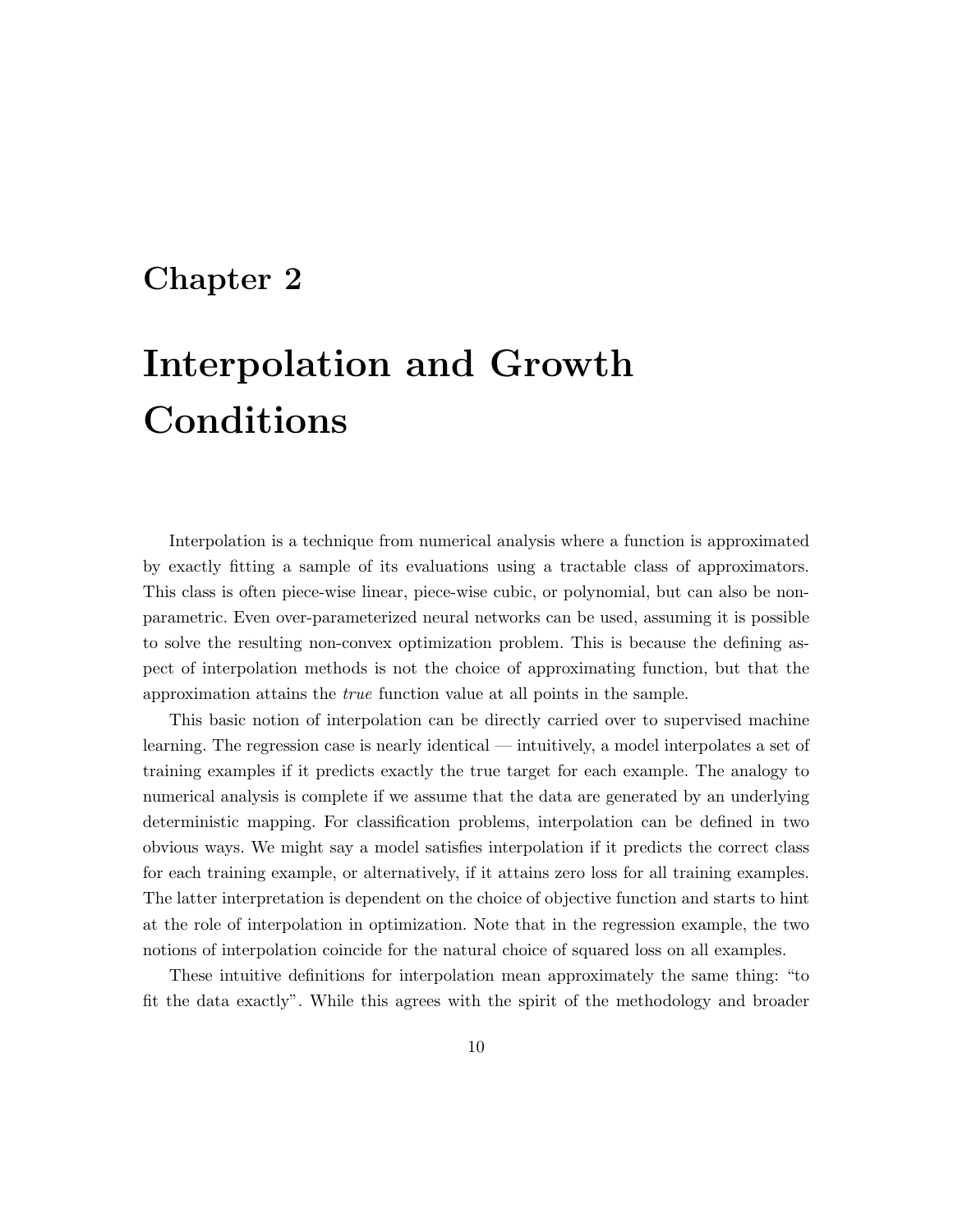scientific usage of the term, a rigorous definition is necessary to analyze the complexity of first-order optimizers under interpolation. This chapter formalizes interpolation in the context of stochastic optimization. In particular, we do the following:

- 1. Define the concept of a stochastic first-order oracle (SFO)  $\mathcal{O}$  and propose a new Lipschitz-smoothness property for SFOs, which we call individually-smoothness.
- 2. Give three specific definitions of interpolation in the context of a stochastic first-order oracle and objective function pair  $(f, \mathcal{O})$ . These are the first definitions applicable to the general stochastic setting.
- 3. Characterize the relationships between the three models of interpolation as well as connections to strong and weak growth. In particular, we show that interpolation implies weak growth if  $\mathcal O$  is individually-smooth; this relaxes existing sufficient con-ditions, which further assume f is convex and finite-sum [\(Vaswani et al., 2019a\)](#page-78-1).

<span id="page-22-0"></span>We begin with the discussion of stochastic oracles.

#### 2.1 Stochastic Oracles

The defining feature of stochastic optimization algorithms is that they cannot directly access the value or gradient of the objective function  $f$ . Instead, they obtain noisy function and gradient evaluations through a SFO  $\mathcal{O}$ . At each iteration k,  $\mathcal{O}$  outputs a stochastic function  $f(w, z_k)$  and gradient  $\nabla f(w, z_k)$  at query point w, where  $z_k$  is a random variable with distribution  $\mu_k$  supported on  $\mathcal{Z}_k \subseteq \mathbb{R}^m$ ,  $m > 0.1$  $m > 0.1$  We assume that  $f(w, \cdot)$  is a deterministic Borel function, meaning the stochasticity in  $f(w, z_k)$  stems only from the random variable  $z_k$ . Similarly,  $\nabla f(w, \cdot)$  is taken to be a deterministic Borel function related to  $f(w, \cdot)$  through the standard differentiation operator,

$$
\nabla f(w, \cdot) = \left[\frac{\partial}{\partial_{w_1}} f(w, \cdot), \dots, \frac{\partial}{\partial_{w_d}} f(w, \cdot)\right]^\top.
$$

Unless stated otherwise, the oracle outputs are always taken to be unbiased, implying that

 $\mathbb{E}_{z_k}[f(w, z_k)] = f(w)$  and  $\mathbb{E}_{z_k}[\nabla f(w, z_k)] = \nabla f(w)$ ,

<span id="page-22-1"></span><sup>&</sup>lt;sup>1</sup>It will be sufficient to treat the measure  $\mu_k$  as a prob. density function  $p_k$  for nearly all of our purposes.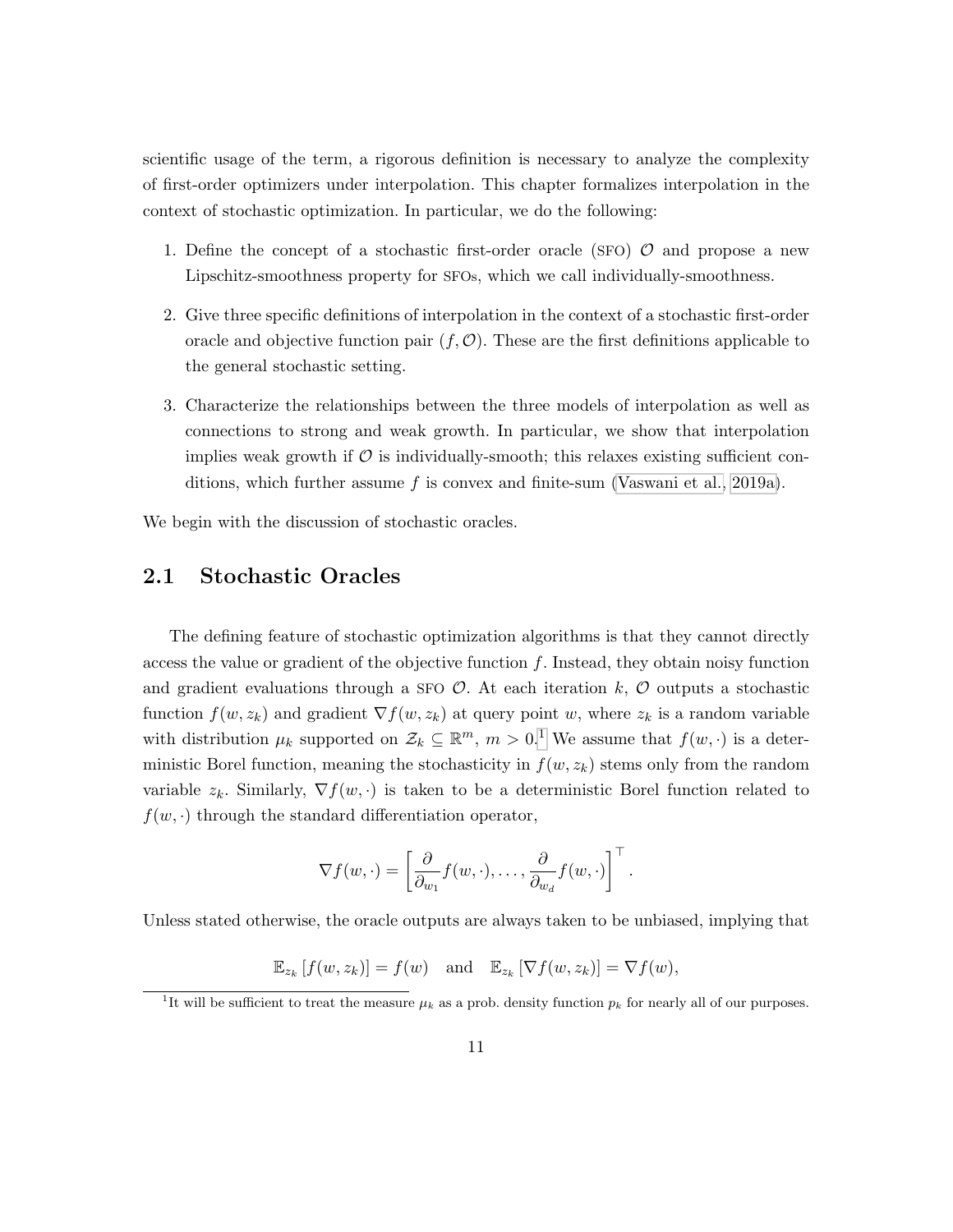for all  $k$ .

The definition of O is non-stationary in the sense that it allows the distributions  $\mu_k$ and their support  $\mathcal{Z}_k$  to change across iterations. As such, it will be necessary to refer to the support of the entire stochastic process  $(z_k)$ ,

$$
\mathcal{Z} = \bigcup_{k \in \mathbb{N}} \mathcal{Z}_k.
$$

For simplicity,  $\mathcal Z$  is called the support of  $\mathcal O$ . Note that a statement which holds pointwise over  $\mathcal Z$  holds almost-surely for all  $z_k$ . These two requirements are equivalent, since (by definition) every  $z \in \mathcal{Z}$  is in the support of some  $\mu_k$ . We will make use of this less cumbersome notation.

Some results will further require that the stochastic function  $f(\cdot, z_k)$  is Lipschitz-smooth for all outcomes in  $\mathcal{Z}$ . In this case, we say  $\mathcal{O}$  satisfies *individual smoothness* with parameter  $L_{\text{max}}$ .

**Definition 1** (Individual Smoothness). An SFO  $\mathcal{O}$  is called  $L_{max}$  individually-smooth if the stochastic gradient mapping  $w \mapsto \nabla f(w, z)$  is  $L_z$ -Lipschitz with  $L_z \leq L_{max}$  for all  $z \in \mathcal{Z}$ .

Individual smoothness implies the quadratic upper bound

$$
f(v, z) \le f(w, z) + \langle \nabla f(w, z), v - w \rangle + \frac{L_{\max}}{2} ||v - w||^2 \quad \forall v, w \in \mathbb{R}^d,
$$

holds point-wise over  $\mathcal Z$  and thus almost-surely for each  $z_k$ . Note that the existence of an  $L_{\text{max}}$  individually-smooth, unbiased SFO for f implies that f is L-smooth with  $L \le L_{\text{max}}$ as an immediately corollary.

**Corollary 1.** Let  $f : \mathbb{R}^d \to \mathbb{R}$  be a convex, differentiable function. If there exists an unbiased,  $L_{max}$  individually-smooth SFO  $\mathcal{O}$  for f, then f is L-smooth with  $L \leq L_{max}$ . Alternatively, if  $O$  is individually-convex and biased with finite support  $\mathcal Z$  and finite partial derivatives  $\frac{\partial}{\partial w_j} f(w, z)$  for each  $z \in \mathcal{Z}$ , then  $\mathbb{E}_{z_k} [f(\cdot, z_k)]$  is  $L_{max}$ -smooth for all k.

See [Section A.1](#page-79-1) for proof. In several cases, we will also make use of individual strongconvexity.

**Definition 2** (Individual Strong-Convexity). A SFO  $\mathcal{O}$  is called  $\mu_{max}$  individually-stronglyconvex if the function  $f(\cdot, z)$  is  $\mu_z$ -strongly-convex with  $\mu_z \leq \mu_{max}$  for all  $z \in \mathcal{Z}$ . If  $\mu_{max} =$ 0, then we say  $\mathcal O$  is individually-convex.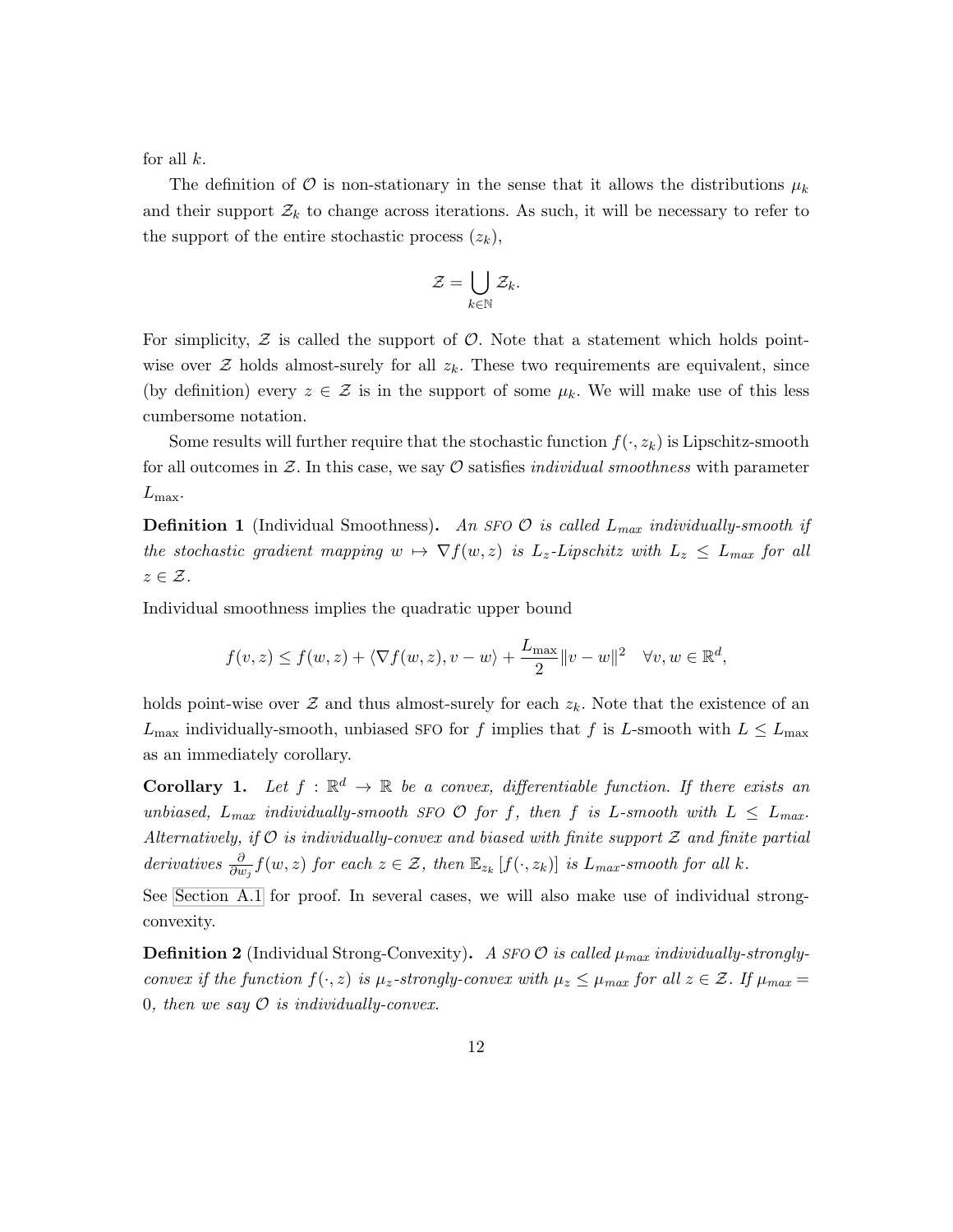Individually-smooth oracles are wide-spread throughout machine learning in the form of finite-sum functions. Recall that finite-sum functions are a particular class of structured optimization problem where the objective f is the sum of n sub-functions. The following example demonstrates individual smoothness in the context of least-squares regression.

<span id="page-24-1"></span>Example 1 (Least Squares Regression: Individual Smoothness). The classic least-squares regression problem

$$
w^* = \arg\min \frac{1}{n} \sum_{i=1}^n (\langle w, x_i \rangle - y_i)^2,
$$

has a finite-sum structure with  $f_i(w) = (\langle w, x_i \rangle - y_i)^2$ . The mini-batch SFO uniformly subsamples  $b \leq n$  examples to obtain the following function and gradient estimators:

$$
f(w, z) = \frac{1}{b} \sum_{i \in z} (\langle w, x_i \rangle - y_i)^2 \text{ and } \nabla f(w, z) = \frac{1}{b} \sum_{i \in z} 2 (\langle w, x_i \rangle - y_i) x_i,
$$

where  $z \in \mathcal{Z} = \{A \subseteq \{1, \ldots, n\} : |A| = b\}$  is the set of sampled indices. Notice that  $f(\cdot, z)$  is convex and  $L_z$ -smooth with  $L_z = \frac{2}{b}$  $\frac{2}{b} \|\sum_{i\in\mathcal{Z}} x_z x_z^{\top}\|_{op}^2$ , where  $\|\cdot\|_{op}$  is the operator norm. This implies  $\mathcal O$  is individually-convex and  $L_{max}$  individually-smooth with  $L_{max} \leq 2 \max_{i \in [n]} ||x_i||^2$ .

[Example 1](#page-24-1) illustrates the mini-batch oracle commonly used in machine learning. The mini-batch oracle is unbiased, simple to compute, and by far the most common SFO in machine learning. If the sub-functions  $f_i$  are each individually  $L_i$ -smooth, then the minibatch SFO satisfies individual-smoothness with  $L_{\text{max}} = \max_{i \in [n]} L_i$ . We call general SFOs individually-smooth specifically to invite comparison with this natural property of the mini-batch oracle.

#### <span id="page-24-0"></span>2.2 Interpolation

Now we formalize interpolation in the context of stochastic optimization problems. Unlike previous work, we consider general SFOs and do not require  $f$  to be finite-sum or  $\mathcal O$  to be the mini-batch oracle (cf. [Vaswani et al.](#page-78-1) [\(2019a\)](#page-78-1) or [Bassily et al.](#page-71-5) [\(2018\)](#page-71-5)). Instead, three different notions of interpolation are developed as a joint property of the objective and oracle. As with individual smoothness, interpolation is shown to have a simple realization for finite-sum functions that satisfies the intuition previously developed for machine learning problems.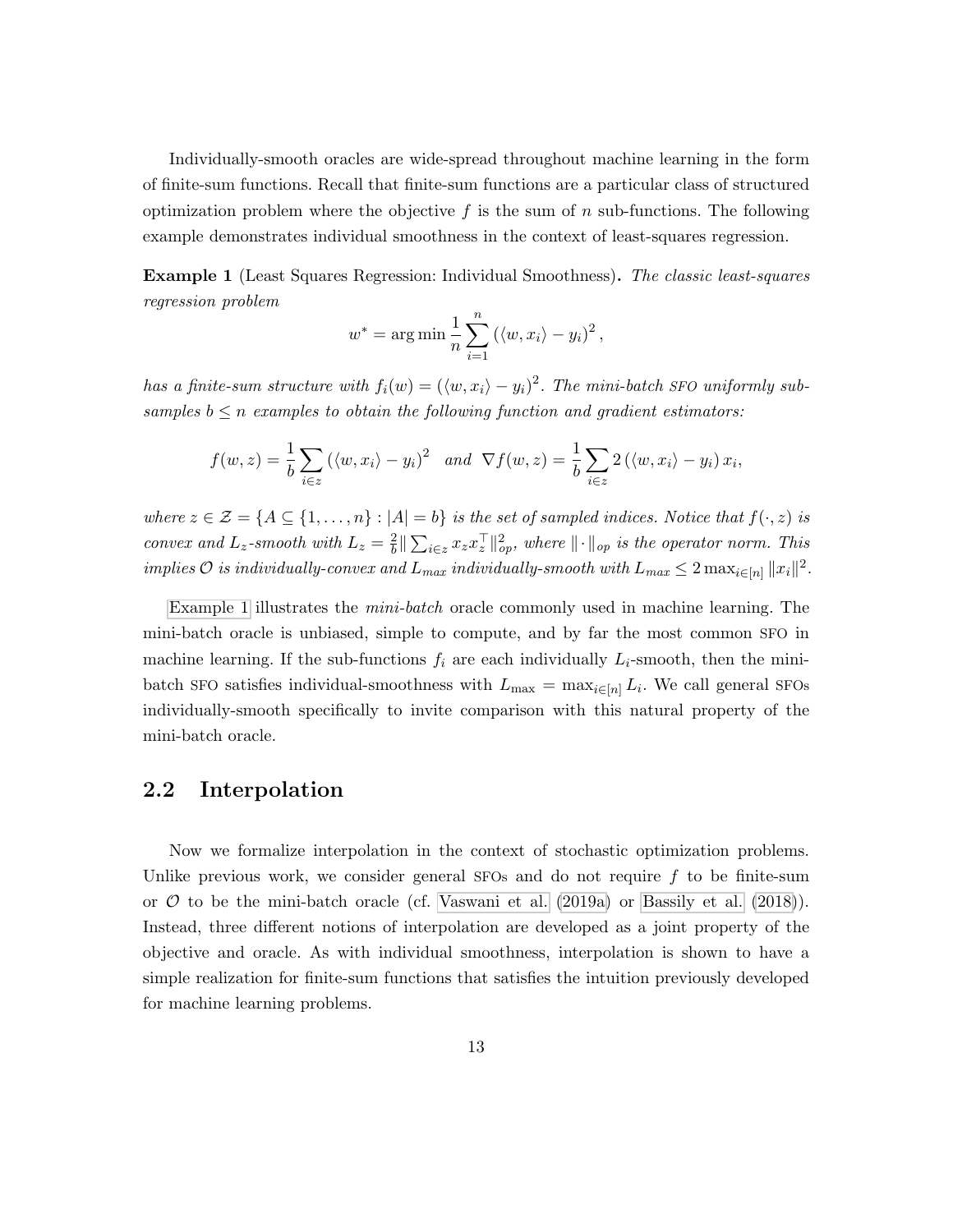The basic requirement of interpolation is that the oracle outputs  $f(\cdot, z)$  and  $\nabla f(\cdot, z)$ resemble the true function at key target points. The axes of variation in the definitions to follow are (a) the specific target points and (b) the type of "matching" required. Unlike classic interpolation, matching here refers to mutual optimality or mutual stationarity, rather than a requirement for equal function values; enforcing  $f(w^*) = f(w^*, z)$  may not be useful from an optimization perspective, since  $\nabla f(w^*, z)$  could be non-zero. The three definitions are as follows:

<span id="page-25-0"></span>**Definition 3** (Interpolation: Minimizers). A function-oracle pair  $(f, O)$  satisfies minimizer interpolation if for all  $z \in \mathcal{Z}$ ,

$$
f(w') \le f(w) \,\forall w \in \mathbb{R}^d \implies f(w', z) \le f(w, z) \,\forall w \in \mathbb{R}^d.
$$

<span id="page-25-1"></span>**Definition 4** (Interpolation: Stationary Points). A function-oracle pair  $(f, O)$  satisfies stationary-point interpolation if for all  $z \in \mathcal{Z}$ ,

$$
\nabla f(w') = 0 \implies \nabla f(w', z) = 0.
$$

<span id="page-25-2"></span>**Definition 5** (Interpolation: Mixed). A function-oracle pair  $(f, O)$  satisfies mixed interpolation if for all  $z \in \mathcal{Z}$ ,

$$
f(w') \le f(w) \,\forall w \in \mathbb{R}^d \implies \nabla f(w', z) = 0.
$$

In words, [Definition 3](#page-25-0) states that global minimizers of the objective  $f$  must be global minimizers of the stochastic functions given by the SFO at every iteration  $k$ . In contrast, [Definition 4](#page-25-1) puts the same requirement on stationary points of  $f$ , while [Definition 5](#page-25-2) merely demands that minimizers of f are stationary points of  $f(\cdot, z)$  for all outcomes z.

For general functions and SFOs, the relationship between these models of interpolation is limited to the following: minimizer interpolation and stationary-point interpolation are stronger than mixed interpolation. However, all three definitions are equivalent when  $f$ and  $f(\cdot, z)$  are invex for all  $z \in \mathcal{Z}$ . This is stated in the following lemma.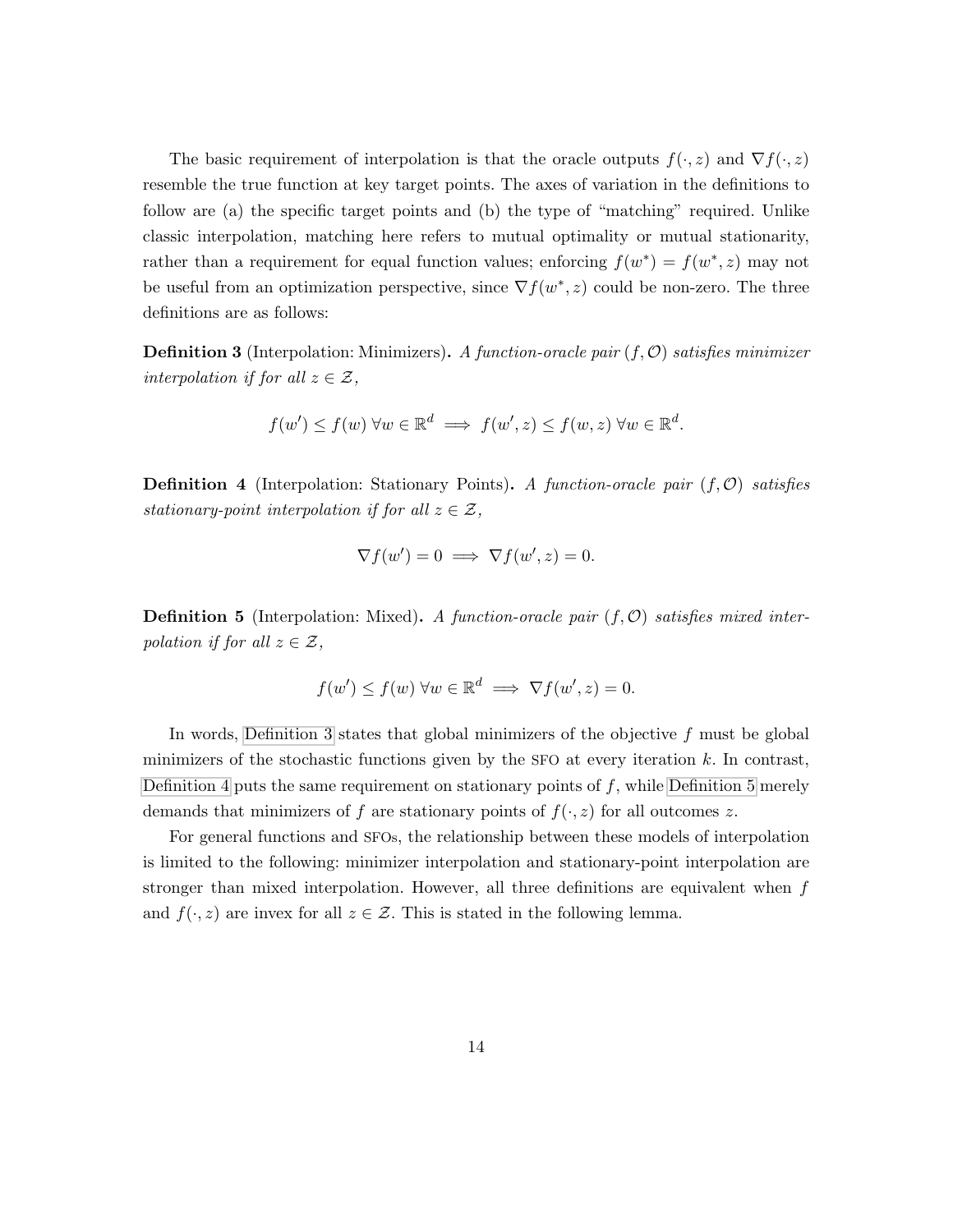<span id="page-26-0"></span>

Figure 2.1: Oracle samples satisfying the three different models of interpolation for the same non-convex function. The dashed red-line is the graph of  $f(w, z)$ for a single, fixed  $z \in \mathcal{Z}$ . Stationary-points are denoted as w', while the global minimizer is marked as  $w^*$ . Note that  $f(w, z)$  is permitted to have many "extra" stationary points when  $\mathcal O$  satisfies stationary-point interpolation. Similarly, mixed interpolation does not prevent  $f(w, z)$  from being unbounded below.

**Lemma 1.** Let  $(f, \mathcal{O})$  be an arbitrary function-SFO pair. Then only the following relationships hold between models of interpolation:

Minimizer Interpolation (Definition 3)  $\implies$  Mixed Interpolation (Definition 5) and

Stationary-Point Interpolation (Definition 4)  $\implies$  Mixed Interpolation (Definition 5).

However, if f is invex and  $\mathcal O$  is such that  $f(\cdot, z)$  is invex for all  $z \in \mathcal Z$ , then minimizer, stationary-point, and mixed interpolation are equivalent.

This result follows immediately from first-order optimality conditions and the equivalence of stationary points and global minimizers for invex functions. For completeness, a short proof with counter-examples for the implications which do not hold is given in [Appendix A.](#page-79-0)

Let us return to the finite-sum setting and mini-batch oracle to better understand the three definitions of interpolation. In particular, let  $f$  and  $\mathcal O$  be such that

$$
f(w) = \frac{1}{n} \sum_{i=1}^{n} f_i(w), \quad f(w, z_k) = f_{z_k}(w), \quad \nabla f(w, z_k) = \nabla f_{z_k}(w),
$$

where  $\mu_k$  is a uniform distribution over the support set  $\mathcal{Z} = \{1, \ldots, n\}$ . The function-oracle pair  $(f, \mathcal{O})$  satisfy minimizer interpolation if the individual functions  $f_i$  are globally min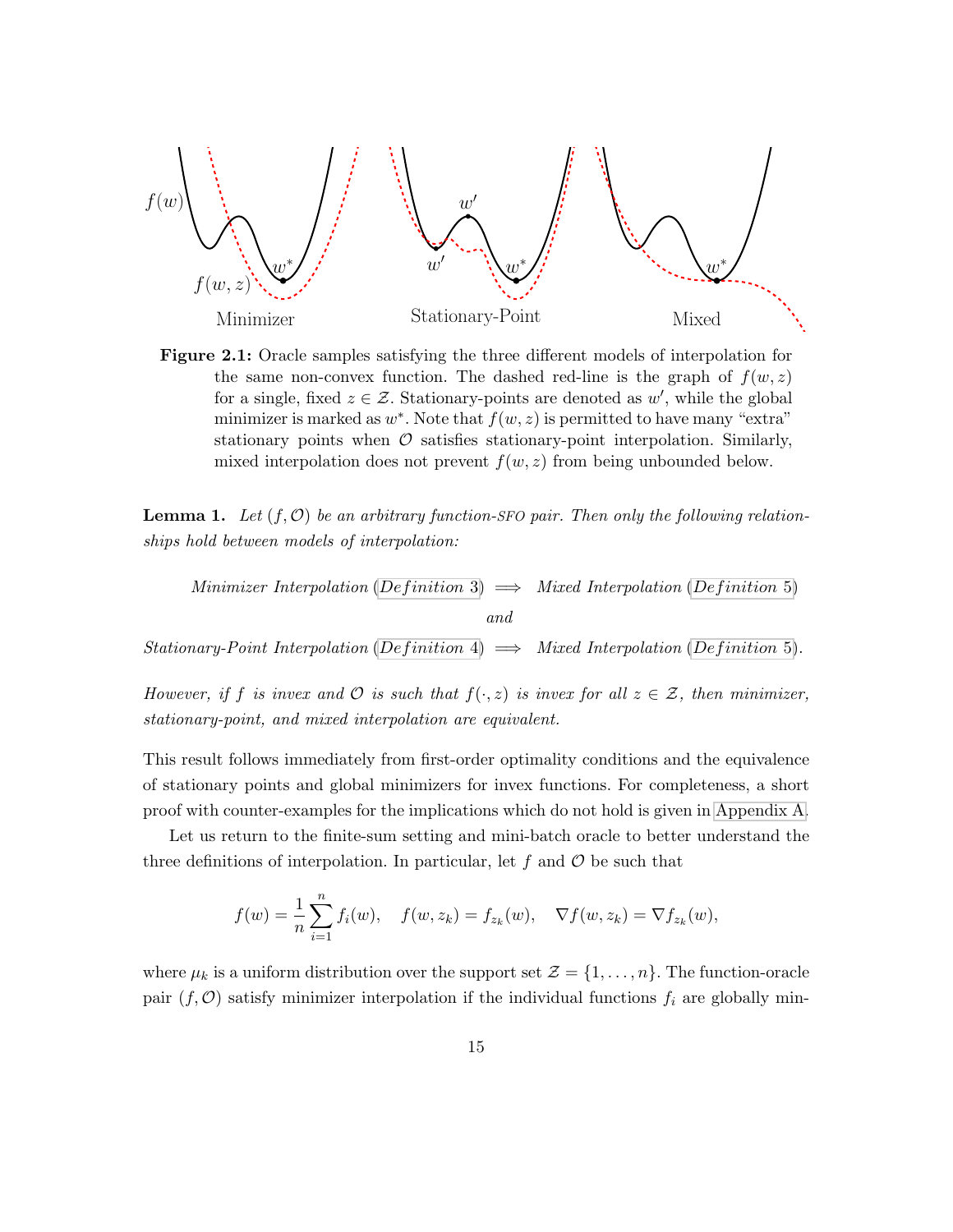imized at every global minimum of  $f$ . The differences between minimizer and stationarypoint interpolation are readily apparent for finite-sums of non-convex functions, as shown in [Figure 2.1.](#page-26-0) The following example further narrows this to least-squares regression, where interpolation implies the entire training set can be fit exactly.

Example 2 (Least Squares Regression: Interpolation). Consider the least-squares problem

$$
w^* = \arg\min \frac{1}{n} \sum_{i=1}^n (\langle w, x_i \rangle - y_i)^2,
$$

with individually-smooth and convex mini-batch oracle

$$
f(w, z) = \frac{1}{|z|} \sum_{i \in z} (\langle w, x_i \rangle - y_i)^2 \quad and \quad \nabla f(w, z) = \frac{1}{|z|} \sum_{i \in z} 2 (\langle w, x_i \rangle - y_i) x_i.
$$

The stochastic functions  $f(\cdot, z)$  are invex, as is f, meaning minimizer, stationary-point, and mixed interpolation are equivalent. If  $(f, O)$  satisfies minimizer interpolation, then first-order optimality implies

$$
2(\langle w^*, x_i \rangle - y_i) x_i = 0 \qquad \forall i \in [n].
$$

Further requiring  $x_i \neq 0$  for all  $i \in [n]$  guarantees  $\langle w^*, x_i \rangle = y_i$  and our abstract definitions of interpolation recover the original meaning from numerical analysis.

There are several natural ways to establish interpolation. Least-squares regression satisfies interpolation when  $y \in (\text{span}(\{x_i\}_{i=1}^n))$ . This occurs, for example, when the data matrix is full-rank and  $n \leq d$  [\(Hastie et al., 2009\)](#page-73-11). Similarly, interpolation is satisfied for linear classifiers on separable datasets using the squared-hinge loss [\(Vaswani et al., 2019a\)](#page-78-1). In the general setting of SFOs, the following lemma establishes simple conditions for  $(f, \mathcal{O})$ to satisfy minimizer interpolation.

<span id="page-27-0"></span>**Lemma 2.** Let  $(f, \mathcal{O})$  be a function-oracle pair. If  $\mathcal{O}$  is unbiased and

$$
f(w, z) \ge f(w^*) \quad \forall w \in \mathbb{R}^d, \ \forall z \in \mathcal{Z},
$$

holds, then  $(f, O)$  satisfies minimizer interpolation.

See [Section A.2](#page-80-0) for proof.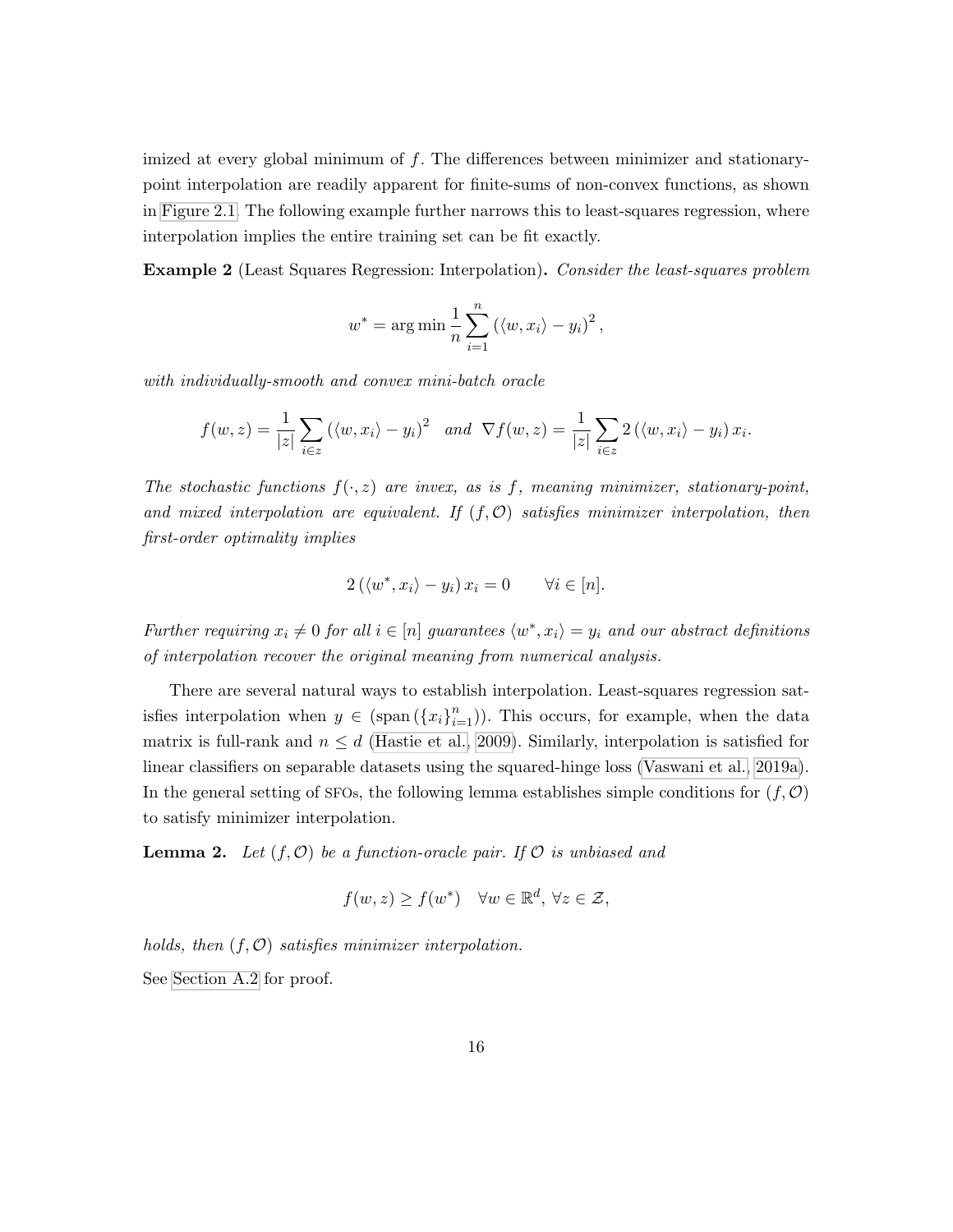[Lemma 2](#page-27-0) gives a convenient mechanism for checking if interpolation holds. It is most useful for finite-sum functions, where the sufficient conditions enforce  $f_i(w^*) = f(w^*)$  for each i. It is also highly related to the  $\epsilon$ -interpolation concept proposed by [Berrada et al.](#page-71-6) [\(2019\)](#page-71-6), which requires  $|f(w^*, z) - f(w^*)| \leq \epsilon$  for all  $z \in \mathcal{Z}$ , where  $\epsilon > 0$ . This alternative model of interpolation is not sufficient for exact convergence [\(Berrada et al., 2019\)](#page-71-6) and we do not explore  $\epsilon$ -interpolation any further in this work.

#### <span id="page-28-0"></span>2.3 Growth conditions

Minimizer, stationary-point, and mixed interpolation all constrain the stochastic oracle to resemble the true objective at a set of target points. Now we show that for individuallysmooth oracles, interpolation further implies that the stochastic gradients must be wellbehaved globally. This is made concrete by the notion of growth conditions, which constrain the stochasticity of  $\nabla f(w, z_k)$  in terms of  $\|\nabla f(w)\|$ . In particular, we prove that the weak [\(Vaswani et al., 2019a\)](#page-78-1) and strong [\(Schmidt et al., 2011\)](#page-77-7) growth conditions hold with specific and simple constants when  $\mathcal O$  is individually-smooth and satisfies minimizer interpolation. But, first we give some brief background on regularity conditions for first-order methods.

Regularity conditions on the stochastic gradients have a long history in stochastic optimization. The first analysis of SGD by [Robbins and Monro](#page-76-0) [\(1951\)](#page-76-0) required a uniform bound on the norm of the stochastic gradients

$$
\|\nabla f(w, z_k)\| \le C,
$$

in order to prove convergence. This "bounded gradients" assumption is rarely satisfied for objective functions in machine learning. For example, taking  $\|w\| \to \infty$  in [Example 1](#page-24-1) shows it does not hold even for simple least-squares problems. A more realistic alternative is bounded variance, which requires

$$
\mathbb{E}_{z_k} \left[ \|\nabla f(w, z_k) - \nabla f(w)\|^2 \right] \leq \sigma^2,
$$

at each iteration k. Bounded variance, unbiasedness of  $\mathcal{O}$ , and independence of the  $z_k$ variables (ie.  $z_k \perp z_j$  for  $k \neq j$ ) collectively define the stochastic approximation setting, which has been widely studied; see [Kushner and Yin](#page-74-11) [\(1997\)](#page-74-11) for more details. Yet, it is also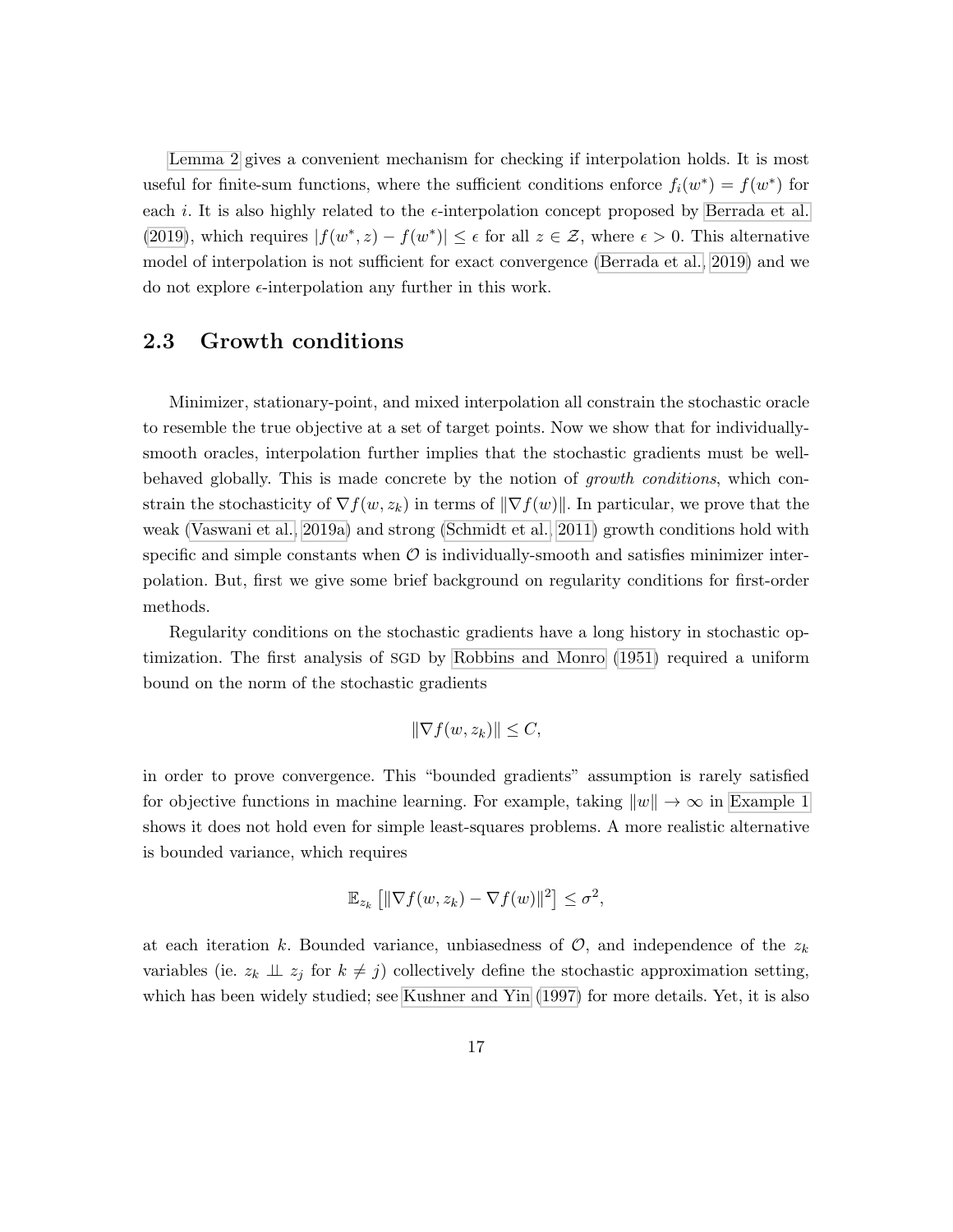simple to show that bounded variance fails for least-squares with a mini-batch oracle.<sup>[2](#page-29-0)</sup>

A far more realistic model is obtained by relaxing bounded variance to

$$
\mathbb{E}_{z_k} \left[ \|\nabla f(w, z_k)\|^2 \right] \le \rho \|\nabla f(w)\|^2 + \sigma^2,
$$

where  $\rho, \sigma \geq 0$ . We call this condition "strong growth with additive noise" for reasons which will soon be clear. Note that it is strictly weaker than bounded variance, which is recovered when  $\rho = 1$ . Strong growth with additive noise was used as early as the classical analysis of stochastic optimization algorithms by [Polyak and Tsypkin](#page-76-10) [\(1973\)](#page-76-10), and continues to appear in current work [\(Bertsekas and Tsitsiklis, 2000;](#page-71-10) Khaled and Richtárik, 2020; [Nguyen et al.,](#page-76-9) [2018\)](#page-76-9).

The first growth condition we discuss was proposed by [Tseng](#page-78-7) [\(1998\)](#page-78-7) and [Solodov](#page-77-6) [\(1998\)](#page-77-6), who used a version of strong growth with noise where  $\sigma^2 = 0$  is fixed. In comparison, their condition is also strengthened to require the norm of the stochastic gradient to be almost surely bounded by that of the true gradient. Following Khaled and Richtárik [\(2020\)](#page-74-6), we call this condition maximal strong growth.

**Definition 6** (Maximal Strong Growth). A function-oracle pair  $(f, O)$  satisfies maximal strong growth with parameter  $\rho$  if

$$
\|\nabla f(w, z)\|^2 \le \rho \|\nabla f(x)\|^2,
$$

holds for all  $w \in \mathbb{R}^d$  and  $z \in \mathcal{Z}$ .

The "maximal" moniker is justified by the fact that Tseng and Solodov's condition is equivalent to

$$
\max_{E} \int_{E} \|\nabla f(w, z)\|^2 d\mu_k(z) \le \rho \|\nabla f(w)\|,
$$

where E is any event with non-zero probability under the measure  $\mu_k$ . It is important to note that maximal strong growth is much more restrictive than strong growth with additive noise. The former condition immediately implies  $\mathcal O$  satisfies stationary-point interpolation, while  $\sigma^2 \gg 0$  in the latter allows interpolation to be violated to an arbitrary degree.

Maximal strong growth was originally suggested in the context of incremental gradient methods and is impractical in the general setting due to the almost-sure requirement. The

<span id="page-29-0"></span><sup>&</sup>lt;sup>2</sup>Take  $||w|| \to \infty$  in a problem instance where  $||x_i|| \neq ||x_j||$  for at least two examples  $x_i, x_j$  to see that there can be no bound on the variance.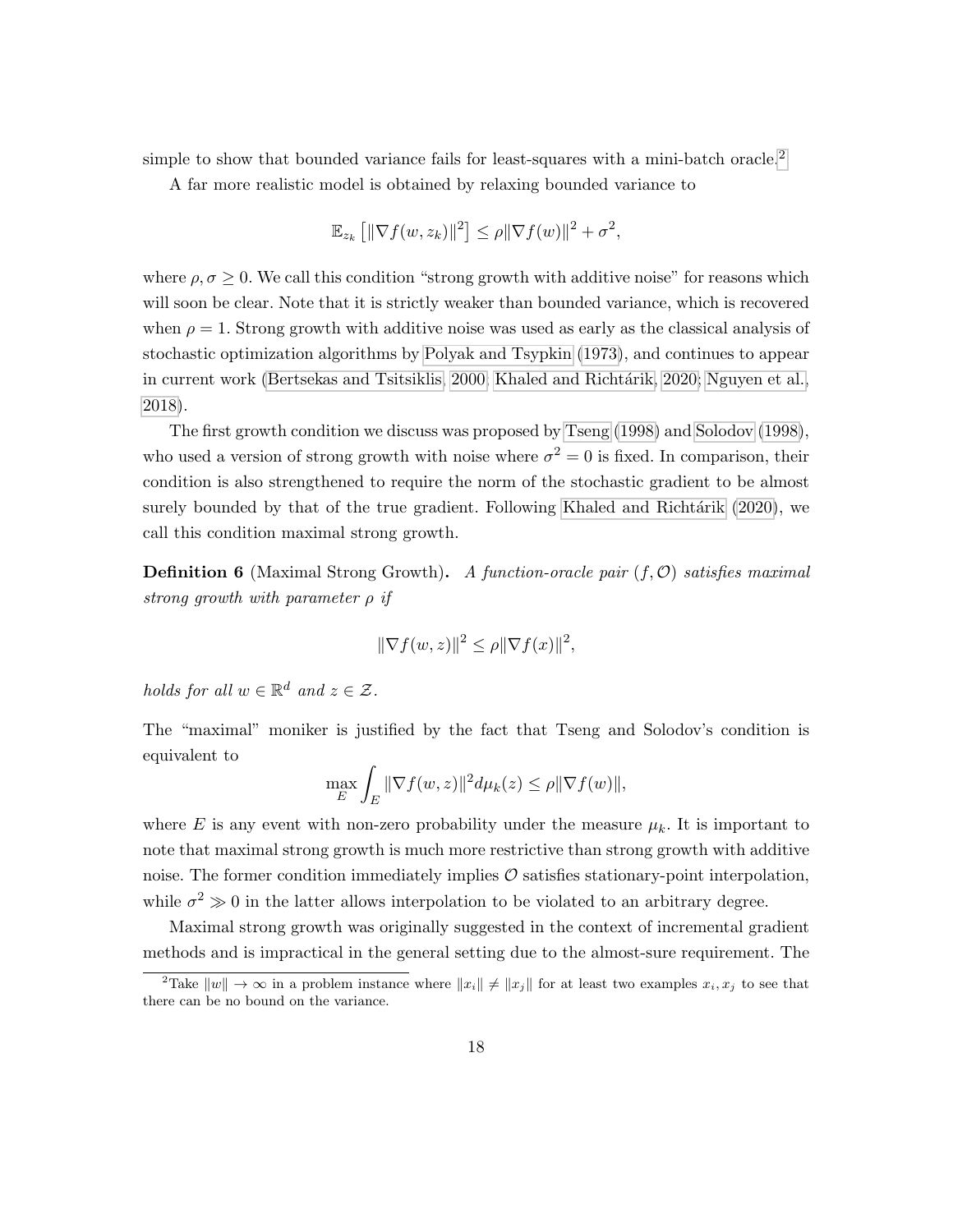following, far more practical variation, was proposed by [Vaswani et al.](#page-78-1) [\(2019a\)](#page-78-1) and is simply called strong growth.

**Definition 7** (Strong Growth). A function-oracle pair  $(f, \mathcal{O})$  satisfies strong growth with parameter ρ if

$$
\mathbb{E}_{z_k} \left[ \|\nabla f(w, z_k)\|^2 \right] \le \rho \|\nabla f(w)\|^2,
$$

holds for all  $k \geq 0$  and  $w \in \mathbb{R}^d$ .

It is straightforward to show that strong growth is indeed a weaker condition than maximal strong growth, which we do in the following lemma.

**Lemma 3** (Formulations of Strong Growth). Let  $(f, \mathcal{O})$  be a function-oracle pair. If  $(f, \mathcal{O})$ satisfies maximal strong growth, then it also satisfies strong growth. However, strong growth does not imply maximal strong growth for general O.

The proof of lemma is given in [Section A.3](#page-82-0) and illustrates the impracticality of maximal strong growth, which is not even satisfied for multiplicative Gaussian noise. However, a sufficient condition for the equivalence of maximal strong and strong growth is finite  $\mathcal{Z}$ .

<span id="page-30-0"></span>**Lemma 4.** Let  $(f, \mathcal{O})$  be a function-SFO pair satisfying the strong growth condition with constant  $\rho$ . Moreover, assume that the support  $\mathcal Z$  of  $\mathcal O$  is finite and each  $z_k$  admits probability mass function  $p_k$ . Then  $(f, O)$  also satisfies maximal strong growth.

See [Section A.3](#page-82-0) for proof.

An important consequence of [Lemma 4](#page-30-0) is the equivalence of the maximal strong growth and strong growth conditions for finite-sum optimization. This nicely reflects the original use of maximal strong growth for incremental gradient methods. Finally, we complete our statement of growth conditions with weak growth, which was recently proposed by [Vaswani](#page-78-1) [et al.](#page-78-1) [\(2019a\)](#page-78-1) as a further relaxation of strong growth.

**Definition 8** (Weak Growth Condition). Let f be an L-smooth function an  $\mathcal{O}$  an SFO. The pair  $(f, \mathcal{O})$  satisfies weak growth with parameter  $\alpha$  if

$$
\mathbb{E}_{z_k}\left[\|\nabla f(w,z_k)\|^2\right] \leq \alpha L(f(w) - f(w^*)),
$$

holds for all  $k \geq 0$  and  $w \in \mathbb{R}^d$ .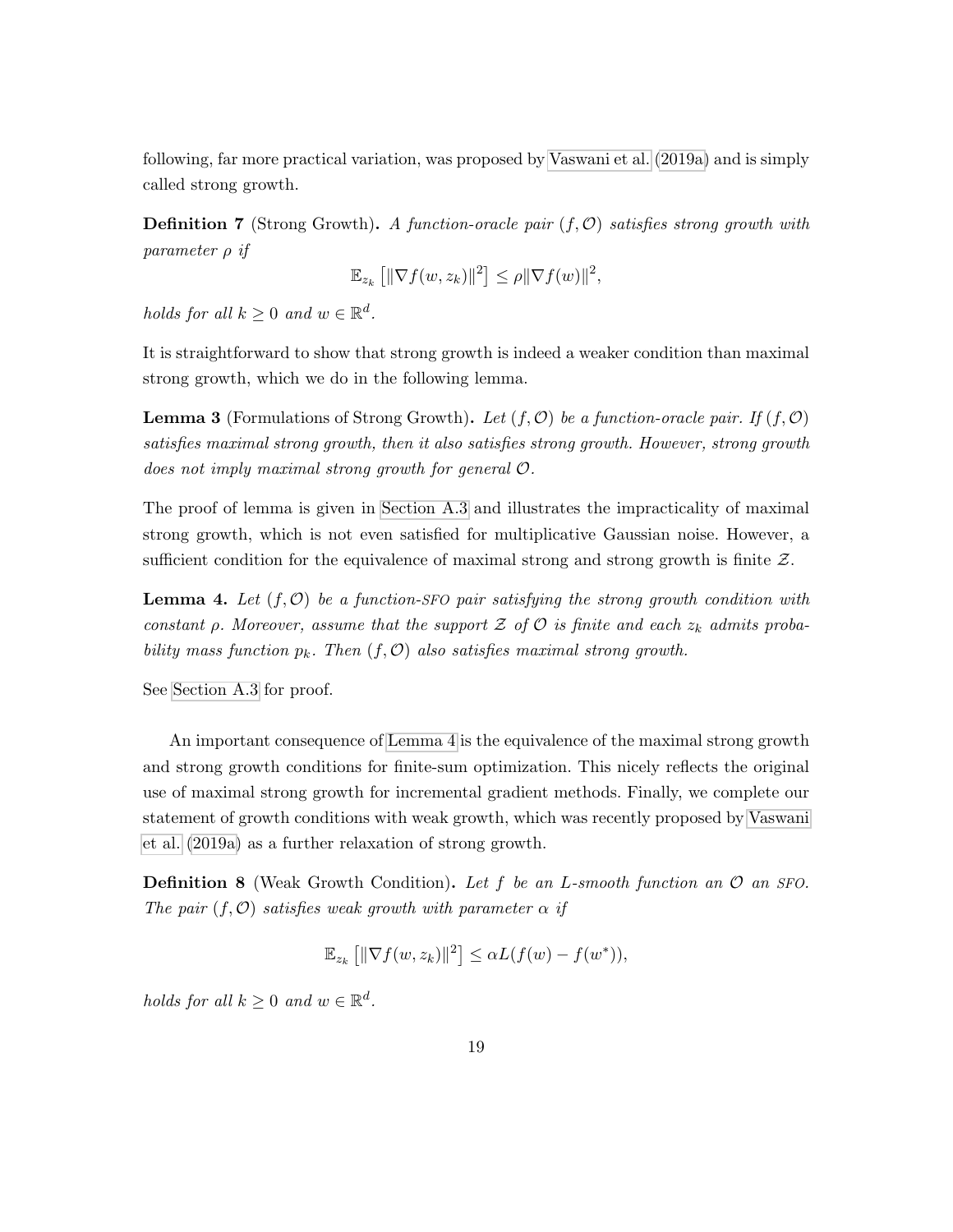If f is  $\mu$ -PL, then the weak growth condition implies strong growth holds with parameter  $\rho \leq \frac{\alpha L}{\mu}$  $\frac{\partial L}{\partial \mu}$  [\(Vaswani et al., 2019a,](#page-78-1) Proposition 1). In fact, the converse relation holds if f is Lipschitz-smooth, as we now show.

**Lemma 5.** Let  $(f, \mathcal{O})$  be a function-oracle pair satisfying the strong growth condition with parameter  $\rho$ . If f is L-smooth, then  $(f, O)$  satisfies weak growth with parameter  $\alpha \leq 2\rho L$ .

See [Section A.3](#page-82-0) for proof.

We now give the exact relationships between the strong/weak growth conditions and interpolation. As mentioned above, maximal strong growth immediately implies stationarypoint interpolation. Strong growth with  $w = w^*$  gives

$$
\mathbb{E}_k \left[ \|\nabla f(w^*, z_k)\|^2 \right] = 0,
$$

for all k, after which non-negativity of the Euclidean norm guarantees  $\nabla f(w^*, z_k) = 0$ almost-surely and stationary-point interpolation holds. Replicating this last argument under weak growth shows that the weak growth condition implies mixed interpolation. The reverse implications are more involved; we establish them formally in the following lemmas.

<span id="page-31-0"></span>**Lemma 6** (Interpolation and Weak Growth). Let f be an L-smooth function and  $\mathcal{O}$  an  $L_{max}$  individually-smooth SFO. If  $(f, \mathcal{O})$  satisfies minimizer interpolation, then the pair also satisfies the weak growth condition with parameter  $\alpha \leq \frac{L_{max}}{L}$ .

See [Section A.3](#page-82-0) for proof.

[Lemma 6](#page-31-0) is similar to the sufficient conditions for weak growth derived by [Vaswani](#page-78-1) [et al.](#page-78-1)  $(2019a)$ , who additionally require f to be convex and finite-sum. Thus, our result applies to a much larger class of functions and SFOs than previous work. We can derive similarly relaxed sufficient conditions for strong growth using the relationship between the strong and weak growth parameters. The following lemma does exactly this.

<span id="page-31-1"></span>**Lemma 7** (Interpolation and Strong Growth). Let f be a L-smooth  $\mu$ -PL function and  $\mathcal{O}$ an  $L_{max}$  individually-smooth SFO. If  $(f, O)$  satisfies minimizer interpolation, then the pair also satisfies the strong growth condition with parameter  $\rho \leq \frac{L_{max}}{\mu}$ .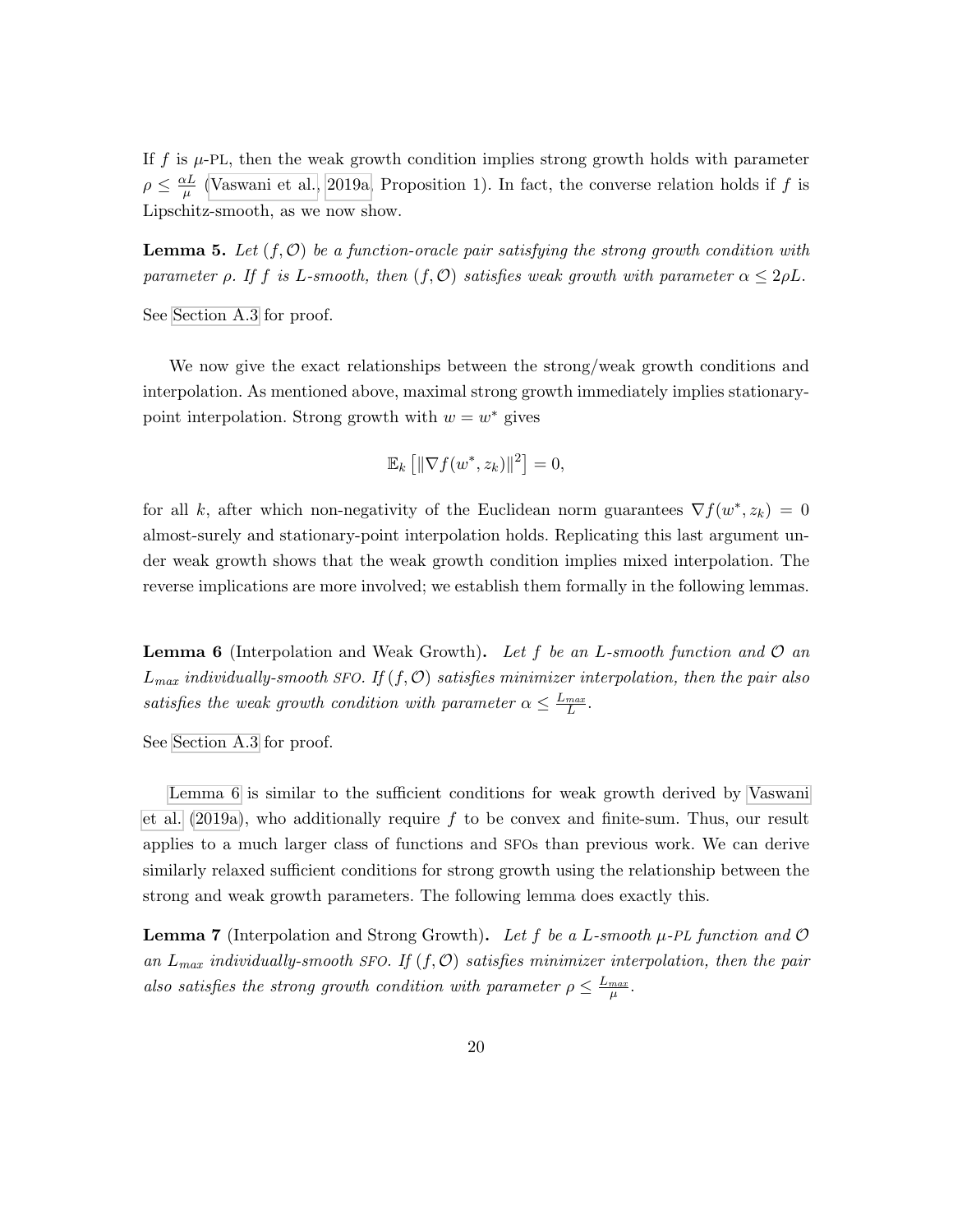<span id="page-32-1"></span>

| Assumptions                |                                  | Weak Growth Strong Growth              |
|----------------------------|----------------------------------|----------------------------------------|
| Ind. Smooth                | $\alpha \leq \frac{L_{\max}}{L}$ |                                        |
| $\mu$ -PL +<br>Ind. Smooth | $\alpha \leq \frac{L_{\max}}{L}$ | $\rho \leq \frac{L_{\text{max}}}{\mu}$ |
| Strong Growth              | $\alpha \leq 2\rho L$            | $\rho = \rho$                          |

Table 2.1: Relationship between minimizer interpolation and parameters of the weak and strong growth conditions. Weak growth is guaranteed to hold when  $(f, \mathcal{O})$ satisfies minimizer interpolation and  $\mathcal{O}$  is  $L_{\text{max}}$  individually-smooth. Strong growth holds if f additionally satisfies the PL condition, which is implied by strong-convexity.

See [Section A.3](#page-82-0) for proof.

Lemmas [6](#page-31-0) and [7](#page-31-1) show that minimizer interpolation implies global regularity of the stochastic gradients when  $\mathcal O$  is individually-smooth. As a by-product, we obtain worstcase bounds on the strong and weak growth parameters and demonstrate the "automatic variance reduction" property [\(Liu and Belkin, 2020\)](#page-75-5), which guarantees  $\mathbb{E}_k ||\nabla f(w_k, z_k)||^2 \to$ 0 if  $w_k \to w^*$  in the interpolation setting. [Table 2.1](#page-32-1) summarizes the relationships between minimizer interpolation and the weak/strong growth conditions.

#### <span id="page-32-0"></span>2.4 Conclusions

We have now completed our goal of formalizing interpolation for general stochastic optimization problems. To do this, we leveraged the concept of an SFO, which provides a mechanism for optimization algorithms to query (unbiased) stochastic function and gradient values at each iteration. Moreover, we also showed that a class of SFOs satisfying a natural Lipschitz-smoothness property, called individual smoothness, satisfy the weak/strong growth conditions when minimizer interpolation holds (Lemmas [6](#page-31-0) and [7\)](#page-31-1). These oracles are well-behaved globally despite the inherently local nature of minimizer interpolation. As we shall see in the coming chapters, such global regularity is sufficient for the convergence of constant step-size SGD, as well as effective line-search techniques and acceleration.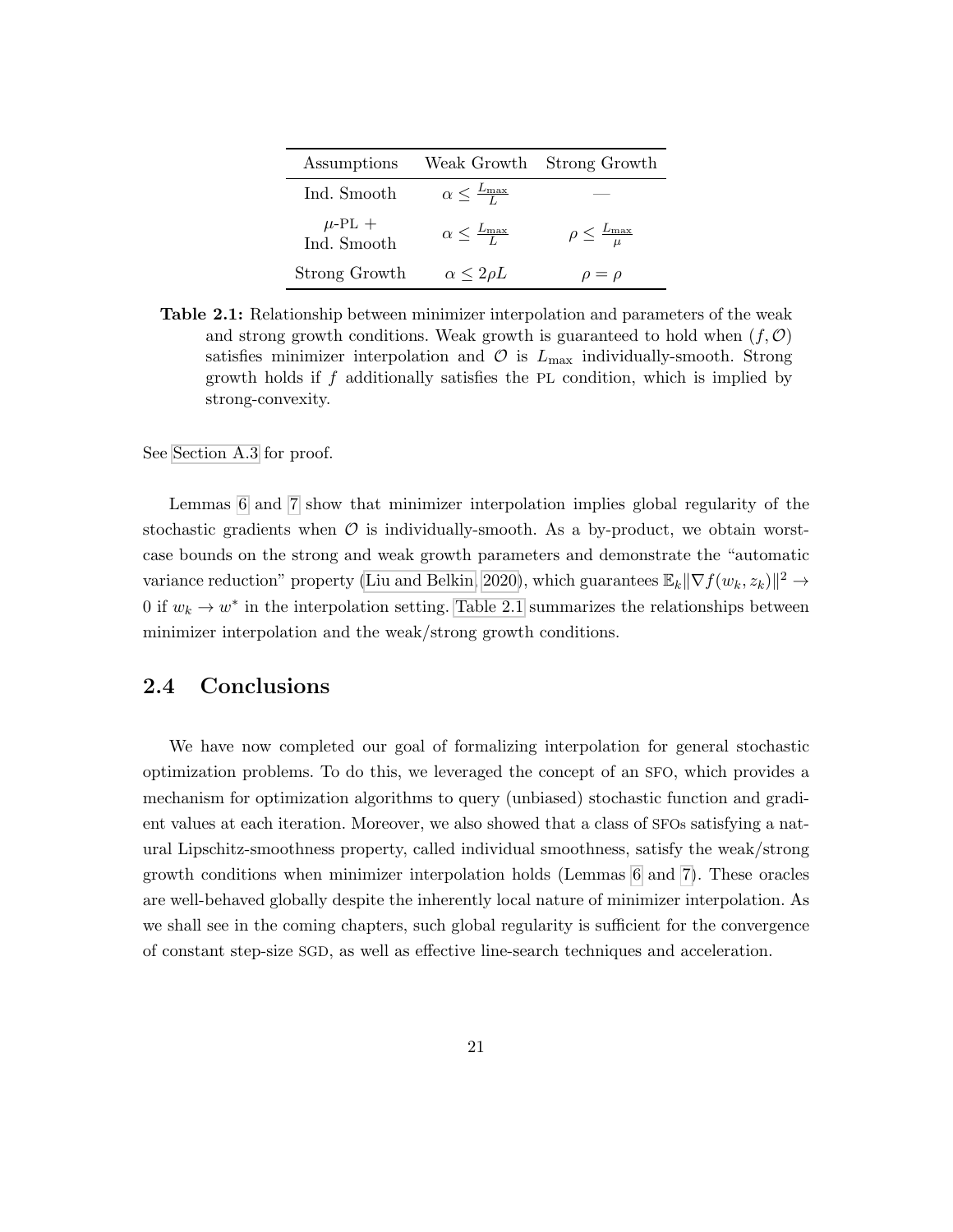### <span id="page-33-0"></span>Chapter 3

## Stochastic Gradient Descent

The discussion in the previous chapter formalized interpolation for general stochastic optimization problems and derived connections between interpolation and the weak/strong growth conditions. Now, we turn to the main interest of this work: the complexity of iterative algorithms for  $(f, \mathcal{O})$  when interpolation is satisfied. This chapter analyzes the convergence of SGD for strongly-convex and convex functions, while the next two chapters tackle SGD with the Armijo line-search [\(Chapter 4\)](#page-43-0) and stochastic acceleration [\(Chapter 5\)](#page-54-0). In particular, this chapter establishes the following non-asymptotic results for SGD with a fixed step-size:

- 1. Linear convergence in-expectation for strongly-convex f when  $(f, \mathcal{O})$  satisfies strong growth; this rate is tight with the best-known deterministic rates when  $\rho = 1$ .
- 2. Almost sure linear convergence for strongly-convex f and individually-smooth and strongly-convex SFO  $\mathcal{O}.$
- 3. Sub-linear convergence for convex f when  $(f, \mathcal{O})$  satisfies weak growth; our proof is simpler than existing analyses and permits a larger step-size.
- 4. Faster sub-linear convergence for convex f when  $(f, \mathcal{O})$  satisfies weak growth and  $\mathcal O$ is individually-smooth; this rate is tight with the deterministic case when  $\alpha = 1$ .

[Section 3.3](#page-40-0) at the end of this chapter leaves the finite-time regime and considers asymptotic, almost-sure convergence of SGD with a fixed step-size under strong and weak growth, respectively. The following is proved: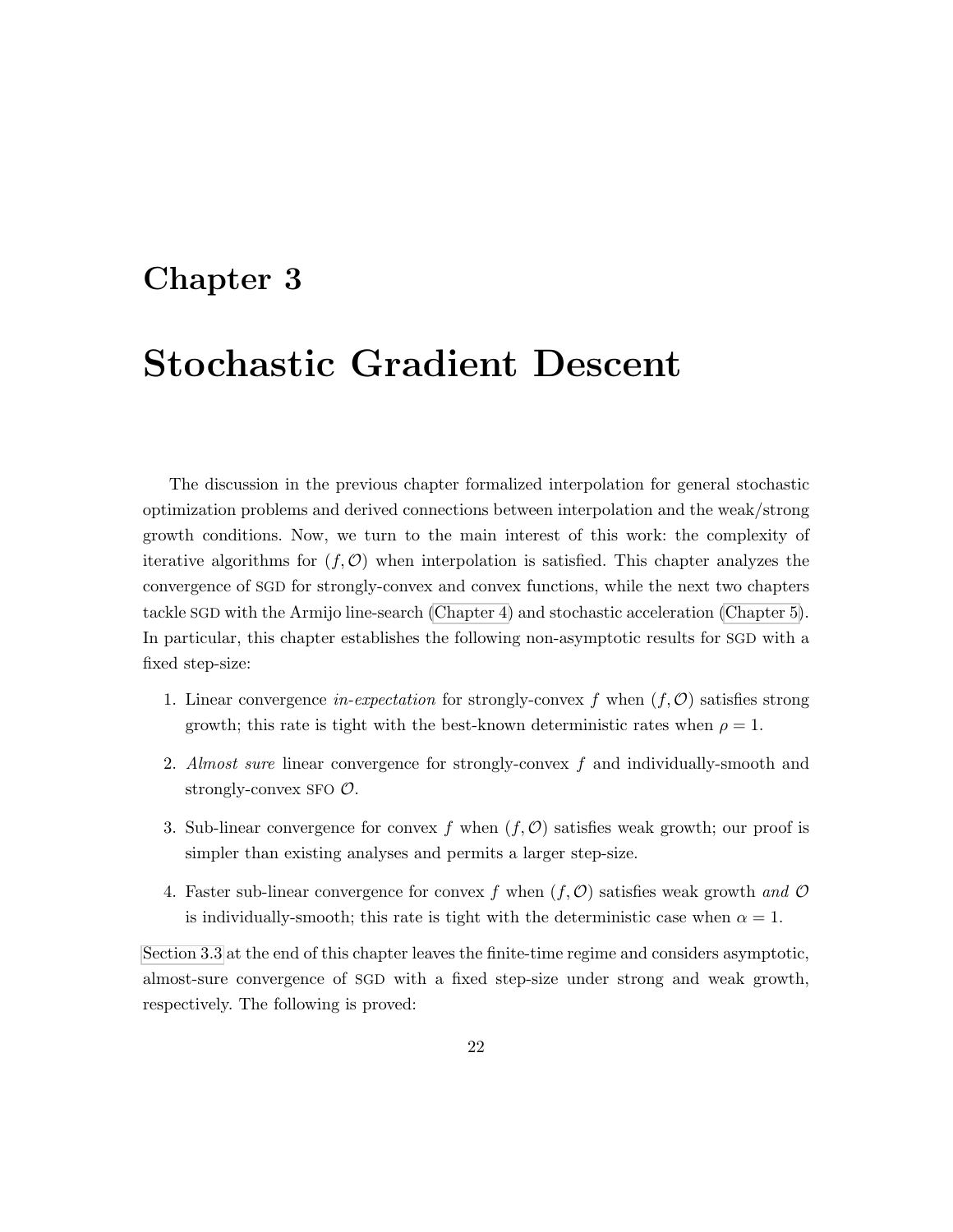#### Stochastic Gradient Descent

- <span id="page-34-0"></span>**0.** Choose an initial point  $w_0 \in \mathbb{R}^d$ .
- 1. For each iteration  $k \geq 0$ :
	- (a) Query  $\mathcal{O}$  for  $\nabla f(w_k, z_k)$ .
	- (b) Update input as
		- $w_{k+1} = w_k \eta \nabla f(w_k, z_k).$
- **Figure 3.1:** Stochastic gradient descent with a fixed step-size  $\eta$ . Note that only one query to the stochastic oracle is needed per-iteration.
- 1. Almost-sure convergence to a stationary point when  $f$  is a general non-convex function and  $(f, \mathcal{O})$  satisfies strong growth.
- 2. Almost-sure convergence to a global minimum when f is convex and  $(f, \mathcal{O})$  satisfies weak growth.

This last result is particularly interesting because it concerns convergence of the last input generated by SGD; we shall see that such results are not straightforward in the nonasymptotic regime, where convergence is instead shown for an averaged input.

Now, let us briefly introduce SGD with a fixed step-size before diving into the analysis. The basic procedure is given in [Figure 3.1;](#page-34-0) the key components of the algorithm are (i) the use of a stochastic gradient  $\nabla f(w_k, z_k)$  queried from the oracle at every iteration, (ii) the fixed step-size  $\eta > 0$ , and (iii) the sequence of inputs  $(w_k)$  generated by the algorithm, which are called the *iterates*. The non-asymptotic rates in this chapter will be derived by analyzing the sequence of distances to a minimizer,  $(||w_k - w^*||^2)$ . The minimizer w<sup>\*</sup> is unique for strongly-convex functions and we show  $w_k \to w^*$  in the iteration limit. In contrast, we only establish  $f(\bar{w}_K) \to f(w^*)$  for convex functions, where  $\bar{w}_K = \frac{1}{K}$  $\frac{1}{K} \sum_{k=0}^{K-1} w_k.$ [Chapter 4](#page-43-0) discusses these proof techniques in greater detail and with specific reference to the case where  $\eta$  is itself a random variable that depends on  $\nabla f(w_k, z_k)$ . We will see that this introduces significant challenges compared to SGD with a fixed and deterministic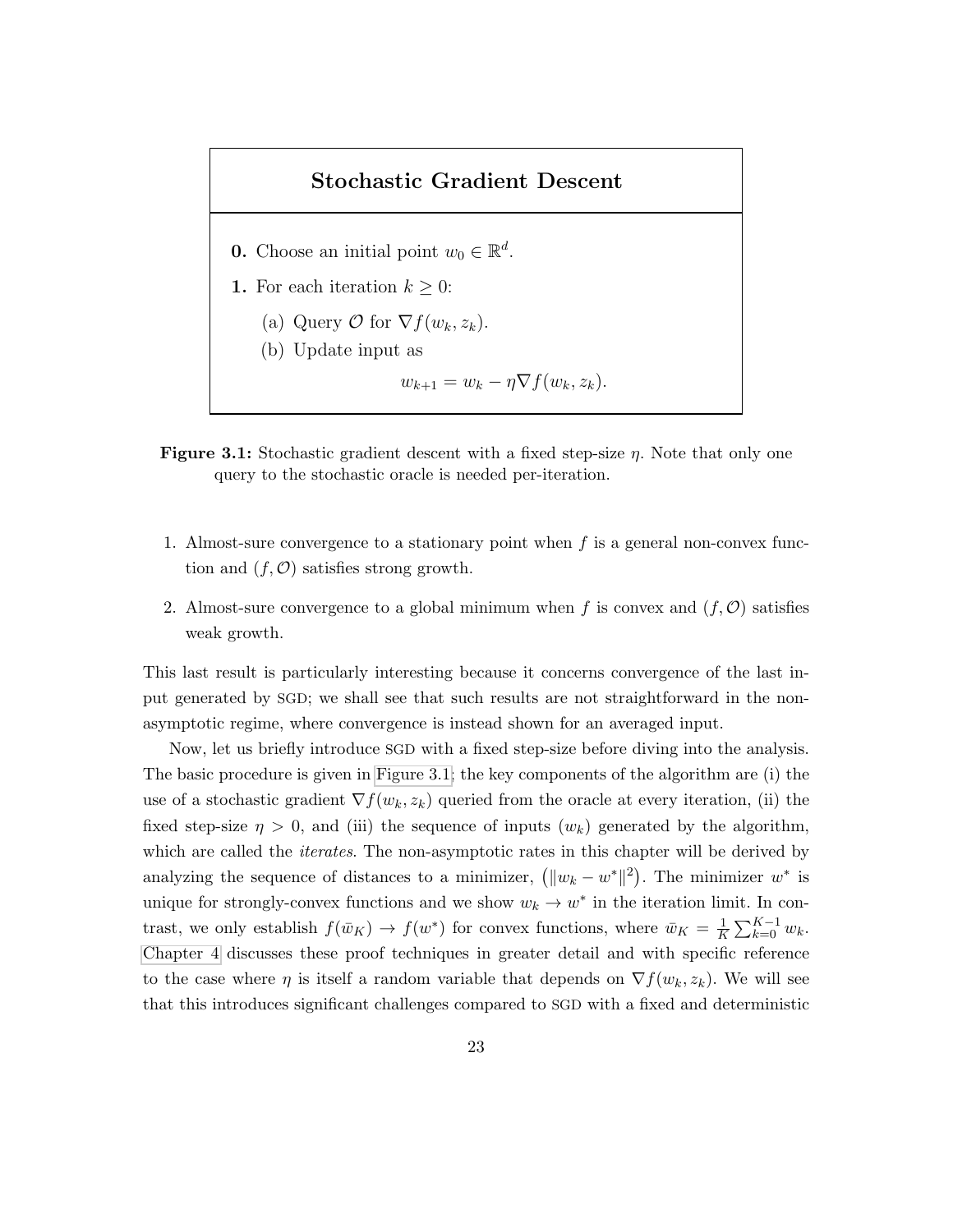step-size.

#### <span id="page-35-0"></span>3.1 Convergence for Strongly-Convex Functions

The analysis of fixed step-size SGD for strongly-convex functions is divided into two sub-sections based on the properties of  $\mathcal O$ . First, we consider general SFOs satisfying strong growth. Then, the setting is restricted to individually-smooth and convex SFOs, where we show that existing convergence results can be slightly improved. Finally, we analyze the case when  $\mathcal O$  is both individually-smooth and individually-strongly-convex. This setting degenerates to a simple deterministic optimization problem if  $\nabla f(\cdot, z)$  is directly accessible to the optimizer, which is true for mini-batch oracles.

#### <span id="page-35-1"></span>3.1.1 General Oracles

We first establish the convergence rate of SGD for strongly-convex f when  $(f, \mathcal{O})$  satisfies the strong growth condition. Recall from [Lemma 7](#page-31-1) that this is more general than assuming  $\mathcal O$  is  $L_{\text{max}}$  individually-smooth and  $(f, \mathcal O)$  satisfies minimizer interpolation. Furthermore, in the case that individual smoothness and minimizer interpolation do hold, we are guaranteed  $\rho \leq \frac{L_{\text{max}}}{\mu}$ . This value should be kept in mind, as it informs the worst-case rate that can be obtained in the following theorem.

**Theorem 1.** Let f be a  $\mu$ -strongly-convex, L-smooth function and  $\mathcal{O}$  a SFO such that  $(f, O)$  satisfies the strong growth condition with parameter  $\rho$ . Then stochastic gradient descent with fixed step-size  $\eta \leq \frac{2}{\eta(\mu)}$  $\frac{2}{\rho(\mu+L)}$  converges as

$$
\mathbb{E} [||w_K - w^*||^2] \le \left(1 - \frac{2\eta\mu L}{\mu + L}\right)^K ||w_0 - w^*||^2.
$$

See [Section B.1](#page-86-1) for proof.

We compare this convergence rate to the original result given by [Schmidt and Le Roux](#page-77-5) [\(2013,](#page-77-5) Section 6) in [Table 3.1.](#page-37-0) Our analysis allows for a larger step-size and establishes asymptotically faster convergence. The improvement is most significant for ill-conditioned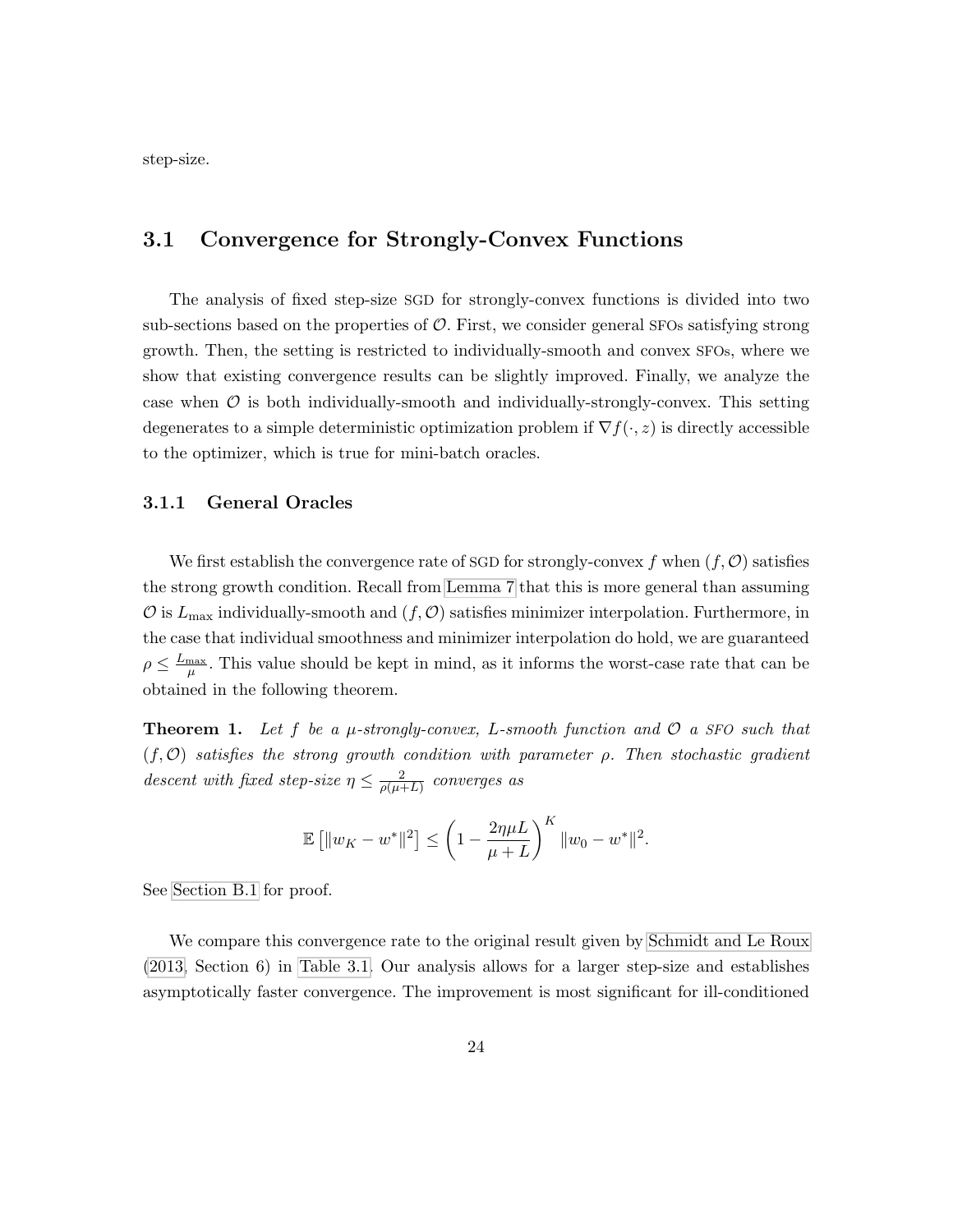problems, where  $\mu \ll L$  implies  $\frac{2L}{\mu+L} \approx 2$ . Finally, this result is tight in the sense that when  $\rho = 1$ , which holds in the deterministic setting, it recovers the best known convergence rate for gradient descent on strongly-convex functions [\(Bubeck, 2015,](#page-72-0) Theorem 3.12).

When  $(f, \mathcal{O})$  satisfies minimizer interpolation and  $\mathcal O$  is individually-smooth, the complexity given by [Theorem 1](#page-35-0) can be worse than that achieved under the weak-growth condition. To see this, consider when the worst-case values  $\rho = \frac{L_{\text{max}}}{\mu}$  and  $\alpha = \frac{L_{\text{max}}}{L}$  are attained in the interpolation setting. If  $\eta = \frac{2}{\rho(\mu+L)} = \frac{2\mu}{L_{\text{max}}(\mu+L)}$  $\frac{2\mu}{L_{\text{max}}(\mu+L)}$ , then [Theorem 1](#page-35-0) guarantees

$$
\mathbb{E} [||w_K - w^*||^2] \le \left(1 - \frac{4\mu^2 L}{L_{\text{max}}(\mu + L)^2}\right)^K ||w_0 - w^*||^2.
$$

In contrast, [Vaswani et al.](#page-78-0) [\(2019a,](#page-78-0) Theorem 5) show

$$
\mathbb{E} [||w_K - w^*||^2] \le \left(1 - \frac{\mu}{L_{\text{max}}}\right)^K ||w_0 - w^*||^2,
$$

with a bigger step-size of  $\eta = \frac{1}{l_m}$  $\frac{1}{L_{\text{max}}}$ . Noting  $\frac{4\mu L}{(\mu+L)^2} \leq 1$  — with equality when  $\mu = L$  establishes that the rate given in this work is slower.

The discrepancy in convergence rates for smooth, interpolating oracles emerges from the use of smoothness and strong-convexity in the proof of [Theorem 1.](#page-35-0) The worst-case value for  $\rho$  is proved using  $L_{\text{max}}$ -smoothness of  $f(\cdot, z_k)$  and  $\mu$ -strong-convexity of f (see [Lemma 7\)](#page-31-0). Thus, bounding  $\mathbb{E}_{z_k} \left[ \|\nabla f(w_k, z_k)\|^2 \right]$  using strong growth and then following the typical, deterministic proof strategy equates to using smoothness and strong-convexity twice and leads to an unnecessarily loose bound.

The above conclusion only holds when  $(f, \mathcal{O})$  satisfies interpolation and  $\mathcal O$  is individually smooth. The two convergence speeds cannot be directly compared when  $\mathcal O$  is more general because of the cyclic relationship between the strong/weak growth parameters. Recall from [Lemma 5](#page-31-1) that strong growth implies weak growth with constant  $\alpha \leq 2\rho L$ , while weak growth implies strong growth with constant  $\rho \leq \alpha \frac{L}{\mu}$  $\frac{L}{\mu}$ . As a result, no order can be established on  $\alpha$  and  $\rho$  and it is not clear which rate is superior.

#### <span id="page-36-0"></span>3.1.2 Individually Smooth and Convex Oracles

It is possible to improve upon the result from [Vaswani et al.](#page-78-0)  $(2019a)$  when  $\mathcal O$  further satisfies individual convexity. In particular, we are able to obtain the same convergence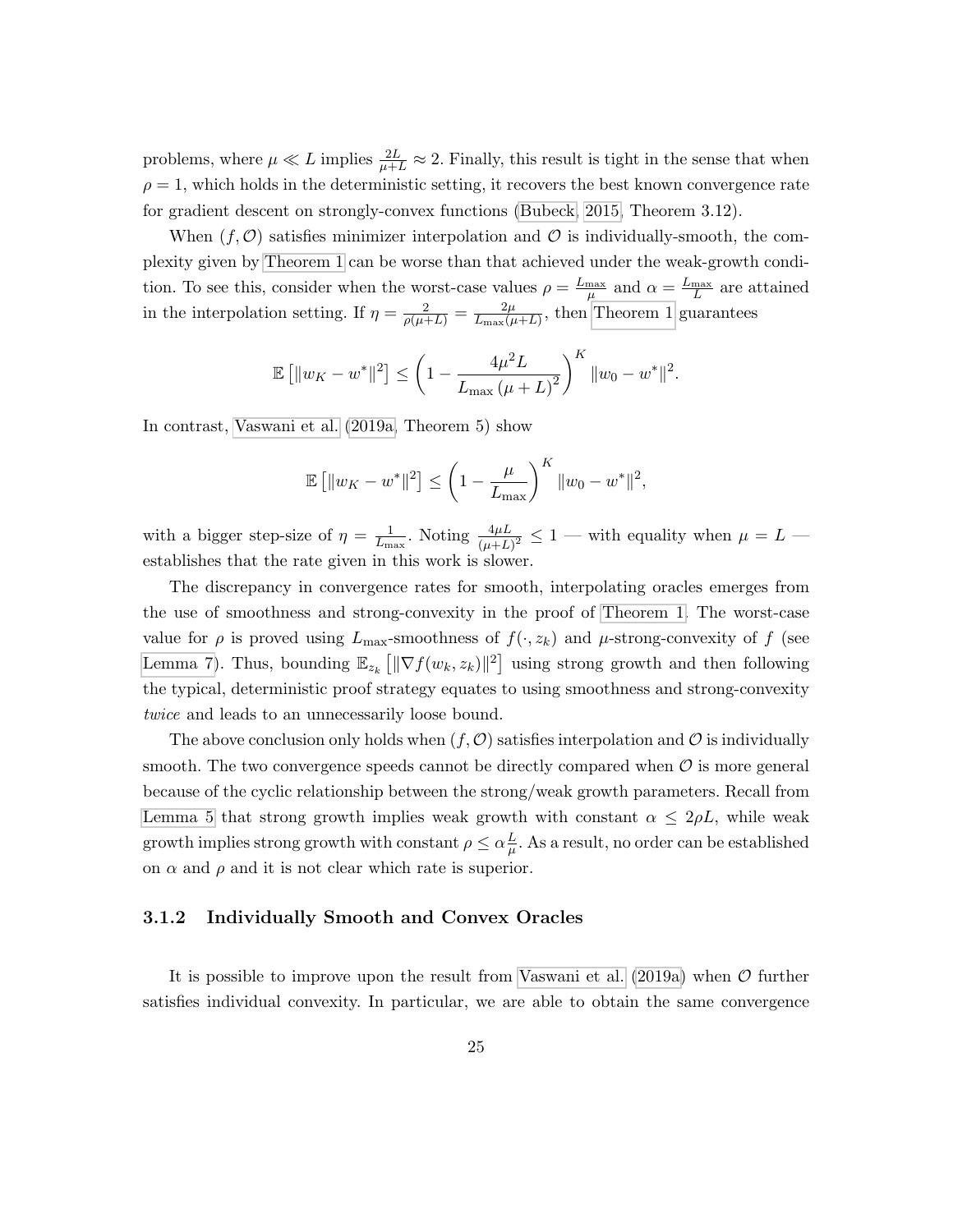| Assumptions                  | Max. Step-Size                    |      | Best Convergence Rate                                                                                                                                                              |      |
|------------------------------|-----------------------------------|------|------------------------------------------------------------------------------------------------------------------------------------------------------------------------------------|------|
|                              | Ours                              | SLR. | Ours                                                                                                                                                                               | SLR. |
|                              | $\eta \leq \frac{2}{\rho(\mu+L)}$ |      | $\eta \leq \frac{2}{\rho L}$ $O\left(\frac{\rho(\mu+L)^2}{4\mu L}\log\left(\frac{1}{\epsilon}\right)\right)$ $O\left(\frac{\rho L}{\mu}\log\left(\frac{1}{\epsilon}\right)\right)$ |      |
| Ind. Smooth $\&$ Convex      | $\eta < \frac{2}{L_{\max}}$       |      | N/A $O\left(\frac{L_{\text{max}}}{\mu} \log\left(\frac{1}{\epsilon}\right)\right)$                                                                                                 | N/A  |
| Ind. Smooth<br>& $\mu_z$ -SC |                                   |      | $\eta \leq \frac{2}{\mu_{\max} + L_{\max}}$ N/A $O\left(\frac{\mu_{\max} + L_{\max}}{4\delta_{\min}} \log\left(\frac{1}{\epsilon}\right)\right)$                                   | N/A  |

**Table 3.1:** Comparison of iteration complexities of fixed step-size SGD for  $\mu$ -SC f under the strong growth condition. For each result, we report the complexity obtained with the optimal step-size according to that analysis. Recall from [The](#page-38-0)[orem 3](#page-38-0) that  $\delta_{\min} = \min_{z \in \mathcal{Z}} \frac{\mu_z L_z}{\mu_z + L_z}$  $\frac{\mu_z L_z}{\mu_z + L_z}$ . The first row shows our results for general  $\mathcal O$  are tighter than SLR [\(Schmidt and Le Roux, 2013\)](#page-77-0) because they allow for larger step-sizes.

speed with a looser bound on the step-size. A case analysis in [Section B.4](#page-94-0) shows that the step-size permitted by [Vaswani et al.](#page-78-0) [\(2019a,](#page-78-0) Theorem 5) is  $\eta \leq \frac{\mu+L}{\alpha L^2}$ , which is  $\frac{\mu+L}{LL_{\text{max}}}$  in the worst-case. If  $\mu < L$ , then  $\frac{\mu+L}{LL_{\text{max}}} < \frac{2}{L_{\text{m}}}$  $\frac{2}{L_{\text{max}}}$  and the following theorem improves upon the original result.

<span id="page-37-0"></span>**Theorem 2.** Let f be a  $\mu$ -strongly-convex, L-smooth function and  $\mathcal{O}$  an  $L_{max}$  individuallysmooth and convex SFO such that  $(f, O)$  satisfies minimizer interpolation. Then stochastic gradient descent with fixed step-size  $\eta < \frac{2}{L_{max}}$  converges as

$$
\mathbb{E} [||w_K - w^*||^2] \le (1 - \mu \eta (2 - \eta L_{max}))^K ||w_0 - w^*||^2.
$$

See [Section B.1](#page-86-0) for proof.

A key feature of [Theorem 2](#page-37-0) is that it requires only the full function  $f$  to be stronglyconvex; the stochastic functions  $f(\cdot, z)$  may be merely convex, as is typically the case in the finite-sum setting. To illustrate this, consider the linear regression problem

$$
\min_{w \in R^d} \sum_{i=0}^n (\langle w, x_i \rangle - y_i)^2,
$$

which satisfies interpolation if  $y \in \text{span}(\{x_i\}_{i=0}^n)$ . The objective f is  $\mu$ -strongly-convex if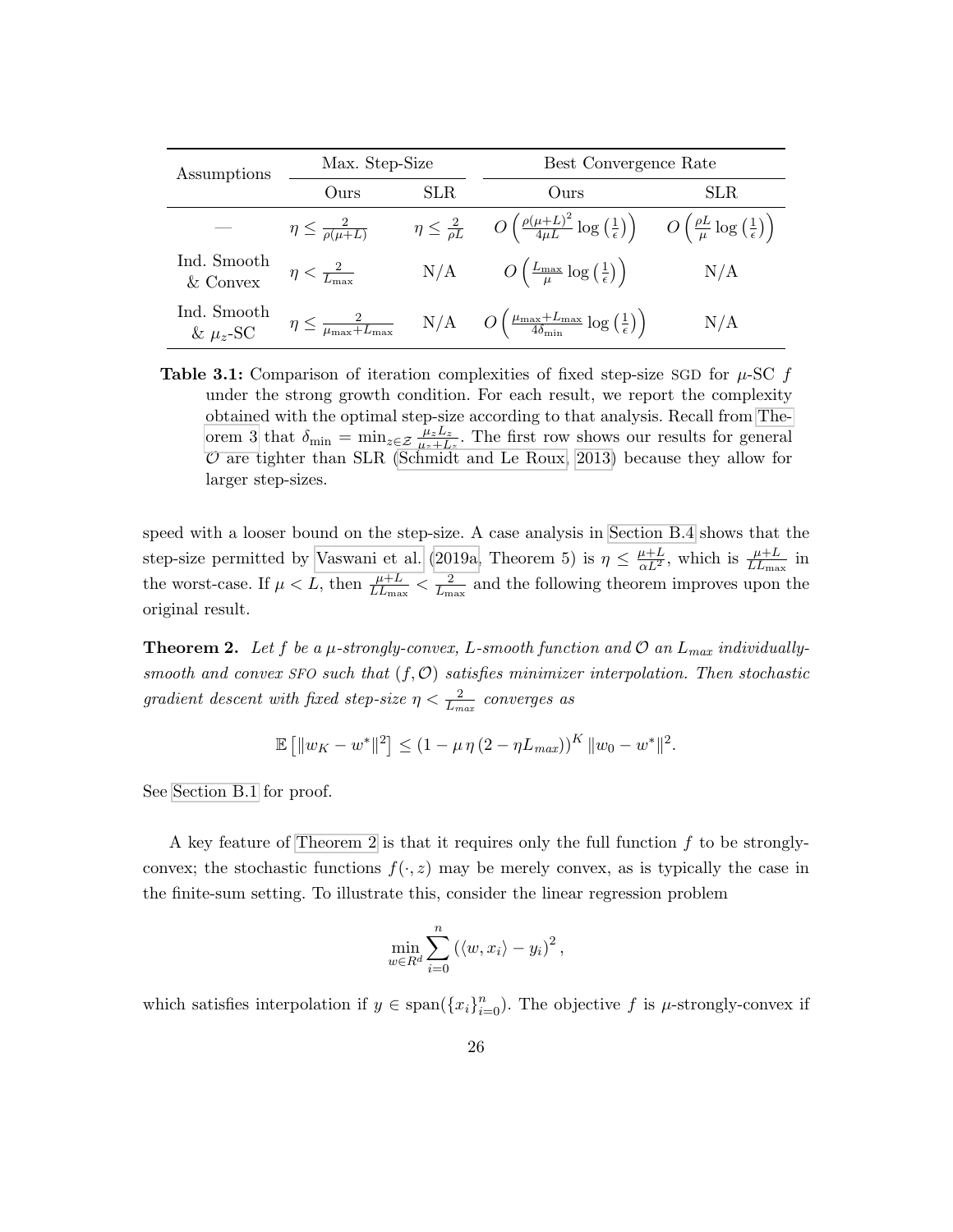$n \geq d$  and the data matrix is full-rank, while the individual functions  $f_i(w) = (\langle w, x_i \rangle - y_i)^2$ are not strongly-convex unless  $d = 1<sup>3</sup>$  $d = 1<sup>3</sup>$  $d = 1<sup>3</sup>$  Learning problems of this form occur in nonparametric kernel regression, such as when using radial basis functions with a small band-width [\(Hastie et al., 2009\)](#page-73-0). However, in the unlikely case that  $\mathcal O$  is also individuallystrongly-convex, we can show that SGD will converge almost surely, as established in the following theorem.

<span id="page-38-0"></span>**Theorem 3.** Let f be a  $\mu$ -strongly-convex, L-smooth function and  $\mathcal{O}$  an  $L_{max}$  individuallysmooth and  $\mu_{max}$ -strongly-convex SFO such that  $(f, O)$  satisfies minimizer interpolation. Then stochastic gradient descent with fixed step-size  $\eta \leq \frac{2}{\mu + \frac{1}{2}}$  $\frac{2}{\mu_{max}+L_{max}}$  converges almost surely at the rate

$$
||w_K - w^*||^2 \le (1 - 2\eta \,\delta_{min})^K ||w_0 - w^*||^2,
$$

where  $\delta_{min} = \min_{z \in \mathcal{Z}} \frac{\mu_z L_z}{\mu_z + L_z}$  $\frac{\mu_z L_z}{\mu_z+L_z}$  .

See [Section B.1](#page-86-0) for proof.

[Theorem 3](#page-38-0) is not surprising; strongly-convex functions have only one minimizer, meaning that gradient-descent on a single stochastic function  $f(\cdot, z_k)$  is sufficient to recover the global solution to the optimization problem. Choosing the best-conditioned sub-function function yields convergence to  $w^*$  as  $O(\exp\{-2\eta \delta_{\max} K\})$ , where  $\delta_{\max} = \max_{z \in \mathcal{Z}} \frac{\mu_z L_z}{\mu_z + L_z}$  $\overline{\mu_z+L_z}$ [\(Bubeck, 2015\)](#page-72-0). Notice that we have exchanged worst-case performance for best-case ( $\delta_{\min}$ ) vs  $\delta_{\text{max}}$ ) by optimizing  $f(\cdot, z)$  directly. SGD is clearly sub-optimal when  $\mathcal O$  is individuallystrongly-convex and the optimization procedure has direct access to  $f(\cdot, z)$  for each  $z \in \mathcal{Z}$ , such as in the finite-sum setting. This illustrates the dangers of assuming individual strongconvexity and interpolation hold simultaneously.

#### 3.2 Convergence for Convex Functions

Convex functions are significantly more interesting than strongly-convex functions when interpolation is satisfied. Minimizer interpolation for convex functions implies  $\mathcal{X}^* \subseteq \mathcal{X}^*_z$ the optimal set for f is a subset of the optimal set for  $f(\cdot, z)$ . This condition intuitively feels milder than the requirement for a single shared optimal point  $w^*$ . Moreover, assuming

<span id="page-38-1"></span><sup>&</sup>lt;sup>3</sup>Consider w and  $w' = w + v$ , where v is orthogonal to  $x_i$ , to see the  $f_i$  are not strongly-convex when  $d > 1$ .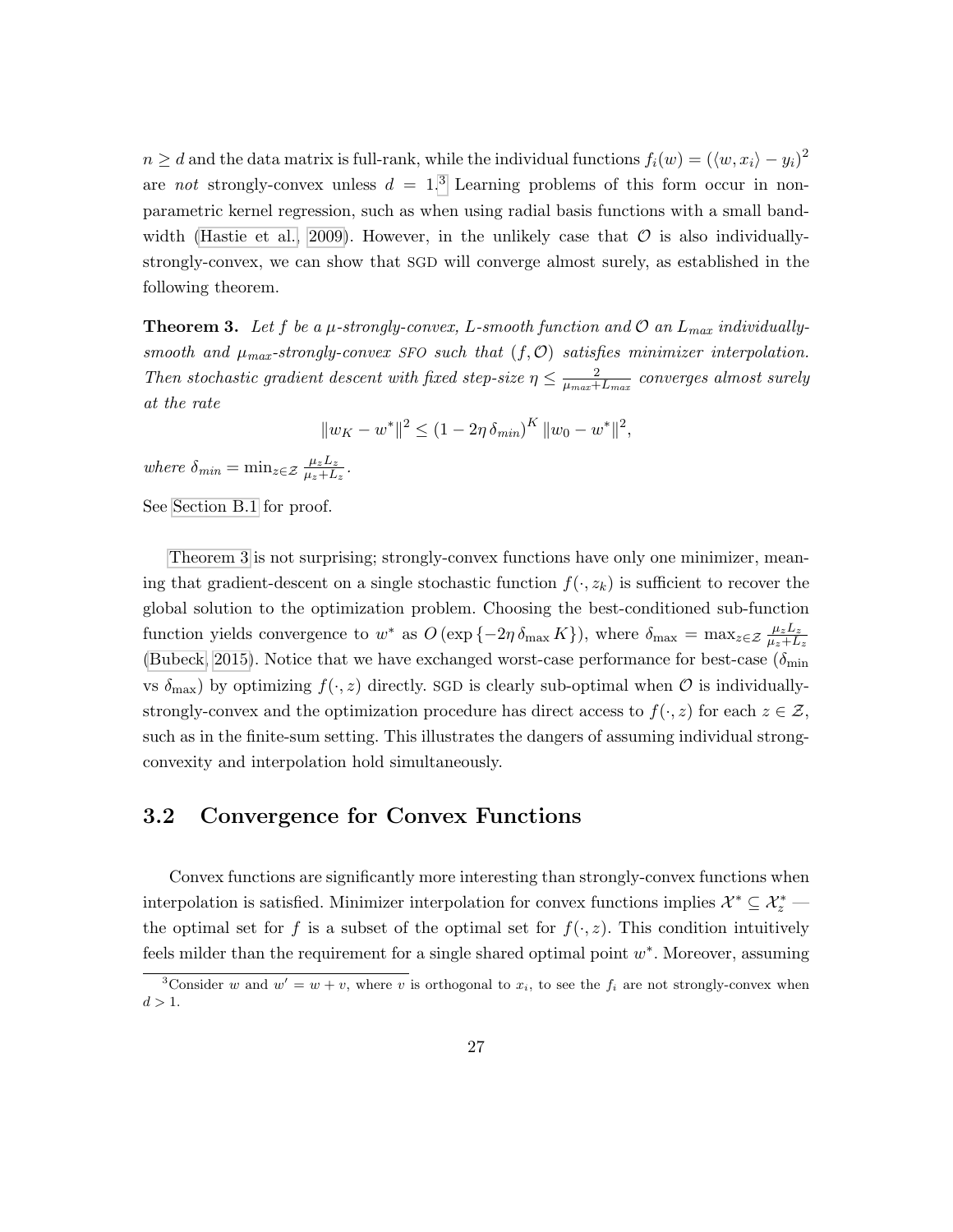individual convexity does not lead to degenerate optimization problems such as those seen in the previous section. Convex functions also require a major shift in analysis; now we shall show concentration of the optimality gap  $f(w) - f(w^*)$ , rather than shrinking distance to a specific minimizer,  $||w - w^*||^2$ .

We first establish the convergence rate of SGD for convex functions under the weak growth condition. As before, it is strictly more general to analyze the complexity of SGD under weak growth than in the setting where  $\mathcal O$  is individually-smooth and minimizer interpolation holds. Remember that [Lemma 6](#page-31-2) guarantees  $\alpha \leq \frac{L_{\text{max}}}{L}$ . The following result improves on that given by [Vaswani et al.](#page-78-0) [\(2019a\)](#page-78-0) by constant factors and allows for a larger step-size (see [Table 3.2\)](#page-40-0). Moreover, the proof in [Section B.2](#page-90-0) is simpler and far shorter.

<span id="page-39-1"></span>**Theorem 4.** Let f be a convex, L-smooth function and  $\mathcal{O}$  a SFO such that  $(f, \mathcal{O})$  satisfies the weak growth condition with parameter  $\alpha$ . Then stochastic gradient descent with fixed step-size  $\eta < \frac{1}{\alpha L}$  converges as

$$
\mathbb{E}[f(\bar{w}_K)] - f(w^*) \le \frac{1}{2\eta(1 - \eta \alpha L)} \frac{1}{K} \|w_0 - w^*\|^2,
$$

where  $\bar{w}_K = \frac{1}{K}$  $\frac{1}{K} \sum_{k=0}^{K-1} w_k$  and  $w^* = \Pi_{\mathcal{X}^*}(w_0)$ .

In fact, an even larger step-size and faster convergence rate can be obtained when  $\mathcal O$  is individually-smooth. We show this now.

<span id="page-39-0"></span>**Theorem 5.** Let f be a convex, L-smooth function and  $\mathcal{O}$  a SFO such that  $(f, \mathcal{O})$  satisfies the weak growth condition with parameter  $\alpha$ . Moreover, suppose  $\mathcal{O}$  is  $L_{max}$  individuallysmooth. Then stochastic gradient descent with fixed step-size  $\eta < \frac{1}{\alpha L} + \frac{1}{L_m}$  $\frac{1}{L_{max}}$  converges as

$$
\mathbb{E}[f(\bar{w}_K)] - f(w^*) \le \frac{1}{2\eta \delta K} \|w_0 - w^*\|^2,
$$

where  $\bar{w}_K = \frac{1}{K}$  $\frac{1}{K} \sum_{k=0}^{K-1} w_k, w^* = \Pi_{\mathcal{X}^*}(w_0), \text{ and } \delta = \min\left\{1, 1 + \alpha L\left(\frac{1}{L_m}\right)\right\}$  $\frac{1}{L_{max}} - \eta \Big) \Big\}$  . See [Section B.2](#page-90-0) for proof.

[Theorem 5](#page-39-0) is tight with the deterministic case in the following sense: if  $f(\cdot, z) = f$  for each  $z \in \mathcal{Z}$ , then  $\alpha = 1$ ,  $L_{\text{max}} = L$ , and the rate given is comparable to the best known results in the deterministic setting (cf. [Bubeck](#page-72-0) [\(2015,](#page-72-0) Theorem 3.3)). This result also further illustrates the benefits of directly assuming the weak growth condition, since the maximum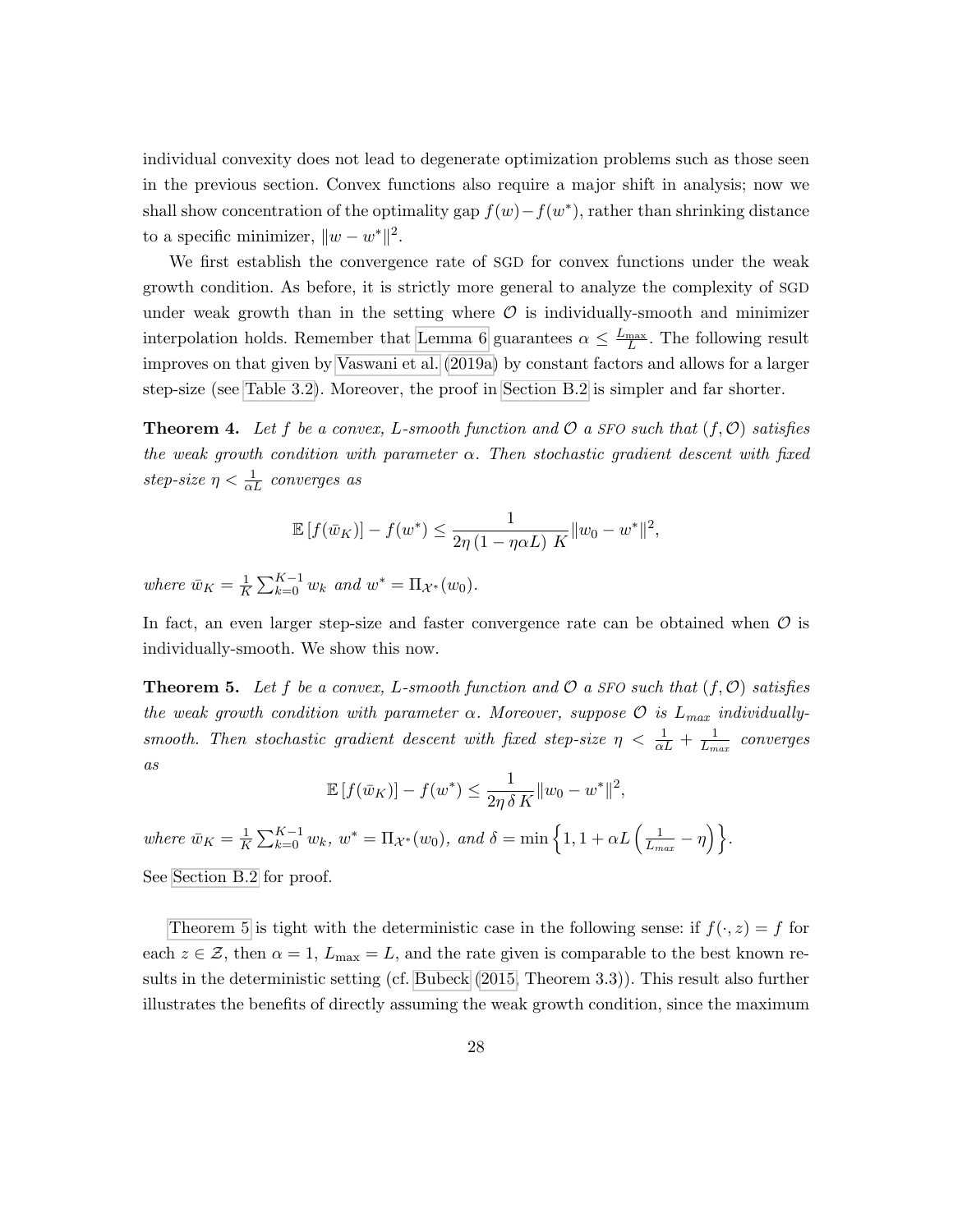<span id="page-40-0"></span>

| Assumptions               | Max. Step-Size                                                                                                 |     | Best Convergence Rate |                                                                                                                      |
|---------------------------|----------------------------------------------------------------------------------------------------------------|-----|-----------------------|----------------------------------------------------------------------------------------------------------------------|
|                           | Ours                                                                                                           | VBS | Ours                  | VBS                                                                                                                  |
|                           | $\eta < \frac{1}{\alpha L}$                                                                                    |     |                       | $\eta < \frac{1}{2\alpha L}$ $O\left(\frac{\alpha L}{\epsilon}\right)$ $O\left(\frac{4(1+\alpha)L}{\epsilon}\right)$ |
| $Convex +$<br>Ind. Smooth | $\eta \leq \frac{1}{\alpha L} + \frac{1}{L_{\text{max}}}$ N/A $O\left(\frac{L_{\text{max}}}{2\epsilon}\right)$ |     |                       | N/A                                                                                                                  |

Table 3.2: Comparison of iteration complexities of fixed step-size SGD for convex f under the weak growth condition. For each result, we report the complexity obtained with the optimal step-size according to that analysis. Our results are tighter than VBS [\(Vaswani et al., 2019a\)](#page-78-0) and allow for larger step-sizes.

step-size satisfies  $\frac{1}{\alpha L} + \frac{1}{L_m}$  $\frac{1}{L_{\max}} \geq \frac{2}{L_{\max}}$  $\frac{2}{L_{\text{max}}}$ , where  $\frac{2}{L_{\text{max}}}$  is the condition obtained when deriving weak growth directly from individual smoothness and minimizer interpolation.

#### 3.3 Almost Sure Convergence

Now we briefly change paradigms and consider the asymptotic behavior of SGD with a fixed step-size. Our goal in this section is to show the almost-sure (with probability 1) convergence of SGD to a minimizer or stationary point of f when  $(f, \mathcal{O})$  satisfy weak or strong growth, respectively. In the latter scenario, this means we want to show the random variable  $\lim_{k\to\infty} ||\nabla f(w_k)||^2$  exists and is almost-surely zero. We will need some tools from measure-theoretic probability to accomplish this.

To start, observe that each iterate  $w_k$  can be written as a deterministic Borel function of the stochastic gradients  $\{\nabla f(w_k, z_k)\}_{k=0}^K$  by unrolling the SGD update. Formally, we also assume a probability space  $(\Omega, \mathcal{F}, P)$  in the background and say the sequence  $(w_k)$  is adapted to the filtration generated by the stochastic gradients,

$$
\mathcal{F}_K = \sigma \left( \bigcup_{k=0}^{K-1} \sigma \nabla f(w_k, z_k) \right).
$$

The sequences of function and gradient values are functions of  $(w_k)$  and so are also adapted to  $(\mathcal{F}_k)$ . See Cinlar [\(2011\)](#page-72-1) for additional details on filtrations.

Our main tool to show convergence of sequences of random variables will be super-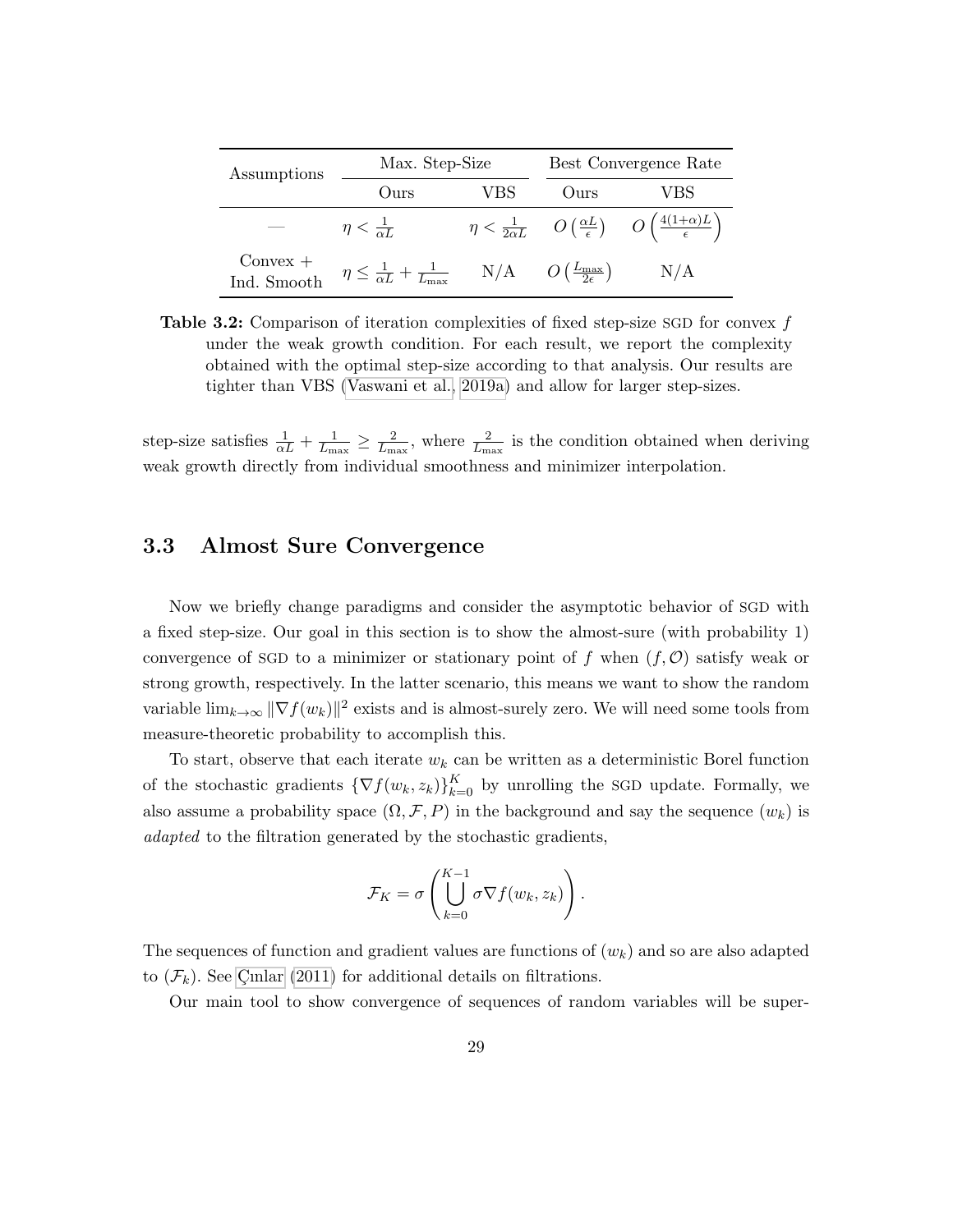martingale theory (Cinlar, 2011). Supermartingales are one of two classic tools used to analyze the convergence of SGD, the other being Lyapunov functions [\(Bertsekas and Tsitsiklis,](#page-71-0) [2000\)](#page-71-0). In particular, recent authors have made use of convergence of discrete-time, positive supermartingales [\(Bertsekas, 2011;](#page-71-1) [Nguyen et al., 2018\)](#page-76-0). This theorem is due to [Neveu](#page-76-1) [\(1975\)](#page-76-1) and will be the cornerstone of our analyses; we reproduce it here for convenience.

<span id="page-41-0"></span>**Theorem 6** (Convergence of Positive Supermartingales). Let  $(Y_k)$ ,  $(X_k)$ , and  $(A_k)$  be discrete, non-negative random processes indexed by  $k \in \mathbb{N}$  and adapted to the filtration  $(\mathcal{F}_k)$ . Suppose that

$$
\forall k \in \mathbb{N}, \, \mathbb{E}\left[Y_{k+1} \mid \mathcal{F}_k\right] \le Y_k - X_k + A_k, \qquad and \qquad \sum_{k=0}^{\infty} A_k < \infty,
$$

almost surely. Then the sequence  $(Y_k)$  converges almost surely to a non-negative random variable  $Y_{\infty}$  and  $\sum_{k=0}^{\infty} X_k < \infty$  almost surely.

With the necessary measure-theoretic background complete, we are now ready to study the almost-sure convergence of stochastic gradient descent.

<span id="page-41-1"></span>**Theorem 7.** Let f be a convex, L-smooth function with at least one finite minimizer and  $\mathcal{O}$  an  $L_{max}$  individually-smooth SFO such that  $(f, \mathcal{O})$  satisfies the weak growth condition with parameter  $\alpha$ . Then the sequence  $(f(w_k))$  generated by stochastic gradient descent with fixed step-size  $\eta < \frac{1}{\alpha L} + \frac{1}{L_m}$  $\frac{1}{L_{max}}$  converges to the optimal function value  $f(w^*)$  almost surely.

The proof is given in [Section B.3](#page-93-0) and follows a straightforward argument. First, we establish that the sequence of distances to an arbitrary finite minimizer  $(\|w_k - w^*\|^2)$  satisfies the conditions of Theorem [6.](#page-41-0) As a by-product, we establish that  $\sum_{k=0}^{\infty} (f(w_k) - f(w^*))$  is convergent (although  $w_k \to w^*$  does not necessarily hold almost surely) and then deduce

$$
\lim_{k \to \infty} f(w_k) \stackrel{\text{a.s.}}{=} f(w^*).
$$

It is straightforward to prove an alternative version of [Theorem 7](#page-41-1) which does not require individual smoothness. In this case, convergence is established for  $\eta < \frac{1}{\alpha L}$  using the same progress condition as in [Theorem 4,](#page-39-1) namely [Equation B.1.](#page-91-0)

[Theorem 7](#page-41-1) holds for the final iterate generated by the SGD procedure. This should be contrasted with Theorems [4](#page-39-1) and [5,](#page-39-0) which apply only to the averaged iterate  $\bar{w}_k$ . While the existence of an asymptotic result suggests that non-asymptotic, final-iterate convergence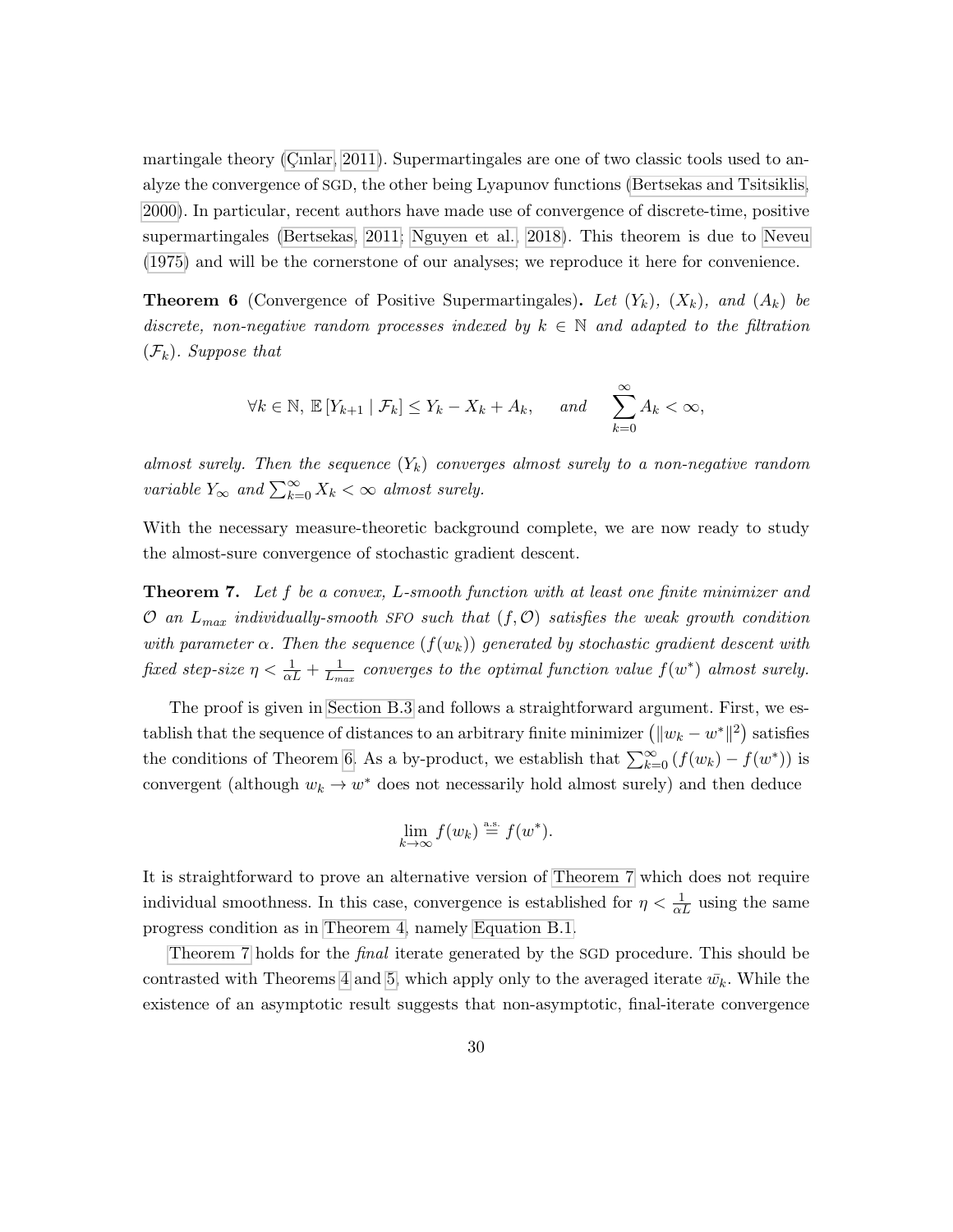for constant step-size SGD under the weak growth condition is possible, we do not establish such a result in this work. Convergence (or non-convergence) of the final iterate remains an interesting and surprisingly simple open problem in optimization under interpolation.

The final result of this chapter shows almost-sure convergence to a stationary point for general non-convex functions f such that  $(f, \mathcal{O})$  satisfy the strong growth condition. The proof is presented in [Section B.3](#page-93-0) and follows a similar structure to the proof of [Theorem 7.](#page-41-1)

<span id="page-42-0"></span>**Theorem 8.** Let f be an L-smooth function with at least one finite minimizer  $w^*$  and O a SFO such that  $(f, \mathcal{O})$  satisfies the strong growth condition with parameter  $\rho$ . Then the sequence of gradient-norms  $(\|\nabla f(w_k)\|^2)$  generated by stochastic gradient descent with fixed step-size  $\eta < \frac{2}{\rho L}$  converges to 0 almost surely.

#### 3.4 Conclusions

[Theorem 8](#page-42-0) ends our study of fixed step-size SGD for strongly-convex and convex minimization under the strong/weak growth conditions. Building on work by [Schmidt and Le](#page-77-0) [Roux](#page-77-0) [\(2013\)](#page-77-0), we established a faster linear convergence rate for  $\mu$ -strongly-convex functions when using a larger step-size that requires knowledge of  $\mu$ ; this result attains the deterministic rate when  $\rho = 1$  [\(Bubeck, 2015\)](#page-72-0). Unfortunately, the subsequent discussion showed that [Theorem 1](#page-35-0) can still be slower then the corresponding result of [Vaswani et al.](#page-78-0) [\(2019a\)](#page-78-0) when minimizer interpolation holds and the worst-case values of  $\alpha$  and  $\rho$  are attained.

Inspired by this discrepancy, we then leveraged additional properties of  $\mathcal{O}$ , such as individual smoothness and convexity, to derive convergence rates that match those of [Vaswani](#page-78-0) [et al.](#page-78-0) [\(2019a\)](#page-78-0), but permit a larger range of step-sizes [\(Theorem 2\)](#page-37-0). We also proved that SGD converges almost-surely if  $\mathcal O$  is individually-strongly-convex [\(Theorem 3\)](#page-38-0). In this case, the optimization problem is degenerate, meaning it can be solved by directly minimizing any  $f(\cdot, z)$ . Moreover, the conditioning of the optimization problem can be improved from worst-case to best-case if we have direct access to  $f(\cdot, z)$  for all z.

The remainder of the chapter established improved convergence rates for convex functions (Theorems [4](#page-39-1) and [5\)](#page-39-0). These theorems improve over existing rates by constant factors. Individual smoothness of  $\mathcal O$  again allowed us to show SGD converges with a slightly wider range of larger step-sizes. Finally, we concluded with asymptotic convergence results for SGD applied to convex and non-convex functions (Theorems [7](#page-41-1) and [8\)](#page-42-0).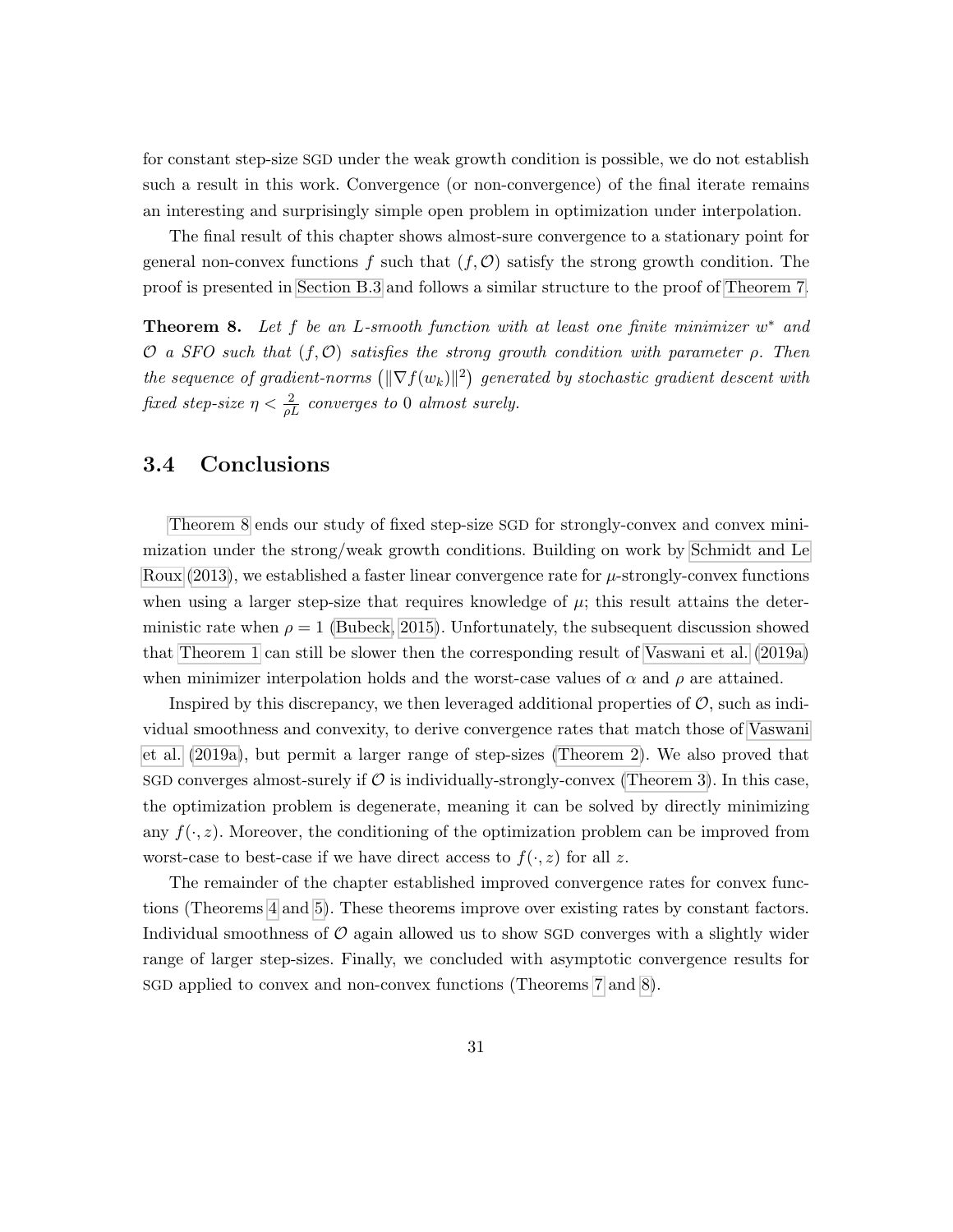### <span id="page-43-0"></span>Chapter 4

## Line Search

A major weakness of constant step-size SGD is that the problem constants must be known a priori in order to select a step-size for which convergence is guaranteed. Consider [Theorem 1](#page-35-0) as an example. A fast linear rate of convergence is guaranteed only when  $\eta \leq \frac{2}{\sqrt{u}}$  $\frac{2}{\rho(\mu+L)}$ , but optimization speed is sub-optimal for  $\eta \ll \frac{2}{\rho(\mu+L)}$ . Meeting this requirement demands knowledge of the strong-convexity and smoothness constants,  $\mu$  and  $L$ , as well as the strong growth parameter  $\rho$ . In practice, we are unlikely to have knowledge of these coefficients or to possess straightforward means for estimating them. This leaves a dilemma: over-estimate the optimal step-size and risk divergence, or use a small step-size that yields slow convergence.

This chapter tackles the problem of step-size selection by augmenting SGD with a stochastic Armijo line-search algorithm that *automatically* finds a suitable step-size at each iteration. Unlike meta-optimization schemes such as grid search, random search, or Bayesian optimization, line-search techniques do not require multiple, costly executions of the optimization procedure [\(Snoek et al., 2012\)](#page-77-1). Accordingly, practical line-search implementations are typically very fast in comparison to meta-optimization approaches [\(Nocedal](#page-76-2) [and Wright, 1999\)](#page-76-2). Moreover, as we will show in the following sections, the convergence speed of SGD with a stochastic line-search is tight with that of SGD with the best fixed step-size when minimizer interpolation is satisfied.

The work in this chapter was originally conducted by the author as part of [Vaswani](#page-78-1) [et al.](#page-78-1) [\(2019b\)](#page-78-1). The proposal to augment SGD with the stochastic Armijo line-search, the algorithmic procedure in [Figure 4.2,](#page-46-0) [Lemma 8,](#page-48-0) and [Theorem 11](#page-51-0) are reproduced from this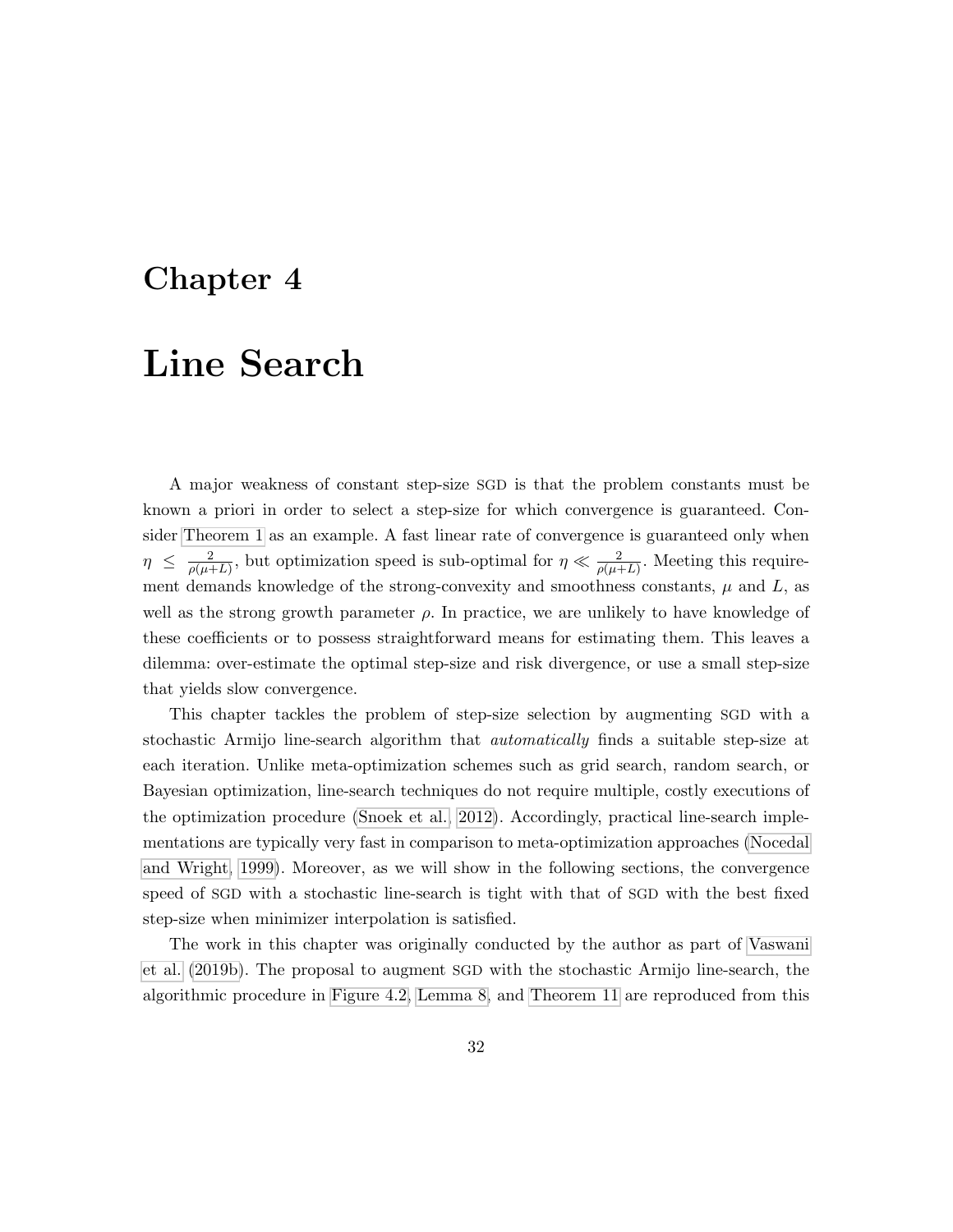work. In contrast, Theorems [9](#page-48-1) and [10](#page-50-0) are new, unpublished improvements over the originally published theorems.

#### 4.1 Background

Line-search algorithms are a classic solution to the problem of step-size selection in the deterministic setting. The basic notion is to search along the gradient direction (or, more generally, a descent direction) for a step-size that satisfies a desirable property. A common rule is the Armijo condition,

<span id="page-44-0"></span>
$$
f(w_k + \eta_k v_k) \le f(w_k) + c \cdot \eta_k \langle \nabla f(w_k), v_k \rangle, \qquad (4.1)
$$

which demands sufficient decrease in the function value when taking a step along search direction  $v_k$ . The vector  $v_k$  is required to satisfy  $\langle \nabla f(w_k), v_k \rangle < 0$ , in which case it is called a descent direction. The (locally) steepest descent direction is the negative gradient  $v_k =$  $-\nabla f(w_k)$  [\(Nesterov, 2004\)](#page-75-0). In comparison, the negative stochastic gradient  $-\nabla f(w_k, z_k)$ direction used by SGD is only guaranteed to be a descent direction in expectation.

A simple mechanism for enforcing the Armijo condition is iteratively decreasing the step-size, or *backtracking*, from a maximal step-size  $\eta_{\text{max}}$  until the condition is satisfied. Lipschitz-smoothness of f guarantees that for all w there exists sufficiently small  $\eta_k$  such that [Equation 4.1](#page-44-0) holds [\(Nocedal and Wright, 1999\)](#page-76-2); we will establish a specific case of this for SGD in the stochastic setting [\(Lemma 8\)](#page-48-0). Practical implementations of backtracking reduce the step-size as  $\eta_k \leftarrow \beta \cdot \eta_k$  when the Armijo condition does not hold, where  $\beta \in$  $(0, 1)$  is a tunable parameter. Alternatively, cubic or other interpolation schemes can be used to model and approximately minimize the one-dimensional function  $g(\eta_k) = f(w_k - \eta_k v_k);$ see [Nocedal and Wright](#page-76-2) [\(1999\)](#page-76-2) for more details. In this work we assume that backtracking can be accomplished exactly, meaning that  $\eta_k$  is the largest step-size less than  $\eta_{\text{max}}$  for which [Equation 4.1](#page-44-0) is satisfied.

The Armijo line-search as given above is not suitable for stochastic optimization problems. Remember that the optimizer does not have access to exact function and gradient evaluations — it can only access noisy estimates  $f(w, z_k)$  and  $\nabla f(w, z_k)$ . Even when exact evaluations are available, as in the finite-sum setting, the cost of computing function and gradient values is much larger than the cost of querying  $\mathcal O$ . An alternative to the full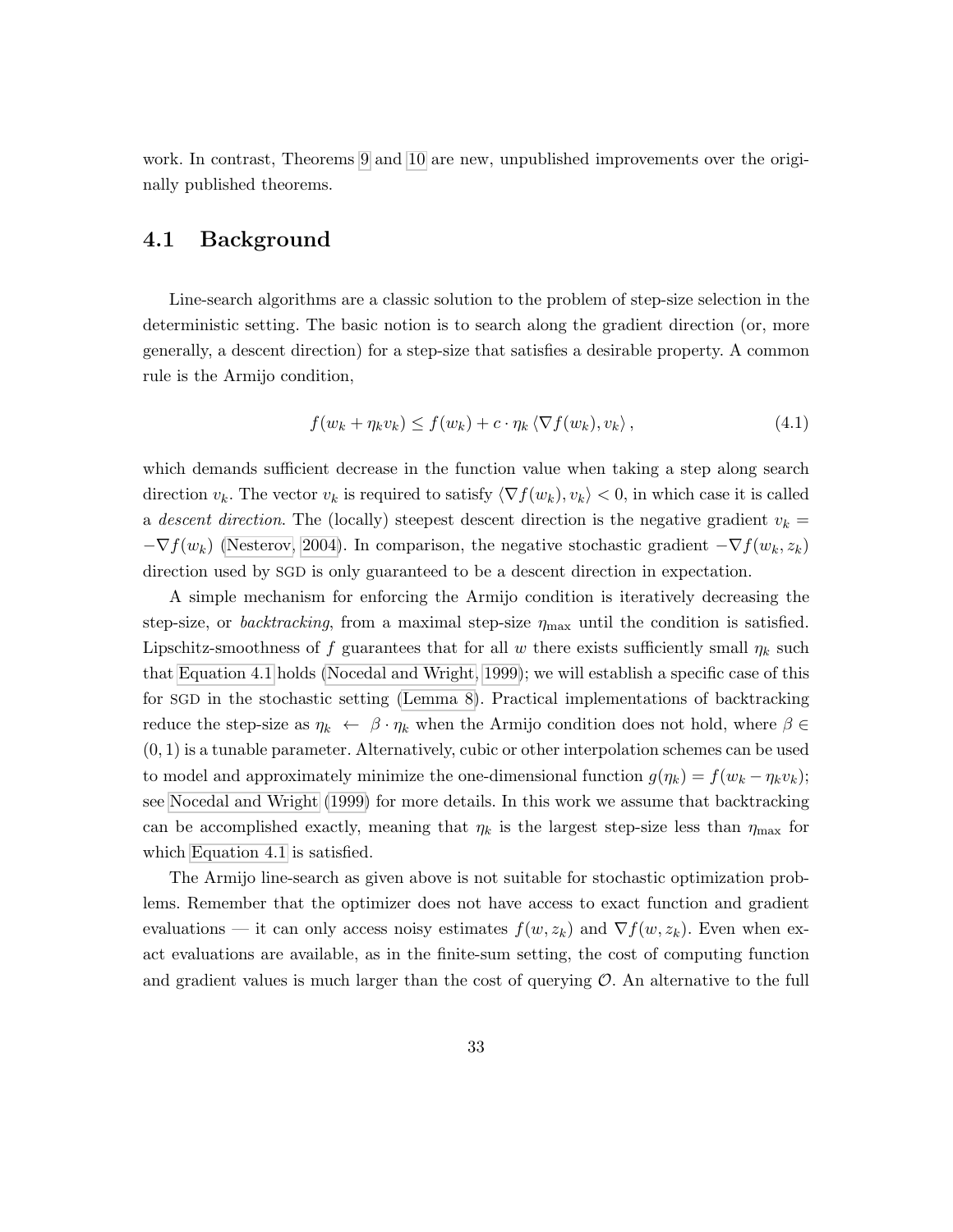<span id="page-45-1"></span>

Figure 4.1: Progress when using the stochastic Armijo line-search with and without minimizer interpolation. The function  $f_{v_k}$  is the restriction of f to the descent direction  $v_k = -\nabla f(w_k)$ , while  $\ell_{v_k}$  is the Armijo condition as a function of the step-size,  $\eta$ . The dashed red line shows the restriction of the stochastic function  $f(w, z)$  to  $v_k$ . The next iterate  $w_{k+1}$  is obtained by choosing the largest stepsize satisfying the line-search. When interpolation is not satisfied, we "overshoot" significantly and  $f(w_{k+1}) > f(w_k)$  as a result. In contrast, minimizer interpolation ensures that the iteration makes progress towards  $w^*$ . Note that  $f(w_k, z) = f(w_k)$  for convenience only; this need not hold in general.

Armijo line-search is the following stochastic version of the Armijo condition:

<span id="page-45-0"></span>
$$
f(w_k + \eta_k v_k, z_k) \le f(w_k, z_k) + c \cdot \eta_k \langle \nabla f(w_k, z_k), v_k \rangle.
$$
 (4.2)

This condition is identical to [Equation 4.1,](#page-44-0) but uses stochastic function and gradient evaluations queried from the SFO. Intuitively, the stochastic Armijo condition requires sufficient decrease on  $f(\cdot, z_k)$ , rather than f. Note that practical backtracking on [Equation 4.2](#page-45-0) will require  $f(\cdot, z_k)$  to be evaluated multiple times in the same iteration. This is straightforward in the finite-sum setting, but may be impossible when  $z_k$  reflects an inherently noisy measurement process.

The main issue with stochastic line-search conditions is that the oracle queries may not be representative of the true function. That is, progress as measured by  $f(\cdot, z_k)$  may be uninformative or even lead to ascent in  $f$ . [Figure 4.1](#page-45-1) illustrates such a situation, as well as why minimizer interpolation may preclude this problem. Intuitively, progress on the stochastic functions  $f(\cdot, z_k)$  should be sufficient for progress on f when  $\mathcal{X}^* \subseteq \bigcap_{z \in \mathcal{Z}} \mathcal{X}^*_z$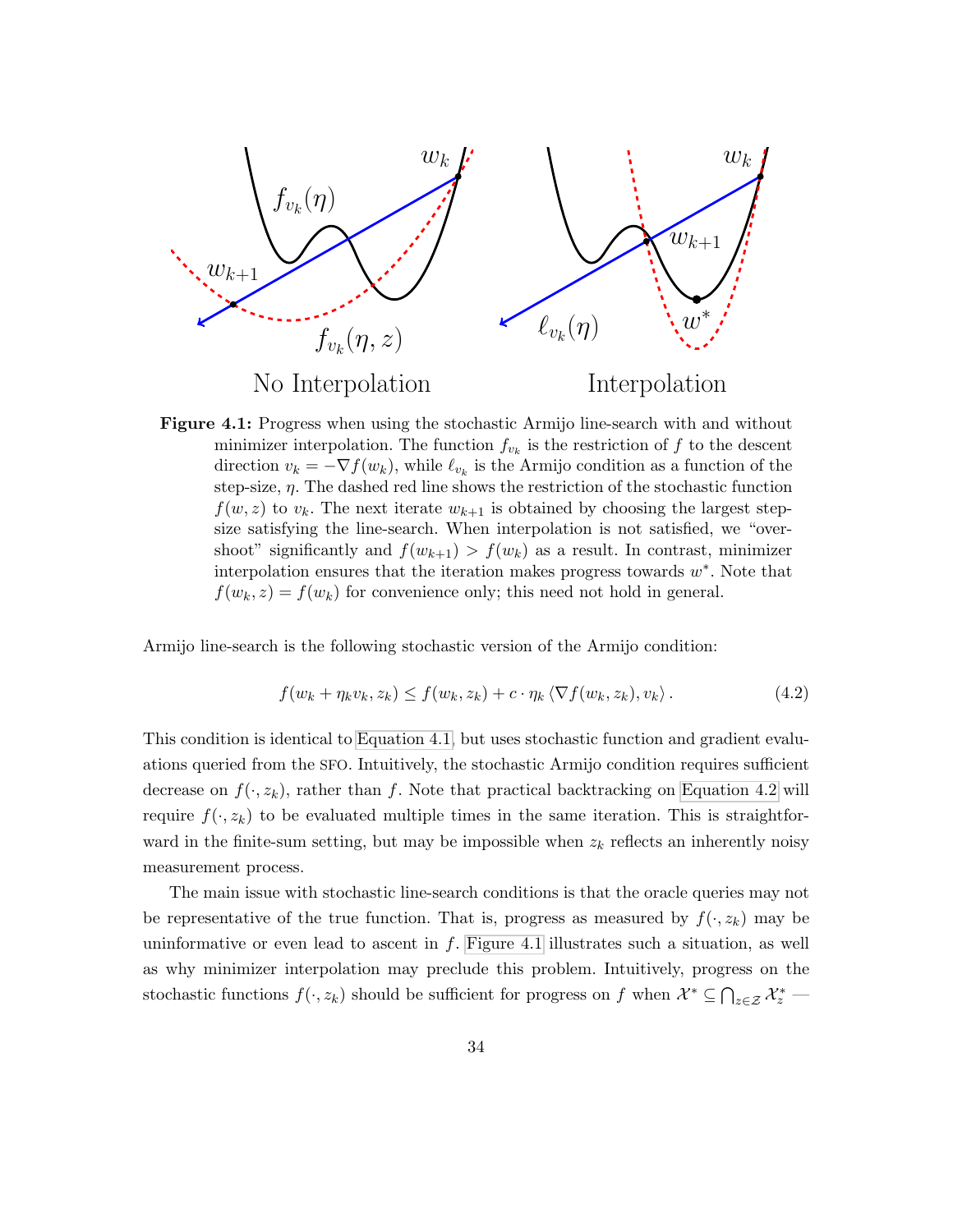#### SGD with Armijo Line-Search

- <span id="page-46-0"></span>**0.** Choose an initial point  $w_0 \in \mathbb{R}^d$ .
- 1. For each iteration  $k \geq 0$ :
	- (a) Query  $\mathcal{O}$  for  $f(w_k, z_k)$ ,  $\nabla f(w_k, z_k)$ .
	- (b) Set  $\eta_k = \eta_{\text{max}}$  and backtrack until
	- $f(w_k-\eta_k \nabla f(w_k, z_k), z_k) \leq f(w_k, z_k) c \cdot \eta_k \|\nabla f(w_k, z_k)\|^2.$
	- (c) Update input as

$$
w_{k+1} = w_k - \eta_k \nabla f(w_k, z_k).
$$

Figure 4.2: Stochastic gradient descent with the stochastic Armijo line-search, as proposed by [Vaswani et al.](#page-78-1) [\(2019b\)](#page-78-1). We assume that the backtracking procedure can be evaluated exactly, meaning the maximal step-size  $\eta_k$  satisfying the Armijo is selected. Note that  $\mathcal O$  must be queried for additional function values  $f(w_{k+1}, z_k)$  during backtracking.

i.e. when  $(f, \mathcal{O})$  satisfies minimizer interpolation The remainder of this chapter formalizes this intuition and develops non-asymptotic convergence rates for SGD with the stochastic Armijo line-search. In particular, we establish the following results under minimizer interpolation:

- 1. Linear convergence for strongly-convex  $f$  and  $L_{\text{max}}$  individually-smooth and convex  $\mathcal{O}$ ; moreover, this rate is tight with fixed step-size SGD.
- 2. Sub-linear convergence for convex f and  $L_{\text{max}}$  individually-smooth and convex  $\mathcal{O}$ ; again, this rate is tight with the fixed step-size case.
- 3. Sub-linear convergence to a stationary point for non-convex f when  $(f, \mathcal{O})$  satisfies strong growth. Note that this result is reproduced from [Vaswani et al.](#page-78-1) [\(2019b\)](#page-78-1).

Now, let us introduce a formal definition of SGD with the Armijo line-search before proceeding with our analysis. [Figure 4.2](#page-46-0) presents the basic procedure of the algorithm.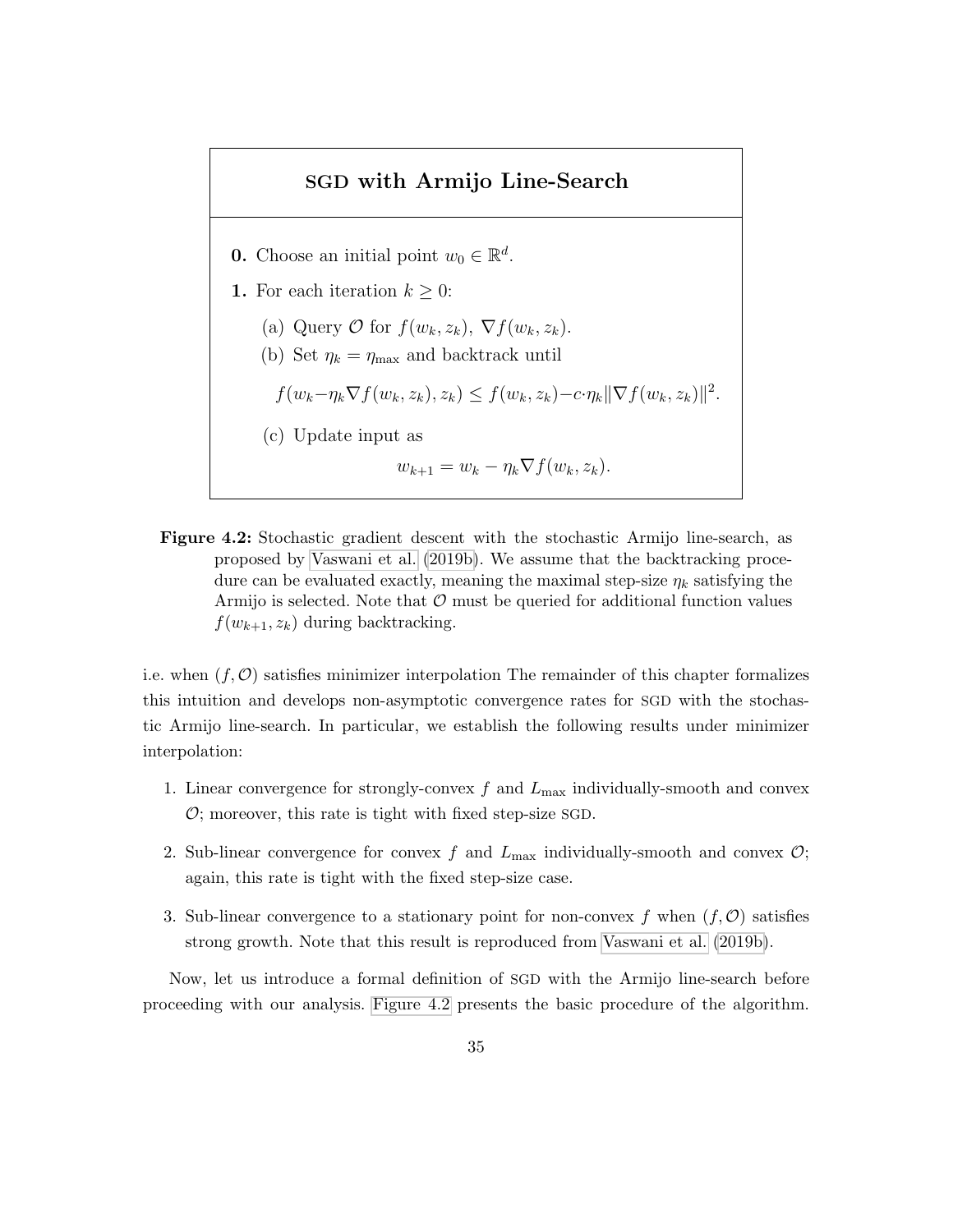

**Figure 4.3:** Graphical depiction of [Lemma 8.](#page-48-0) The function  $f_{v_k}$  is the restriction of  $f$ to the descent direction  $v_k = -\nabla f(w_k)$ , while  $\ell_{v_k}$  is the Armijo condition as a function of the step-size,  $\eta$ . The dashed red line shows the upper-bound on  $f_{v_k}$  due to Lipschitz-smoothness. We can see that a large range of step-sizes make sufficient progress (yellow region) and will be accepted by the Armijo condition; step-sizes for which the graph of  $\ell_{v_k}$  lies below  $f_{v_k}$  (red region) do not make enough progress and will be rejected. Smoothness guarantees that  $\ell_{v_k}$  is above  $f_{v_k}$  for a non-empty interval of step-sizes (green region), which will always be accepted.

There are several key differences from fixed step-size SGD, which are noted as follows: (i) the step-size  $\eta_k$  is defined per-iteration and initialized at  $\eta_{\text{max}}$ , (ii)  $\eta_k$  is then chosen by exact backtracking on [Equation 4.2](#page-45-0) evaluated at  $v_k = \nabla f(w_k, z_k)$ , and (iii) the backtracking procedure implicitly requires additional queries to  $\mathcal O$  for  $f(w_k - \eta_k \nabla f(w_k, z_k), z_k)$ . While [Figure 4.2](#page-46-0) uses an idealized backtracking procedure, in practice the hyper-parameter  $\beta$ may need to be tuned to avoid excessive oracle queries.

#### 4.2 Convergence for Strongly-Convex Functions

The first step of our analysis is to control the step-size  $\eta_k$  using smoothness and the line-search condition. Lower-bounding the step-size relies on smoothness of  $f(\cdot, z_k)$ , which is why the results in this chapter require  $\mathcal O$  to be individually-smooth. This fact also motivates our transition from assuming the strong/weak growth conditions to directly reasoning with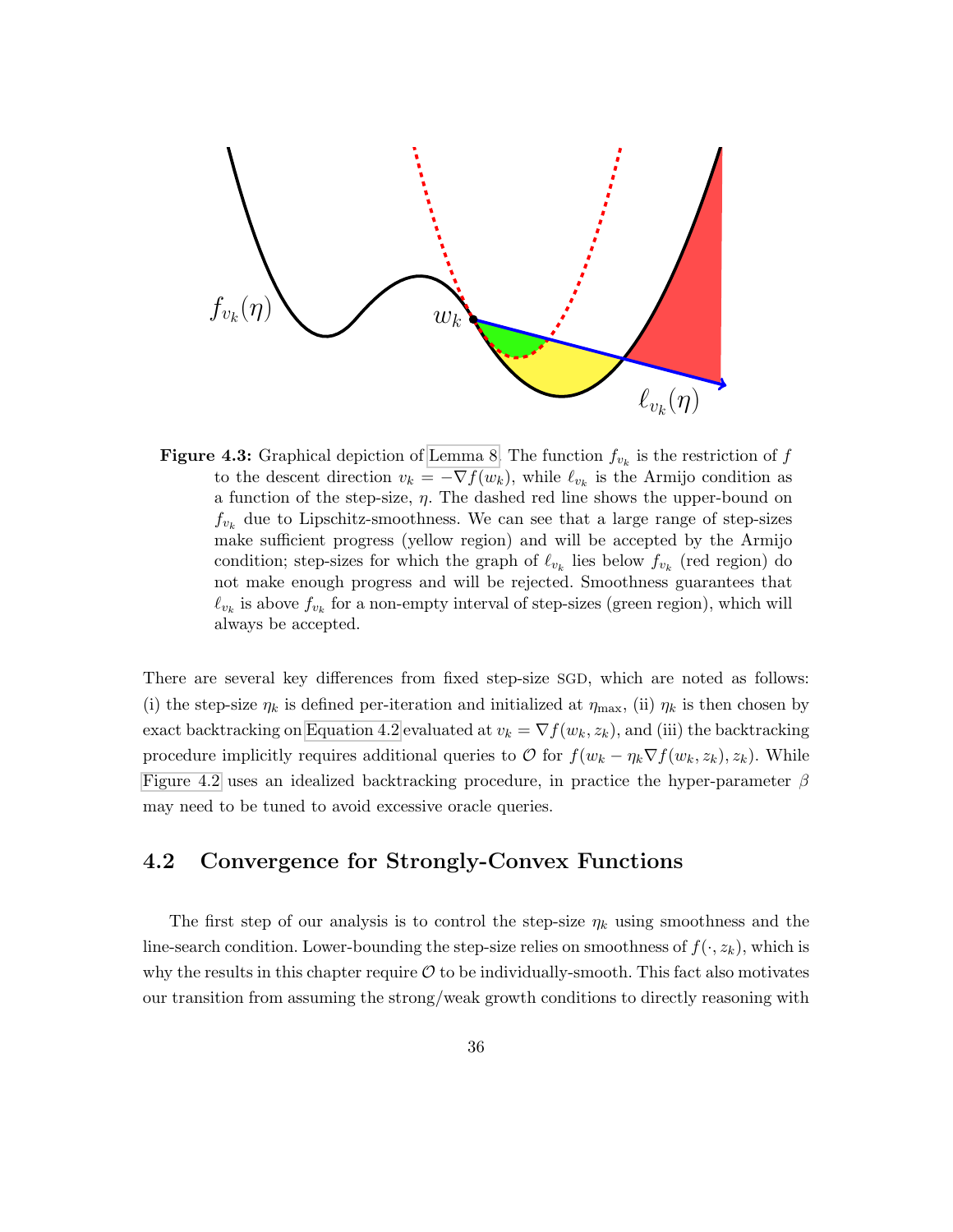individually-smooth oracles where  $(f, \mathcal{O})$  satisfies minimizer interpolation. The following lemma is reproduced from [Vaswani et al.](#page-78-1) [\(2019b\)](#page-78-1); the proof in [Appendix C](#page-96-0) is modified from the original for greater clarity.

<span id="page-48-0"></span>**Lemma 8.** Let f be an L-smooth function and  $\mathcal{O}$  an  $L_{max}$  individually-smooth SFO such that  $(f, \mathcal{O})$  satisfies minimizer interpolation. Then the maximum possible step-size returned by the stochastic Armijo line-search constrained to lie in the  $(0, \eta_{max}]$  range satisfies the following inequalities:

$$
\min\left\{\frac{2(1-c)}{L_{max}}, \eta_{max}\right\} \le \eta_k \le \frac{f(w_k, z_k) - f(w^*, z_k)}{c||\nabla f(w_k, z_k)||^2}.
$$

[Lemma 8](#page-48-0) is the main tool needed to analyze SGD with the Armijo line-search in the convex setting. Specifically, it allows us to establish the following progress condition, which will be at the core of our proofs for convex and strongly convex functions.

<span id="page-48-2"></span>**Lemma 9.** Let f be a convex, L-smooth function and  $\mathcal{O}$  an  $L_{max}$  individually-smooth and convex SFO such that  $(f, \mathcal{O})$  satisfy minimizer interpolation. Then stochastic gradient descent using the Armijo line-search with  $c \geq \frac{1}{2}$  $\frac{1}{2}$  satisfies the following inequality:

$$
f(w_k) - f(w^*) \le \frac{1}{2} \max \left\{ \frac{L_{max}}{2(1-c)}, \frac{1}{\eta_{max}} \right\} \left( \|w_k - w^*\|^2 - \mathbb{E}_{z_k} \left[ \|w_{k+1} - w^*\|^2 \right] \right),
$$

where  $w^* \in \mathcal{X}^*$  is arbitrary.

See [Appendix C](#page-96-0) for proof.

[Lemma 9](#page-48-2) is the ideal inequality for (a) applying  $\mu$ -strong-convexity to obtain a recursion for  $||w_k - w^*||^2$  and a linear convergence rate, or (b) summing over iterations to obtain sub-linear convergence of the average iterate  $\bar{w}_K$ . Indeed, these are exactly the strategies used to prove Theorems [9](#page-48-1) and [10.](#page-50-0) We start with the strongly-convex case, with for the following theorem proof given in [Section C.1.](#page-99-0)

<span id="page-48-1"></span>**Theorem 9.** Let f be a  $\mu$ -strongly-convex, L-smooth function and  $\mathcal{O}$  an  $L_{max}$  individuallysmooth and convex SFO such that  $(f, O)$  satisfies minimizer interpolation. Then stochastic gradient descent using the Armijo line-search with  $c \geq \frac{1}{2}$  $rac{1}{2}$  converges as

$$
\mathbb{E} [||w_K - w^*||^2] \leq \left(1 - \mu \min \left\{\frac{2(1-c)}{L_{max}}, \eta_{max}\right\}\right)^K ||w_0 - w^*||^2.
$$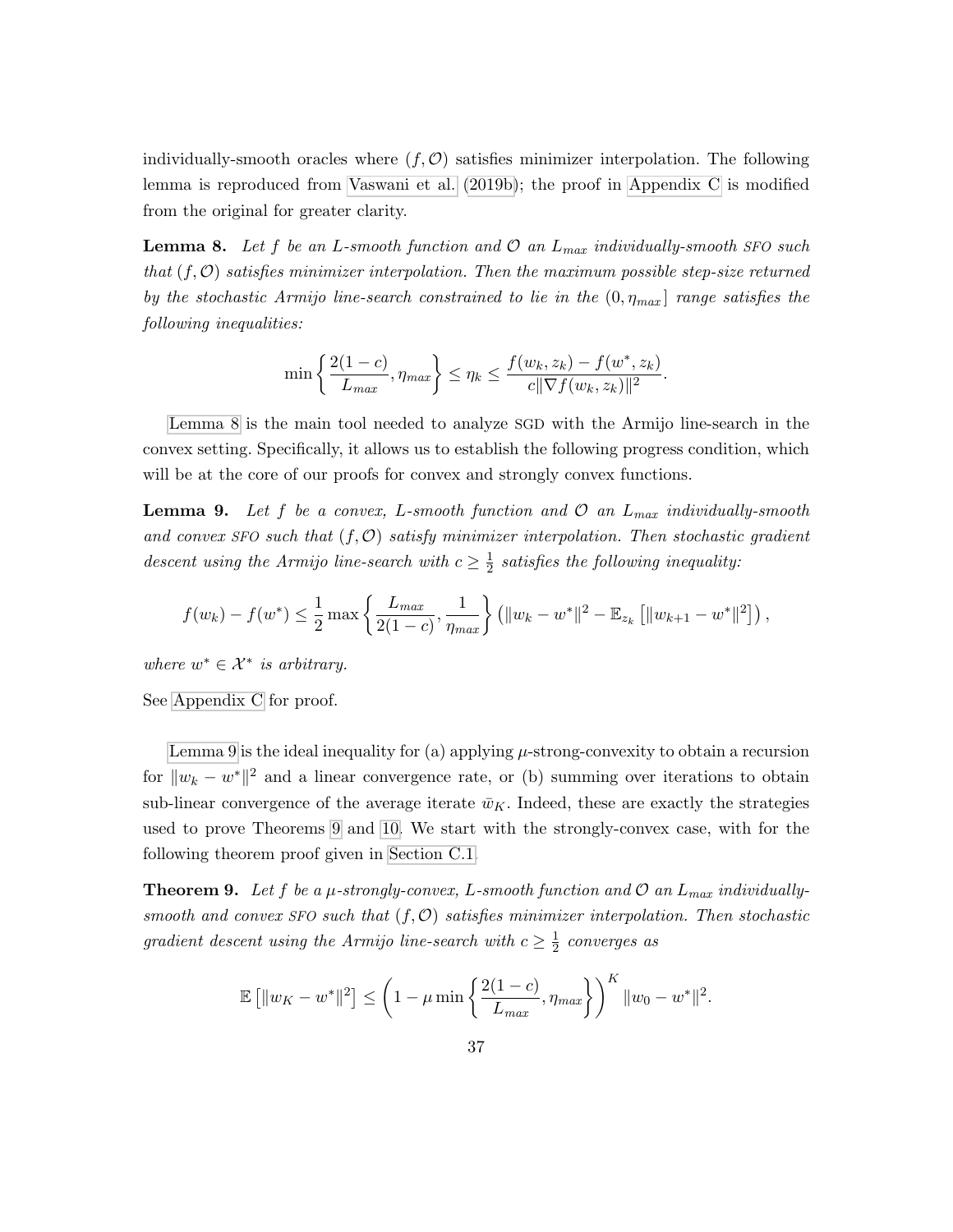Setting  $c = \frac{1}{2}$  $\frac{1}{2}$  and  $\eta_{\text{max}} = \infty$  in [Theorem 9](#page-48-1) gives

$$
\mathbb{E} [||w_K - w^*||^2] \le \left(1 - \frac{\mu}{L_{\text{max}}}\right)^K ||w_0 - w^*||^2,
$$

which is exactly the rate obtained for fixed step-size SGD in the same setting (cf. [Theo](#page-37-0)[rem 2\)](#page-37-0). The convergence speed is also the same as the worst-case under the weak growth condition when interpolation and individual smoothness hold [\(Vaswani et al., 2019a,](#page-78-0) Theorem 5). While this latter result does not use individual convexity, we (intuitively) need this additional assumption when using a line-search in order for the step-size to yield reliable progress towards the global minimizer. Indeed, general non-convex  $f(\cdot, z_k)$  can satisfy minimizer interpolation and still have stochastic gradients  $\nabla f(\cdot, z_k)$  which point away from the minimizer  $w^*$ . This problem is presented formally in [Section 4.4.1,](#page-52-0) which discusses challenges in establishing convergence for non-convex functions.

The  $c \geq \frac{1}{2}$  $\frac{1}{2}$  requirement in [Theorem 9](#page-48-1) is notable because it is the opposite of the constraint on c required for Newton or quasi-Newton methods (cf. [Nocedal and Wright](#page-76-2) [\(1999,](#page-76-2) Theorem 3.6)). The key issue here is that the Armijo line-search with  $c > \frac{1}{2}$  can exclude unit step-lengths (particularly for quadratic functions), which must be accepted in some neighborhood of  $w^*$  for Newton and quasi-Newton methods to obtain local superlinear convergence. Unit step-sizes are not required for SGD, where the stochastic Armijo line-search is mainly used to obtain sufficient progress at each iteration. Moreover, if  $\mathcal O$  is individually-smooth and  $c \in (0, 1)$ , then [Lemma 8](#page-48-0) guarantees SGD will satisfy [Equation 4.2](#page-45-0) for some  $\eta_k > 0$ . As such, larger c values — which demand greater decrease at each iteration — arise naturally in our analysis.

[Table 4.1](#page-51-1) contrasts [Theorem 9](#page-48-1) with the other known result for SGD with Armijo linesearch on strongly-convex functions [\(Vaswani et al., 2019b,](#page-78-1) Theorem 1). In particular, note that the convergence rate presented here depends on the strong-convexity constant of the overall function,  $\mu$ , instead of the expected constant  $\bar{\mu} = \mathbb{E}_{z_k} [\mu_{z_k}]$ . This is a nice theoretical improvement for the following reason: our analysis permits all stochastic functions to be convex only, while that of [Vaswani et al.](#page-78-1) [\(2019b\)](#page-78-1) requires  $f(\cdot, z)$  to be strongly-convex for at least one  $z \in \mathcal{Z}$ . Such a condition is unlikely to hold in practice and can lead to degenerate problems (see the discussion in [Section 3.1.2\)](#page-36-0). [Theorem 9](#page-48-1) is motivated by the work of [Loizou et al.](#page-75-1) [\(2020\)](#page-75-1), who previously obtained a similar improvement in the context of the stochastic Polyak step-size.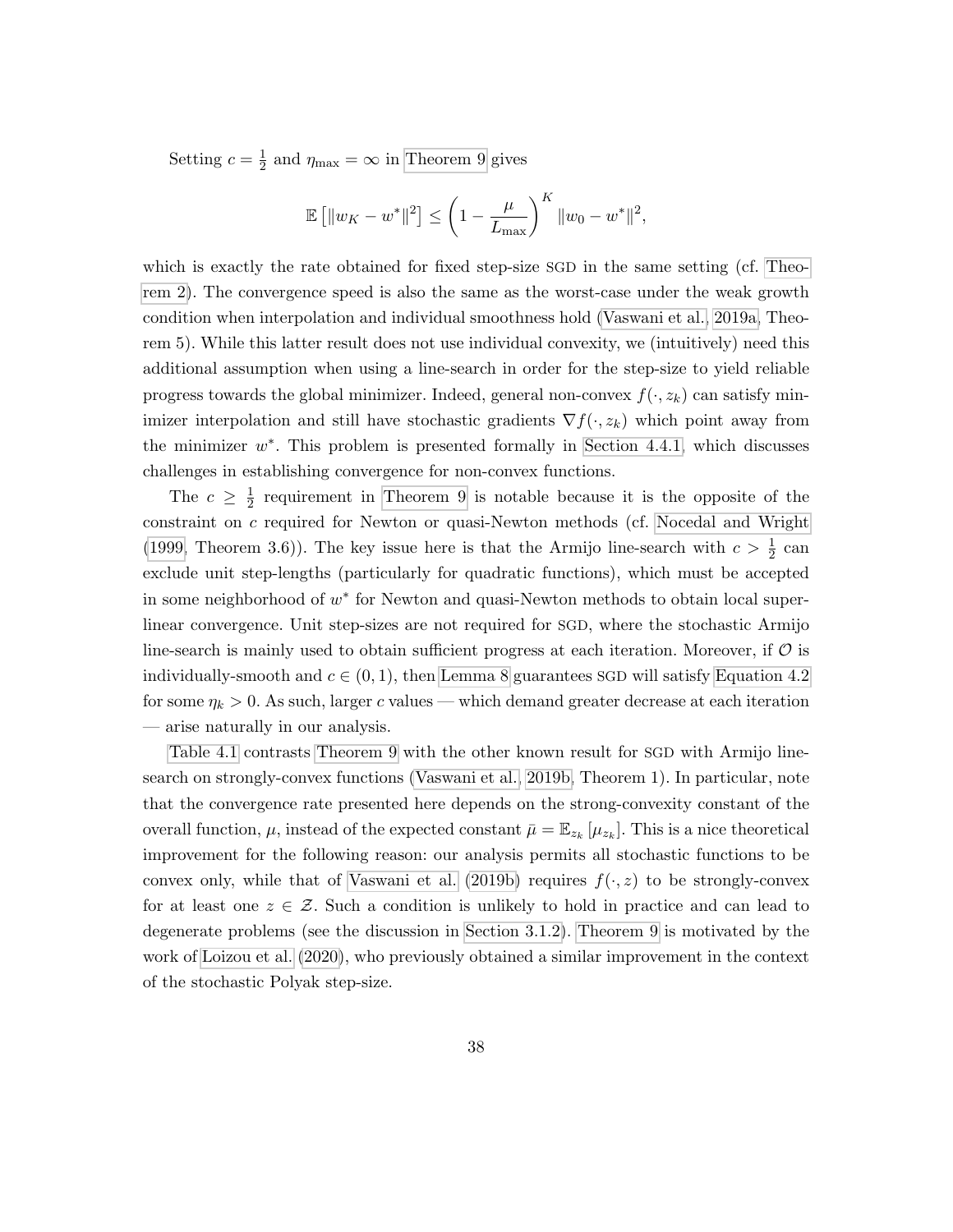#### 4.3 Convergence for Convex Functions

Now we derive a sub-linear convergence rate for SGD with the stochastic Armijo linesearch when f is convex,  $\mathcal O$  is individually-smooth, and minimizer interpolation is satisfied. Convergence is established for the averaged iterate  $\bar{w}_K$  similarly to the case of constant step-size SGD; non-asymptotic, final-iterate rates are also an open problem when  $\eta_k$  is chosen by line-search. The proof of the following theorem follows almost immediately from [Lemma 9](#page-48-2) as briefly described in the previous section; it can be found in [Section C.2.](#page-99-1)

<span id="page-50-0"></span>**Theorem 10.** Let f be a convex, L-smooth function and  $\mathcal{O}$  an  $L_{max}$  individually-smooth and convex SFO such that  $(f, O)$  satisfies minimizer interpolation. Then stochastic gradient descent using the Armijo line-search with  $c \geq \frac{1}{2}$  $rac{1}{2}$  converges as

$$
\mathbb{E}[f(\bar{w}_K)] - f(w^*) \le \frac{1}{2K} \max \left\{ \frac{L_{max}}{2(1-c)}, \frac{1}{\eta_{max}} \right\} ||w_0 - w^*||^2,
$$

where  $\bar{w}_K = \sum_{k=0}^{K-1} w_k$  and  $w^* = \Pi_{\mathcal{X}^*}(w_0)$ .

This result is tight in the following sense: when  $c = \frac{1}{2}$  $\frac{1}{2}$  and  $\eta_{\text{max}} = \infty$ , [Theorem 10](#page-50-0) yields

$$
\mathbb{E}[f(\bar{w}_K)] - f(w^*) \le \frac{L_{\max}}{2K} ||w_0 - w^*||^2.
$$

This rate is identical to that for constant step-size SGD with  $\eta = \frac{1}{l_{\text{max}}}$  $\frac{1}{L_{\text{max}}}$  if we assume the worst-case value for the weak-growth parameter  $\alpha$  in [Theorem 4.](#page-39-1) If  $f(\cdot, z) = f$  for each  $z \in \mathcal{Z}$ , then  $L_{\text{max}} = L$  and this rate is comparable to the best known convergence results for gradient descent on convex functions [\(Bubeck, 2015\)](#page-72-0).

[Table 4.1](#page-51-1) compares [Theorem 10](#page-50-0) with the original result from [Vaswani et al.](#page-78-1) [\(2019b,](#page-78-1) Theorem 2). The sub-linear rate established here is faster by constant factors and has a simpler proof. Furthermore, our result holds for all  $c \geq \frac{1}{2}$  $\frac{1}{2}$ , while  $c > \frac{1}{2}$  must hold strictly for their theorem. The unnecessary strictness of the original result prevents the natural case where  $c = \frac{1}{2}$  $\frac{1}{2}$ ,  $v_k = \nabla f(w_k, z_k)$  and [Equation 4.2](#page-45-0) becomes equivalent to the quadratic upper-bound implied by Lipschitz-smoothness.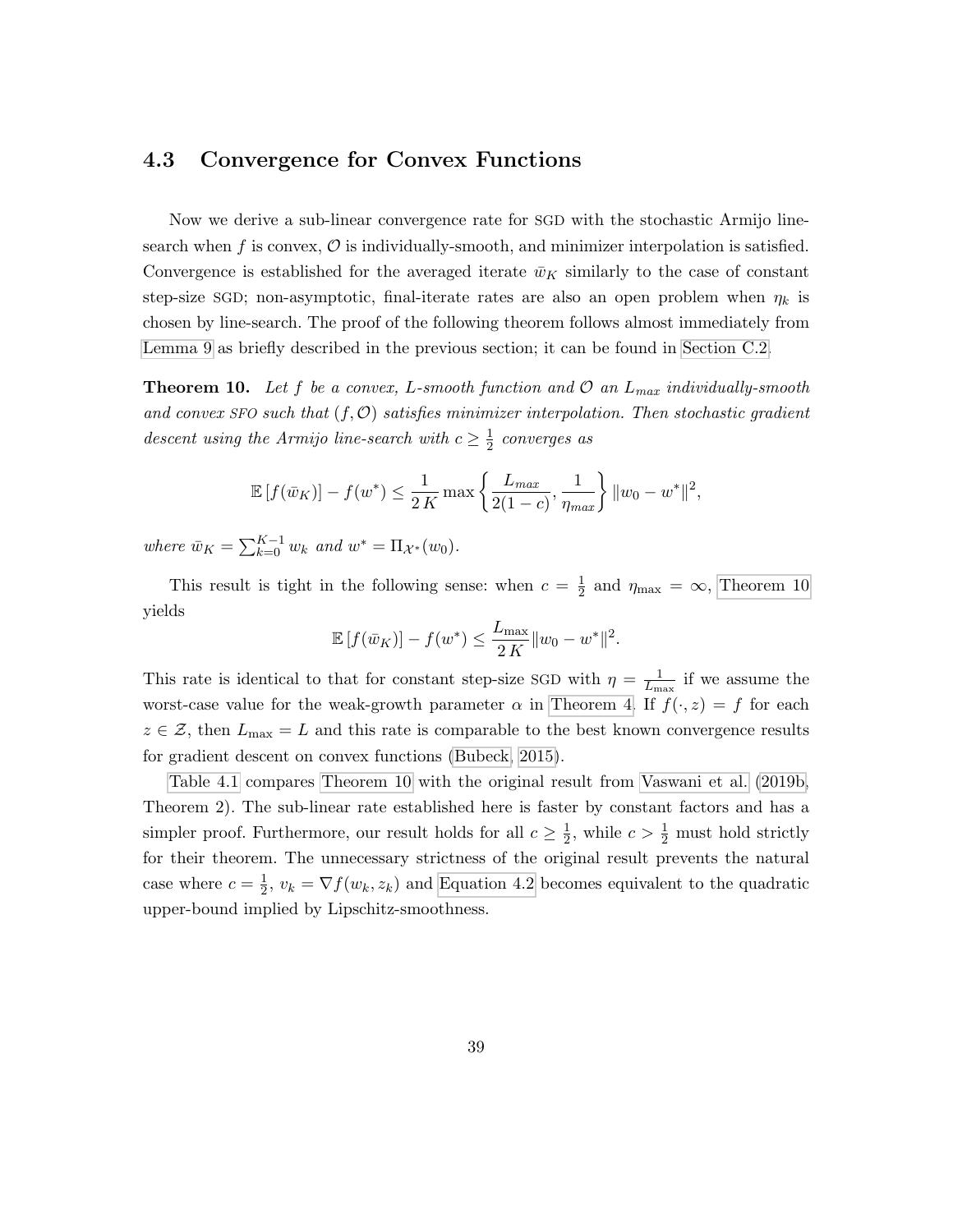<span id="page-51-1"></span>

| Assumptions | Minimum $c$ |                                        | Convergence Rate                                                                                                                                                                                                   |                                            |
|-------------|-------------|----------------------------------------|--------------------------------------------------------------------------------------------------------------------------------------------------------------------------------------------------------------------|--------------------------------------------|
|             | Ours        | $VML+$                                 | Ours                                                                                                                                                                                                               | VML+                                       |
| $\mu$ -SC   |             |                                        | $c \geq \frac{1}{2}$ $c \geq \frac{1}{2}$ $O\left(\frac{L_{\text{max}}}{\mu} \log\left(\frac{1}{\epsilon}\right)\right)$ $O\left(\frac{L_{\text{max}}}{\overline{\mu}} \log\left(\frac{1}{\epsilon}\right)\right)$ |                                            |
| Convex      |             | $c \geq \frac{1}{2}$ $c > \frac{1}{2}$ | $O\left(\frac{L_{\max}}{2\,\epsilon}\right)$                                                                                                                                                                       | $O\left(\frac{3L_{\max}}{\epsilon}\right)$ |

Table 4.1: Comparison of iteration complexities for SGD with the stochastic Armijo line-search. We omit results for non-convex functions, which are identical between the two works. Results are shown for  $\eta_{\text{max}} = \infty$  and  $c = \frac{1}{2}$  $\frac{1}{2}$ , excepting the convex case of VML+ [\(Vaswani et al., 2019b\)](#page-78-1) where  $c = \frac{2}{3}$  $\frac{2}{3}$  is used as suggested by the authors. The constant  $\bar{\mu} = \min_k \{\mathbb{E}_{z_k}[\mu_{z_k}]\}\$  requires that at least one stochastic function in the support of  $z_k$  is strongly convex for each iteration k; in contrast, our strongly-convex proof relies only on  $\mu$ , the parameter of the true function.

#### 4.4 Convergence for Non-Convex Functions

The complexity of SGD with the stochastic Armijo line-search for general non-convex functions is particularly challenging to determine. As discussed below, proofs which analyze the sequence of distances to a minimizer  $(\|w_k - w^*\|^2)$  fail without convexity. This includes the technique used to prove Theorems [9](#page-48-1) and [10.](#page-50-0) Instead, convergence to a stationary point is typically established through the quadratic majorant provided by  $L$ -smoothness of  $f$ . The following theorem shows that such convergence does indeed hold, but mandates a severe upper-bound on the line-search. A major weakness of our result is that the setting of  $\eta_{\text{max}}$  requires explicit knowledge of  $\rho$  and  $L_{\text{max}}$ .

<span id="page-51-0"></span>**Theorem 11.** Let f be an L-smooth function and  $\mathcal{O}$  an  $L_{max}$  individually-smooth SFO such that  $(f, \mathcal{O})$  satisfies the strong growth condition with parameter  $\rho$ . Then stochastic gradient descent using the Armijo line-search with  $c > 1 - \frac{L_{max}}{\rho L}$  and  $\eta_{max} < \frac{2}{\rho L}$  converges as

$$
\min_{k \in [K]} \|\nabla f(w_k)\|^2 \leq \frac{1}{\delta K} \left( f(w_0) - f(w^*) \right),
$$

where  $\delta = \left(\eta_{max} + \frac{2(1-c)}{L_{max}}\right) - \rho \left(\eta_{max} - \frac{2(1-c)}{L_{max}}\right)$  $\frac{L(1-c)}{L_{max}} + L\eta_{max}^2$ .

See [Section C.3](#page-100-0) for proof.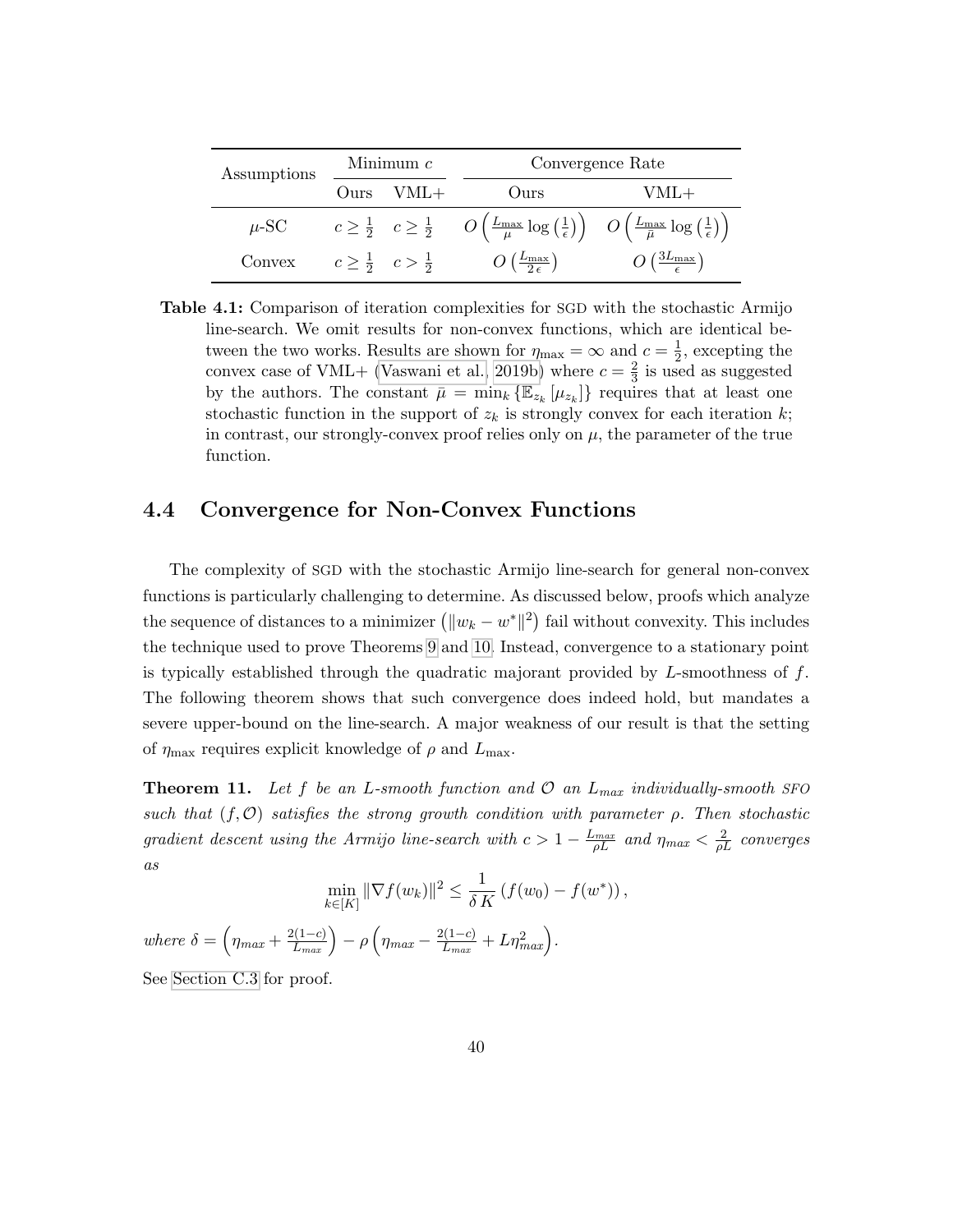The step-size constraint  $\eta_k \leq \eta_{\text{max}} < \frac{2}{\rho L}$  forces the Armijo line-search to behave like constant step-size SGD. Indeed, [Lemma 14](#page-86-1) shows that  $\eta < \frac{2}{\rho L}$  is exactly the condition required for constant step-size SGD to make guaranteed progress for an L-smooth function such that  $(f, O)$  satisfies strong growth. It is not clear if the upper-bound on  $\eta_{\text{max}}$  is a fundamental property of SGD for non-convex functions, or an artifact of the proof for [Theorem 11.](#page-51-0) In either case, it is worthwhile to see how the requirement on  $\eta_{\text{max}}$  emerges.

#### <span id="page-52-0"></span>4.4.1 Challenges in the Analysis

A main object in our proofs so far has been the inner-product

$$
\eta_k \langle \nabla f(w_k, z_k), w_k - w^* \rangle.
$$

When  $\eta_k$  is independent of  $z_k$ , linearity of expectation gives the following:

$$
\mathbb{E}_{z_k} \left[ \eta_k \left\langle \nabla f(w_k, z_k), w_k - w^* \right\rangle \right] = \eta_k \left\langle \nabla f(w_k), w_k - w^* \right\rangle.
$$

It is now straightforward to use convexity of  $f$  to control this term, which is how the proofs for [Chapter 3](#page-33-0) proceed. However, the stochastic Armijo line-search yields step-sizes which are corollated with  $\nabla f(w_k, z_k)$  and thus are not independent of  $z_k$ . A straighforward solution is to use individual convexity and minimizer interpolation to obtain

$$
\eta_k \langle \nabla f(w_k, z_k), w_k - w^* \rangle \ge \eta_k \left( f(w_k, z_k) - f(w^*, z_k) \right) \ge 0.
$$

[Lemma 8](#page-48-0) then provides the necessary tool to lower-bound  $\eta_k$ , which is how the proofs for this chapter proceed. The major challenge of non-convex functions is now apparent: the inner-product is not guaranteed to be non-negative<sup>[4](#page-52-1)</sup> and the proof cannot proceed by bounding  $\eta_k$ . Intuitively, disentangling  $\eta_k$  and  $\nabla f(w_k, z_k)$  becomes the key to establishing convergence in the non-convex setting.

The successful convergence proof for non-convex functions starts from L-smoothness of f, rather than "going through iterates" as do the proofs for Theorems [9](#page-48-1) and [10.](#page-50-0) Again, a correlated inner-product  $\eta_k \langle \nabla f(w_k), \nabla f(w_k, z_k) \rangle$  is encountered; the main innovation is

<span id="page-52-1"></span><sup>&</sup>lt;sup>4</sup>Non-negativity of  $\langle \nabla f(w), w - w^* \rangle$  is sometimes called monotonicity of the gradient and is equivalent to convexity if it holds for all  $w$  [\(Bubeck, 2015\)](#page-72-0).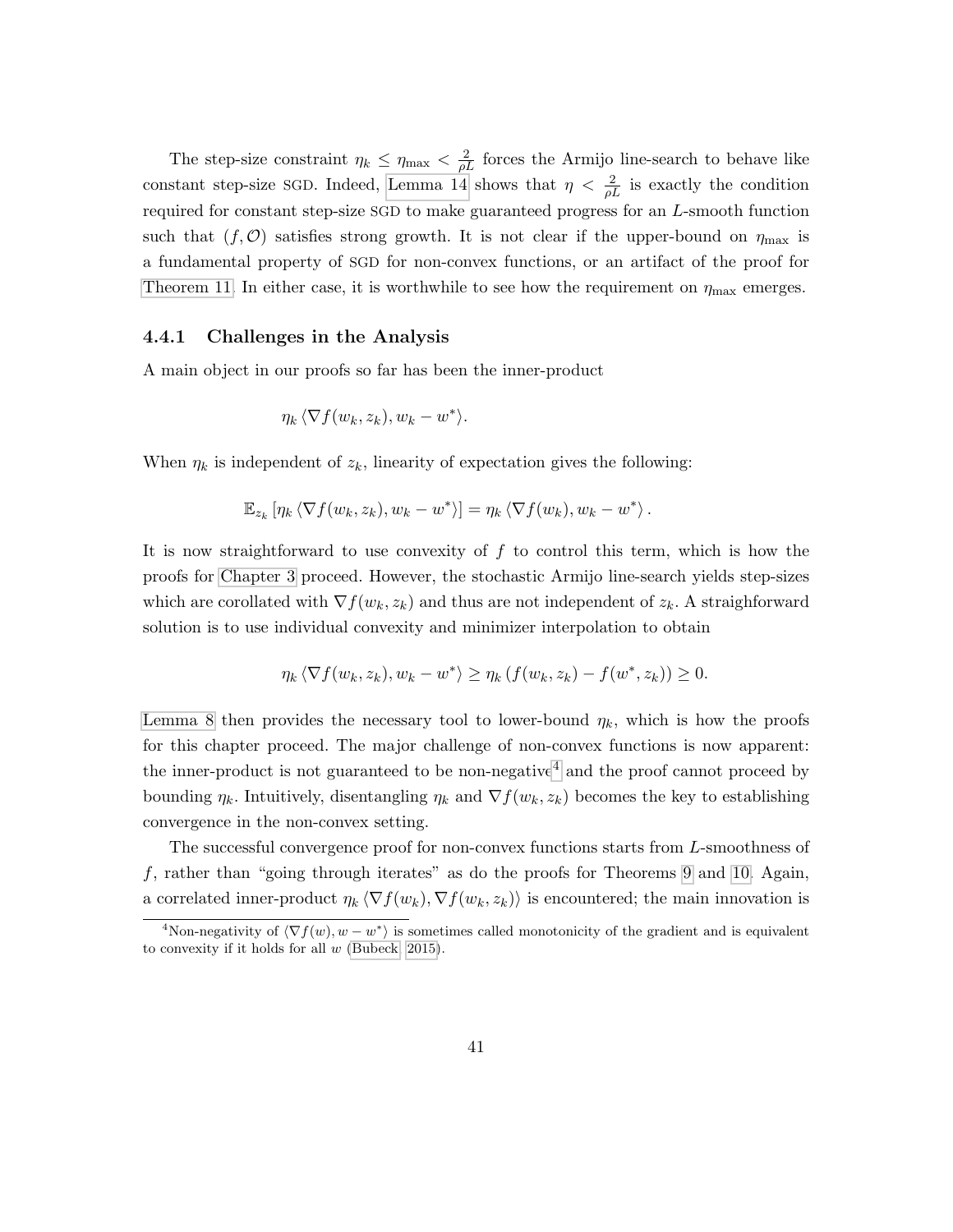to expand this as

$$
-2\eta_k \langle \nabla f(w_k), \nabla f(w_k, z_k) \rangle = \eta_k \left( \|\nabla f(w_k, z_k) - \nabla f(w_k)\|^2 - \|\nabla f(w_k)\|^2 - \|\nabla f(w_k, z_k)\|^2 \right) \leq \eta_{\max} \|\nabla f(w_k, z_k) - \nabla f(w_k)\|^2 - \eta_{\min} \left( \|\nabla f(w_k)\|^2 + \|\nabla f(w_k, z_k)\|^2 \right),
$$

where the inequality stems from separately bounding  $\eta_k$  on each positive and negative terms. This bound is worst-case, but separates the step-size and stochastic gradient, allowing the proof to proceed. As a side-effect, we require a tight upper-bound on the maximum step-size:  $\eta_{\text{max}} < \frac{2}{\rho L}$ .

#### 4.5 Conclusions

The main focus of this chapter was augmenting SGD with an automatic mechanism for selecting  $\eta$ , the step-size parameter. In particular, we sought to develop a tuningfree approach that obtains comparable convergence speed to SGD with a fixed step-size (as established in [Chapter 3\)](#page-33-0) without restarts or a meta-optimization procedure. This was achieved by combining SGD with the stochastic Armijo line-search, as proposed by [Vaswani](#page-78-1) [et al.](#page-78-1) [\(2019b\)](#page-78-1). We then developed new convergence results for strongly-convex [\(Theorem 9\)](#page-48-1) and convex [\(Theorem 10\)](#page-50-0) functions that improve over those given by [Vaswani et al.](#page-78-1) [\(2019b\)](#page-78-1) by constant factors. These rates show that SGD with the stochastic Armijo line-search obtains a converge rate for (strongly-) convex functions that is tight with fixed step-size SGD despite requiring no knowledge of the problem constants. Finally, we considered general non-convex functions and showed SGD with the stochastic Armijo line-search converges to a stationary point if an aggressive upper-bound on the step-size is enforced [\(Theorem 11\)](#page-51-0).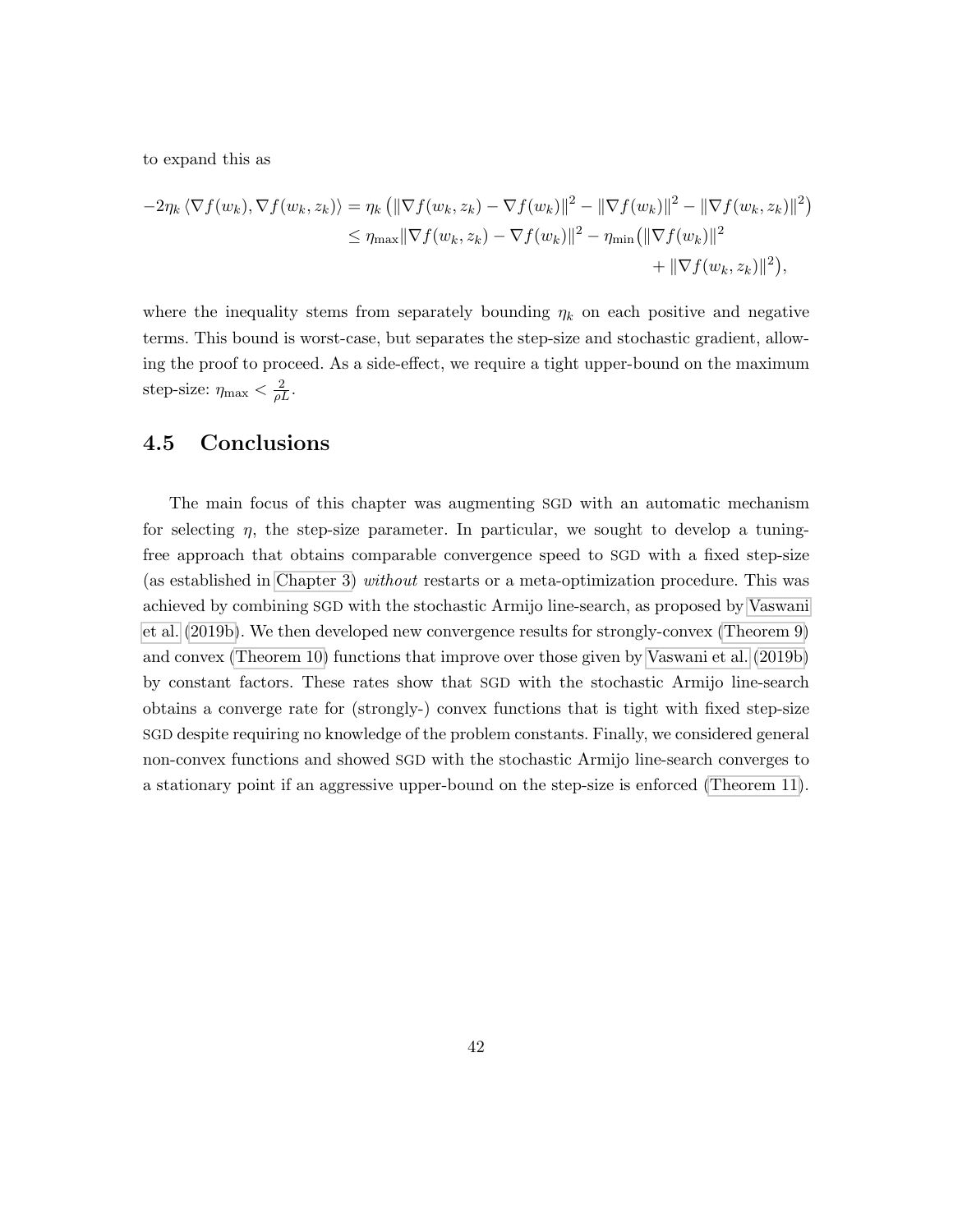### Chapter 5

## Acceleration

The focus in Chapters [3](#page-33-0) and [4](#page-43-0) was on relatively simple first-order methods: SGD with a fixed step-size and with a stochastic line-search, respectively. Now, we move on to Nesterov's famous accelerated gradient descent (AGD) algorithm [\(Nesterov, 2004\)](#page-75-0), which is guaranteed faster convergence in the deterministic setting. First, a small degree of background for accelerated methods is developed, with a particular focus on why stochastic acceleration is an interesting question for oracles satisfying interpolation. Then, the following convergence results are established for stochastic accelerated gradient descent (SAGD):

- 1.  $O\left(\sqrt{\frac{\rho L}{\mu}}\log\left(\frac{1}{\epsilon}\right)\right)$  $\left(\frac{1}{\epsilon}\right)$  iteration complexity for strongly convex f when  $(f, O)$  satisfies strong growth; this rate is tight with the deterministic analysis when  $\rho = 1$ .
- 2.  $O\left(\sqrt{\frac{\rho L}{\epsilon}}\right)$  $\epsilon$ iteration complexity for convex f when  $(f, O)$  satisfies strong growth; again, this rate is tight with AGD when  $\rho = 1$ .

These convergence rates are tighter than existing work by a factor of  $\sqrt{\rho}$  [\(Vaswani et al.,](#page-78-0) [2019a,](#page-78-0) Theorems 1-2), which we show is comparable to the speed-up obtained by AGD over gradient descent in the deterministic setting. The chapter ends with a brief discussion of acceleration under the weak growth condition, which is an open question.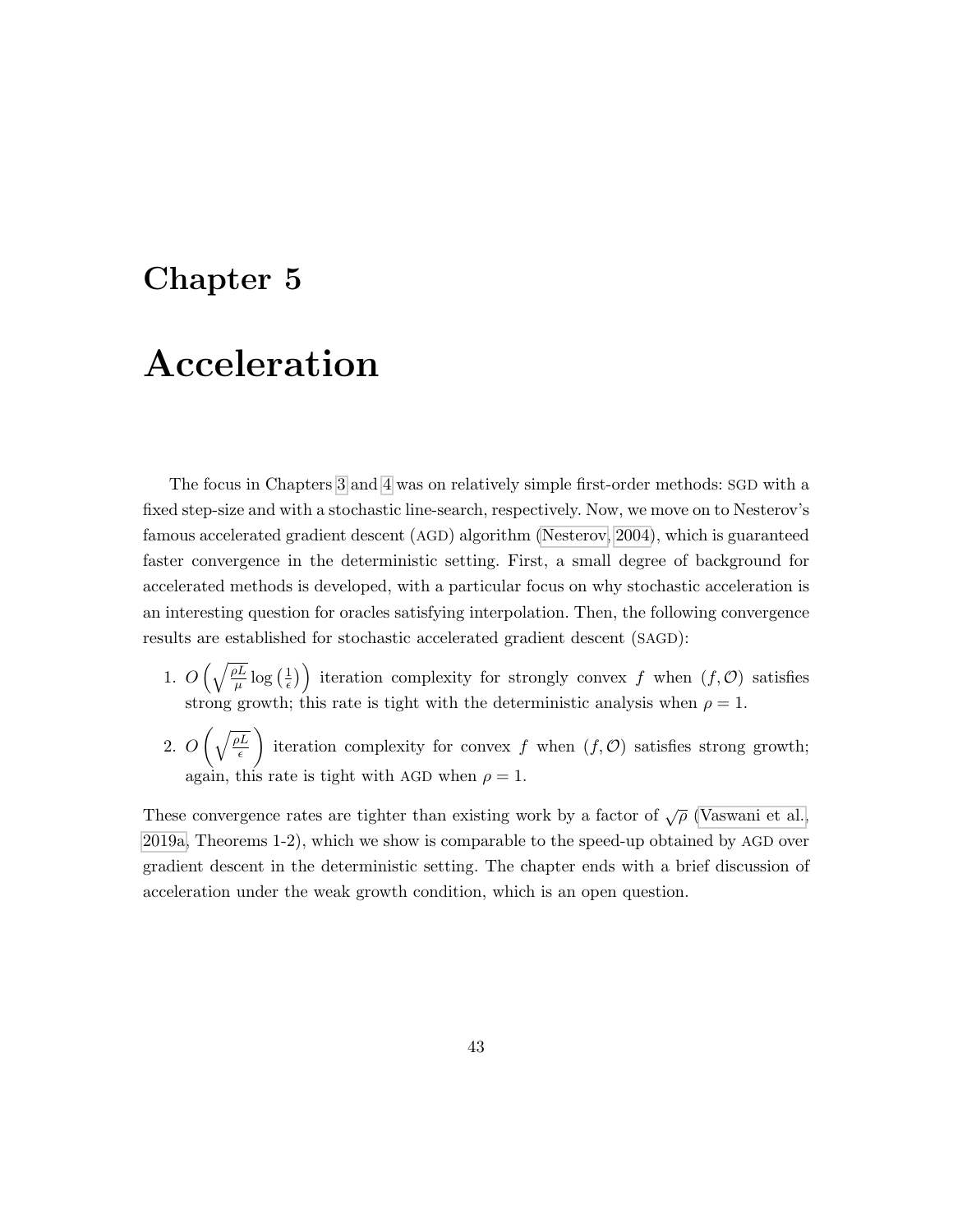#### 5.1 Background

Recall that Theorems [1](#page-35-0) and [4](#page-39-1) establish fast linear and sub-linear convergence rates for SGD that are comparable with analyses for deterministic problems (e.g. gradient descent). Unfortunately, the classic work by [Nemirovsky and Yudin](#page-75-2) [\(1983\)](#page-75-2) shows that the convergence of gradient descent is not tight with lower-bounds for convex, Lipschitz-smooth functions with deterministic oracles. Subsequent developments by Nesterov [\(Nemirovsky](#page-75-3) [and Nesterov, 1985;](#page-75-3) [Nesterov, 1983,](#page-75-4) [1988\)](#page-75-5) defined a series of first-order methods (terminating with AGD) achieving the optimal  $O(\frac{1}{K^2})$  convergence in the setting analyzed by Nemirovsky and Yudin. Algorithms with this rate are called accelerated and subsequent research has generated a large number of accelerated algorithms for deterministic problems. That acceleration literature firmly places gradient descent as a sub-optimal algorithm and also casts the analyses in [Chapter 3](#page-33-0) in a new light. In particular, the obvious parallels between SGD under interpolation and deterministic gradient descent hint that SAGD may be a faster algorithm than SGD in restricted settings.

In fact, restricting the SFO is necessary for any hope of proving an accelerated rate for SAGD. Black-box accelerated methods which do not leverage structural information about f rapidly accumulate errors when used with general stochastic oracles  $\mathcal{O}$  [\(Devolder et al.,](#page-73-1) [2014;](#page-73-1) [Schmidt et al., 2011\)](#page-77-2). Such error accumulation prevents acceleration, as shown by tight  $\Omega(\epsilon^{-2})$  and  $\Omega(\epsilon^{-1})$  lower bounds for the iteration complexity of convex and stronglyconvex minimization with general SFOs, respectively [\(Agarwal et al., 2012;](#page-70-0) [Nemirovsky and](#page-75-2) [Yudin, 1983;](#page-75-2) [Raginsky and Rakhlin, 2011\)](#page-76-3). The key question is whether or not the interpolation setting is restrictive enough to exclude these lower bounds and permit acceleration; the goal of this chapter is to extend the estimating sequences framework [\(Nesterov, 2004\)](#page-75-0) to show that SAGD does in fact achieve an accelerated convergence rate when the strong growth condition holds.

We now introduce AGD in greater detail before discussing its analysis using estimating sequences. [Figure 5.1](#page-56-0) presents the classic procedural definition for AGD with stochastic gradients; the major differences to SGD are (i) AGD introduces a secondary sequence of points  $(y_k)$  that are calculated by extrapolating from the primary sequence  $(w_k)$ , (ii) the primary sequence is updated using stochastic gradient steps from the extrapolation points  $y_k$ , rather than the proceeding iterate  $w_k$ , and (iii) the extrapolation step-size is computed from a quadratic equation that depends on  $\mu$  and L, where  $\mu = 0$  for convex functions.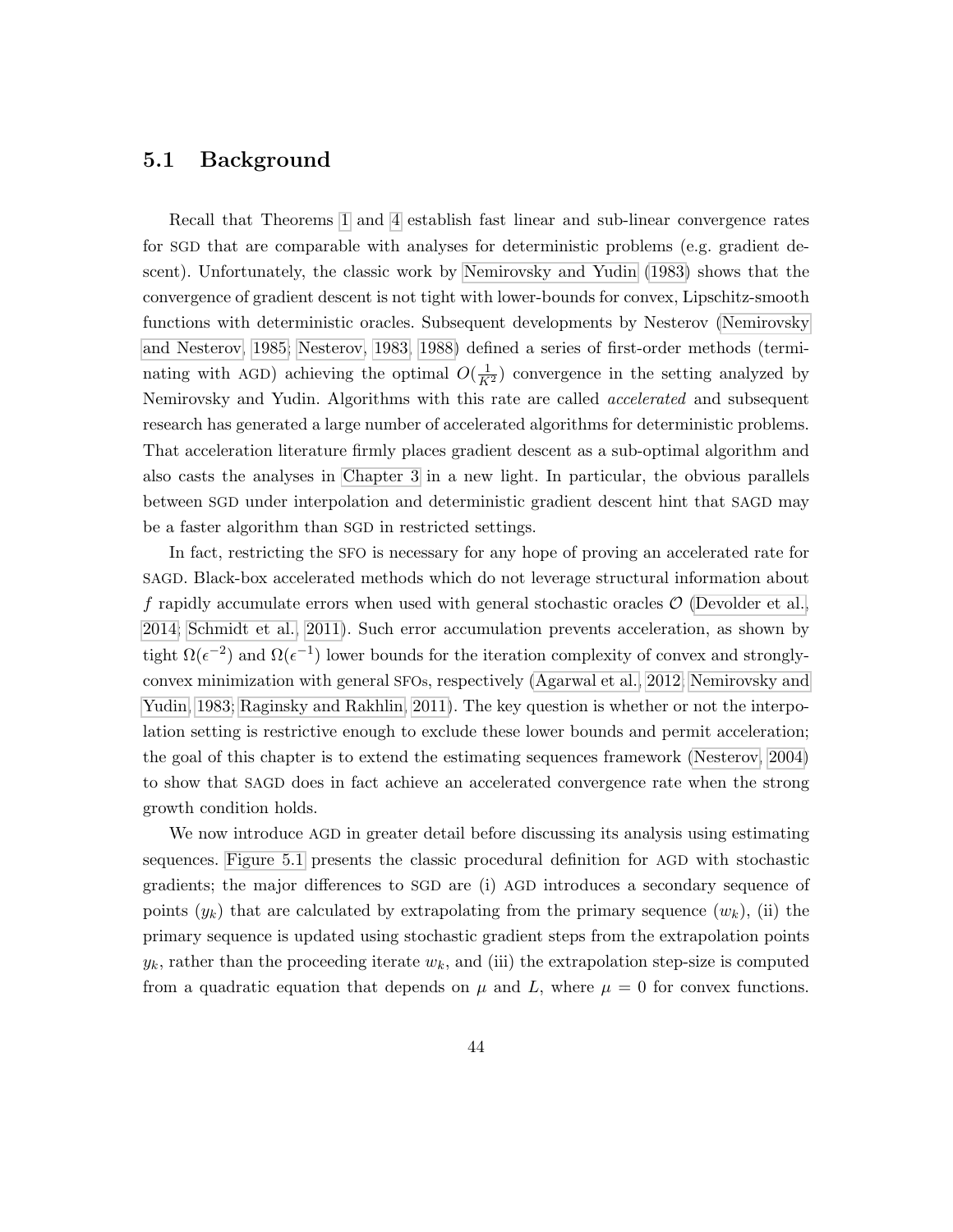### <span id="page-56-0"></span>Stochastic AGD (SAGD) **0.** Choose an initial point  $w_0 = y_0 \in \mathbb{R}^d$  and  $\alpha_0 \in (0, 1)$ . 1. For each iteration  $k \geq 0$ : (a) Query  $\mathcal{O}$  for  $\nabla f(w_k, z_k)$ . (b) Update input as  $w_{k+1} = w_k - \eta \nabla f(y_k, z_k).$ (c) Compute  $\alpha_{k+1}^2 = (1 - \alpha_k)\alpha_k^2 + \frac{\mu}{L}$  $rac{\mu}{L}\alpha_{k+1}$ . (d) Set  $\beta_k = \frac{\alpha_k(1-\alpha_k)}{\alpha^2+\alpha_{k+1}}$  $\frac{\alpha_k(1-\alpha_k)}{\alpha_k^2+\alpha_{k+1}}$  and extrapolate as  $y_{k+1} = w_{k+1} + \beta_k (w_{k+1} - w_k).$



The procedure for selecting the  $\beta_k$  step-sizes is particularly unintuitive and has lead some authors to describe the fast convergence of AGD as an "algebraic trick" [\(Allen Zhu and](#page-70-1) [Orecchia, 2017\)](#page-70-1). Partly for this reason, we shall re-express AGD as alternating steps of gradient descent on f and a new function  $\phi : \mathbb{R}^d \to \mathbb{R}$ .

#### 5.2 Estimating Sequences

Let  $(w_k)$  be the sequence of iterates produced by SGD. [Lemma 14](#page-86-1) shows that the following descent condition holds if f is L-smooth and  $(f, \mathcal{O})$  satisfies strong growth:

$$
\mathbb{E}_{z_k}[f(w_{k+1})] \le f(w_k) - \eta \left(1 - \frac{\rho L \eta}{2}\right) \|\nabla f(w_k)\|^2.
$$

Choosing  $\eta = \frac{1}{\rho L}$  minimizes the right-hand-side, in which case SGD can be viewed as iterative minimization of the quadratic upper-bound on  $f$  given by smoothness and strong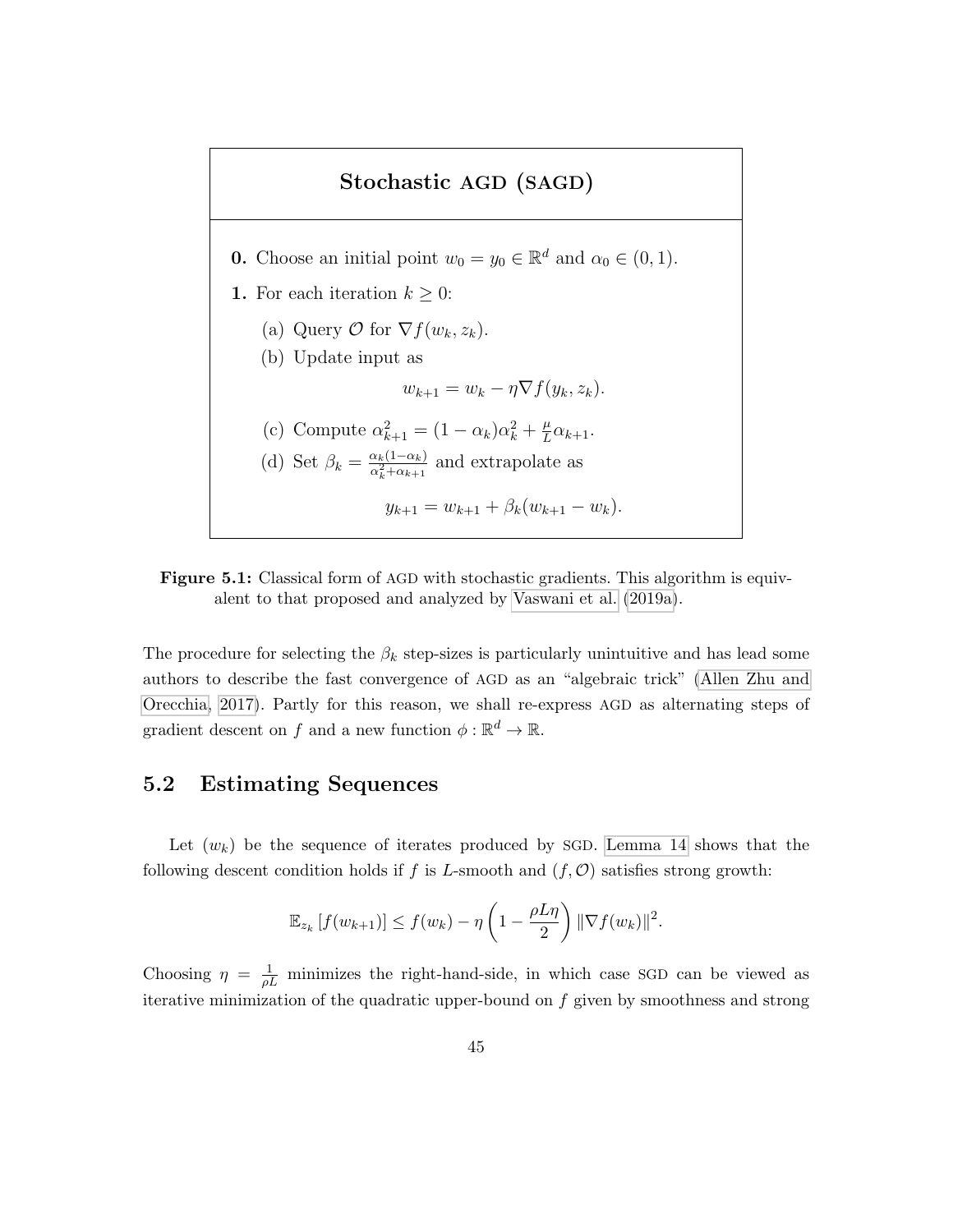growth. This procedure decreases f at each iteration by assuming worst-case curvature and noise at every iterate  $w_k$ . Intuitively, SGD is sub-optimal exactly because it employs global worst-case bounds regardless of past knowledge — e.g. the  $(f(w_k, z_k))$  and  $(\nabla f(w_k, z_k))$ sequences.

We can instead consider an algorithm which builds local approximations to f based on all past information accumulated by the procedure. Sufficiently accurate approximations can replace or augment the worst-case curvature assumption and allow for faster convergence. This intuition is formalized by the notion of estimating sequences [\(Nesterov,](#page-75-0) [2004\)](#page-75-0).

**Definition 9** (Estimating Sequences). The two sequences  $(\lambda_k)_{k=0}^{\infty}$  and  $(\phi_k)_{k=0}^{\infty}$  are called estimating sequences for  $f : \mathbb{R}^d \to \mathbb{R}$  if (i)  $\lambda_k \geq 0$  for all  $k \in \mathbb{N}$ ; (ii)  $\lim_{k \to \infty} \lambda_k = 0$ ; and (iii) for all  $k \in \mathbb{N}$  and  $w \in \mathbb{R}^d$ , the functions  $\phi_k : \mathbb{R}^d \to \mathbb{R}$  satisfy

$$
\phi_k(w) \le (1 - \lambda_k) f(w) + \lambda_k \phi_0(w).
$$

If  $\phi_0$  is chosen so that  $\phi_0(w) \approx f(w)$  in a neighborhood of  $w_0$ , then  $(\phi_k)_{k=0}^{\infty}$  matches our intuition of a sequence of improving, local approximations to  $f$ . This is particularly true since the conditions on  $\lambda_k$  guarantee  $\lim_{k\to\infty} \phi_k \leq f$  point-wise — i.e.  $\phi$  eventually becomes a global lower bound on f. Finally, and most importantly, if  $f(w_k) \leq \inf_x \phi_k(x)$ for all  $k$ , then we obtain

$$
f(w_k) \le \phi_k(w^*) \le (1 - \lambda_k) f(w^*) + \phi_0(w^*)
$$
  
\n
$$
\implies f(w_k) - f(w^*) \le \lambda_k (\phi_0(w^*) - f(w^*)),
$$

and the convergence rate of  $\lambda_k$  controls convergence of  $w_k$  to  $w^*$ . Establishing this last property will be the core of our analysis. Let us now fix a choice of estimating sequences following [Nesterov](#page-75-0) [\(2004,](#page-75-0) Lemma 2.2.2).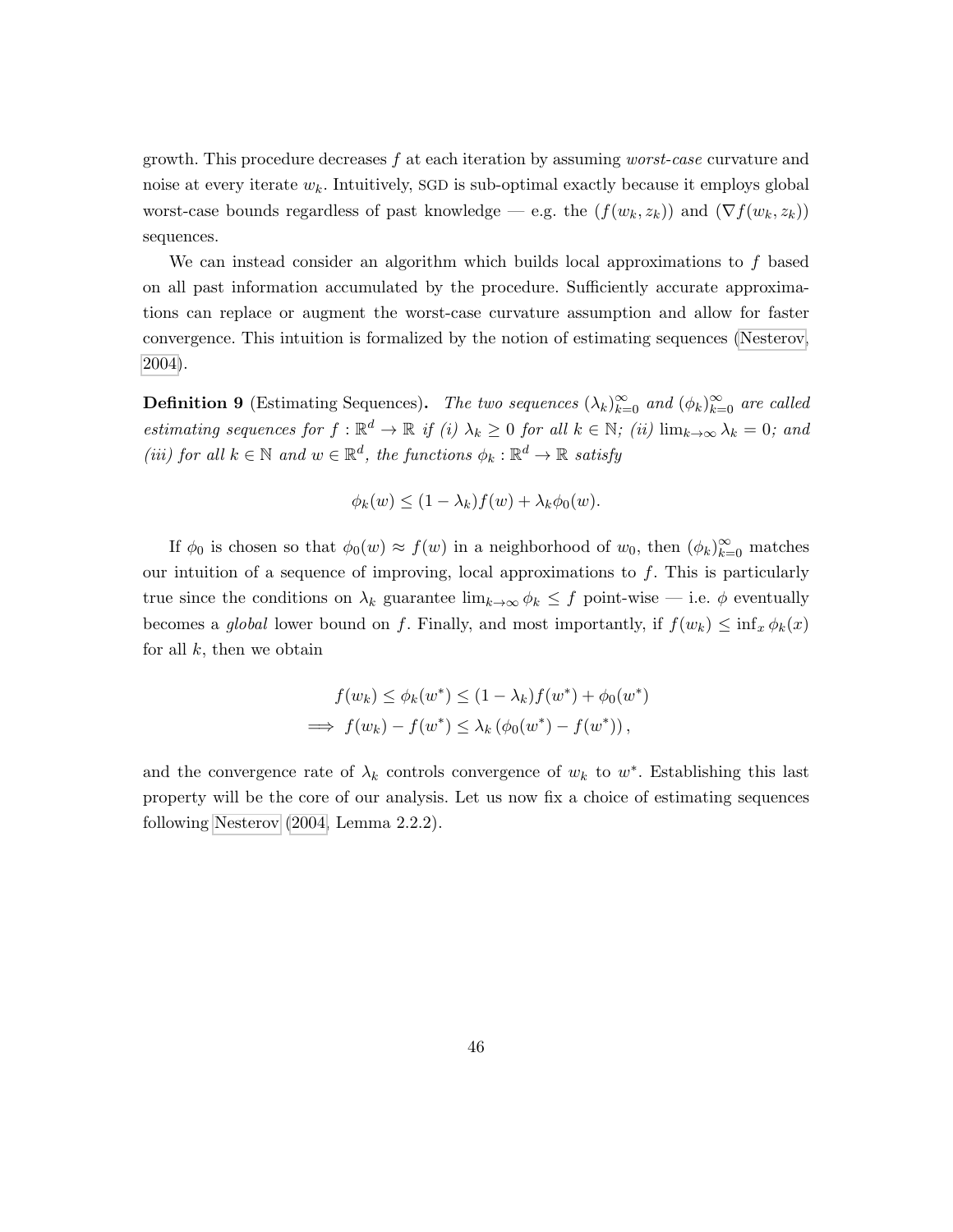<span id="page-58-0"></span>**Lemma 10.** Suppose f is a  $\mu$ -strongly-convex function (with  $\mu = 0$  in the convex case). Let  $(\alpha_k)_{k=0}^{\infty}$  be a sequence of real numbers such that  $\alpha_k \in (0,1)$  and  $\sum_{i=1}^{\infty} \alpha_k = \infty$ . Let  $(y_k)_{k=0}^{\infty}$  be an arbitrary of sequence of points in  $\mathbb{R}^n$ . Then the following pair of sequences are estimating sequences for  $f$ :

$$
\lambda_{k+1} = (1 - \alpha_k)\lambda_k
$$
  

$$
\phi_{k+1}(w) = (1 - \alpha_k)\phi_k(w) + \alpha_k \left( f(y_k) + \langle \nabla f(y_k), w - y_k \rangle + \frac{\mu}{2} ||w - y_k||^2 \right),
$$

where  $\lambda_0 = 1$  and  $\phi_0(x) = \phi_0^* + \frac{\gamma_0}{2}$  $\frac{\partial}{\partial \Omega} \|x - v_0\|^2$  with arbitrary  $\gamma_0 \geq 0$ ,  $v_0 \in \mathbb{R}^n$  and  $\phi_0^* \in \mathbb{R}$ .

[Lemma 10](#page-58-0) provides a recipe for generating local approximations of f by updating  $\phi_k$ with a global minorant of f "centered" at  $y_k$ . This minorant is quadratic when f is stronglyconvex and linear when f is convex (since  $\mu = 0$ ). An important property of the update is that it preserves the canonical form

$$
\phi_k(w) = \phi_k^* + \frac{\gamma_k}{2} \|w - v_k\|^2, \tag{5.1}
$$

where  $\gamma_{k+1} = (1 - \alpha_k) \gamma_k + \alpha_k \mu$ ,  $v_k = \frac{1}{\gamma_{k+1}}$  $\frac{1}{\gamma_{k+1}}((1-\alpha_k)v_k+\alpha_k\mu y_k-\alpha_k\nabla f(y_k)),$  and

$$
\phi_{k+1}^* = (1 - \alpha_k)\phi_k^* + \alpha_k \bigg(f(y_k) - \frac{\alpha_k}{2\gamma_{k+1}} \|\nabla f(y_k)\|^2 + \frac{(1 - \alpha_k)\gamma_k}{\gamma_{k+1}} \big(\frac{\mu}{2} \|y_k - v_k\|^2 + \langle \nabla f(y_k), v_k - y_k \rangle \bigg)\bigg).
$$

See [Nesterov](#page-75-0) [\(2004,](#page-75-0) Lemma 2.2.3) for proof. While cumbersome, the canonical form for  $\phi_k$ allows AGD to be reformulated as alternating descent steps on  $\phi_k$  and f. We do this now.

[Figure 5.2](#page-59-0) re-expresses SAGD in the notation of estimating sequences. We call the resulting algorithm R-SAGD: reformulated stochastic accelerated gradient descent. Note that the order of the  $(y_k)$  and  $(w_k)$  sequences has been reversed for convenience; this does not affect the algorithm. Formulating SAGD as an estimating sequence procedure is particularly nice for two reasons: (1) the extrapolation step

$$
y_{k+1} = w_{k+1} + \beta_k (w_{k+1} - w_k),
$$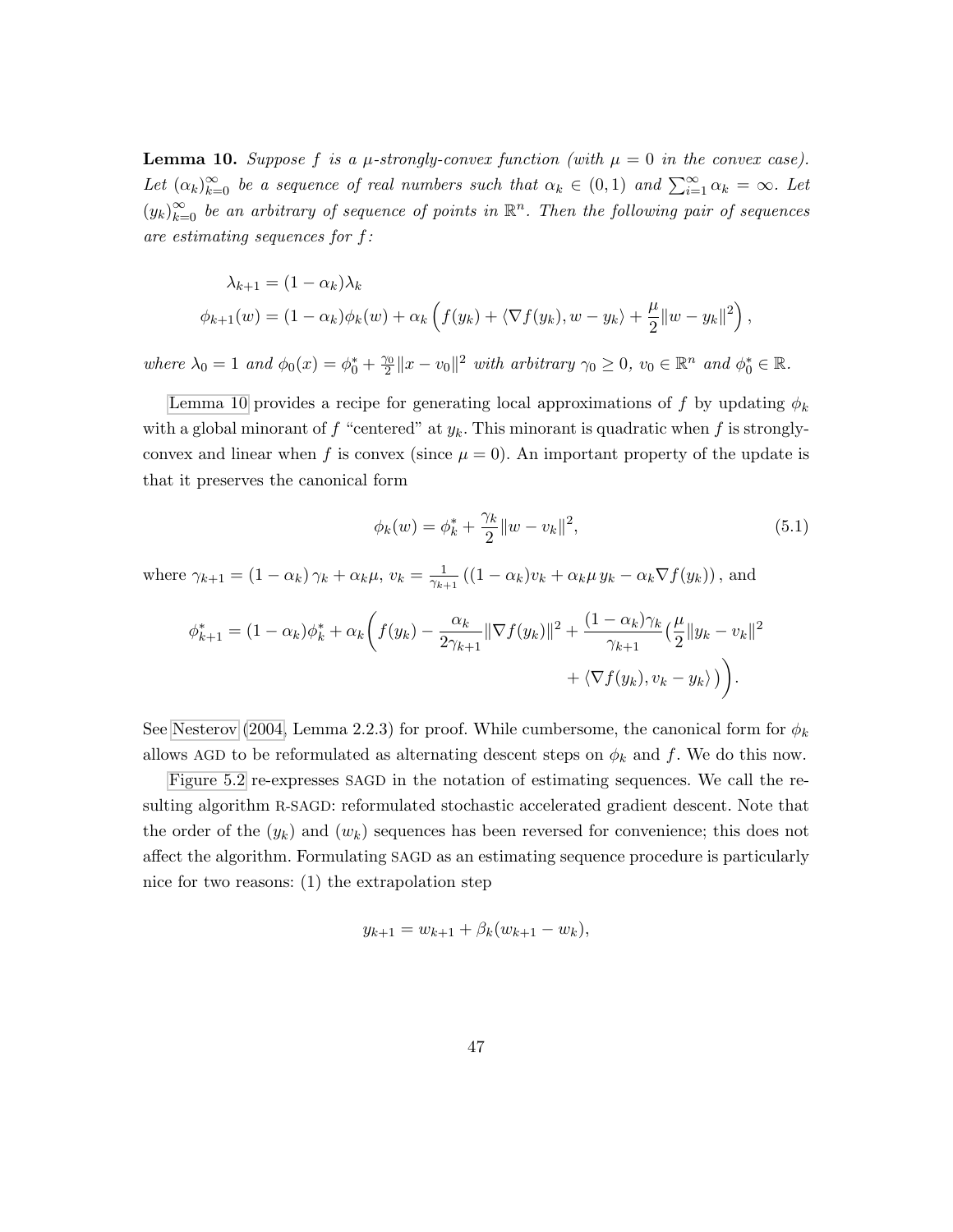<span id="page-59-0"></span>



takes on an intuitive interpretation as gradient descent on  $\phi_{k+1}$ , and (2) if

$$
\mathbb{E}[\inf \phi_k(x)] \geq \mathbb{E}[f(w_k)],
$$

holds for all k, then convergence of SAGD is determined entirely by convergence of  $(\lambda_k)$ . We will show this second property shortly, but first we formally state the equivalence of R-SAGD and SAGD, with proof given in [Section D.1.](#page-104-0)

<span id="page-59-1"></span>**Lemma 11.** Let  $(\lambda_k)$  and  $(\phi_k)$  be as defined in [Lemma 10.](#page-58-0) Then the R-SAGD and SAGD algorithms are equivalent.

Now we establish the main result of this section; convergence for convex and  $\mu$ -stronglyconvex functions will follow almost immediately in Sections [5.3](#page-60-0) and [5.4.](#page-61-0) The proof relies on the expected decrease condition given by [Lemma 14,](#page-86-1) which holds for  $L$ -smooth  $f$  when  $(f, \mathcal{O})$  satisfies strong growth. Intuitively, this condition shows that SGD obtains similar per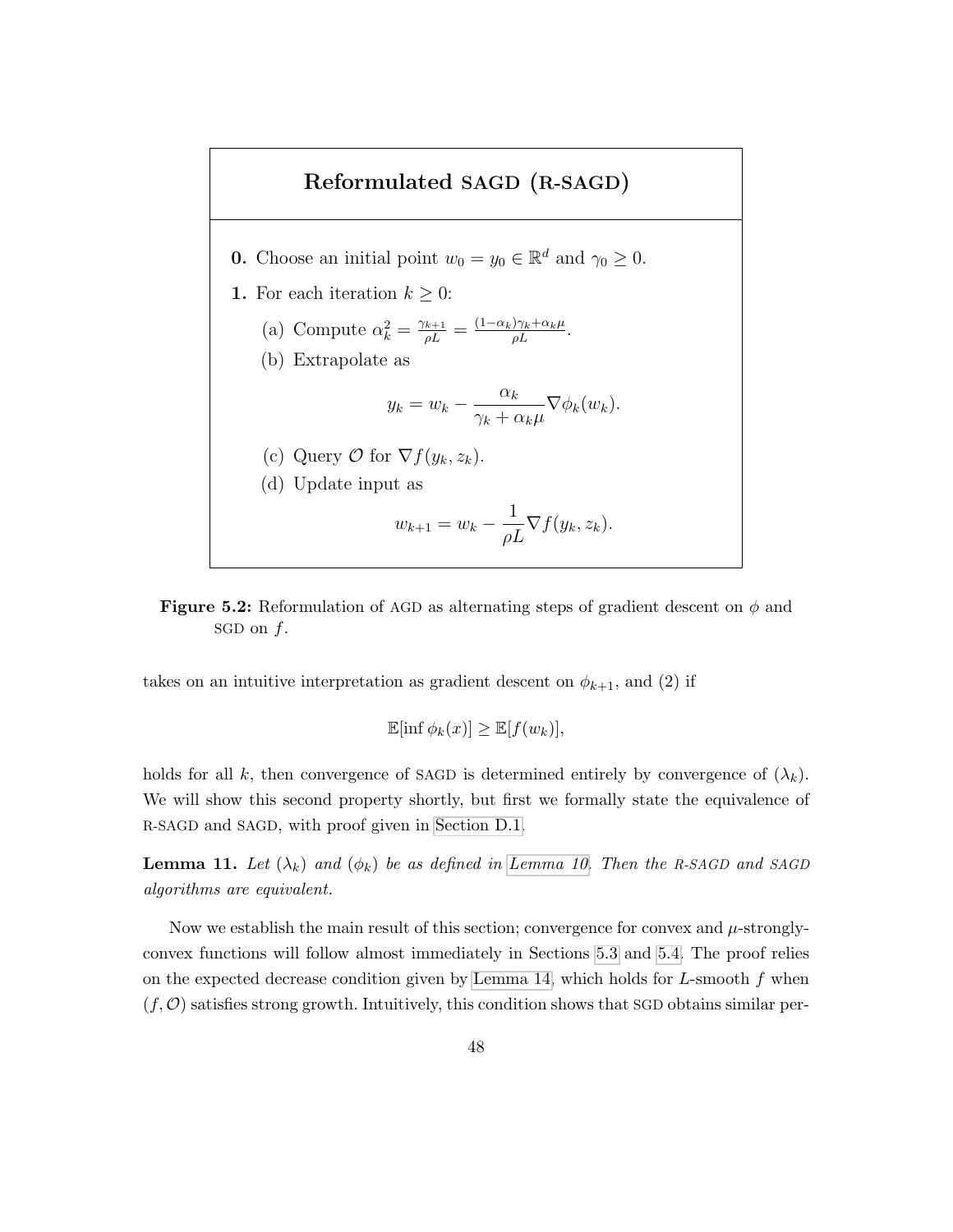iteration improvement (in expectation) to deterministic gradient descent if strong growth holds. Finally, note that the expectations in the lemma below are taken with respect to the entire sequence of random variables  $(z_t)_{t=0}^k$ .

<span id="page-60-1"></span>**Lemma 12.** Let f be a  $\mu$ -strongly-convex, L-smooth function (with  $\mu = 0$  in the convex case) and  $\mathcal O$  a SFO such that  $(f, \mathcal O)$  satisfies strong growth with parameter  $\rho$ . If  $\phi_0^* = f(w_0)$ and  $\gamma_0 \geq 0$  is independent of the random process  $(z_k)$ , then for all  $k \in \mathcal{N}$  R-SAGD satisfies

$$
\mathbb{E}[\inf_{w} \phi_k(w)] = \mathbb{E}[\phi_k^*] \geq \mathbb{E}[f(w_k)],
$$

<span id="page-60-0"></span>See [Section D.1](#page-104-0) for proof.

#### 5.3 Convergence for Strongly-Convex Functions

It is now straightforward to prove R-SAGD converges at an accelerated rate. Earlier, we showed that [Lemma 12](#page-60-1) and the fact that  $(\lambda_k)$  and  $(\phi_k)$  are estimating sequences for f together imply

$$
f(w_k) - f(w^*) \leq \lambda_k (\phi_0(w^*) - f(w^*)) = \lambda_k \left( f(w_0) - f(w^*) + \frac{\gamma_0}{2} ||w_0 - w^*||^2 \right).
$$

This is almost an explicit convergence rate. The last step of the analysis is to select an appropriate value for  $\gamma_0$  and analyze convergence of the  $\lambda_k$  sequence, which is done in the following theorem.

<span id="page-60-2"></span>**Theorem 12.** Let f be a  $\mu$ -strongly-convex, L-smooth function with  $\mu > 0$  and  $\mathcal{O}$  a SFO such that  $(f, O)$  satisfies strong growth with parameter  $\rho$ . Moreover, choose  $\gamma_0 = \mu$ ,  $v_0 = w_0$ , and  $\phi_0^* = f(w_0)$ . Then R-SAGD converges as

$$
\mathbb{E}[f(w_K)] - f(w^*) \le \left(1 - \sqrt{\frac{\mu}{\rho L}}\right)^K \left(f(w_0) - f(w^*) + \frac{\mu}{2} ||w^* - w_0||^2\right).
$$

See [Section D.2](#page-107-0) for proof.

Accelerated convergence of SAGD is an immediate corollary of the equivalence of R-SAGD and SAGD [\(Lemma 11](#page-59-1) and [Theorem 12\)](#page-60-2). The only catch here is that  $\alpha_0$  must be selected to correspond to  $\gamma_0 = \mu$ . It is easy to see that choosing  $\alpha_0 = \sqrt{\frac{\mu}{\rho L}}$  for SAGD is identical to  $\gamma_0 = \mu$  in R-SAGD since  $\alpha_0^2 = ((1 - \alpha_0)\gamma_0 + \alpha_0\mu)/(\rho L)$ .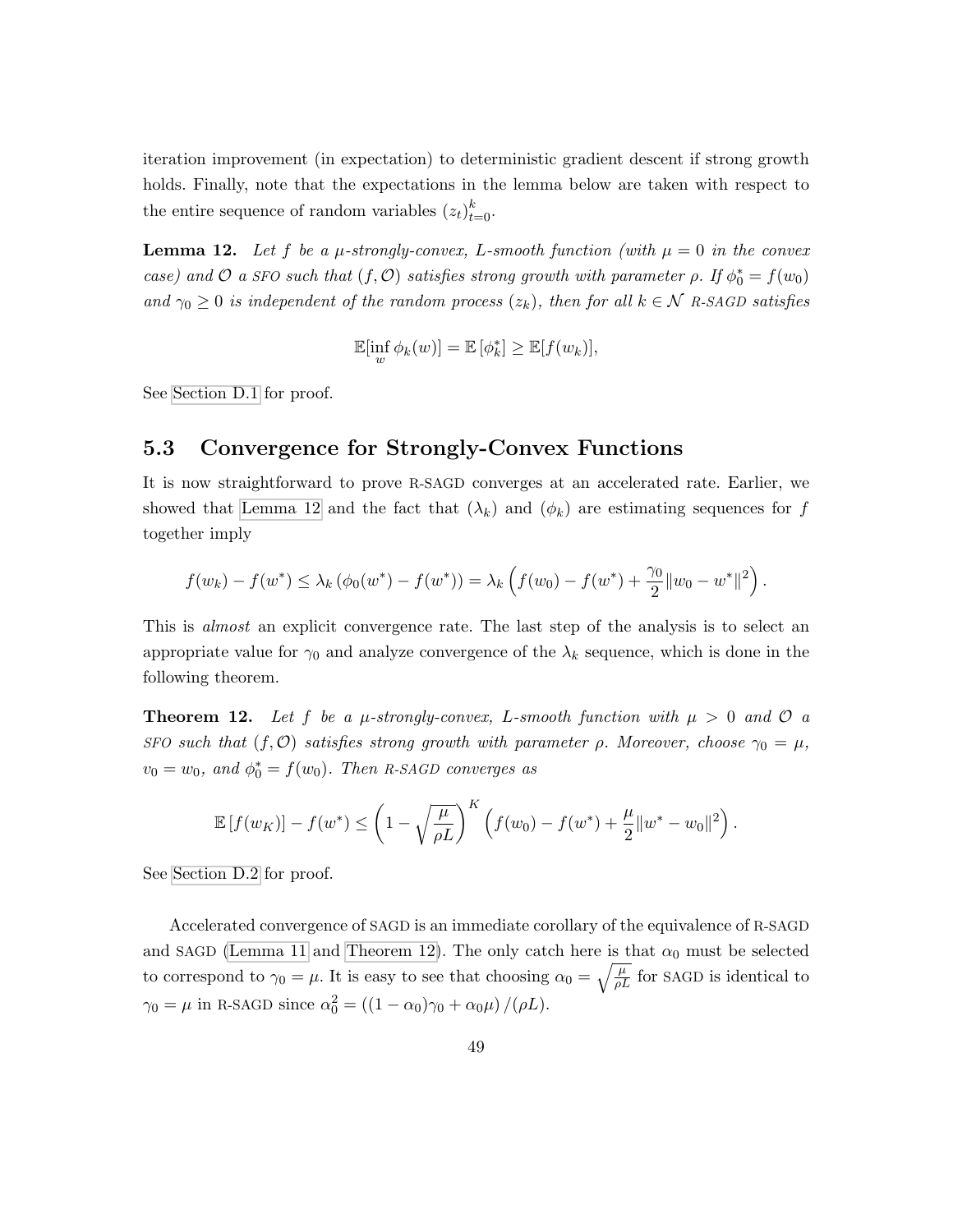<span id="page-61-1"></span>Corollary 2. Let f be a  $\mu$ -strongly-convex, L-smooth function with  $\mu > 0$  and  $\mathcal{O}$  a SFO such that  $(f, O)$  satisfies strong growth with parameter  $\rho$ . Moreover, choose  $\alpha_0 = \sqrt{\frac{\mu}{\rho L}}$ . Then SAGD converges as

$$
\mathbb{E}[f(w_K)] - f(w^*) \le \left(1 - \sqrt{\frac{\mu}{\rho L}}\right)^K \left(f(w_0) - f(w^*) + \frac{\mu}{2} ||w^* - w_0||^2\right).
$$

[Corollary 2](#page-61-1) looks like a potential positive answer to the problem of whether or not acceleration is possible in the interpolation setting. SAGD's  $O\left(\exp\left\{-\sqrt{\frac{\mu}{\rho L}}K\right\}\right)$  convergence certainly improves on that of constant step-size SGD. Moreover, the form of improvement taking the square-root of the condition number — is identical to that obtained by AGD over deterministic gradient descent [\(Nesterov, 2004\)](#page-75-0). In this sense, SAGD is a true accelerated algorithm.

However, SAGD is, in general, not optimal for L-smooth, strongly-convex functions. For example, if O is  $L_{\text{max}}$  individually-smooth, then  $\rho \leq \frac{L_{\text{max}}}{\mu}$  and the worst-case complexity is  $O\left(\exp\left\{-\sqrt{\mu^2/L_{\max}L}K\right\}\right)$ . This is roughly equivalent to gradient descent, implying SAGD is not accelerated. Overall, we conclude SAGD is an accelerated method only relative to the complexity of other stochastic algorithms under interpolation.

The analysis of SAGD for strongly-convex functions presented here is strictly tighter than prior work by [Vaswani et al.](#page-78-0) [\(2019a,](#page-78-0) Theorem 1), who also studied convergence under strong growth. [Table 5.1](#page-62-0) compares the two complexities; the major difference is that  $\rho$  is squared in the rate obtain by Vaswani et al. Recalling  $\rho = L_{\text{max}}/\mu$  in the worst-case implies that our result is faster by a multiple of the condition number for individually-smooth  $\mathcal O$ satisfying minimizer interpolation, which is comparable to the improvement obtained by AGD over deterministic gradient descent. This tighter rate addresses the criticism of [Liu](#page-75-6) [and Belkin](#page-75-6) [\(2020\)](#page-75-6), who showed that the convergence speed shown by Vaswani et al. could be slower than SGD in some circumstances.

#### <span id="page-61-0"></span>5.4 Convergence for Convex Functions

Our final result for SAGD addresses convergence for convex functions under the strong growth condition. The following theorem shows that R-SAGD obtains an accelerated  $O\left(\frac{\rho L}{K^2}\right)$  $\frac{\rho L}{K^2}$ complexity. Invoking the correspondence between R-SAGD and SAGD leads an identical result for the latter algorithm as a corollary. This improves on prior analyses by a factor of  $\sqrt{\rho}$  [\(Vaswani et al., 2019a,](#page-78-0) Theorem 2). See [Table 5.1](#page-62-0) for additional details.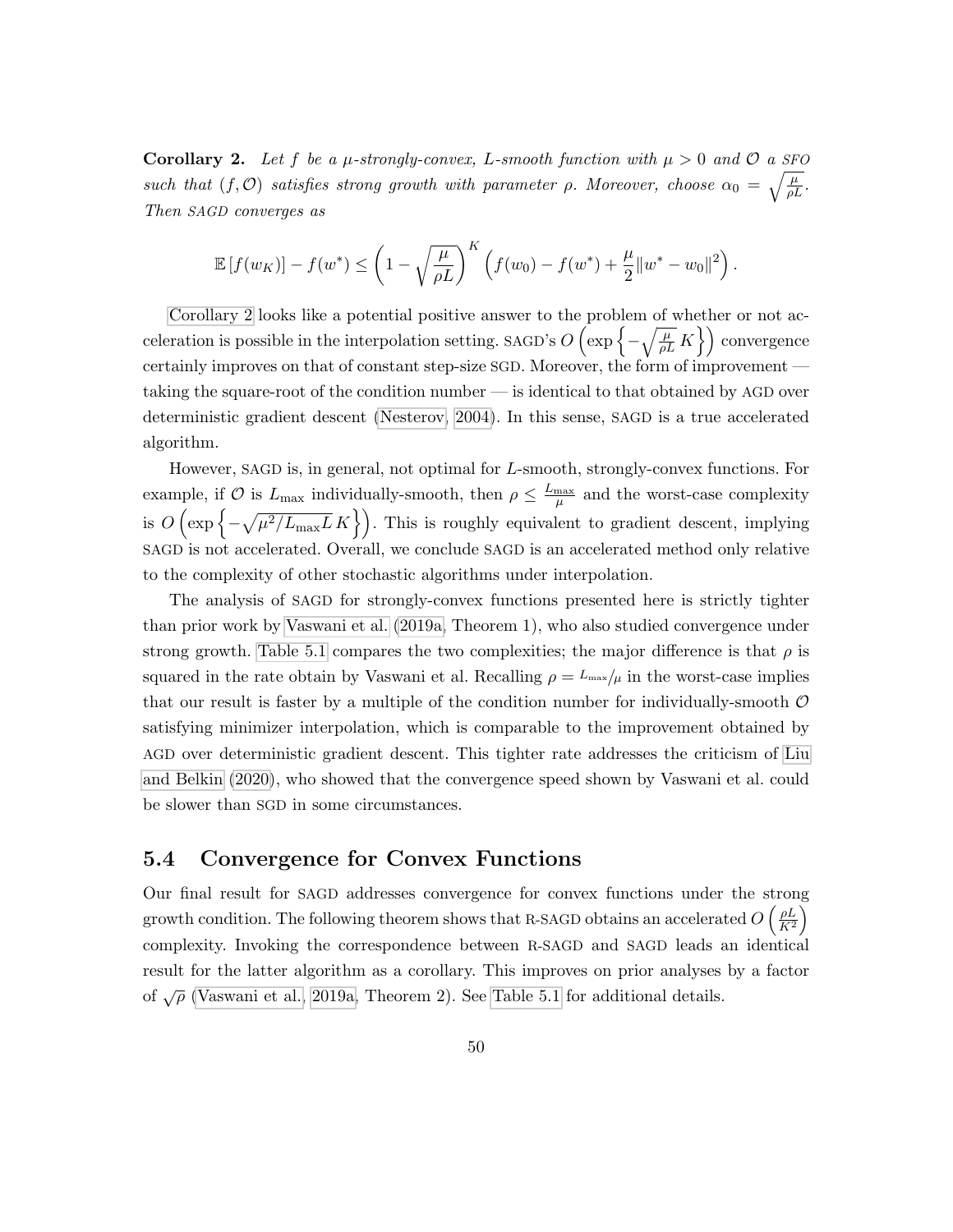<span id="page-62-0"></span>

| Assumptions | Convergence Rate                               |                                                                                                                                                             |  |
|-------------|------------------------------------------------|-------------------------------------------------------------------------------------------------------------------------------------------------------------|--|
|             | Ours                                           | VBS                                                                                                                                                         |  |
| $\mu$ -SC   |                                                | $O\left(\sqrt{\frac{\rho L}{\mu}}\log\left(\frac{1}{\epsilon}\right)\right)$ $O\left(\sqrt{\frac{\rho^2 L}{\mu}}\log\left(\frac{1}{\epsilon}\right)\right)$ |  |
| Convex      | $O\left(\sqrt{\frac{\rho L}{\epsilon}}\right)$ | $O\left(\sqrt{\frac{\rho^2 L}{\epsilon}}\right)$                                                                                                            |  |

Table 5.1: Comparison of iteration complexities for stochastic acceleration schemes under the strong growth condition. For each result, we report the complexity obtained with the optimal step-size and momentum parameter according to the analysis. Our results are tighter than VBS [\(Vaswani et al., 2019a\)](#page-78-0) by a factor of  $\sqrt{\rho}$ . [Liu and Belkin](#page-75-6) [\(2020\)](#page-75-6) also consider stochastic acceleration under interpolation, but make substantially different assumptions about  $f$  and thus obtain difficult-to-compare rates. Accordingly, we omit their algorithm, MaSS, from this table.

<span id="page-62-1"></span>**Theorem 13.** Let f be a convex, L-smooth function and  $\mathcal{O}$  a SFO such that  $(f, \mathcal{O})$  satisfies strong growth with parameter  $\rho$ . Moreover, choose  $\gamma_0 = 2\rho L$ ,  $v_0 = w_0$ , and  $\phi_0^* = f(w_0)$ . Then R-SAGD converges as

$$
\mathbb{E}[f(w_K)] - f(w^*) \le \frac{2}{(K+1)^2} \left( f(w_0) - f(w^*) + \rho L \|w_0 - w^*\|^2 \right).
$$

The proof is given in [Section D.3.](#page-108-0) Again, we have the following corollary from the equivalence of R-SAGD and SAGD. Note that the choice of  $\alpha_0 =$ √ 2 − 1 for SAGD is identical to the choice of  $\gamma_0 = 2\rho L$  in R-SAGD, since  $\alpha_0^2 = (1 - \alpha_0)\gamma_0/(\rho L)$ .

**Corollary 3.** Let f be a convex, L-smooth function and  $\mathcal{O}$  a SFO such that  $(f, \mathcal{O})$  satisfies strong growth with parameter  $\rho$ . Moreover, choose  $\alpha_0 =$ √ 2 − 1. Then R-SAGD converges  $\mathfrak{a}s$ 

$$
\mathbb{E}[f(w_K)] - f(w^*) \le \frac{2}{(K+1)^2} \left( f(w_0) - f(w^*) + \rho L \|w_0 - w^*\|^2 \right).
$$

#### 5.5 Acceleration under Weak Growth

A disappointing aspect of [Theorem 13](#page-62-1) is that it uses the strong growth condition, rather than weak growth. Recall that sufficient conditions for strong growth are minimizer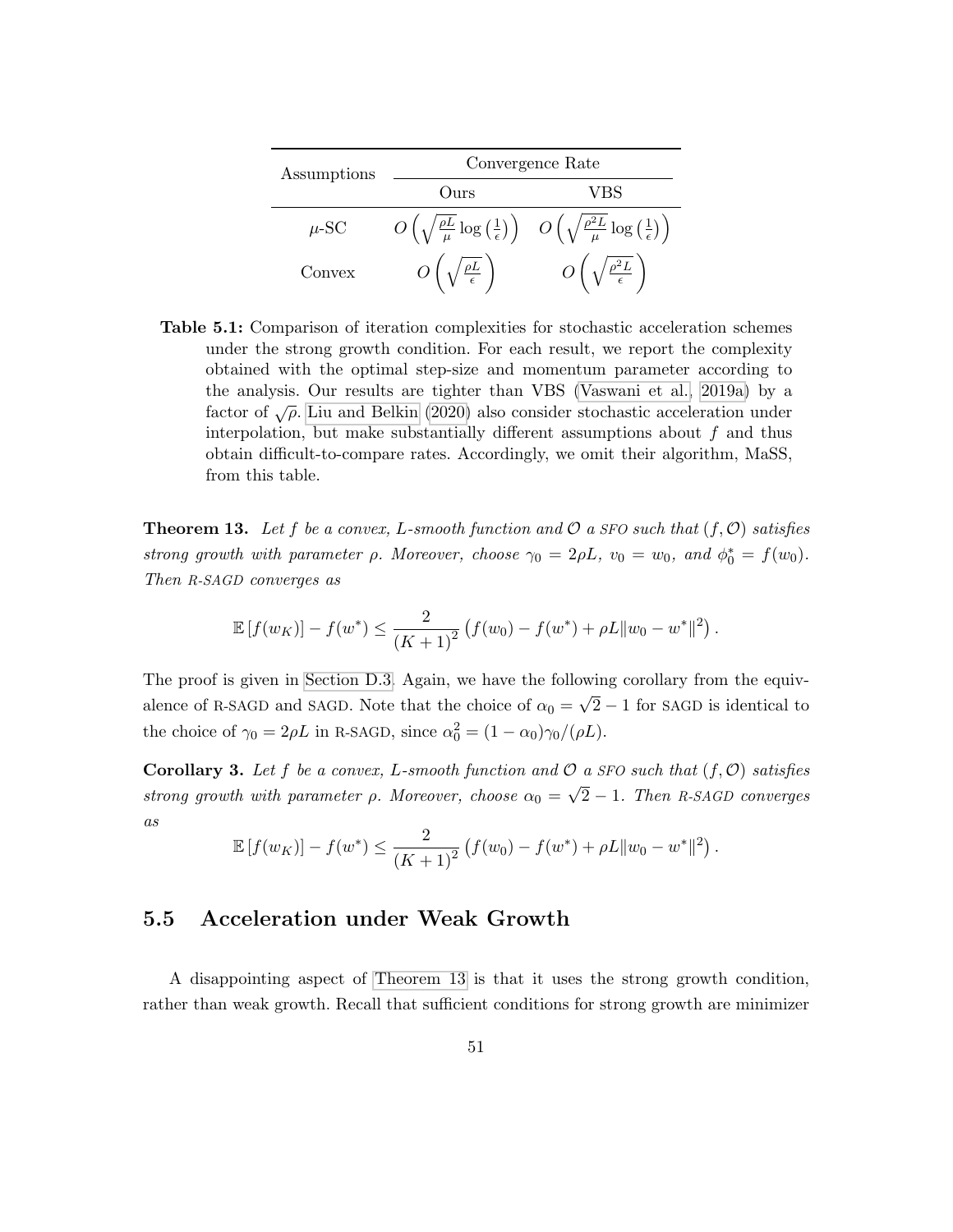interpolation, individual-smoothness, and the PL condition [\(Lemma 7\)](#page-31-0). Thus, requiring strong growth in this case has the *flavour* of requiring f to be strongly-convex, but only leads to sub-linear convergence. This is quite disappointing, but it is not obvious that the assumption can be relaxed.

The natural condition for convex functions used throughout this work is the weak growth condition. The main issue using weak growth in [Theorem 13](#page-62-1) is that we lose access to the progress condition

$$
\mathbb{E}_{z_k}[f(w_{k+1})] \le f(w_k) - \eta_k\left(1 - \frac{\rho L \eta}{2}\right) \|\nabla f(w_k)\|^2,
$$

from [Lemma 14,](#page-86-1) which was a critical piece of our analysis for SAGD. The direct proof using estimating sequences collapses without obvious recourse.

#### 5.6 Conclusions

This chapter has tackled the challenging question of stochastic Nesterov acceleration under interpolation-type conditions. Chapters [3](#page-33-0) and [4](#page-43-0) showed that SGD converges nearly as quickly as deterministic gradient descent when minimizer interpolation is satisfied. These positive results suggested that stochastic acceleration might also be possible in a similarly restricted setting. Following [Vaswani et al.](#page-78-0) [\(2019a\)](#page-78-0), we investigated a straightforward modification of AGD to use stochastic gradients. However, unlike [Vaswani et al.](#page-78-0) [\(2019a\)](#page-78-0), we develop an argument based on estimating sequences [\(Nesterov, 2004\)](#page-75-0). This allowed us to cast SAGD as an alternating minimization procedure on f and a sequence of curvature estimates,  $\phi_k$ . Careful analysis of this procedure showed that SAGD obtains accelerated rates of convergence in both the strongly-convex and convex settings (Theorems [12](#page-60-2) and [13\)](#page-62-1) when strong growth holds. Our theorems improve over [Vaswani et al.](#page-78-0) [\(2019a\)](#page-78-0) by a factor of  $\sqrt{\rho}$ , which is equal to  $\sqrt{\frac{L_{\text{max}}}{\mu}}$  in the worst case.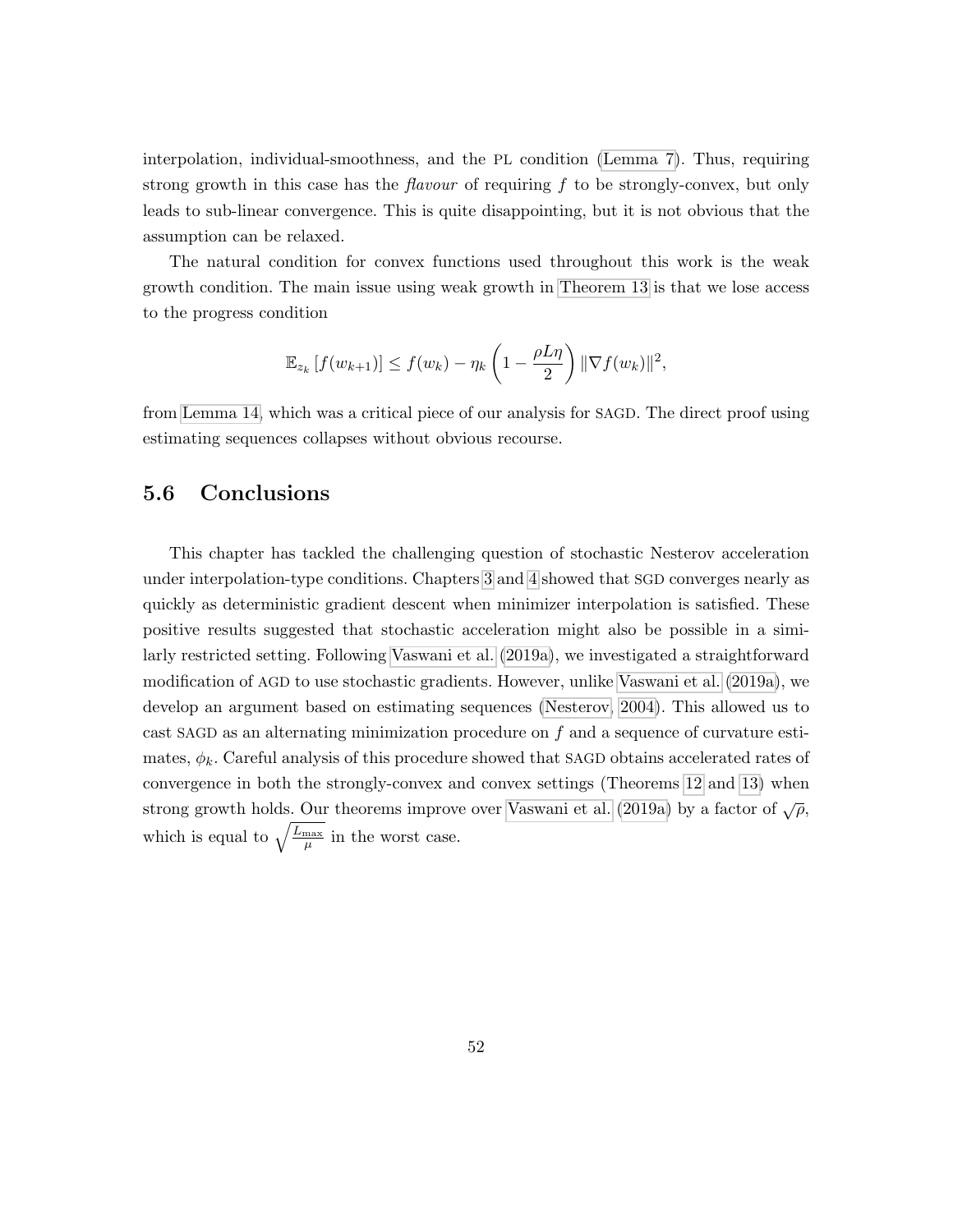### <span id="page-64-2"></span>Chapter 6

## Beyond Interpolation

So far we have investigated the performance of stochastic gradient methods for unconstrained minimization of an L-smooth function f given access to a SFO  $\mathcal O$  such that  $(f, \mathcal{O})$  satisfies interpolation or a growth condition. This chapter extends these analyses to  $L_2$ -regularized minimization of  $f$ ,

<span id="page-64-1"></span>
$$
\min_{w \in \mathbb{R}^d} F(w) := f(w) + \frac{\lambda}{2} ||w||^2,
$$
\n(6.1)

where  $\lambda > 0$  is a tuning parameter which controls the degree of regularization. To maintain consistency with common notation,  $w^*$  will refer to the global minimizer of this regularized problem, while minimizers of  $f$  will now be denoted as  $w^+$ .

The canonical SFO for  $L_2$ -regularized minimization evaluates the regularization term exactly, giving the following stochastic function and gradient evaluations:

$$
F(w, z_k) = f(w, z_k) + \frac{\lambda}{2} ||w||^2 \qquad \nabla F(w, z_k) = \nabla f(w, z_k) + \lambda w.
$$

We call this the  $L_2$ -regularization of  $\mathcal O$  and denote it as  $\mathcal O_2$ . Except in degenerate circum-stances,<sup>[5](#page-64-0)</sup>the pair  $(F, \mathcal{O}_2)$  will not satisfy interpolation or weak/strong growth even when  $(f, \mathcal{O})$  does. This means the analyses from previous chapters cannot be applied directly to regularized problems.

There is still significant reason to believe the  $L_2$ -regularization of f can be minimized

<span id="page-64-0"></span><sup>&</sup>lt;sup>5</sup>For example, when f is minimized at  $w^* = 0$ .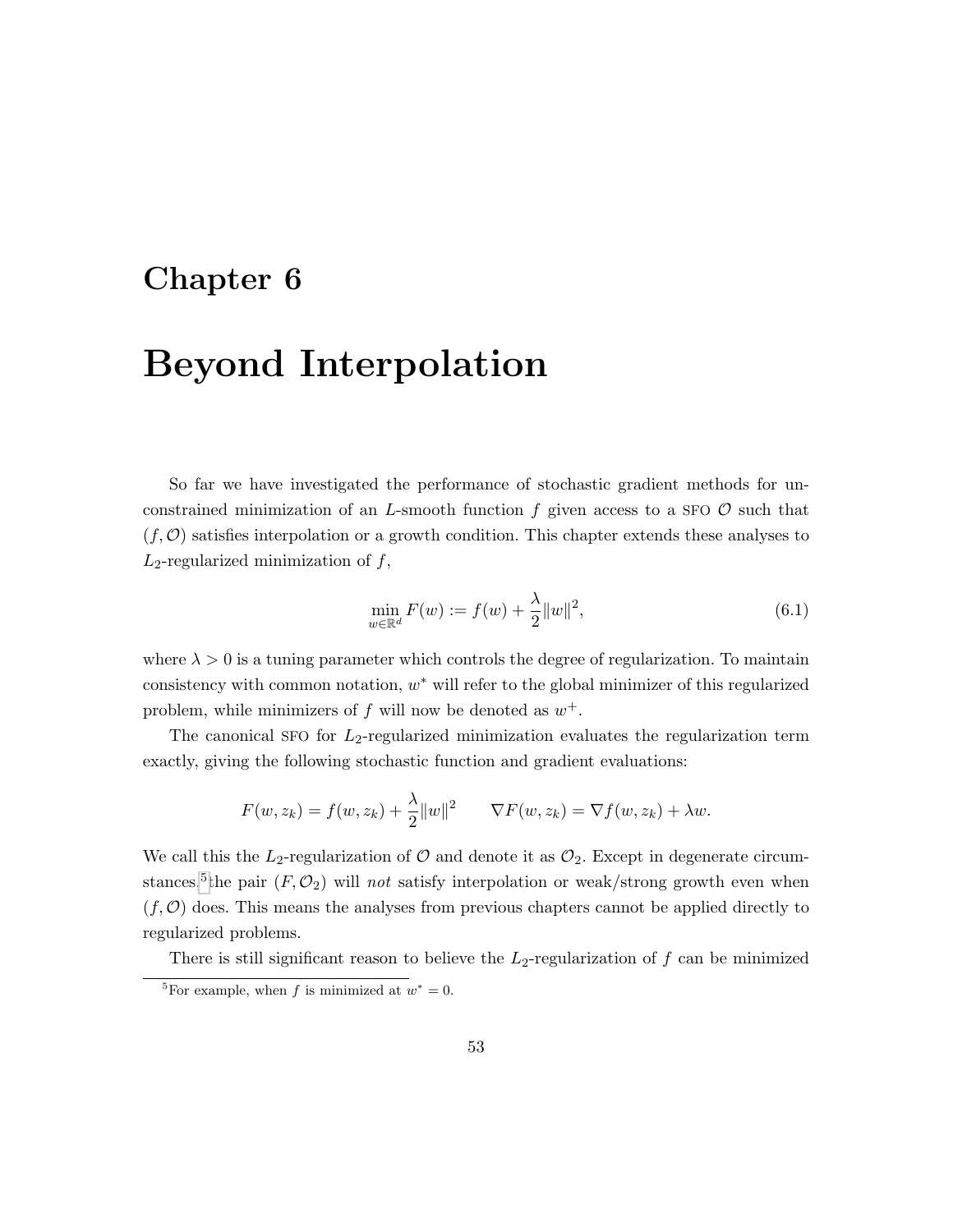efficiently when  $(f, \mathcal{O})$  satisfy the weak growth condition. For example,  $f(w^*) - f(w^+)$ will be small when  $\lambda \ll \mu$  and so we might expect  $(F, \mathcal{O}_2)$  to approximately satisfy weak growth. On the other hand,  $\mathcal{O}_2$  will become nearly deterministic as  $\lambda \to \infty$  and  $\frac{\lambda}{2}||w||^2$ dominates f. Intuition indicates that it is only when  $\lambda$  is moderate that minimizing F will be challenging. The next lemma formalizes these observations into a version of weak growth which holds for  $(F, \mathcal{O}_2)$ .

<span id="page-65-0"></span>**Lemma 13.** Let f be an L-smooth function with at least one finite minimizer  $w^+$  and O a SFO such that  $(f, \mathcal{O})$  satisfies the weak growth condition with parameter  $\rho$ . Then the  $L_2$ -regularized problem  $(F, \mathcal{O}_2)$  satisfies the following inequality for all  $w \in \mathbb{R}^d$  and  $k \geq 0$ :

$$
\mathbb{E}_{z_k} [\|\nabla F(w, z_k)\|^2] \le 4 \max \{\rho L, \lambda\} \left( F(w) - F(w^*) - \frac{\lambda - L}{2} \|w^* - w^+\|^2 + \frac{\lambda}{2} \|w^+\|^2 \right),
$$

where  $w^*$  minimizes the regularized function  $F$ . Moreover, this can be improved to

$$
\mathbb{E}_{z_k} \left[ \|\nabla F(w, z_k)\|^2 \right] \le 4 \max \left\{ \rho L, \lambda \right\} \left( F(w) - F(w^*) - \frac{\lambda + \mu}{2} \|w^* - w^+\|^2 + \frac{\lambda}{2} \|w^+\|^2 \right),
$$

if f is  $\mu$ -strongly-convex (with  $\mu = 0$  giving the convex case).

See [Appendix E](#page-110-0) for proof.

#### 6.1 Convergence for  $L_2$ -Regularized Convex Functions

Let us use [Lemma 13](#page-65-0) to show that SGD with a constant step-size converges linearly to a *neighborhood* of  $w^*$  when f is convex or strongly-convex. Approximate convergence to a region around  $w^*$  is the best that can be obtained without an averaging scheme or decreasing step-size due to the irreducible  $\frac{\lambda}{2}||w^+||^2 + \frac{\lambda+\mu}{2}$  $\frac{+\mu}{2} \|w^* - w^+\|^2$  term in the noisebound. The following analysis assumes  $\mu$ -strong-convexity, but permits  $\mu = 0$  in order to capture convex functions. In the case that  $\mu = 0$ , we are still able to obtain linear convergence because the regularized function F is  $\mu + \lambda$ -strongly-convex and  $L + \lambda$ -smooth. Proof of the following theorem is given in [Section E.1.](#page-112-0)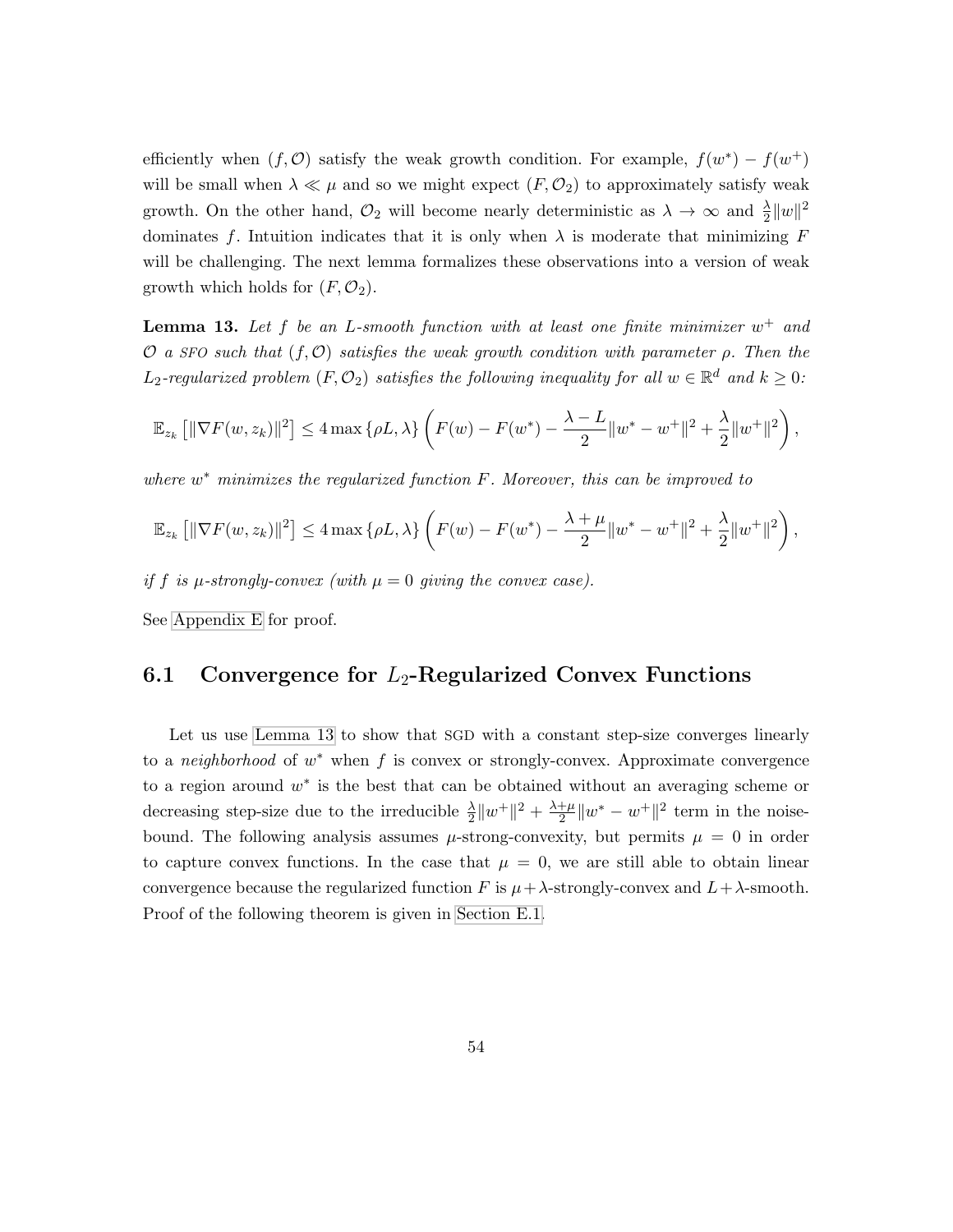<span id="page-66-0"></span>**Theorem 14.** Let f be a  $\mu$ -strongly-convex (with  $\mu = 0$  in the convex case), L-smooth function with at least one finite minimizer  $w^+$  and  $\mathcal O$  a SFO such that the pair  $(f, \mathcal O)$ satisfies the weak growth condition with constant ρ. Then stochastic gradient descent with constant step-size  $\eta \leq \frac{\mu + \lambda}{\max\{\rho L, \lambda\}((\mu + \lambda) + (L + \lambda))}$  obtains the following convergence rate for the  $L_2$ -regularized problem  $(F, \mathcal{O}_2)$ :

$$
\mathbb{E} [||w_K - w^*||^2] \le \left(1 - \frac{2\eta(\mu + \lambda)(L + \lambda)}{(\mu + \lambda) + (L + \lambda)}\right)^K ||w_0 - w^*||^2 + \gamma \lambda ||w^+||^2
$$
  

$$
- \gamma (\lambda + \mu) ||w^* - w^+||^2,
$$

where  $\gamma = \frac{\eta \max\{\rho L, \lambda\}[(\mu + \lambda) + (L + \lambda)]}{(\mu + \lambda)(L + \lambda)}$  $\frac{(\mu+\lambda)+(\mu+\lambda)}{(\mu+\lambda)(L+\lambda)}$ .

[Theorem 14](#page-66-0) shows that the size of the neighborhood to which SGD converges is determined by the degree of regularization, which fits with the intuition from the previous section. We make the following observations about the effect of  $\lambda$  on the region of convergence: (i) the minimizer  $w^*$  depends on  $\lambda$ , with  $w^* = w^+$  when  $\lambda = 0$  — it is easy to see that the neighborhood terms collapse to 0 and convergence mirrors [Theorem 1](#page-35-0) when  $\lambda = 0$ holds; (ii) as  $\lambda \to \infty$ ,  $w^* \to 0$  and the neighborhood again collapses to 0; and (iii) when f is convex and  $\eta$  attains is maximal value, the convergence rate of SGD has the special case

$$
\mathbb{E}\left[\|w_K - w^*\|^2\right] \le \left(1 - \frac{2\lambda^2 (L+\lambda)}{\max\{\rho L, \lambda\} (L+2\lambda)^2}\right)^K \|w_0 - w^*\|^2 + \frac{\lambda}{(L+\lambda)} \|w^+\|^2 - \frac{\lambda}{(L+\lambda)} \|w^* - w^+\|^2.
$$

Crudely assuming  $\frac{\lambda}{\lambda+L} \approx 1$  shows that the volume of the neighborhood largely depends on the convergence of  $w^*$  to 0 as  $\lambda$  grows.

#### 6.2 Conclusions

This chapter characterized the complexity of SGD for  $L_2$ -regularized problems under interpolation. [Theorem 14](#page-66-0) is thus a small but promising step towards the analysis of general structural minimization problems. For example, consider generalizing [Equation 6.1](#page-64-1) to

$$
F(w) = f(w) + g(w),
$$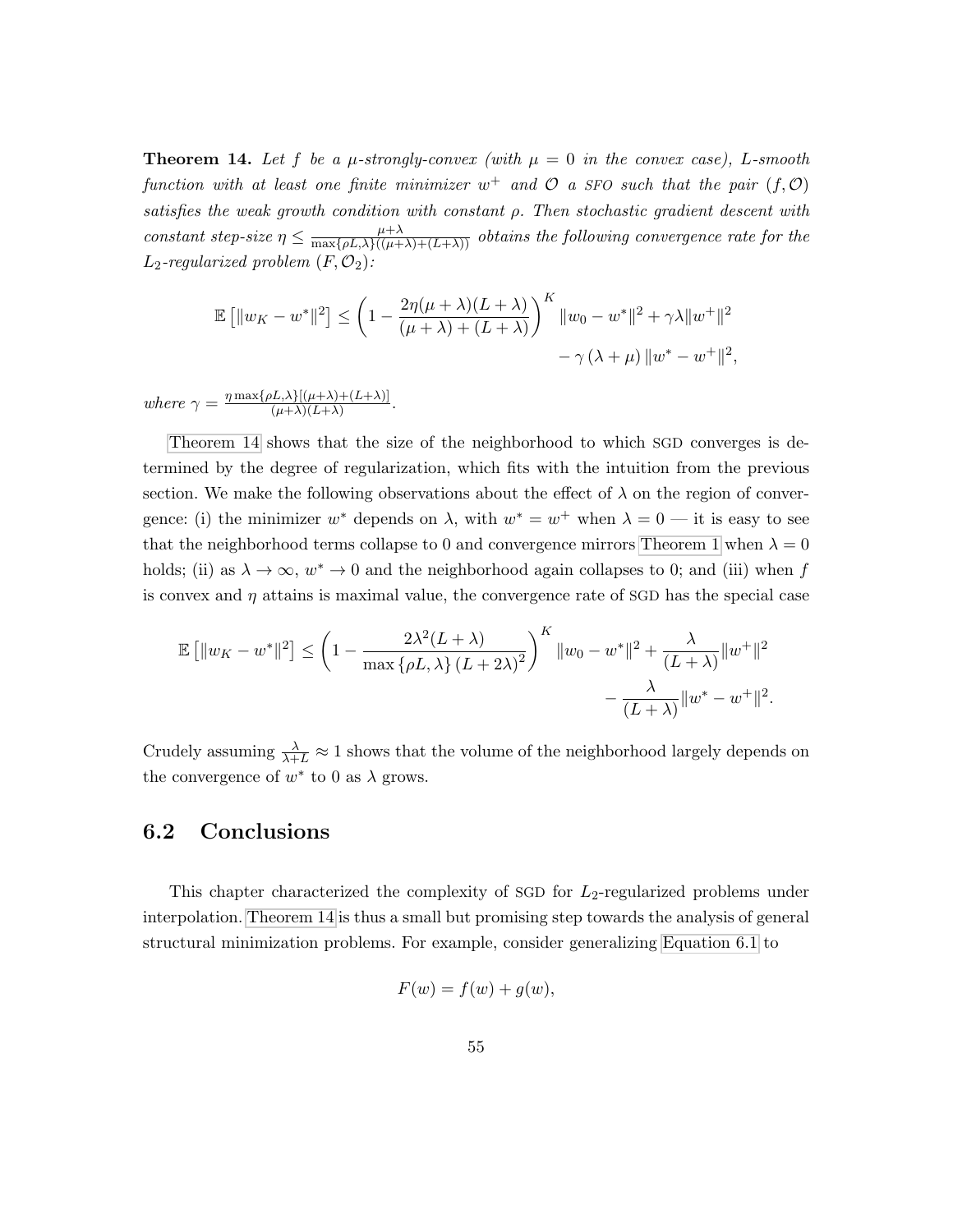where f is an L-smooth function with SFO  $\mathcal O$  such that  $(f, \mathcal O)$  satisfies interpolation and g is a potentially non-smooth regularizer or indicator function. This problem class includes  $L_1$ -regularized minimization, as well as minimization with (convex) constraints. An interesting avenue of research is extending the analysis above to this setting through the proximal-gradient method. Although [Cevher and Vu](#page-72-2) [\(2019\)](#page-72-2) considered such problems, they considered convergence under strong growth plus noise only and did not derive specific expressions for the neighbourhood size.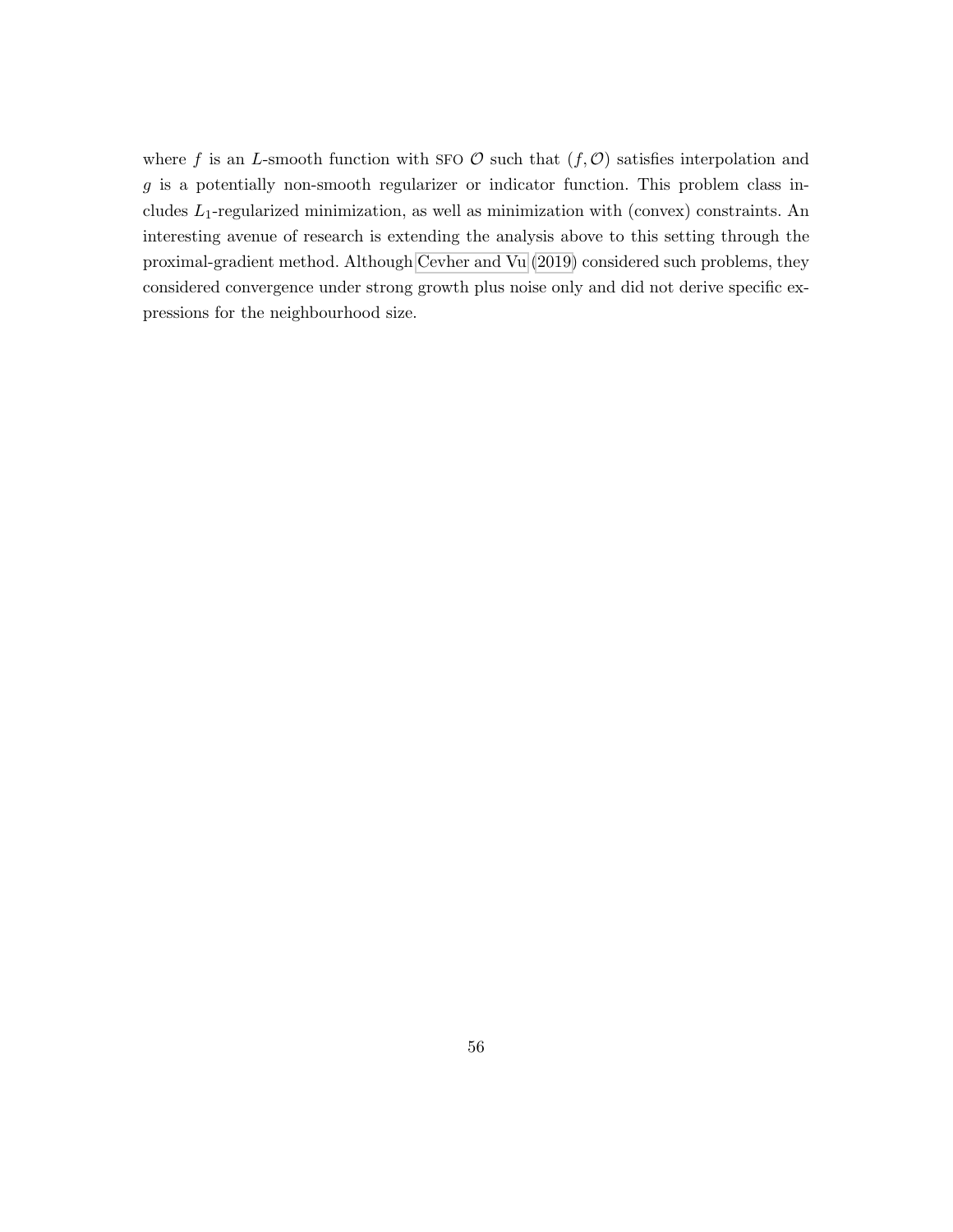## Chapter 7

# Conclusion

This thesis develops the convergence theory of stochastic first-order methods under interpolation conditions. Unlike existing work which is confined to the finite-sum setting, we propose a highly general model for interpolation that applies to black-box objective functions and stochastic first-order oracles (SFOs). The subsequent discussion relates interpolation to the strong and weak growth conditions. Specifically, we provide upper-bounds on the weak and strong growth parameters for interpolating oracles that satisfy an intuitive Lipschitz-smoothness property. Informally, this means that *qlobal* regularity of the stochastic gradients is guaranteed from a local correspondence between the oracle and objective as long as the stochastic gradient mapping is smooth in the model parameters. Such a property is satisfied for smooth supervised learning problems.

The theoretical analysis of first-order methods focuses on stochastic gradient descent (SGD) and a stochastic version of Nesterov's accelerated gradient descent. For SGD, we analyze the iteration complexity with a fixed step-size as well as with a stochastic Armijo line-search. In both cases, our results are tighter than existing convergence rates and allow for a wider range of parameters. For convex functions, we recover the best-known convergence rates in the deterministic setting both with and without the Armijo line-search. In all cases, specific care is taken to understand the impact of additional assumptions, such as smoothness or convexity of the oracle.

Our study of stochastic accelerated gradient descent (SAGD) uses the estimating sequences framework developed by [Nesterov](#page-75-0) [\(2004\)](#page-75-0). Estimating sequences allow us to cast SAGD as alternating descent procedure on the objective and a sequence of improving lo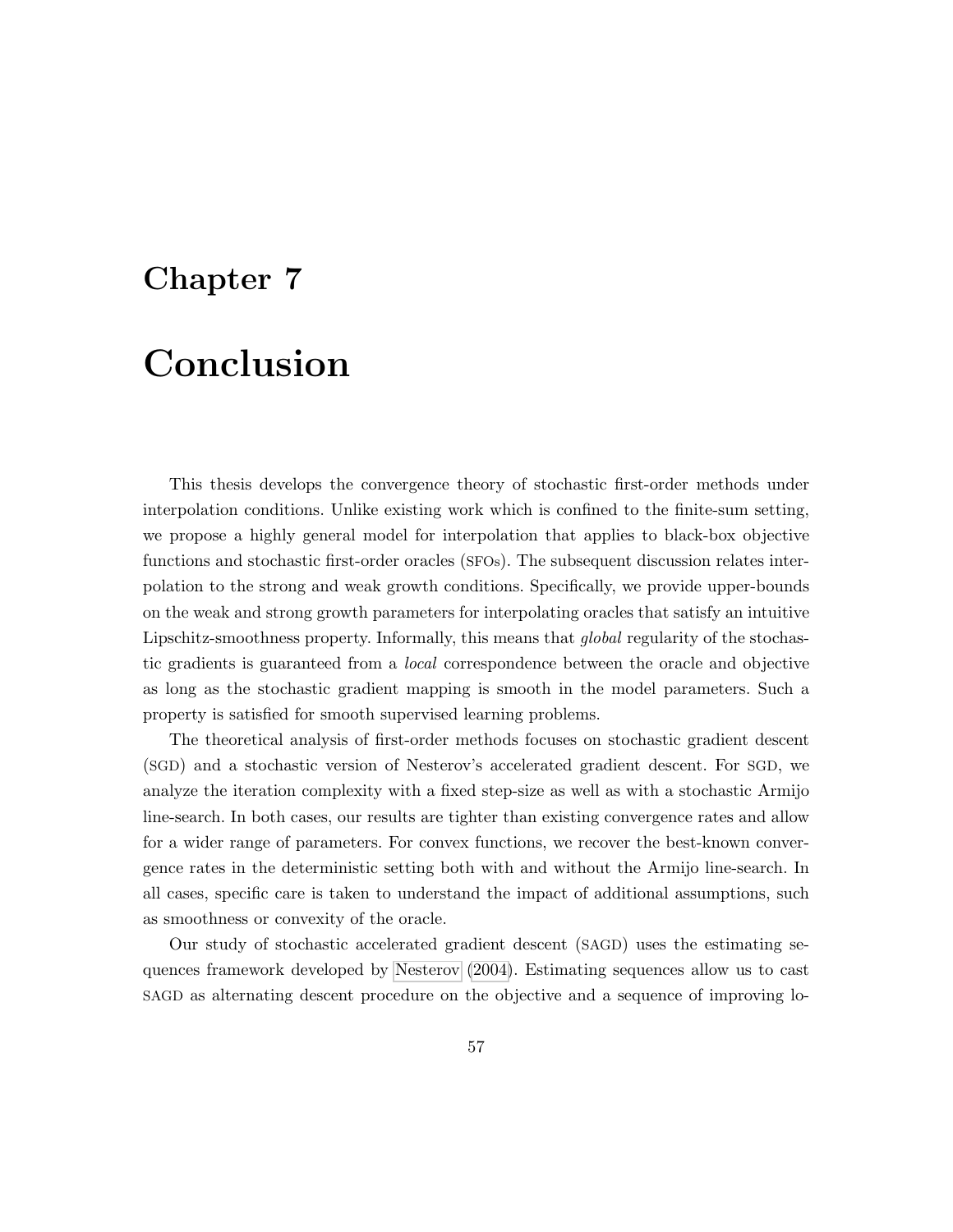cal approximations, avoiding the "analytical tricks" used in many accelerated convergence proofs. Moreover, we are able to derive tighter convergence rates than existing work using this framework. In the case of smooth, interpolating oracles, the improvement in iteration complexity is comparable to dividing by the square-root of the condition number [\(Vaswani](#page-78-0) [et al., 2019a\)](#page-78-0).

Although this thesis attempts to be a comprehensive analysis of stochastic gradient methods under interpolation, the scope is often too narrow and several important methods are not studied. We briefly discuss the role of growth conditions in structural optimiza-tion in [Chapter 6.](#page-64-2) The emphasis falls on  $L_2$ -regularized problems where the regularized function satisfies weak growth. In this limited setting, we derive linear convergence to a neighbourhood of the optimal solution and precisely characterize the volume in terms of the regularization parameter. The far more general and interesting problem of composite smooth/non-smooth optimization where the smooth component satisfies interpolation remains completely unaddressed. Deriving exact convergence neighborhoods for proximalgradient methods in this setting is an interesting open problem.

Open problems in optimization under interpolation are not limited to the largely unexplored area of structural optimization. Fundamental questions not answered in this thesis or in the literature include the following:

- 1. Is there a finite-time convergence rate for the final iterate generated by constant step-size SGD when the objective is convex and weak growth is satisfied?
- 2. If so, can this rate be extended to SGD with the stochastic Armijo line-search?
- 3. Does SAGD obtain an accelerated convergence rate for convex functions under the weak growth condition?
- 4. Can analyses for the stochastic Armijo line-searches be extended to SAGD?
- 5. Can tighter convergence rates be established for SAGD when additional assumptions are made on the oracle (e.g. smoothness or convexity) as they can for SGD?

Many of these questions build on the problems tackled in this thesis, but require new tools or insights to answer. The analyses contributed here are merely a first step towards a larger understanding of optimization under interpolation.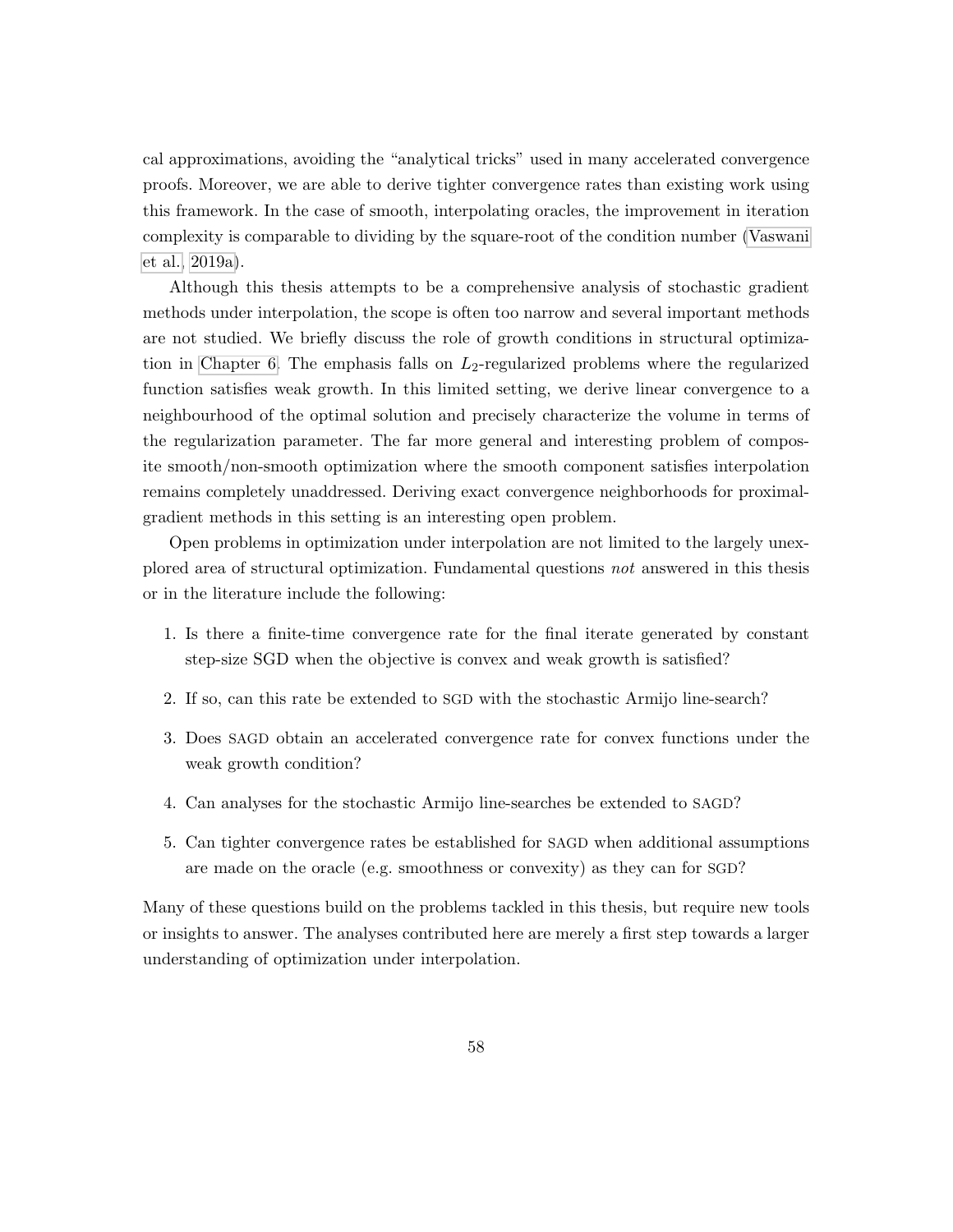# Bibliography

- <span id="page-70-0"></span>A. Agarwal, P. L. Bartlett, P. Ravikumar, and M. J. Wainwright. Information-theoretic lower bounds on the oracle complexity of stochastic convex optimization. IEEE Trans. Inf. Theory, 58(5):3235–3249, 2012.
- Z. Allen-Zhu. Katyusha: The first direct acceleration of stochastic gradient methods. J. Mach. Learn. Res., 18:221:1–221:51, 2017. URL <http://jmlr.org/papers/v18/16-410.html>.
- Z. Allen-Zhu. Katyusha X: Practical momentum method for stochastic sum-of-nonconvex optimization. In Proceedings of the 35th International Conference on Machine Learning, ICML 2018, volume 80 of Proceedings of Machine Learning Research, pages 179–185. PMLR, 2018.
- <span id="page-70-1"></span>Z. Allen Zhu and L. Orecchia. Linear Coupling: An ultimate unification of gradient and mirror descent. In 8th Innovations in Theoretical Computer Science Conference, ITCS  $2017$ , volume 67 of LIPIcs, pages 3:1–3:22. Schloss Dagstuhl - Leibniz-Zentrum für Informatik, 2017.
- L. B. Almeida, T. Langlois, J. D. Amaral, and A. Plakhov. Parameter adaptation in stochastic optimization. On-Line Learning in Neural Networks, Publications of the Newton Institute, pages 111–134, 1998.
- Y. Arjevani and O. Shamir. On the iteration complexity of oblivious first-order optimization algorithms. In Proceedings of the 33nd International Conference on Machine Learning, ICML 2016, volume 48 of JMLR Workshop and Conference Proceedings, pages 908–916, 2016.
- Y. Arjevani, Y. Carmon, J. C. Duchi, D. J. Foster, N. Srebro, and B. Woodworth. Lower bounds for non-convex stochastic optimization. arXiv preprint arXiv:1912.02365, 2019.
- L. Armijo. Minimization of functions having Lipschitz continuous first partial derivatives. Pacific Journal of Mathematics, 16(1):1–3, 1966.
- S. Arora, N. Cohen, and E. Hazan. On the optimization of deep networks: Implicit acceleration by overparameterization. In Proceedings of the 35th International Conference on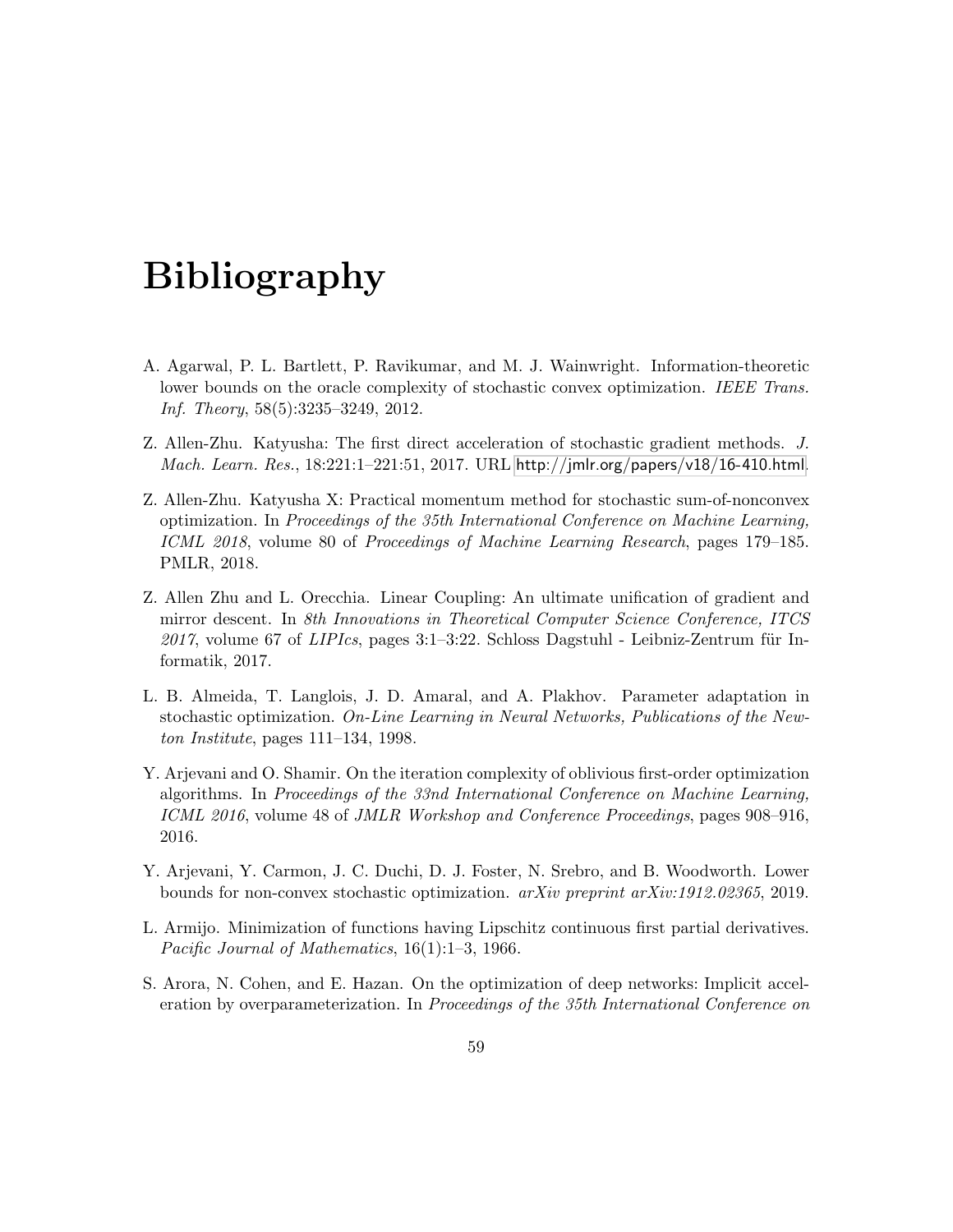Machine Learning, ICML 2018, volume 80 of Proceedings of Machine Learning Research, pages 244–253. PMLR, 2018.

- M. Assran and M. Rabbat. On the convergence of Nesterov's accelerated gradient method in stochastic settings. arXiv preprint arXiv:2002.12414, 2020.
- M. Assran, N. Loizou, N. Ballas, and M. Rabbat. Stochastic gradient push for distributed deep learning. In Proceedings of the 36th International Conference on Machine Learning, ICML 2019, volume 97 of Proceedings of Machine Learning Research, pages 344–353. PMLR, 2019.
- M. Avriel and D. J. Wilde. Golden block search for the maximum of unimodal functions. Management Science, 14(5):307–319, 1968.
- R. Bassily, M. Belkin, and S. Ma. On exponential convergence of SGD in non-convex over-parametrized learning. arXiv preprint arXiv:1811.02564, 2018.
- A. G. Baydin, R. Cornish, D. Mart´ınez-Rubio, M. Schmidt, and F. Wood. Online learning rate adaptation with hypergradient descent. In 6th International Conference on Learning Representations, ICLR 2018. OpenReview.net, 2018.
- M. Belkin, D. Hsu, S. Ma, and S. Mandal. Reconciling modern machine-learning practice and the classical bias–variance trade-off. Proceedings of the National Academy of Sciences, 116(32):15849–15854, 2019a.
- M. Belkin, A. Rakhlin, and A. B. Tsybakov. Does data interpolation contradict statistical optimality? In The 22nd International Conference on Artificial Intelligence and Statistics, AISTATS 2019, volume 89 of Proceedings of Machine Learning Research, pages 1611–1619. PMLR, 2019b.
- A. Ben-Israel and B. Mond. What is invexity? The ANZIAM Journal, 28(1):1–9, 1986.
- Y. Bengio. Practical recommendations for gradient-based training of deep architectures. In Neural Networks: Tricks of the Trade - Second Edition, volume 7700 of Lecture Notes in Computer Science, pages 437–478. Springer, 2012.
- L. Berrada, A. Zisserman, and M. P. Kumar. Training neural networks for and by interpolation. arXiv preprint arXiv:1906.05661, 2019.
- <span id="page-71-1"></span>D. P. Bertsekas. Incremental gradient, subgradient, and proximal methods for convex optimization: A survey. Optimization for Machine Learning, 2010(1-38):3, 2011.
- <span id="page-71-0"></span>D. P. Bertsekas and J. N. Tsitsiklis. Gradient convergence in gradient methods with errors. SIAM Journal on Optimization, 10(3):627–642, 2000.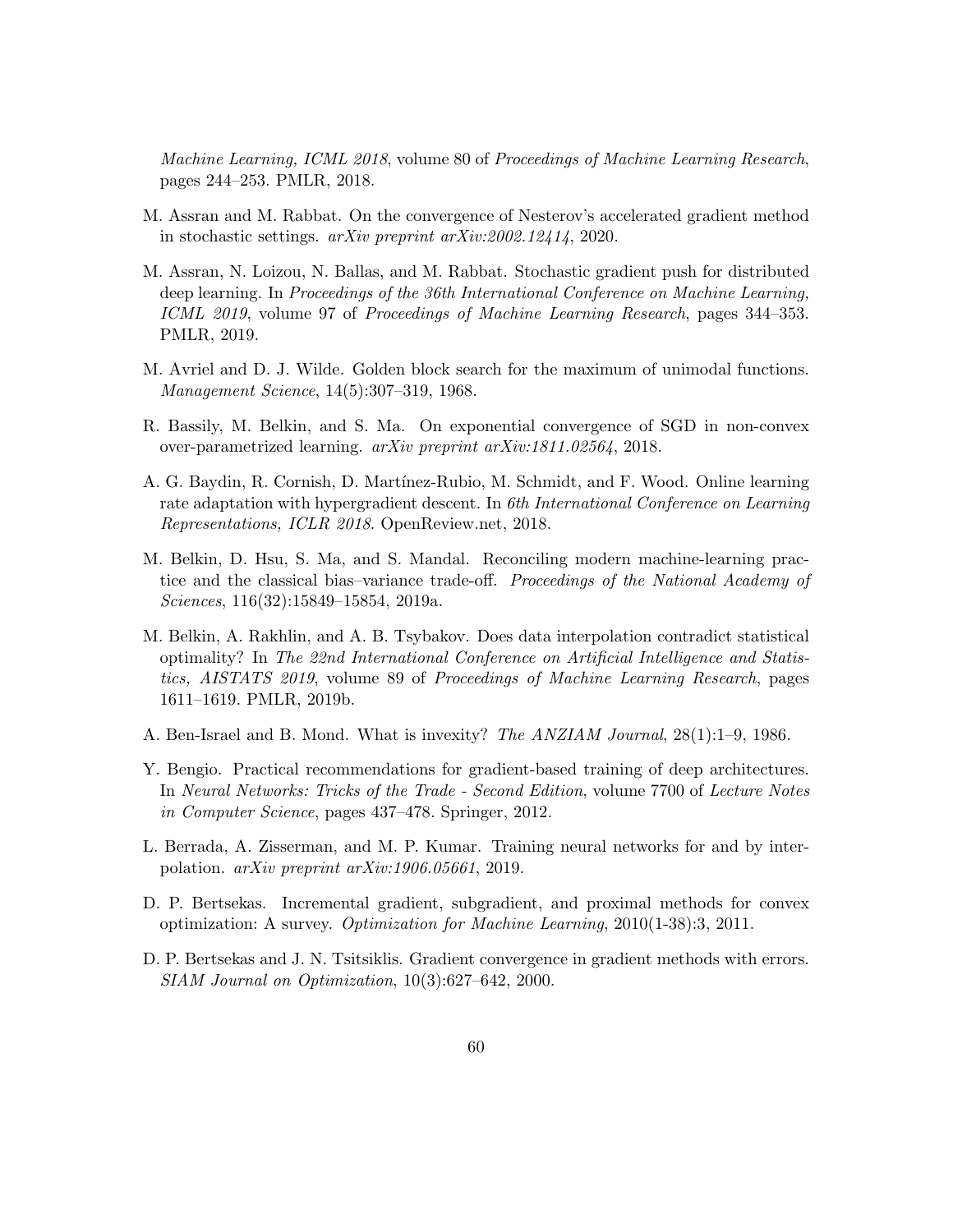- L. Bottou. Une approche théorique de l'apprentissage connexionniste et applications à la reconnaissance de la parole. PhD thesis, 1991.
- S. Bubeck. Convex optimization: Algorithms and complexity. Found. Trends Mach. Learn., 8(3-4):231–357, 2015.
- R. H. Byrd, G. M. Chin, J. Nocedal, and Y. Wu. Sample size selection in optimization methods for machine learning. Math. Program., 134(1):127–155, 2012.
- Y. Carmon, J. C. Duchi, O. Hinder, and A. Sidford. Lower bounds for finding stationary points I. Mathematical Programming, pages 1–50, 2019.
- V. Cevher and B. C. Vu. On the linear convergence of the stochastic gradient method with constant step-size. Optim. Lett., 13(5):1177–1187, 2019.
- Y.-L. Chen and M. Kolar. Understanding accelerated stochastic gradient descent via the growth condition. arXiv preprint arXiv:2006.06782, 2020.
- D. Choi, C. J. Shallue, Z. Nado, J. Lee, C. J. Maddison, and G. E. Dahl. On empirical comparisons of optimizers for deep learning. arXiv preprint arXiv:1910.05446, 2019.
- <span id="page-72-0"></span>E. Cinlar. *Probability and stochastics*, volume 261. Springer Science & Business Media, 2011.
- M. Cohen, J. Diakonikolas, and L. Orecchia. On acceleration with noise-corrupted gradients. In Proceedings of the 35th International Conference on Machine Learning, ICML 2018, volume 80 of Proceedings of Machine Learning Research, pages 1018–1027. PMLR, 2018.
- A. d'Aspremont. Smooth optimization with approximate gradient. SIAM J. Optim., 19 (3):1171–1183, 2008.
- S. De, A. Yadav, D. Jacobs, and T. Goldstein. Big batch SGD: Automated inference using adaptive batch sizes. arXiv preprint arXiv:1610.05792, 2016.
- A. Defazio. A simple practical accelerated method for finite sums. In Advances in Neural Information Processing Systems 29: NeurIPS 2016, pages 676–684, 2016.
- A. Defazio and L. Bottou. On the ineffectiveness of variance reduced optimization for deep learning. In Advances in Neural Information Processing Systems 32: NeurIPS 2019, pages 1753–1763, 2019.
- A. Defazio, F. R. Bach, and S. Lacoste-Julien. SAGA: A fast incremental gradient method with support for non-strongly convex composite objectives. In Advances in Neural Information Processing Systems 27: NeurIPS 2014, pages 1646–1654, 2014.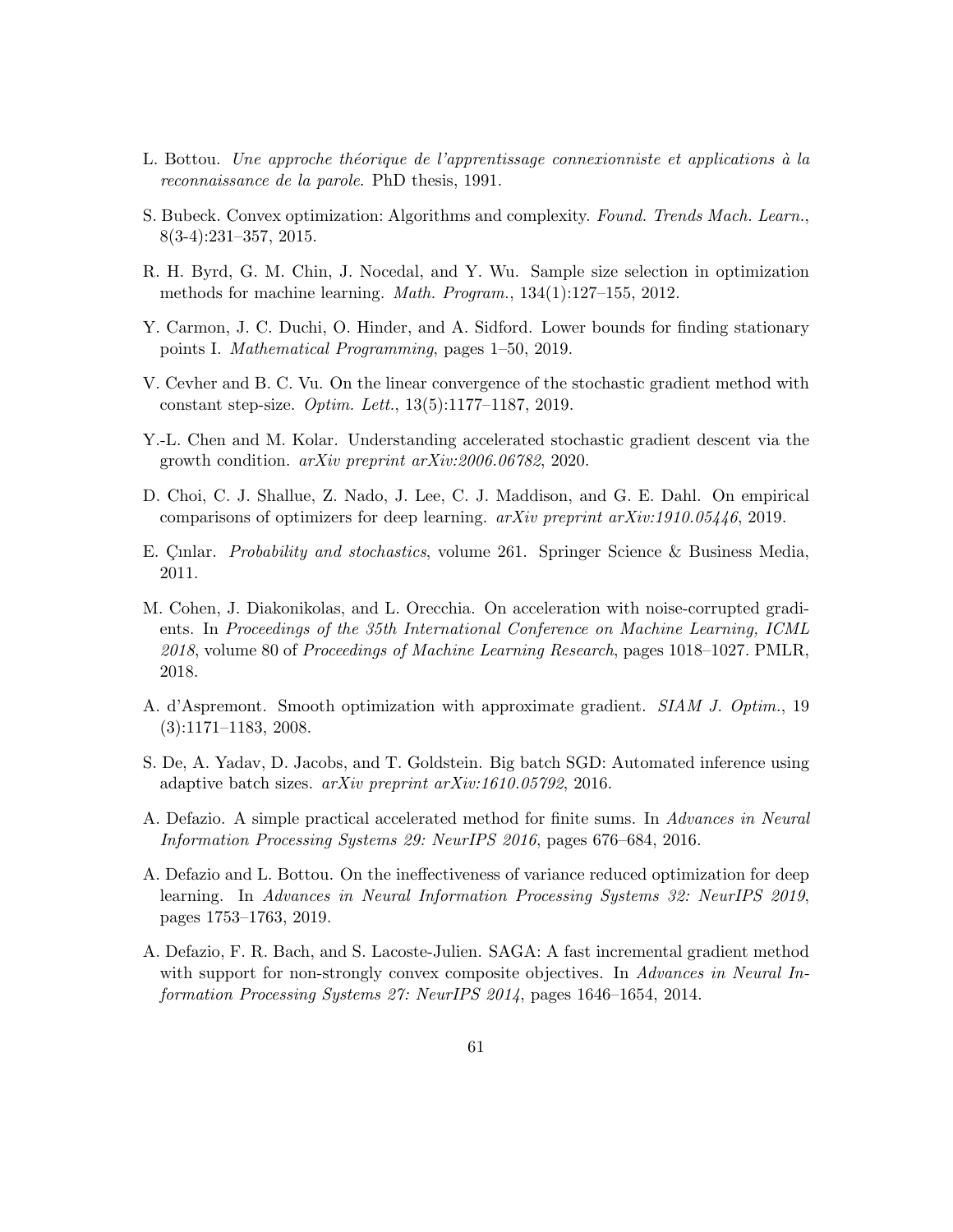- O. Devolder, F. Glineur, and Y. Nesterov. First-order methods of smooth convex optimization with inexact oracle. Mathematical Programming, 146(1-2):37–75, 2014.
- Y. Drori and O. Shamir. The complexity of finding stationary points with stochastic gradient descent. arXiv preprint arXiv:1910.01845, 2019.
- J. C. Duchi, E. Hazan, and Y. Singer. Adaptive subgradient methods for online learning and stochastic optimization. J. Mach. Learn. Res., 12:2121–2159, 2011.
- S. Fridovich-Keil and B. Recht. Choosing the step size: Intuitive line search algorithms with efficient convergence. In The 11th Workshop on Optimization for Machine Learning (OPT 2019), 2019.
- M. P. Friedlander and M. Schmidt. Hybrid deterministic-stochastic methods for data fitting. SIAM J. Scientific Computing, 34(3), 2012.
- R. Frostig, R. Ge, S. M. Kakade, and A. Sidford. Un-regularizing: Approximate proximal point and faster stochastic algorithms for empirical risk minimization. In Proceedings of the 32nd International Conference on Machine Learning, ICML 2015, volume 37 of JMLR Workshop and Conference Proceedings, pages 2540–2548, 2015.
- S. Ghadimi and G. Lan. Optimal stochastic approximation algorithms for strongly convex stochastic composite optimization I: A generic algorithmic framework. SIAM J. Optim., 22(4):1469–1492, 2012.
- S. Ghadimi and G. Lan. Optimal stochastic approximation algorithms for strongly convex stochastic composite optimization, II: Shrinking procedures and optimal algorithms. SIAM J. Optim., 23(4):2061–2089, 2013.
- R. B. Grosse and R. Salakhutdinov. Scaling up natural gradient by sparsely factorizing the inverse Fisher matrix. In Proceedings of the 32nd International Conference on Machine Learning, ICML 2015, volume 37 of JMLR Workshop and Conference Proceedings, pages 2304–2313, 2015.
- T. Hastie, R. Tibshirani, and J. H. Friedman. The Elements of Statistical Learning: Data Mining, Inference, and Prediction, 2nd Edition. Springer Series in Statistics. Springer, 2009.
- J. Honorio. Convergence rates of biased stochastic optimization for learning sparse Ising models. In Proceedings of the 29th International Conference on Machine Learning, ICML 2012. icml.cc / Omnipress, 2012.
- C. Hu, J. T. Kwok, and W. Pan. Accelerated gradient methods for stochastic optimization and online learning. In Advances in Neural Information Processing Systems 22: NeurIPS 2009, pages 781–789. Curran Associates, Inc., 2009.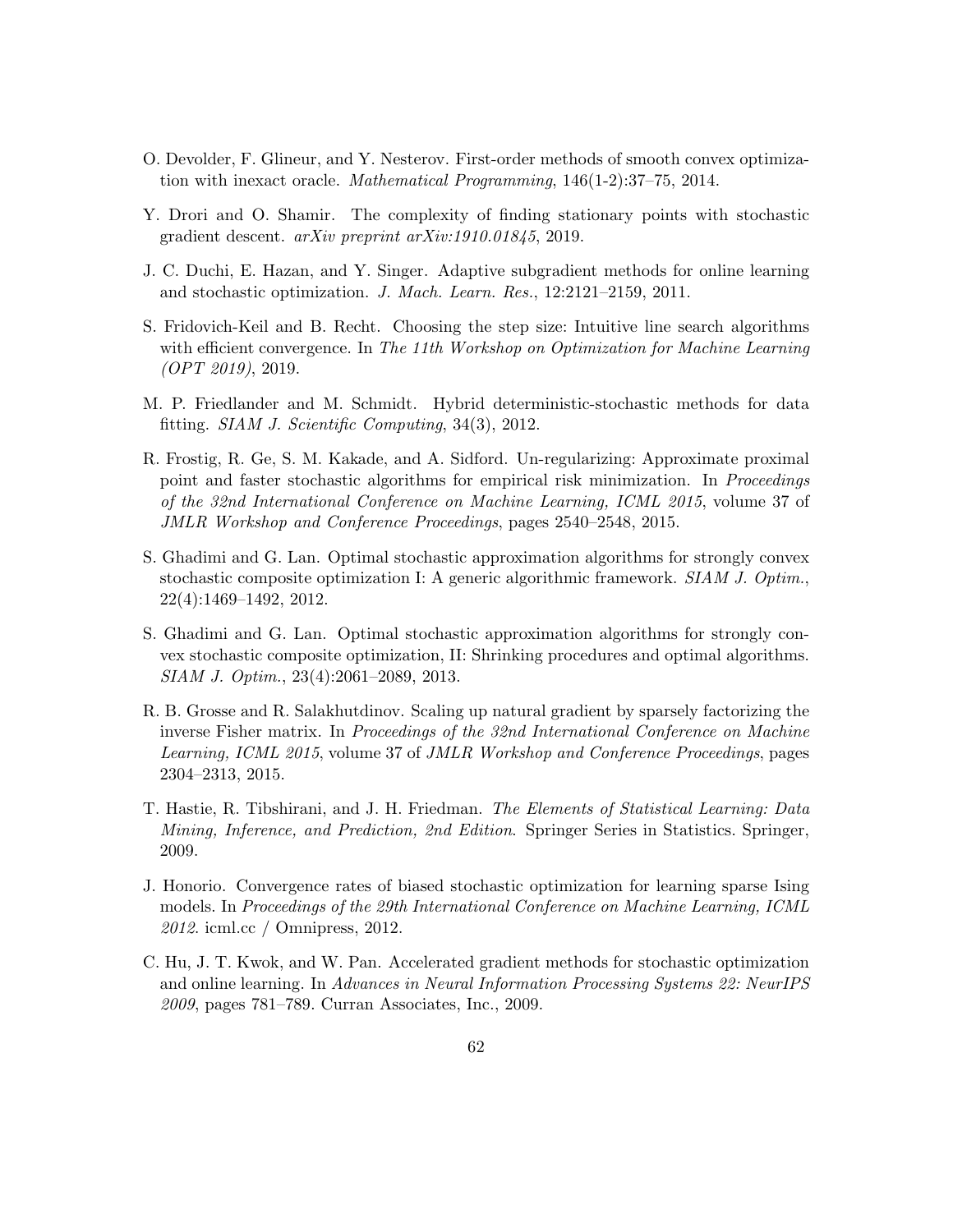- P. Jain, S. M. Kakade, R. Kidambi, P. Netrapalli, and A. Sidford. Accelerating stochastic gradient descent for least squares regression. In Conference On Learning Theory, COLT 2018, volume 75 of Proceedings of Machine Learning Research, pages 545–604. PMLR, 2018.
- R. Johnson and T. Zhang. Accelerating stochastic gradient descent using predictive variance reduction. In Advances in Neural Information Processing Systems 26: NeurIPS 2013, pages 315–323, 2013.
- H. Karimi, J. Nutini, and M. Schmidt. Linear convergence of gradient and proximalgradient methods under the polyak-lojasiewicz condition. In Machine Learning and Knowledge Discovery in Databases - European Conference, ECML PKDD 2016, volume 9851 of Lecture Notes in Computer Science, pages 795–811. Springer, 2016.
- A. Khaled and P. Richtárik. Better theory for SGD in the nonconvex world. arXiv preprint arXiv:2002.03329, 2020.
- D. P. Kingma and J. Ba. Adam: A method for stochastic optimization. In 3rd International Conference on Learning Representations, ICLR 2015, 2015.
- D. Kovalev, S. Horváth, and P. Richtárik. Don't jump through hoops and remove those loops: SVRG and Katyusha are better without the outer loop. In *Algorithmic Learning* Theory, ALT 2020, volume 117 of Proceedings of Machine Learning Research, pages 451–467. PMLR, 2020.
- N. Krejic and N. Krklec. Line search methods with variable sample size for unconstrained optimization. J. Comput. Appl. Math., 245:213–231, 2013.
- H. J. Kushner and G. G. Yin. Stochastic Approximation Algorithms and Applications, volume 35 of Applications of Mathematics. Springer, 1997.
- G. Lan and Y. Zhou. An optimal randomized incremental gradient method. Math. Pro $gram., 171(1-2):167-215, 2018.$
- N. Le Roux, M. Schmidt, and F. R. Bach. A stochastic gradient method with an exponential convergence rate for finite training sets. In Advances in Neural Information Processing Systems 25: NeurIPS 2012, pages 2672–2680, 2012.
- Y. Lei, T. Hu, G. Li, and K. Tang. Stochastic gradient descent for nonconvex learning without bounded gradient assumptions. IEEE Transactions on Neural Networks and Learning Systems, 2019.
- X. Li and F. Orabona. On the convergence of stochastic gradient descent with adaptive stepsizes. In The 22nd International Conference on Artificial Intelligence and Statistics, AISTATS 2019, volume 89 of Proceedings of Machine Learning Research, pages 983–992. PMLR, 2019.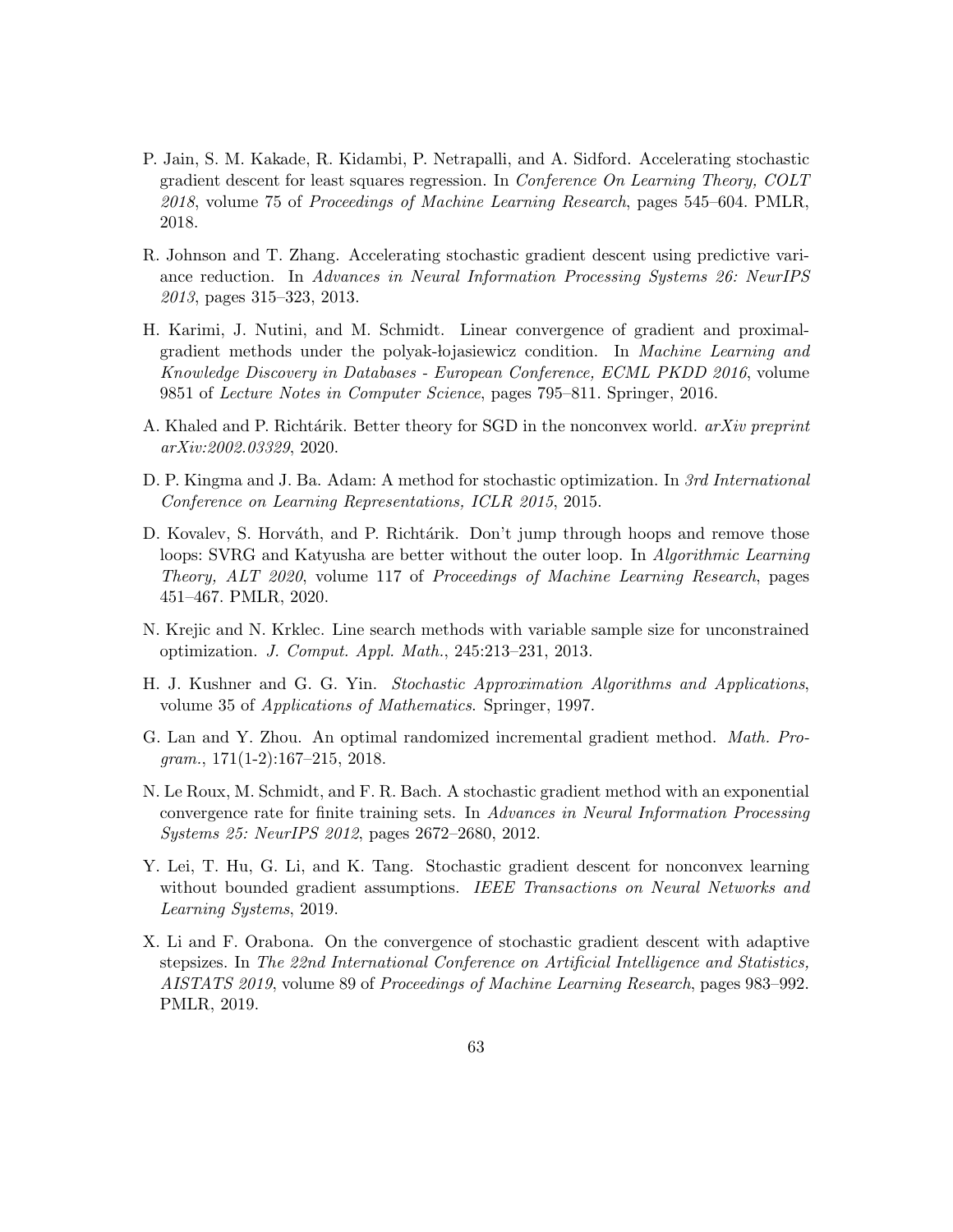- T. Liang and A. Rakhlin. Just interpolate: Kernel "ridgeless" regression can generalize. arXiv preprint arXiv:1808.00387, 2018.
- H. Lin, J. Mairal, and Z. Harchaoui. A universal catalyst for first-order optimization. In Advances in Neural Information Processing Systems 28: NeurIPS 2015, pages 3384–3392, 2015.
- C. Liu and M. Belkin. Accelerating SGD with momentum for over-parameterized learning. In 8th International Conference on Learning Representations, ICLR 2020. Open-Review.net, 2020.
- N. Loizou, S. Vaswani, I. Laradji, and S. Lacoste-Julien. Stochastic Polyak step-size for SGD: An adaptive learning rate for fast convergence.  $arXiv$  preprint  $arXiv:2002.10542$ , 2020.
- L. Luo, Y. Xiong, Y. Liu, and X. Sun. Adaptive gradient methods with dynamic bound of learning rate. In 7th International Conference on Learning Representations, ICLR 2019. OpenReview.net, 2019.
- S. Ma, R. Bassily, and M. Belkin. The power of interpolation: Understanding the effectiveness of SGD in modern over-parametrized learning. In Proceedings of the 35th International Conference on Machine Learning, ICML 2018, volume 80 of Proceedings of Machine Learning Research, pages 3331–3340. PMLR, 2018.
- M. Mahsereci and P. Hennig. Probabilistic line searches for stochastic optimization. J. Mach. Learn. Res., 18:119:1–119:59, 2017.
- S. Y. Meng, S. Vaswani, I. H. Laradji, M. Schmidt, and S. Lacoste-Julien. Fast and furious convergence: Stochastic second order methods under interpolation. In The 23rd International Conference on Artificial Intelligence and Statistics, AISTATS 2020, volume 108 of Proceedings of Machine Learning Research, pages 1375–1386. PMLR, 2020.
- A. S. Nemirovsky and Y. E. Nesterov. Optimal methods of smooth convex minimization. USSR Computational Mathematics and Mathematical Physics, 25(2):21–30, 1985.
- A. S. Nemirovsky and D. B. Yudin. Problem complexity and method efficiency in optimization. Wiley-Interscience Series in Discrete Mathematics, 1983.
- Y. Nesterov. A method for unconstrained convex minimization problem with the rate of convergence  $O(1/k^2)$ . In *Doklady an USSR*, volume 269, pages 543-547, 1983.
- Y. Nesterov. On an approach to the construction of optimal methods of minimization of smooth convex functions. Ekonomika i Mateaticheskie Metody, 24(3):509–517, 1988.
- <span id="page-75-0"></span>Y. E. Nesterov. Introductory Lectures on Convex Optimization - A Basic Course, volume 87 of Applied Optimization. Springer, 2004.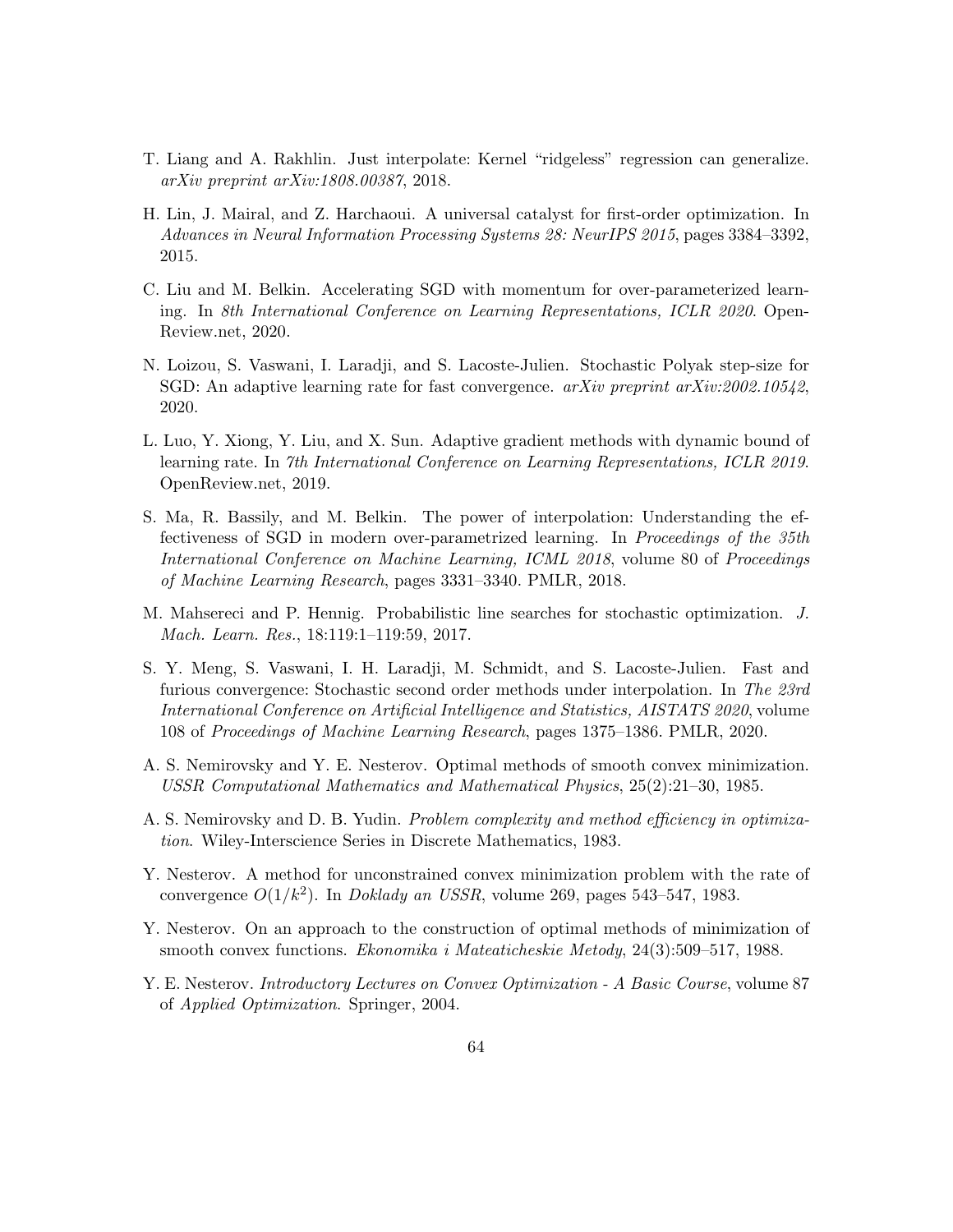- J. Neveu. Discrete-parameter martingales, volume 10. Elsevier, 1975.
- L. M. Nguyen, P. H. Nguyen, M. van Dijk, P. Richtárik, K. Scheinberg, and M. Takác. SGD and Hogwild! convergence without the bounded gradients assumption. In *Proceedings* of the 35th International Conference on Machine Learning, ICML 2018, volume 80 of Proceedings of Machine Learning Research, pages 3747–3755. PMLR, 2018.
- J. Nocedal and S. J. Wright. Numerical Optimization. Springer, 1999.
- A. Ogaltsov, D. Dvinskikh, P. Dvurechensky, A. Gasnikov, and V. Spokoiny. Adaptive gradient descent for convex and non-convex stochastic optimization.  $arXiv$  preprint arXiv:1911.08380, 2019.
- F. Orabona and T. Tommasi. Training deep networks without learning rates through coin betting. In Advances in Neural Information Processing Systems 30: NeurIPS 2017, pages 2160–2170, 2017.
- C. Paquette and K. Scheinberg. A stochastic line search method with expected complexity analysis. SIAM J. Optim., 30(1):349–376, 2020.
- V. Plagianakos, G. Magoulas, and M. Vrahatis. Learning rate adaptation in stochastic gradient descent. In Advances in convex analysis and global optimization, pages 433– 444. Springer, 2001.
- B. Polyak and Y. Z. Tsypkin. Pseudogradient adaptation and training algorithms. Automation and Remote Control, 34:45–67, 1973.
- X. Qian, P. Richtárik, R. M. Gower, A. Sailanbayev, N. Loizou, and E. Shulgin. SGD with arbitrary sampling: General analysis and improved rates. In Proceedings of the 36th International Conference on Machine Learning, ICML 2019, volume 97 of Proceedings of Machine Learning Research, pages 5200–5209. PMLR, 2019.
- M. Raginsky and A. Rakhlin. Information-based complexity, feedback and dynamics in convex programming. IEEE Trans. Inf. Theory, 57(10):7036–7056, 2011.
- H. Robbins and S. Monro. A stochastic approximation method. Ann. Math. Statist., 22 (3):400–407, 09 1951.
- M. Rolinek and G. Martius. L4: practical loss-based step-size adaptation for deep learning. In Advances in Neural Information Processing Systems 31: NeurIPS 2018, pages 6434– 6444, 2018.
- R. E. Schapire, Y. Freund, P. Barlett, and W. S. Lee. Boosting the margin: A new explanation for the effectiveness of voting methods. In *Proceedings of the Fourteenth* International Conference on Machine Learning (ICML 1997), pages 322–330. Morgan Kaufmann, 1997.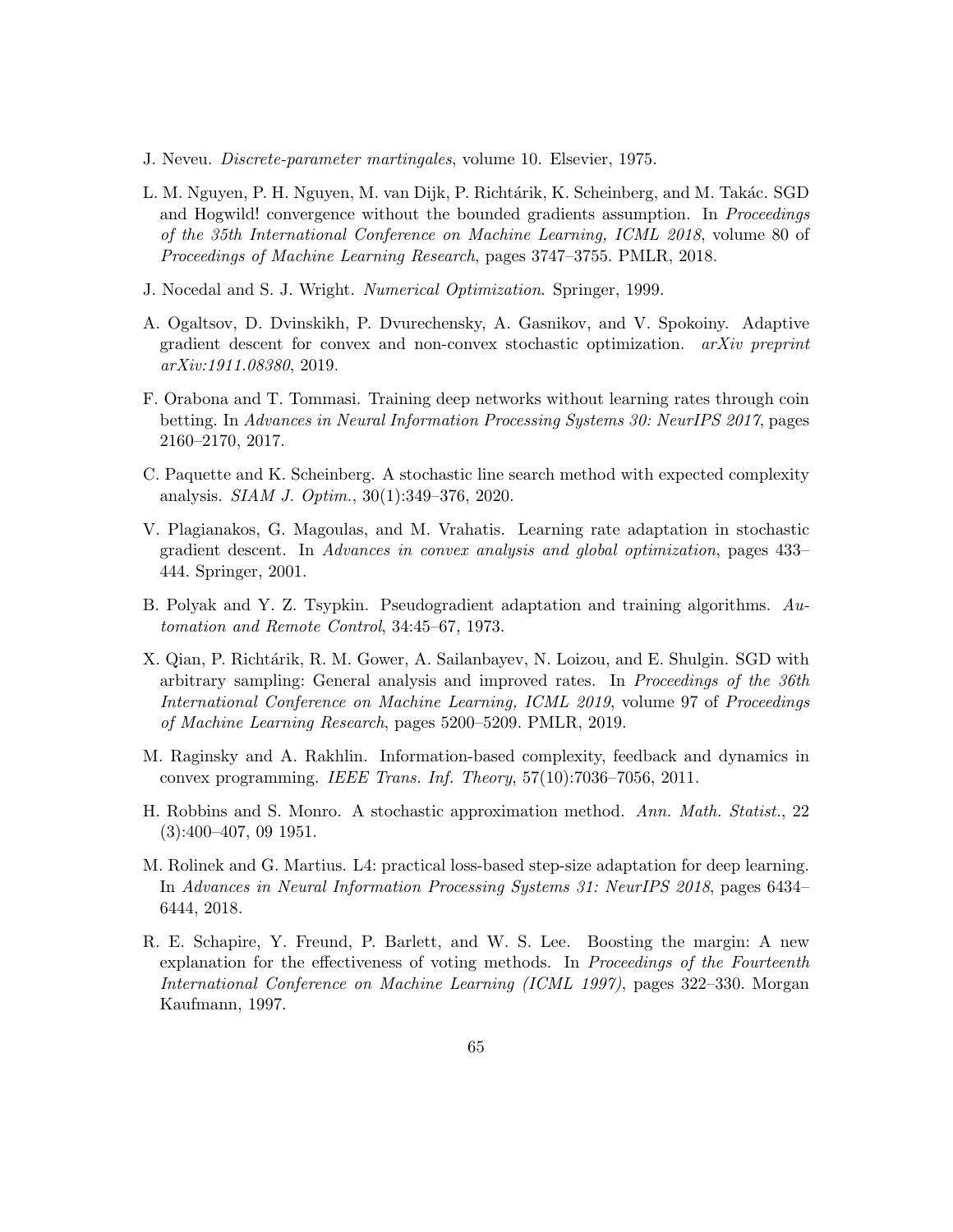- T. Schaul, S. Zhang, and Y. LeCun. No more pesky learning rates. In Proceedings of the 30th International Conference on Machine Learning, ICML 2013, volume 28 of JMLR Workshop and Conference Proceedings, pages 343–351, 2013.
- M. Schmidt and N. Le Roux. Fast convergence of stochastic gradient descent under a strong growth condition. arXiv preprint arXiv:1308.6370, 2013.
- M. Schmidt, N. Le Roux, and F. R. Bach. Convergence rates of inexact proximal-gradient methods for convex optimization. In Advances in Neural Information Processing Systems 24: NeurIPS 2011, pages 1458–1466, 2011.
- N. N. Schraudolph. Local gain adaptation in stochastic gradient descent. 1999.
- S. Shalev-Shwartz and T. Zhang. Accelerated proximal stochastic dual coordinate ascent for regularized loss minimization. In *Proceedings of the 31th International Conference* on Machine Learning, ICML 2014, volume 32 of JMLR Workshop and Conference Pro $ceedings, pages 64–72, 2014.$
- F. Shang, L. Jiao, K. Zhou, J. Cheng, Y. Ren, and Y. Jin. ASVRG: Accelerated proximal SVRG. In Proceedings of The 10th Asian Conference on Machine Learning, ACML 2018, volume 95 of Proceedings of Machine Learning Research, pages 815–830. PMLR, 2018.
- S. Shao and P. P. Yip. Rates of convergence of adaptive step-size of stochastic approximation algorithms. Journal of mathematical analysis and applications, 244(2):333–347, 2000.
- J. Snoek, H. Larochelle, and R. P. Adams. Practical bayesian optimization of machine learning algorithms. In P. L. Bartlett, F. C. N. Pereira, C. J. C. Burges, L. Bottou, and K. Q. Weinberger, editors, Advances in Neural Information Processing Systems 25: 26th Annual Conference on Neural Information Processing Systems 2012. Proceedings of a meeting held December 3-6, 2012, Lake Tahoe, Nevada, United States, pages 2960–2968, 2012.
- M. V. Solodov. Incremental gradient algorithms with stepsizes bounded away from zero. Comp. Opt. and Appl., 11(1):23–35, 1998.
- R. S. Sutton. Gain adaptation beats least squares. In *Proceedings of the 7th Yale workshop* on adaptive and learning systems, volume 161168, 1992.
- C. Tan, S. Ma, Y. Dai, and Y. Qian. Barzilai-Borwein step size for stochastic gradient descent. In Advances in Neural Information Processing Systems 29: NeurIPS 2016, pages 685–693, 2016.
- J. Tang, M. Golbabaee, F. Bach, and M. E. Davies. Rest-Katyusha: Exploiting the solution's structure via scheduled restart schemes. In Advances in Neural Information Processing Systems 31: NeurIPS 2018, pages 427–438, 2018.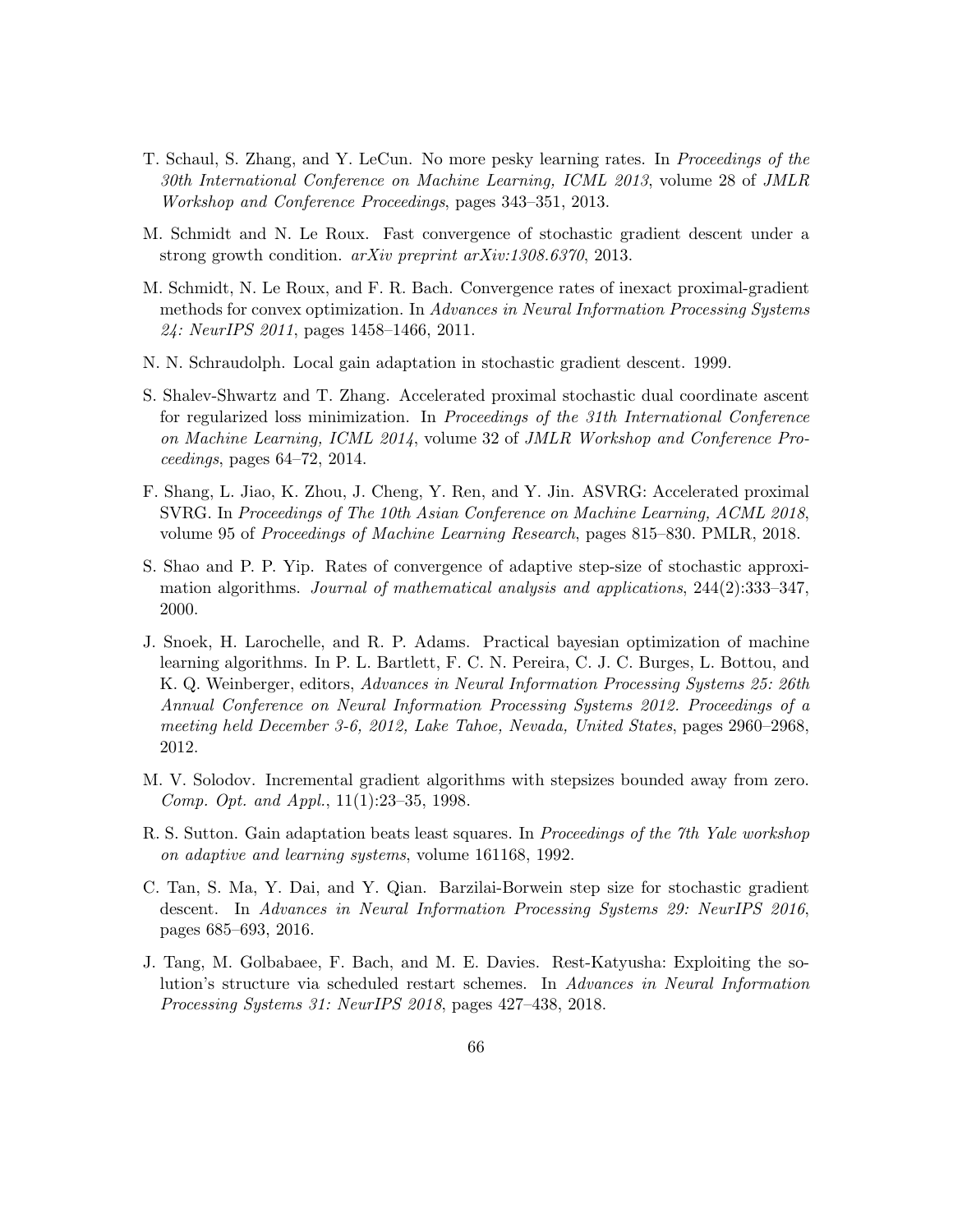- T. Tieleman and G. Hinton. Lecture 6.5-RMSProp: Divide the gradient by a running average of its recent magnitude. Coursera: Neural networks for machine learning, 2012.
- P. Tseng. An incremental gradient(-projection) method with momentum term and adaptive stepsize rule. SIAM Journal on Optimization, 8(2):506–531, 1998.
- <span id="page-78-0"></span>S. Vaswani, F. Bach, and M. W. Schmidt. Fast and faster convergence of SGD for overparameterized models and an accelerated perceptron. In The 22nd International Conference on Artificial Intelligence and Statistics, AISTATS 2019, volume 89 of Proceedings of Machine Learning Research, pages 1195–1204. PMLR, 2019a.
- S. Vaswani, A. Mishkin, I. H. Laradji, M. Schmidt, G. Gidel, and S. Lacoste-Julien. Painless stochastic gradient: Interpolation, line-search, and convergence rates. In Advances in Neural Information Processing Systems 32: NeurIPS 2019, pages 3727–3740, 2019b.
- S. Vaswani, F. Kunstner, I. Laradji, S. Y. Meng, M. Schmidt, and S. Lacoste-Julien. Adaptive gradient methods converge faster with over-parameterization (and you can do a line-search). arXiv preprint arXiv:2006.06835, 2020.
- P. Wolfe. Convergence conditions for ascent methods. SIAM review, 11(2):226–235, 1969.
- P. Wolfe. Convergence conditions for ascent methods. II: Some corrections. *SIAM review*, 13(2):185–188, 1971.
- M. D. Zeiler. AdaDelta: an adaptive learning rate method. arXiv preprint arXiv:1212.5701, 2012.
- C. Zhang, S. Bengio, M. Hardt, B. Recht, and O. Vinyals. Understanding deep learning requires rethinking generalization. In 5th International Conference on Learning Representations, ICLR 2017. OpenReview.net, 2017.
- H. Zhang and W. Yin. Gradient methods for convex minimization: Better rates under weaker conditions. arXiv preprint arXiv:1303.4645, 2013.
- Y. Zhang and X. Lin. Stochastic primal-dual coordinate method for regularized empirical risk minimization. In Proceedings of the 32nd International Conference on Machine Learning, ICML 2015, volume 37 of JMLR Workshop and Conference Proceedings, pages 353–361, 2015.
- D. Zou and Q. Gu. An improved analysis of training over-parameterized deep neural networks. In Advances in Neural Information Processing Systems 32: NeurIPS 2019, pages 2053–2062, 2019.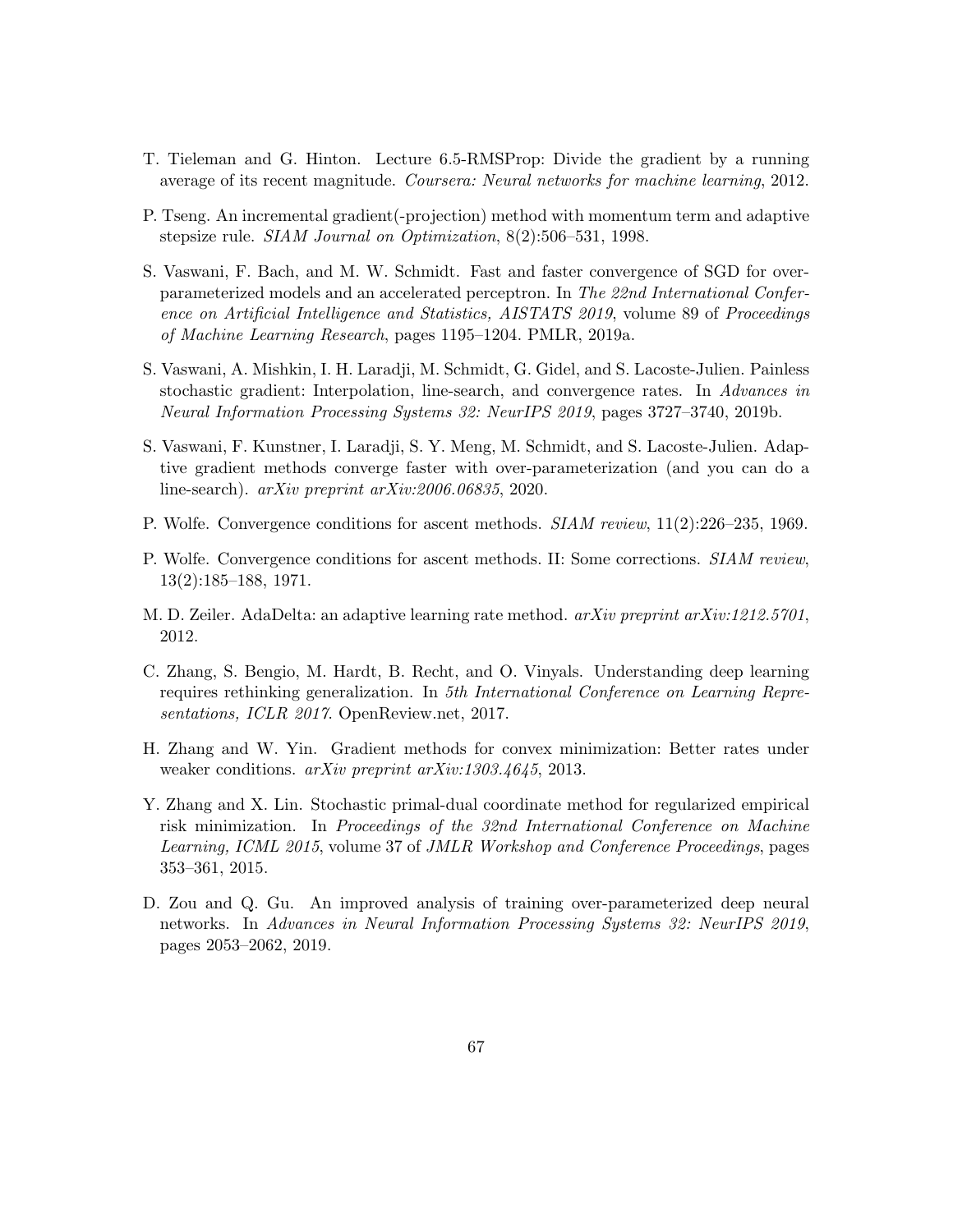## Appendix A

# Interpolation and Growth Conditions: Proofs

#### A.1 Stochastic Oracles

Corollary 1. Let  $f: \mathbb{R}^d \to \mathbb{R}$  be a convex, differentiable function. If there exists an unbiased,  $L_{max}$  individually-smooth SFO  $\mathcal O$  for f, then f is L-smooth with  $L \leq L_{max}$ . Alternatively, if  $\mathcal O$  is individually-convex and biased with finite support Z and finite partial derivatives  $\frac{\partial}{\partial w_j} f(w, z)$  for each  $z \in \mathcal{Z}$ , then  $\mathbb{E}_{z_k}[f(\cdot,z_k)]$  is  $L_{max}\text{-smooth}$  for all k.

*Proof.* We first consider when  $\mathcal O$  is unbiased. In this case,  $L_{\text{max}}$  individual smoothness of  $\mathcal O$  implies

$$
f(v, z_k) \le f(w, z_k) + \langle \nabla f(w, z_k), v - w \rangle + \frac{L_{\max}}{2} ||v - w||^2
$$
  
\n
$$
\implies \mathbb{E}_{z_k} [f(v, z_k)] \le \mathbb{E}_{z_k} [f(w, z_k)] + \langle \mathbb{E}_{z_k} [\nabla f(w, z_k)] , v - w \rangle + \frac{L_{\max}}{2} ||v - w||^2
$$
  
\n
$$
\implies f(v) \le f(w) + \langle \nabla f(w), v - w \rangle + \frac{L_{\max}}{2} ||v - w||^2,
$$

Smoothness also gives the lower-bound,

$$
f(v, z_k) \ge f(w, z_k) + \langle \nabla f(w, z_k), v - w \rangle - \frac{L_{\max}}{2} ||v - w||^2
$$
  
\n
$$
\implies \mathbb{E}_{z_k} [f(v, z_k)] \ge \mathbb{E}_{z_k} [f(w, z_k)] + \langle \mathbb{E}_{z_k} [\nabla f(w, z_k)] , v - w \rangle + \frac{L_{\max}}{2} ||v - w||^2
$$
  
\n
$$
\implies f(v) \ge f(w) + \langle \nabla f(w), v - w \rangle - \frac{L_{\max}}{2} ||v - w||^2.
$$

We conclude that

$$
\frac{L_{\max}}{2} ||v - w||^2 \ge |f(v) - f(w) - \langle \nabla f(w), v - w \rangle|,
$$

which, along with convexity, is a necessary and sufficient condition for  $f$  to be  $L_{\text{max}}$ -smooth [\(Nes](#page-75-0)[terov, 2004,](#page-75-0) Theorem 2.1.5).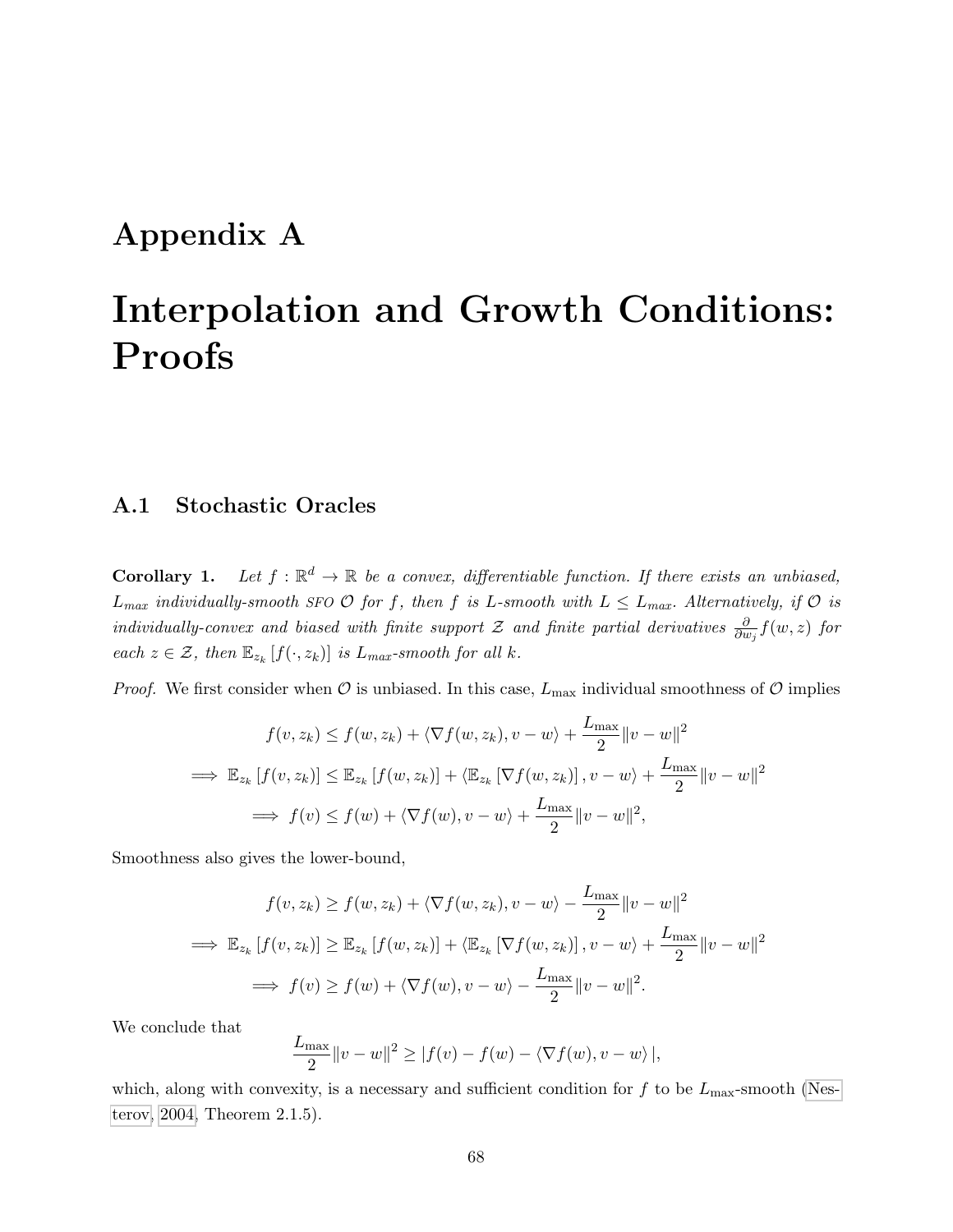Now, assume  $\mathcal O$  is biased, meaning  $\mathbb{E}_{z_k}[\nabla f(w_k, z_k)] \neq \nabla f(w_k)$ , but  $\mathcal Z$  is finite. In this case, ∂  $\frac{\partial}{\partial w_j} f(w, z_k) \leq \max_{z \in \mathcal{Z}} |\frac{\partial}{\partial u}$  $\frac{\partial}{\partial w_j}(w, z)$  almost surely for each dimension  $j \in d$ . The maximum of each partial derivative over  $\mathcal Z$  is finite by assumption and thus  $\nabla f(w, z_k)$  is dominated by a constant vector. Starting again from individual smoothness,

$$
f(v, z_k) \le f(w, z_k) + \langle \nabla f(w, z_k), v - w \rangle + \frac{L_{\text{max}}}{2} ||v - w||^2
$$
  
\n
$$
\implies \mathbb{E}_{z_k} [f(v, z_k)] \le \mathbb{E}_{z_k} [f(w, z_k)] + \langle \mathbb{E}_{z_k} [\nabla f(w, z_k)], v - w \rangle + \frac{L_{\text{max}}}{2} ||v - w||^2
$$
  
\n
$$
\le \mathbb{E}_{z_k} [f(w, z_k)] + \langle \nabla \mathbb{E}_{z_k} [f(w, z_k)], v - w \rangle + \frac{L_{\text{max}}}{2} ||v - w||^2,
$$

where the order of the gradient and expectation operators was exchanged by appealing to the dominated convergence theorem (Cinlar, 2011, Theorem 4.16). An identical derivation using the lower-bound from smoothness yields

$$
\mathbb{E}_{z_k}[f(v,z_k)] \geq \mathbb{E}_{z_k}[f(w,z_k)] + \langle \nabla \mathbb{E}_{z_k}[f(w,z_k)], v - w \rangle - \frac{L_{\max}}{2} ||v - w||^2,
$$

which implies

$$
\frac{L_{\max}}{2} \|v - w\|^2 \geq |\mathbb{E}_{z_k}[f(v, z_k)] - \mathbb{E}_{z_k}[f(w, z_k)] - \langle \nabla \mathbb{E}_{z_k}[f(w, z_k)], v - w \rangle,
$$

Convexity of  $f(\cdot, z_k)$  point-wise over  $\mathcal Z$  implies that  $\mathbb E_{z_k}[f(\cdot, z_k)]$  is also convex. Thus,  $\mathbb E_{z_k}[f(w, z_k)]$ is  $L_{\text{max}}$ -smooth in w by Lemma 2.1.5 of [Nesterov](#page-75-0) [\(2004\)](#page-75-0).  $\Box$ 

#### A.2 Interpolation

**Definition 3** (Interpolation: Minimizers). A function-oracle pair  $(f, O)$  satisfies minimizer interpolation if for all  $z \in \mathcal{Z}$ ,

$$
f(w') \le f(w) \,\forall w \in \mathbb{R}^d \implies f(w', z) \le f(w, z) \,\forall w \in \mathbb{R}^d.
$$

**Definition 4** (Interpolation: Stationary Points). A function-oracle pair  $(f, O)$  satisfies stationarypoint interpolation if for all  $z \in \mathcal{Z}$ ,

$$
\nabla f(w') = 0 \implies \nabla f(w', z) = 0.
$$

**Definition 5** (Interpolation: Mixed). A function-oracle pair  $(f, O)$  satisfies mixed interpolation if for all  $z \in \mathcal{Z}$ ,

$$
f(w') \le f(w) \,\forall w \in \mathbb{R}^d \implies \nabla f(w', z) = 0.
$$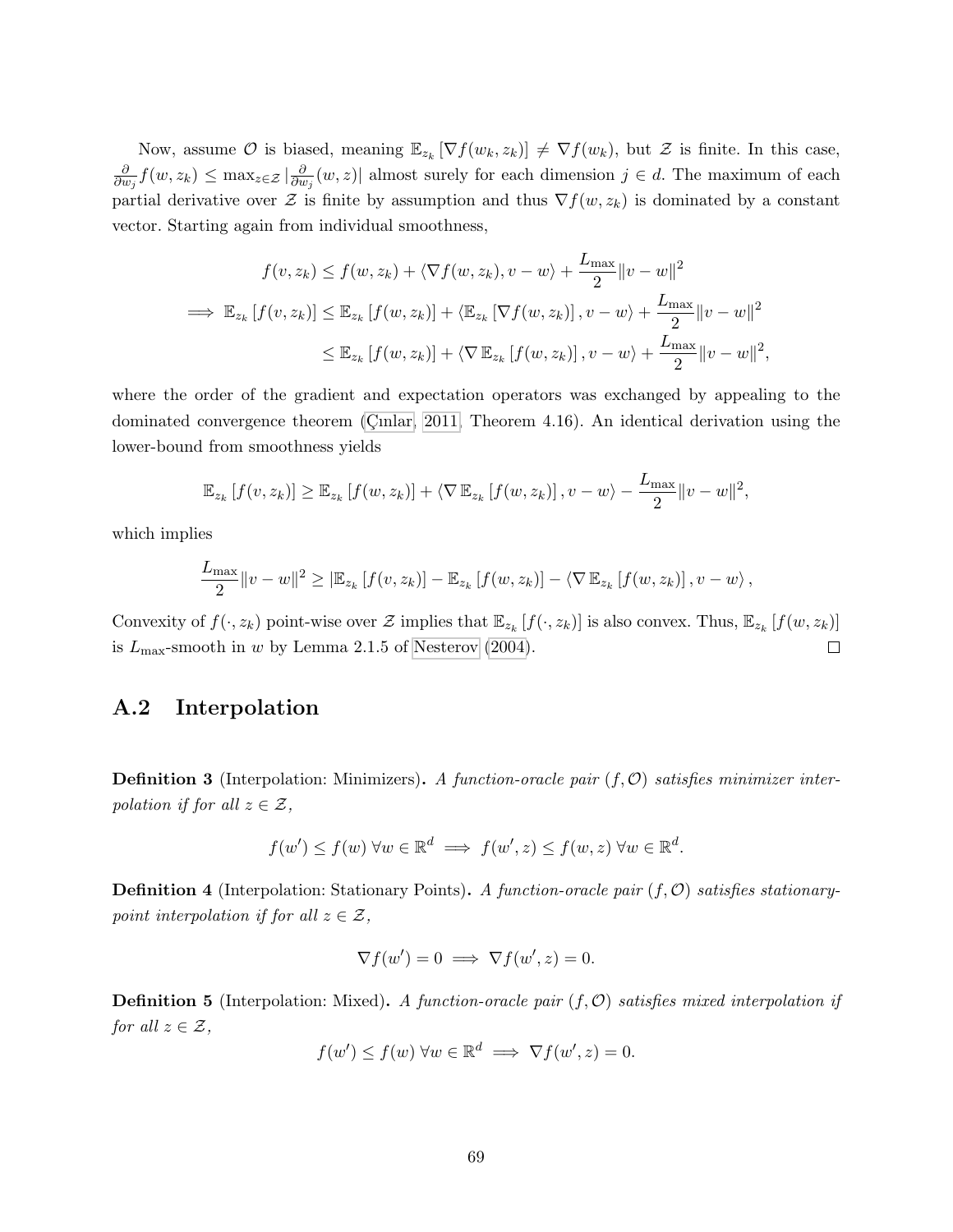**Lemma 1.** Let  $(f, \mathcal{O})$  be an arbitrary function-SFO pair. Then only the following relationships hold between models of interpolation:

Minimizer Interpolation (Definition 3)  $\implies$  Mixed Interpolation (Definition 5)

and

Stationary-Point Interpolation (Definition 4)  $\implies$  Mixed Interpolation (Definition 5).

However, if f is invex and  $\mathcal O$  is such that  $f(\cdot,z)$  is invex for all  $z\in\mathcal Z$ , then minimizer, stationarypoint, and mixed interpolation are equivalent.

#### Proof.

(i) Minimizer Interpolation  $\implies$  Mixed Interpolation:

Let  $w' \in \arg\min_w f(w)$ . The stochastic functions  $f(w, z)$  are minimized at w' for all  $z \in \mathcal{Z}$  by minimizer interpolation. First-order optimality conditions thus imply  $\nabla f(w', z) = 0$ , which implies mixed interpolation holds.

(ii) Stationary-Point Interpolation  $\implies$  Mixed Interpolation:

Let  $w' \in \arg\min_w f(w)$ . First-order optimality conditions ensure w' is a stationary point f and by stationary-point interpolation, w' is also a stationary point of  $f(\cdot, z)$  for all  $z \in \mathcal{Z}$ . Once again, mixed interpolation holds.

(iii) Mixed Interpolation, Stationary-Point Interpolation  $\implies$  Minimizer Interpolation: We construct a simple counter example. Define the finite-sum function

$$
f(w) = \frac{1}{2} (f_1(w) + f_2(w)) = \frac{3}{2}w^2 - \frac{1}{2}w^2,
$$

and consider the oracle  $\mathcal O$  which returns

$$
f(w, z_k) = f_{z_k}(w) \qquad \nabla f(w_k, z_k) = \nabla f_{z_k}(w),
$$

where  $z_k$  is supported on  $\{1, 2\}$ . The stochastic functions  $f_1$  and  $f_2$  are only stationary at the global minimum  $f(0) = 0$ , but  $f_2$  is maximized at this point. So, both stationary-point and mixed interpolation hold, but minimizer interpolation does not.

(iv) Minimizer Interpolation  $\Rightarrow$  Stationary-Point Interpolation: This also follows from a simple finite-sum function. Consider

$$
f(w) = \frac{1}{2} (f_1(w) + f_2(w)) = -\frac{1}{2} \cos(w) - \frac{1}{2} \cos(\frac{w}{2}),
$$

and consider the sub-sampling oracle  $\mathcal O$  as above. The global minimizers of f are

$$
\mathcal{X}_0 = \left\{ (-1)^t (4\pi)t : t \in \{0, 1, \dots \} \right\}.
$$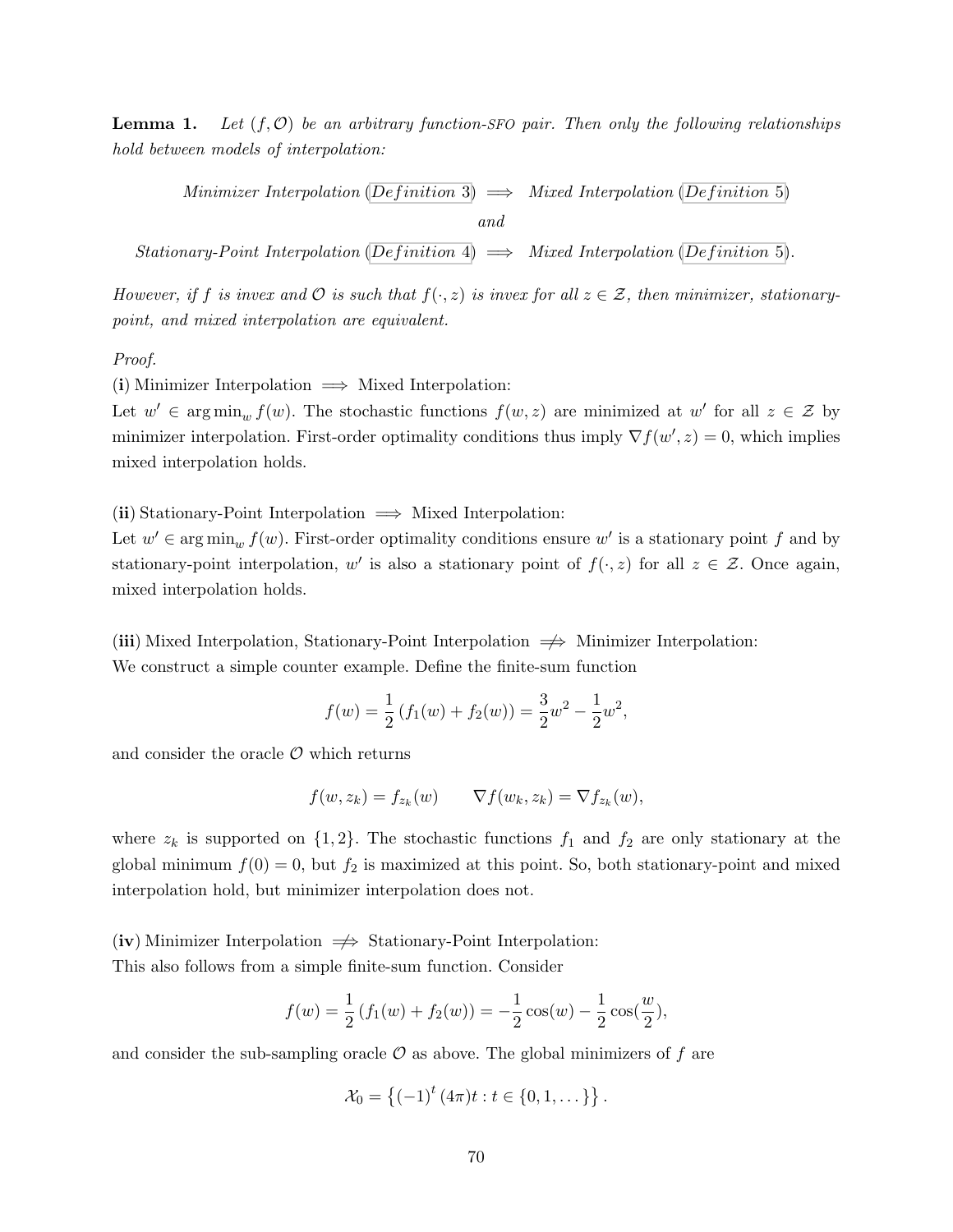The stochastic functions  $f_1(w)$  and  $f_2(w)$  are also globally minimized at every point in  $\mathcal{X}_0$ , so minimizer interpolation holds. However, stationary-point interpolation does not hold as  $f$  has infinitely many stationary points which are not stationary points of  $f_1$  or  $f_2$ .

Finally, suppose that f is invex and  $\mathcal O$  is such that  $f(\cdot, z)$  is invex for  $z \in \mathcal Z$ . The equivalence of all three definitions follows immediately, since all stationary points of invex functions are global minima.  $\Box$ 

**Lemma 2.** Let  $(f, O)$  be a function-oracle pair. If O is unbiased and

$$
f(w, z) \ge f(w^*) \quad \forall w \in \mathbb{R}^d, \ \forall z \in \mathcal{Z},
$$

holds, then  $(f, O)$  satisfies minimizer interpolation.

*Proof.* Since  $f(w, z) \ge f(w^*)$ , the optimality gap  $f(w, z) - f(w^*)$  must be non-negative for all w and  $z$ . Using the fact that  $\mathcal O$  is unbiased,

$$
\mathbb{E}_{z_k}[f(w^*, z_k) - f(w^*)] = f(w^*) - f(w^*) = 0,
$$

and thus  $f(w^*, z_k) = f(w^*)$  almost surely for all k. This is equivalent to  $f(w^*, \cdot) = f(w^*)$  point-wise over Z. So,  $f(w, z) \ge f(w^*) = f(w^*, z)$  for all  $w \in \mathbb{R}^d$  and  $w^*$  is a global minimizer of  $f(\cdot, z)$ . We conclude  $(f, \mathcal{O})$  satisfies minimizer interpolation.  $\Box$ 

#### A.3 Growth Conditions

**Lemma 3** (Formulations of Strong Growth). Let  $(f, \mathcal{O})$  be a function-oracle pair. If  $(f, \mathcal{O})$  satisfies maximal strong growth, then it also satisfies strong growth. However, strong growth does not imply maximal strong growth for general O.

*Proof.* Suppose that  $(f, \mathcal{O})$  satisfy maximal strong growth with constant  $\rho_{\text{max}}$ . Then,

$$
\|\nabla f(w, z_k)\|^2 \le \rho_{\max} \|\nabla f(w)\|^2
$$
  
\n
$$
\implies \mathbb{E}_{z_k} [\|\nabla f(w, z_k)\|^2] \le \mathbb{E}_{z_k} [\rho_{\max} \|\nabla f(w)\|^2]
$$
  
\n
$$
= \rho_{\max} \|\nabla f(w)\|^2,
$$

which completes the forward direction.

Now, let us show there are function-oracle pairs which satisfy strong growth, but not maximal strong growth. Let  $f(w) = \frac{1}{2}w^2$  and consider  $\mathcal{O}$  such that  $z_k \sim \mathcal{N}(1, 1)$ , and

$$
f(w, z_k) = \frac{z_k}{2} w^2, \quad \nabla f(w, z_k) = z_k \cdot w,
$$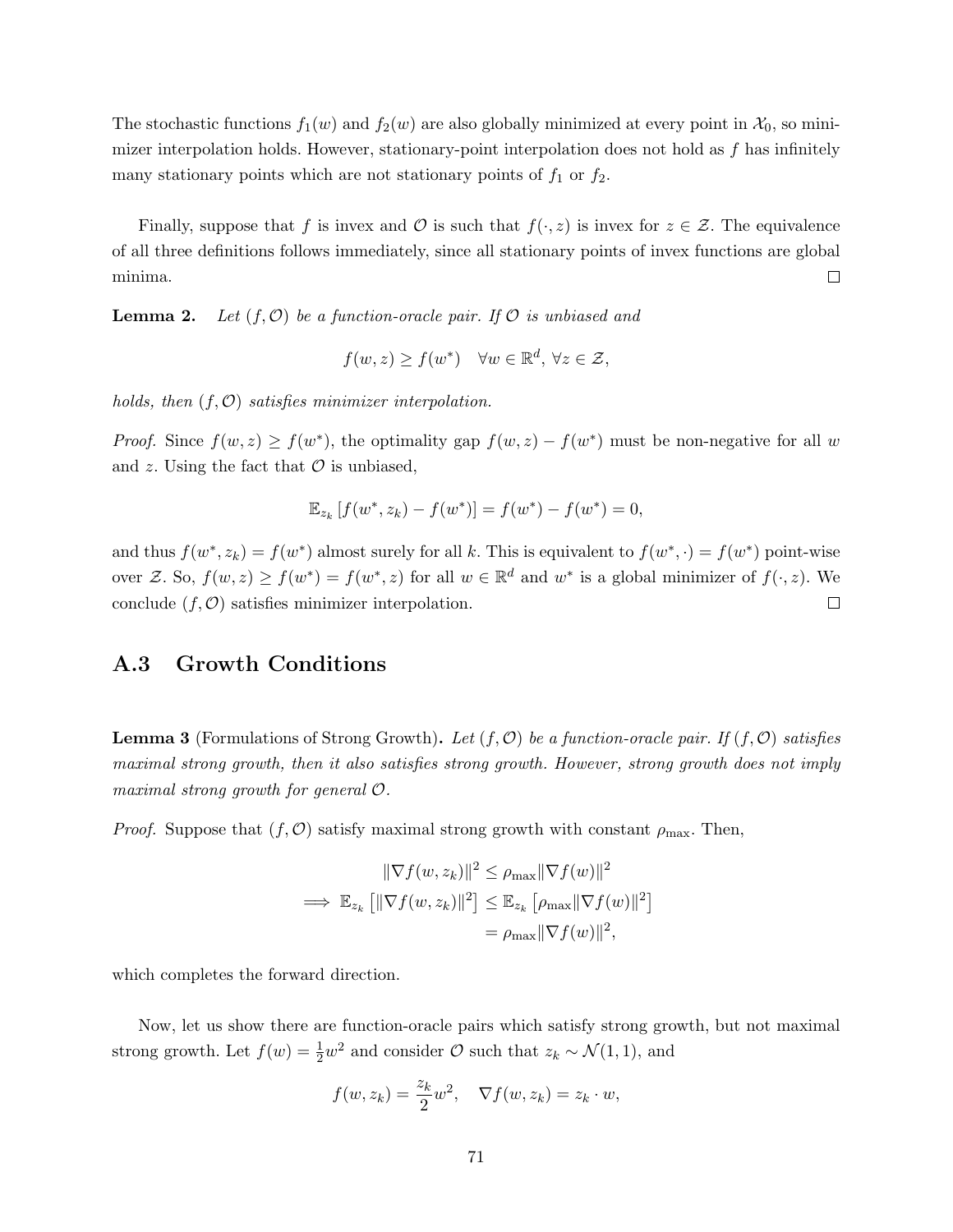for all  $k$ . A simple calculation shows that this oracle is unbiased,

$$
\mathbb{E}_{z_k}[f(w, z_k)] = \mathbb{E}_{z_k}\left[\frac{z_k}{2}w^2\right] = \frac{1}{2}w^2 = f(w),
$$
  

$$
\mathbb{E}_{z_k}[\nabla f(w, z_k)] = \mathbb{E}_{z_k}[z_k \cdot w] = w = \nabla f(w).
$$

It is also trivial to verify that strong growth holds with  $\rho = 2$ ,

$$
\mathbb{E}_{z_k}\left[\|\nabla f(w,z_k)\|^2\right] = \mathbb{E}_{z_k}\left[z_k^2 w^2\right] = 2w^2.
$$

For maximal strong growth to hold, we require  $c \in \mathbb{R}$  such that

$$
z_k^2 \cdot w^2 \le c \cdot w^2 \implies z_k^2 \le c,
$$

almost surely. But,  $z_k^2 > c$  with non-zero probability for any  $c \in \mathbb{R}$ , so maximal strong growth does not hold for  $(f, \mathcal{O})$ .  $\Box$ 

**Lemma 4.** Let  $(f, O)$  be a function-SFO pair satisfying the strong growth condition with constant  $ρ. Moreover, assume that the support Z of O is finite and each z<sub>k</sub> admits probability mass function$  $p_k$ . Then  $(f, O)$  also satisfies maximal strong growth.

Proof. We have

$$
\rho \|\nabla f(w)\|^2 \ge \mathbb{E}_{z_k} \left[ \|\nabla f(w, z_k)\|^2 \right]
$$
  
= 
$$
\sum_{z \in \mathcal{Z}} \|\nabla f(w, z)\|^2 p_k(z)
$$
  

$$
\ge \|\nabla f(w, z)\|^2 p_k(z),
$$

for all  $z \in \mathcal{Z}$ . For  $\tilde{z} \in \mathcal{Z}$  such that  $p_k(\tilde{z}) > 0$ , we have

$$
\frac{\rho}{p_k(\tilde{z})} \|\nabla f(w)\|^2 \ge \|\nabla f(w, \tilde{z})\|^2
$$
  
\n
$$
\implies \frac{\rho}{p_k^*} \|\nabla f(w)\|^2 \ge \max \{ \|\nabla f(w, \tilde{z})\|^2 : p(\tilde{z}) > 0 \},
$$

where  $p_k^* = \min \{ p_k(\tilde{z}) : p_k(z) > 0 \}.$  We conclude that maximal strong growth holds with  $\rho' =$  $\max_k \frac{\rho}{p_i^*}$  $\frac{\rho}{p_k^*}$ .  $\Box$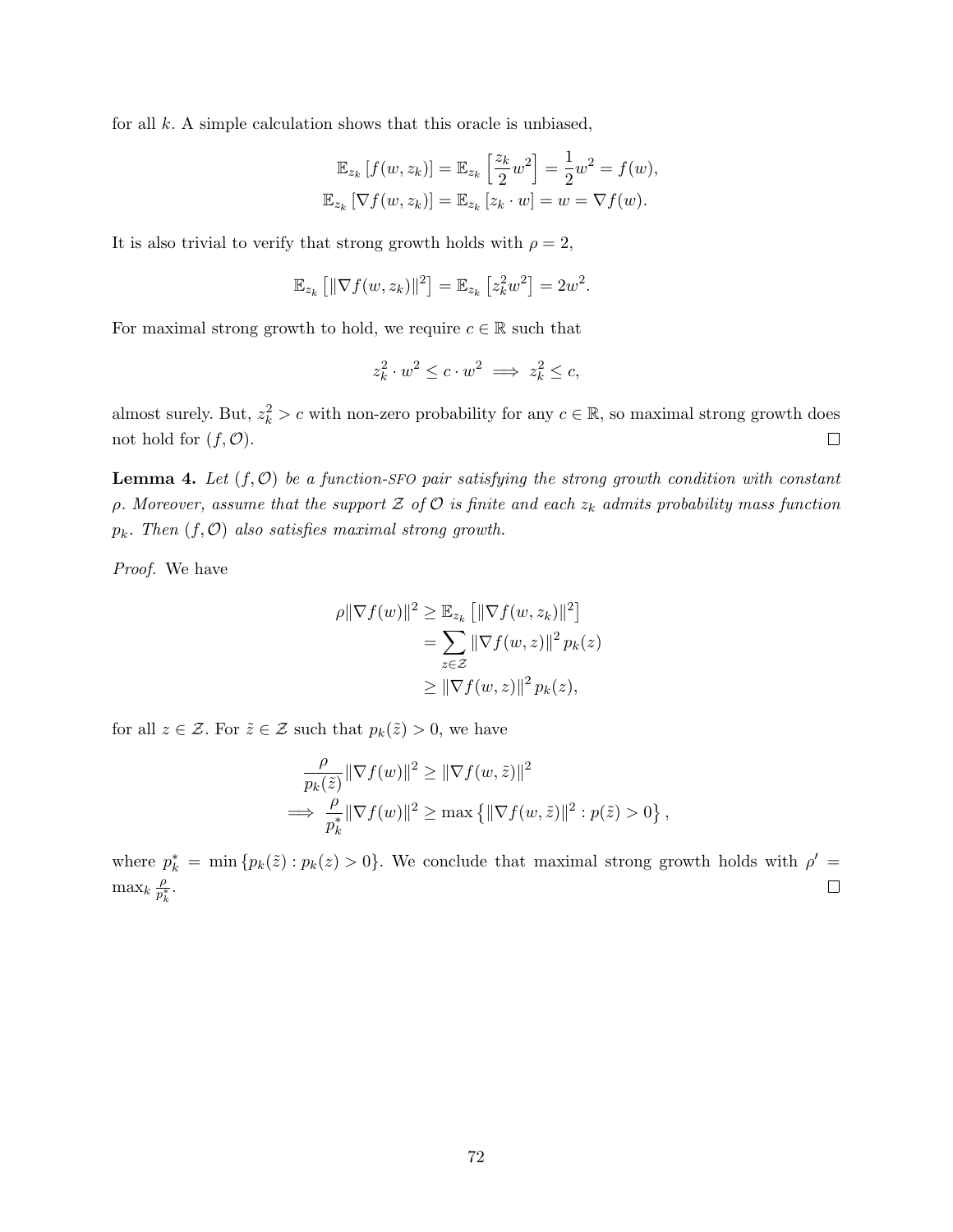**Lemma 5.** Let  $(f, O)$  be a function-oracle pair satisfying the strong growth condition with parameter ρ. If f is L-smooth, then  $(f, O)$  satisfies weak growth with parameter  $\alpha \leq 2\rho L$ .

Proof. [Lemma 18](#page-114-0) implies

$$
\|\nabla f(w)\|^2 \le 2L\left(f(w) - f(w^*)\right).
$$

Comining this with the definition of strong growth,

$$
\mathbb{E}_{z_k} [ \|\nabla f(w, z_k)\|^2 ] \leq \rho \|\nabla f(w)\|^2
$$
  

$$
\leq 2L\rho (f(w) - f(w^*)),
$$

which shows that the weak growth condition holds  $\alpha = 2L\rho$ .

**Lemma 6** (Interpolation and Weak Growth). Let f be an L-smooth function and  $\mathcal{O}$  an  $L_{max}$ individually-smooth SFO. If  $(f, \mathcal{O})$  satisfies minimizer interpolation, then the pair also satisfies the weak growth condition with parameter  $\alpha \leq \frac{L_{max}}{L}$ .

*Proof.* Starting from  $L_{\text{max}}$  individual-smoothness of  $\mathcal{O}$ ,

$$
f(u, z_k) \le f(w, z_k) + \langle \nabla f(w, z_k), u - w \rangle + \frac{L_{\text{max}}}{2} ||u - w||^2
$$

Choosing  $u = w - \frac{1}{L}$  $\frac{1}{L_{\max}} \nabla f(w, z_k),$ 

$$
f(u, z_k) \le f(w, z_k) - \frac{1}{L_{\text{max}}} \langle \nabla f(w, z_k), \nabla f(w, z_k) \rangle + \frac{L_{\text{max}}}{2L_{\text{max}}^2} ||\nabla f(w, z_k)||^2
$$
  
=  $f(w, z_k) - \frac{1}{2L_{\text{max}}} ||\nabla f(w, z_k)||^2$ .

Noting that  $f(u, z_k) \ge f(w^*, z_k)$  by minimizer interpolation and taking expectations with respect to  $z_k$  gives the following:

$$
f(w^*, z_k) \le f(w, z_k) - \frac{1}{2L_{\text{max}}} \|\nabla f(w, z_k)\|^2
$$
  
\n
$$
\implies \mathbb{E}_{z_k} [f(w^*, z_k)] \le f(w) - \frac{1}{2L_{\text{max}}} \mathbb{E}_{z_k} [\|\nabla f(w, z_k)\|^2]
$$
  
\n
$$
\implies f(w^*) \le f(w) - \frac{1}{2L_{\text{max}}} \mathbb{E}_{z_k} [\|\nabla f(w, z_k)\|^2]
$$
  
\n
$$
\implies \mathbb{E}_{z_k} [\|\nabla f(w, z_k)\|^2] \le 2L_{\text{max}} (f(w^*) - f(w))
$$
  
\n
$$
= 2\left(\frac{L_{\text{max}}}{L}\right) L (f(w^*) - f(w)).
$$

We conclude that weak growth holds with  $\alpha \leq \frac{L_{\text{max}}}{L}$ .

 $\Box$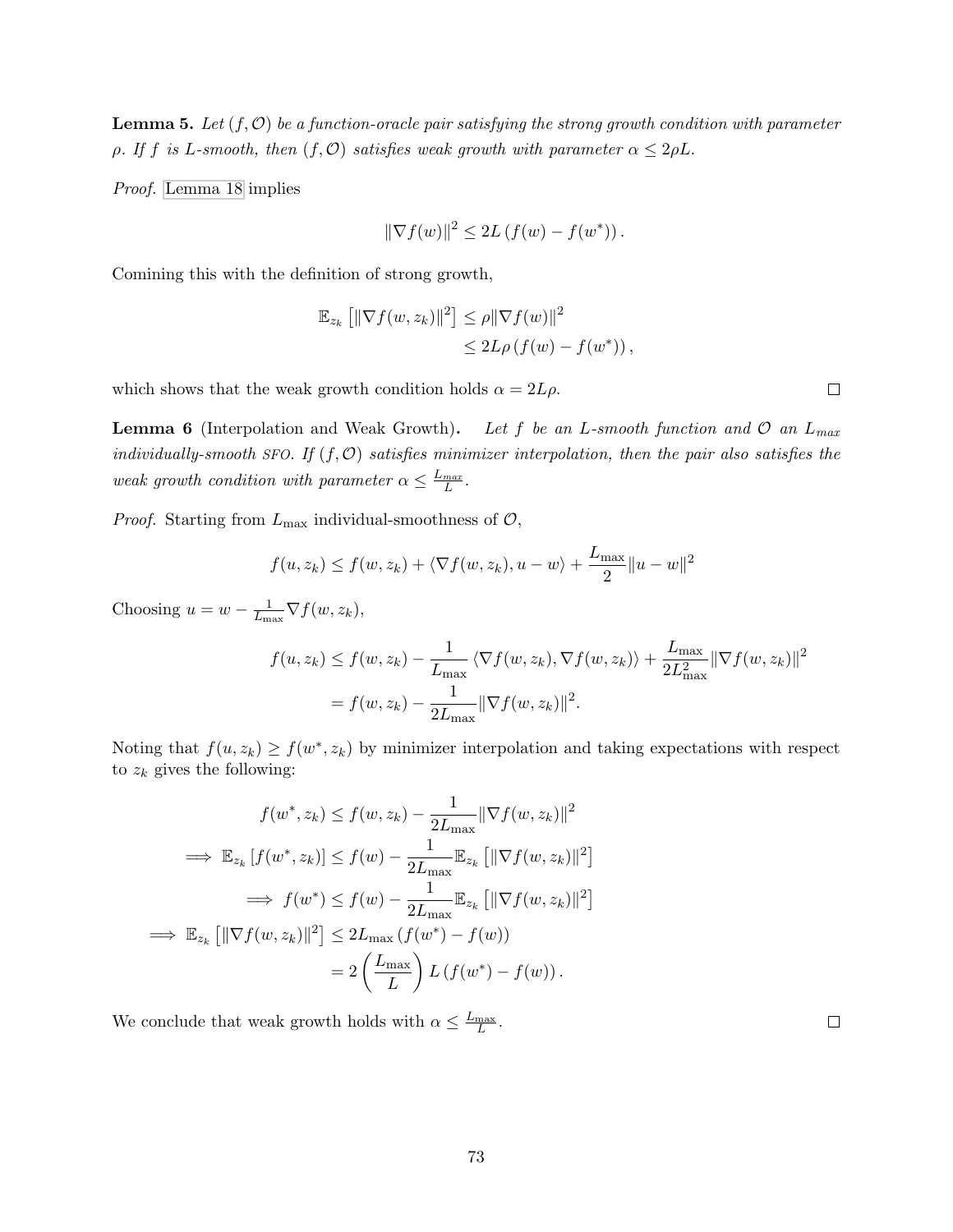**Lemma 7** (Interpolation and Strong Growth). Let f be a L-smooth  $\mu$ -Polyak-Lojasiewicz (PL) function and  $\mathcal O$  an  $L_{max}$  individually-smooth SFO. If  $(f, \mathcal O)$  satisfies minimizer interpolation, then the pair also satisfies the strong growth condition with parameter  $\rho \leq \frac{L_{max}}{\mu}$ .

*Proof.* [Lemma 6](#page-31-0) implies that  $f$  satisfies the weak growth condition with parameter

$$
\alpha \leq \frac{L_{\max}}{L}.
$$

[Vaswani et al.](#page-78-0)  $(2019a,$  Proposition 1) now implies that f satisfies strong growth with parameter

$$
\rho \leq \frac{\alpha L}{\mu} \leq \frac{L_{\max}}{\mu}.
$$

This concludes the proof.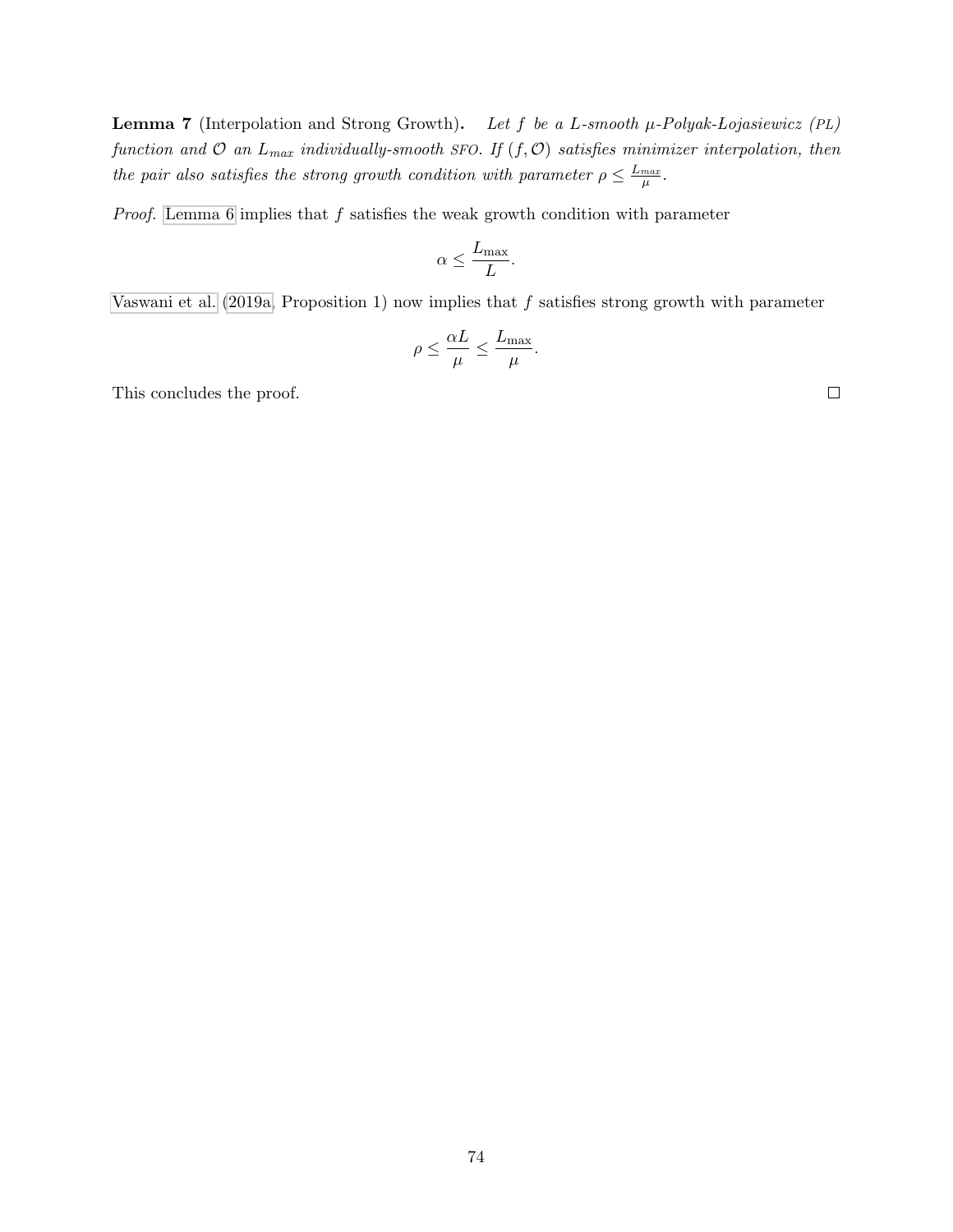## Appendix B

# Stochastic Gradient Descent: Proofs

#### B.1 Convergence for Strongly Convex Functions

<span id="page-86-0"></span>**Lemma 14.** Let  $f$  be an  $L$ -smooth function satisfying the strong growth condition with parameter  $\rho$ . Then stochastic gradient descent with fixed step-size  $\eta$  satisfies the following expected decrease condition:

$$
\mathbb{E}_{z_k}[f(w_{k+1})] \le f(w_k) - \eta \left(1 - \frac{\rho L \eta}{2}\right) \|\nabla f(w_k)\|^2.
$$

*Proof.* Starting from L-smoothness of  $f$ ,

$$
f(w_{k+1}) \le f(w_k) + \langle \nabla f(w_k), w_{k+1} - w_k \rangle + \frac{L}{2} ||w_{k+1} - w_k||^2
$$
  
=  $f(w_k) - \eta \langle \nabla f(w_k), \nabla f(w_k, z_k) \rangle + \frac{L\eta^2}{2} ||\nabla f(w_k, z_k)||^2$ 

Taking expectations with respect to  $z_k$ :

$$
\implies \mathbb{E}_{z_k}[f(w_{k+1})] \le f(w_k) - \eta \langle \mathbb{E}_{z_k}[\nabla f(w_k, z_k)], \nabla f(w_k) \rangle + \frac{L\eta^2}{2} \mathbb{E}_{z_k}[\|\nabla f(w_k, z_k)\|^2]
$$
  
=  $f(w_k) - \eta \|\nabla f(w_k)\|^2 + \frac{L\eta^2}{2} \mathbb{E}_{z_k}[\|\nabla f(w_k, z_k)\|^2].$ 

Using the strong growth condition,

$$
\implies \mathbb{E}_{z_k} \left[ f(w_{k+1}) \right] \le f(w_k) - \eta \|\nabla f(w_k)\|^2 + \frac{\rho L \eta^2}{2} \|\nabla f(w_k)\|^2
$$
  

$$
\le f(w_k) - \eta \left(1 - \frac{\rho L \eta}{2}\right) \|\nabla f(w_k)\|^2.
$$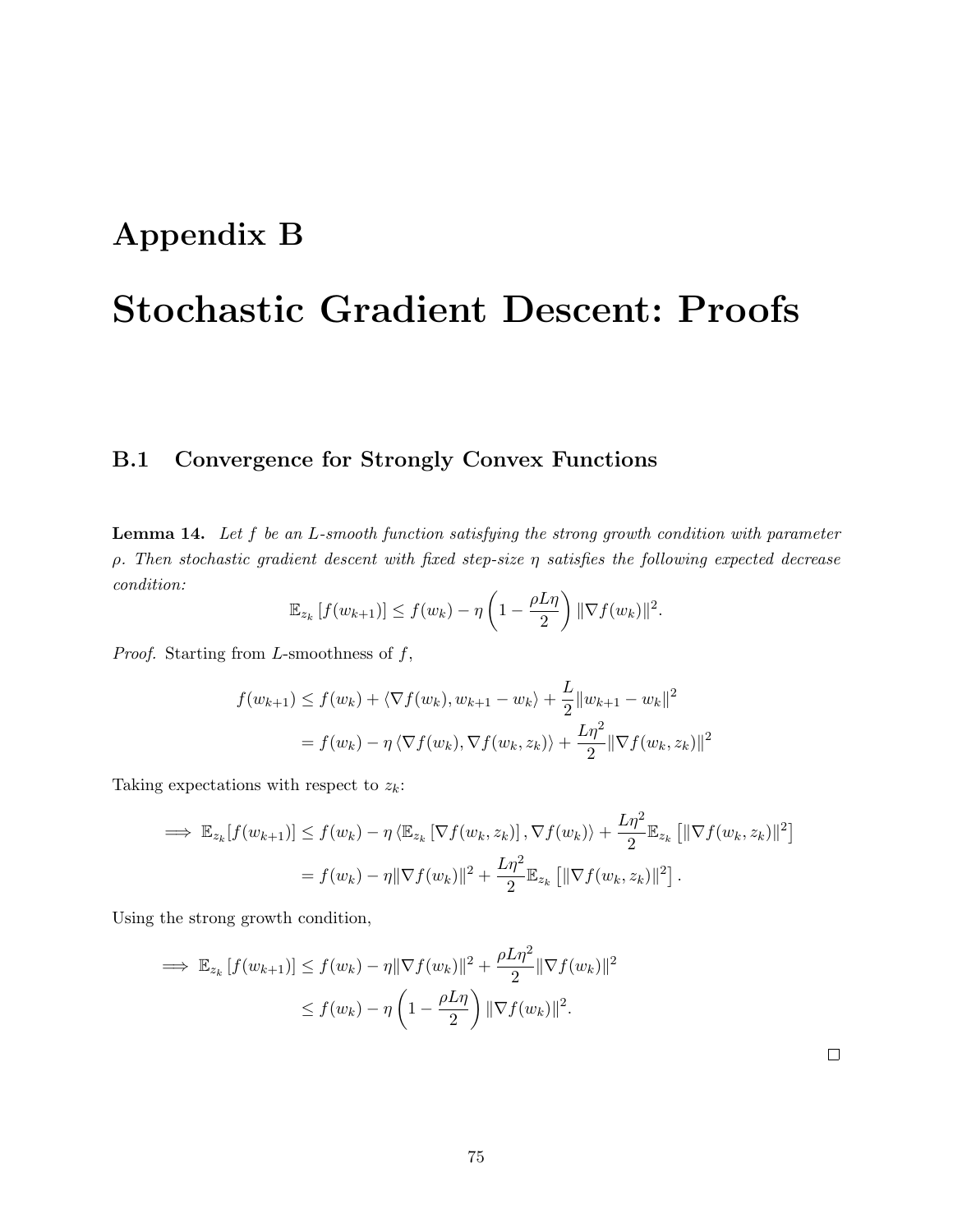**Theorem 1.** Let f be a  $\mu$ -strongly-convex, L-smooth function and  $\mathcal{O}$  a SFO such that  $(f, \mathcal{O})$ satisfies the strong growth condition with parameter  $\rho$ . Then stochastic gradient descent with fixed step-size  $\eta \leq \frac{2}{a(u+1)}$  $\frac{2}{\rho(\mu+L)}$  converges as

$$
\mathbb{E} [||w_K - w^*||^2] \le \left(1 - \frac{2\eta\mu L}{\mu + L}\right)^K ||w_0 - w^*||^2.
$$

Proof.

$$
||w_{k+1} - w^*||^2 = ||w_k - \eta \nabla f(w_k, z_k) - w^*||^2
$$
  
=  $\eta^2 ||\nabla f(w_k, z_k)||^2 - 2\eta \langle \nabla f(w_k, z_k), w_k - w^* \rangle + ||w_k - w^*||^2$ .

Taking expectations with respect to  $z_k$ ,

$$
\implies \mathbb{E}_{z_k} [||w_{k+1} - w^*||^2] = \eta^2 \mathbb{E}_{z_k} [||\nabla f(w_k, z_k)||^2] - 2\eta \mathbb{E}_{z_k} [\langle \nabla f(w_k, z_k), w_k - w^* \rangle] + ||w_k - w^*||^2
$$
  
=  $\eta^2 \mathbb{E}_{z_k} [||\nabla f(w_k, z_k)||^2] - 2\eta \langle \nabla f(w_k), w_k - w^* \rangle + ||w_k - w^*||^2.$ 

Now we use the strong growth condition to control  $\mathbb{E}_{z_k} \left[ \|\nabla f(w_k, z_k)\|^2 \right]$ , which yields

$$
\mathbb{E}_{z_k} [||w_{k+1} - w^*||^2] \leq \eta^2 \rho ||\nabla f(w_k)||^2 - 2\eta \langle \nabla f(w_k), w_k - w^* \rangle + ||w_k - w^*||^2.
$$

Coercivity of the gradient [\(Lemma 21\)](#page-115-0) implies

$$
\mathbb{E}_{z_k} \left[ \|w_{k+1} - w^*\|^2 \right] \leq \eta^2 \rho \|\nabla f(w_k)\|^2 - 2\eta \left( \frac{\mu L}{\mu + L} \|w_k - w^*\|^2 + \frac{1}{\mu + L} \|\nabla f(w_k)\|^2 \right) \n+ \|w_k - w^*\|^2 \n= \eta \left( \eta \rho - \frac{2}{\mu + L} \right) \|\nabla f(w_k)\|^2 + \left( 1 - \frac{2\eta \mu L}{\mu + L} \right) \|w_k - w^*\|^2.
$$

If  $\eta \leq \frac{2}{a(u+1)}$  $\frac{2}{\rho(\mu+L)}$  then  $\eta\rho - \frac{2}{\mu+L} \leq 0$  and we obtain

$$
\mathbb{E}_{z_k} [||w_{k+1} - w^*||^2] \leq \left(1 - \frac{2\eta\mu L}{\mu + L}\right) ||w_k - w^*||^2.
$$

Taking expectations and recursing on this inequality,

$$
\implies \mathbb{E} [||w_{k+1} - w^*||^2] \leq \left(1 - \frac{2\eta\mu L}{\mu + L}\right)^{k+1} ||w_0 - w^*||^2.
$$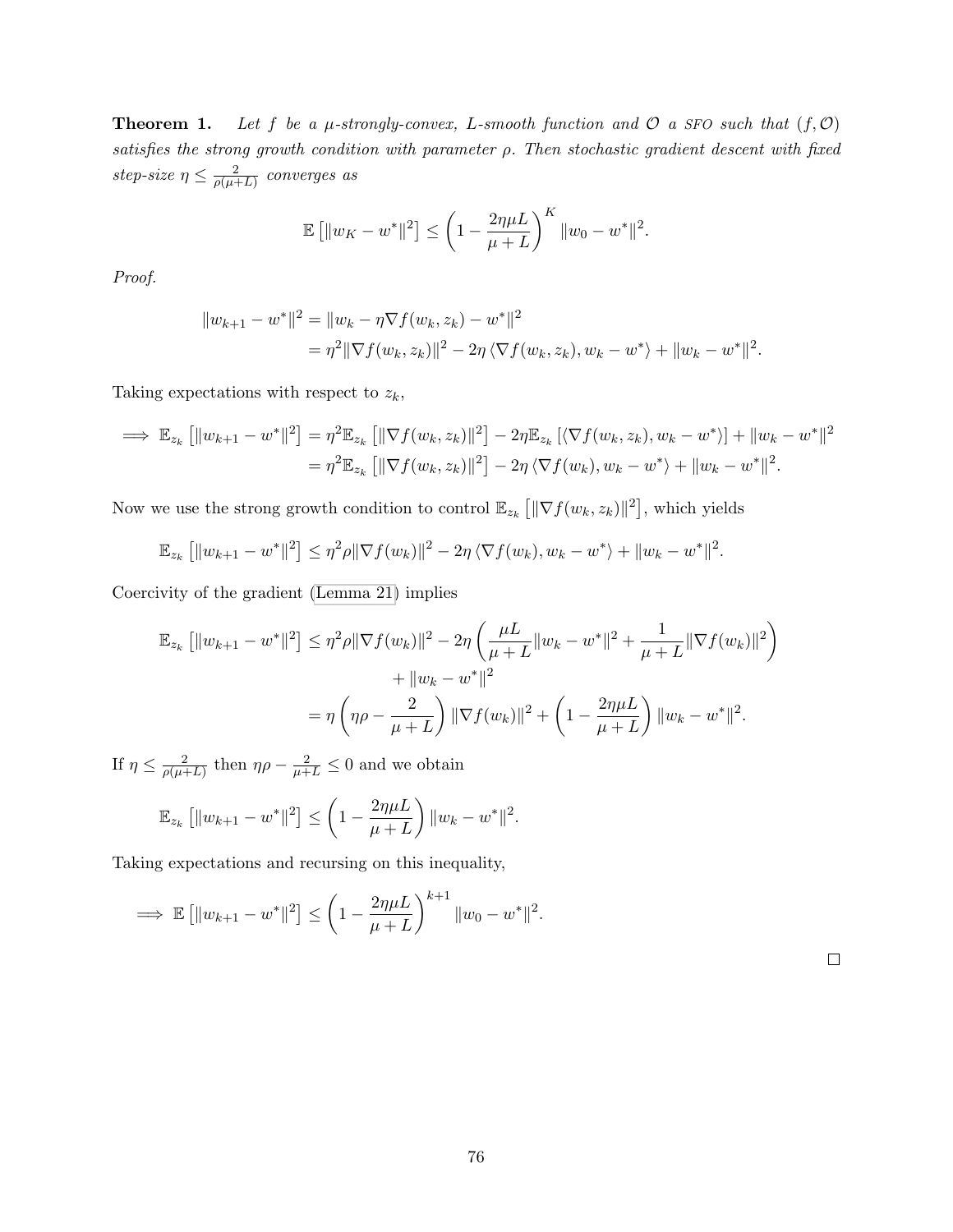**Theorem 2.** Let f be a  $\mu$ -strongly-convex, L-smooth function and  $\mathcal{O}$  an  $L_{max}$  individually-smooth and convex SFO such that  $(f, O)$  satisfies minimizer interpolation. Then stochastic gradient descent with fixed step-size  $\eta < \frac{2}{L_{max}}$  converges as

$$
\mathbb{E} [||w_K - w^*||^2] \le (1 - \mu \eta (2 - \eta L_{max}))^K ||w_0 - w^*||^2.
$$

Proof.

$$
||w_{k+1} - w^*||^2 = ||w_k - \eta \nabla f(w_k, z_k) - w^*||^2
$$
  
=  $\eta^2 ||\nabla f(w_k, z_k)||^2 - 2\eta \langle \nabla f(w_k, z_k), w_k - w^* \rangle + ||w_k - w^*||^2$ .

Recall  $f(\cdot, z_k)$  is convex,  $L_{\text{max}}$ -smooth, and  $\nabla f(w^*, z_k) = 0$  by interpolation. By [Lemma 20,](#page-114-1) we have

$$
\|\nabla f(w_k, z_k)\|^2 \leq L_{\max} \langle \nabla f(w_k, z_k), w_k - w^* \rangle.
$$

Applying this to the above yields

$$
||w_{k+1} - w^*||^2 \le \eta^2 L_{\max} \langle \nabla f(w_k, z_k), w_k - w^* \rangle - 2\eta \langle \nabla f(w_k, z_k), w_k - w^* \rangle + ||w_k - w^*||^2
$$
  

$$
||w_{k+1} - w^*||^2 = -\eta (2 - \eta L_{\max}) \langle \nabla f(w_k, z_k), w_k - w^* \rangle + ||w_k - w^*||^2.
$$

Taking expectations with respect to  $z_k$ :

$$
\implies \mathbb{E}_{z_k} [||w_{k+1} - w^*||^2] \le -\eta (2 - \eta L_{\max}) \mathbb{E}_{z_k} [\langle \nabla f(w_k, zk), w_k - w^* \rangle] + ||w_k - w^*||^2
$$
  
=  $-\eta (2 - \eta L_{\max}) \langle \nabla f(w_k), w_k - w^* \rangle + ||w_k - w^*||^2.$ 

If  $\eta \leq \frac{2}{L}$  $\frac{2}{L_{\text{max}}}$ , then  $2-\eta L_{\text{max}} \ge 0$ . Combing this with  $\langle \nabla f(w_k), w_k - w^* \rangle \ge \mu \|w_k - w^*\|^2$  by [Lemma 22](#page-115-1) allows us to obtain the following:

$$
\mathbb{E}_{z_k} [||w_{k+1} - w^*||^2] \le -\mu \eta (2 - \eta L_{\text{max}}) ||w_k - w^*||^2 + ||w_k - w^*||^2
$$
  
=  $(1 - \mu \eta (2 - \eta L_{\text{max}})) ||w_k - w^*||^2$ .

Taking expectations and recursing on this inequality yields the final result,

$$
\implies \mathbb{E} \left[ \|w_{k+1} - w^*\| \right]^2 \le (1 - \mu \eta (2 - \eta L_{\max}))^{k+1} \|w_0 - w^*\|^2.
$$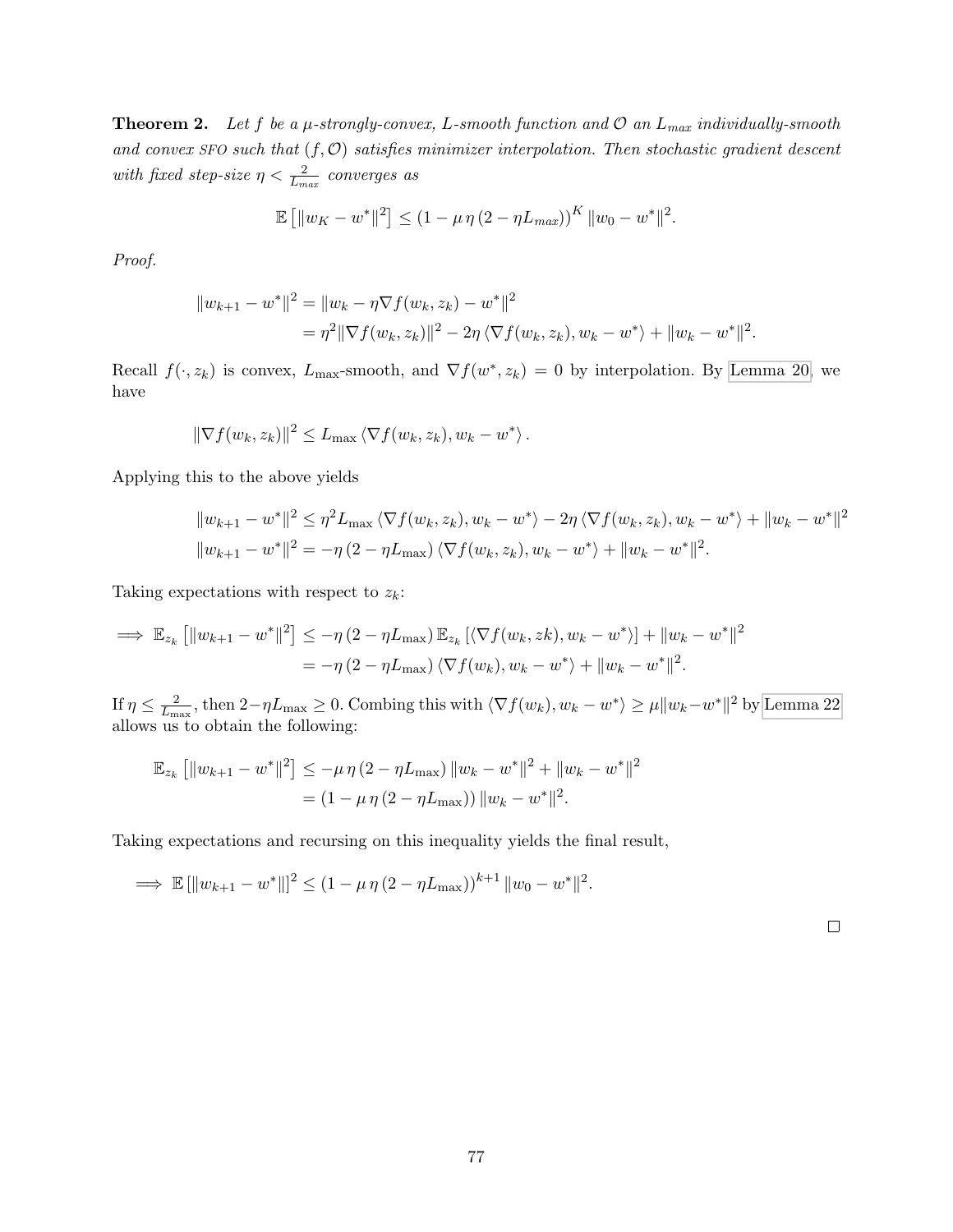**Theorem 3.** Let f be a  $\mu$ -strongly-convex, L-smooth function and  $\mathcal{O}$  an  $L_{max}$  individually-smooth and  $\mu_{max}$ -strongly-convex SFO such that  $(f, O)$  satisfies minimizer interpolation. Then stochastic gradient descent with fixed step-size  $\eta \leq \frac{2}{\eta}$  $\frac{2}{\mu_{max}+L_{max}}$  converges almost surely at the rate

$$
||w_K - w^*||^2 \le (1 - 2\eta \,\delta_{min})^K \, ||w_0 - w^*||^2,
$$

where  $\delta_{min} = \min_{z \in \mathcal{Z}} \frac{\mu_z L_z}{\mu_z + L_z}$  $\frac{\mu_z L_z}{\mu_z+L_z}$  .

Proof.

$$
||w_{k+1} - w^*||^2 = ||w_k - \eta \nabla f(w_k, z_k) - w^*||^2
$$
  
=  $\eta^2 ||\nabla f(w_k, z_k)||^2 - 2\eta \langle \nabla f(w_k, z_k), w_k - w^* \rangle + ||w_k - w^*||^2$ .

Coercivity of the stochastic gradient [\(Lemma 21\)](#page-115-0) implies

$$
||w_{k+1} - w^*||^2 \le \eta^2 ||\nabla f(w_k, z_k)||^2 - 2\eta \left(\frac{\mu_z L_z}{\mu_z + L_z} ||w_k - w^*||^2 + \frac{1}{\mu_z + L_z} ||\nabla f(w_k, z_k)||^2\right) + ||w_k - w^*||^2
$$

Let  $\delta_{\min} = \min_{z \in \mathcal{Z}} \frac{\mu_z L_z}{\mu_z + L_z}$  $\frac{\mu_z L_z}{\mu_z + L_z}$ . Then we have

$$
||w_{k+1} - w^*||^2 \le \eta^2 ||\nabla f(w_k, z_k)||^2 - 2\eta \left(\delta_{\min} ||w_k - w^*||^2 + \frac{1}{\mu_{\max} + L_{\max}} ||\nabla f(w_k, z_k)||^2\right) + ||w_k - w^*||^2 = \eta \left(\eta - \frac{2}{\mu_{\max} + L_{\max}}\right) ||\nabla f(w_k, z_k)||^2 + (1 - 2\eta \delta_{\min}) ||w_k - w^*||^2.
$$

If  $\eta \leq \frac{2}{\sqrt{1-\frac{1}{2}}}$  $\frac{2}{(\mu_{\text{max}}+L_{\text{max}})}$  then  $\eta-\frac{2}{\mu_{\text{max}}+L_{\text{max}}}$  $\frac{2}{\mu_{\max} + L_{\max}} \leq 0$  and we obtain  $||w_{k+1} - w^*||^2 \le (1 - 2\eta \, \delta_{\min}) ||w_k - w^*||^2.$ 

Recursing on this inequality,

$$
\implies \|w_{k+1} - w^*\|^2 \le (1 - 2\eta \,\delta_{\min})^{k+1} \|w_0 - w^*\|^2.
$$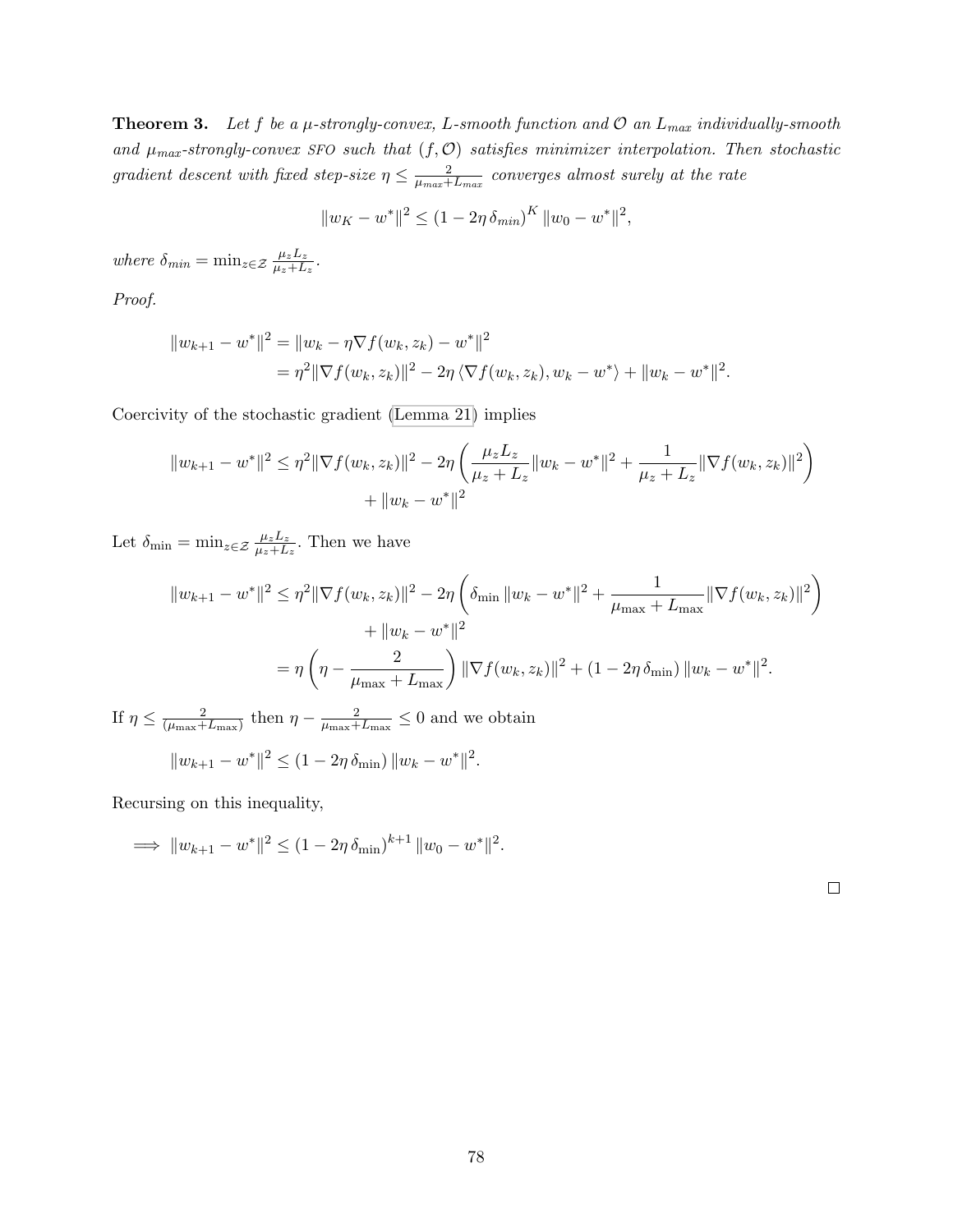#### B.2 Convergence for Convex Functions

<span id="page-90-0"></span>**Lemma 15.** Let f be a convex, L-smooth function and  $\mathcal{O}$  an  $L_{max}$  individually-smooth SFO such that  $(f, \mathcal{O})$  satisfies minimizer interpolation. Then stochastic gradient descent with step-size  $\eta$  satisfies the following inequality:

$$
f(w_k) - f(w^*) \leq \frac{1}{2\eta \delta} \left( \|w_k - w^*\|^2 - \mathbb{E}_{z_k} \left[ \|w_{k+1} - w^*\|^2 \right] \right),
$$

where  $\delta = \min \left\{ 1, 1 + \alpha L \left( \frac{1}{L} \right) \right\}$  $\left\{\frac{1}{L_{max}} - \eta\right\}$  and  $w^* = \Pi_{\mathcal{X}^*}(w_0)$ . Furthermore, if  $\eta \leq \frac{1}{L_m}$  $\frac{1}{L_{max}}$ , then  $f(w_k) - f(w^*) \leq \frac{1}{2k}$  $2\eta$  $\left( \|w_k - w^*\|^2 - \mathbb{E}_{z_k} \left[ \|w_{k+1} - w^*\|^2 \right] \right).$ 

*Proof.* Let  $w^* = \Pi_{\mathcal{X}^*}(w_0)$ . We have

$$
||w_{k+1} - w^*||^2 = ||w_k - \eta_k \nabla f(w_k, z_k) + -w^*||^2
$$
  
=  $\eta^2 ||\nabla f(w_k, z_k)||^2 - 2\eta \langle \nabla f(w_k, z_k), w_k - w^* \rangle + ||w_k - w^*||^2$ .

The weak growth condition implies  $\nabla f(w^*, z) = 0$  for all  $z \in \mathcal{Z}$ . [Lemma 19](#page-114-2) at  $w_k$  and  $w^*$  states

$$
f(w_k, z_k) - f(w^*, z_k) \le \langle \nabla f(w_k, z_k), w_k - w^* \rangle - \frac{1}{2L_{\max}} || \nabla f(w_k, z_k) ||^2.
$$

Substituting this into the above gives

$$
||w_{k+1} - w^*||^2 \le \eta^2 ||\nabla f(w_k, z_k)||^2 - 2\eta \left( f(w_k, z_k) - f(w^*, z_k) + \frac{1}{2L_{\text{max}}} ||\nabla f(w_k, z_k)||^2 \right) + ||w_k - w^*||^2 \le \left( \eta^2 - \frac{\eta}{L_{\text{max}}} \right) ||\nabla f(w_k, z_k)||^2 - 2\eta \left( f(w_k, z_k) - f(w^*, z_k) \right) + ||w_k - w^*||^2.
$$

Taking expectations with respect to  $z_k$ :

$$
\mathbb{E}_{z_k} \left[ \|w_{k+1} - w^*\|^2 \right] \leq \left( \eta^2 - \frac{\eta}{L_{\max}} \right) \mathbb{E}_{z_k} \left[ \|\nabla f(w_k, z_k)\|^2 \right] - 2\eta \mathbb{E}_{z_k} \left[ f(w_k, z_k) - f(w^*, z_k) \right] \n+ \|w_k - w^*\|^2, \n\leq \left( \eta^2 - \frac{\eta}{L_{\max}} \right) \mathbb{E}_{z_k} \left[ \|\nabla f(w_k, z_k)\|^2 \right] - 2\eta \left( f(w_k) - f(w^*) \right) + \|w_k - w^*\|^2.
$$

**Case 1:** If  $\eta \leq \frac{1}{L}$  $\frac{1}{L_{\text{max}}}$  then  $\left(\eta^2 - \frac{\eta}{L_{\text{max}}}\right) (f(w_k, z_k) - f(w^*, z_k)) \leq 0$  by interpolation and we obtain  $\mathbb{E}^{\mathbb{E}}$ 

$$
\mathbb{E}_{z_k} \left[ \|w_{k+1} - w^*\|^2 \right] \le -2\eta \left( f(w_k) - f(w^*) \right) + \|w_k - w^*\|^2
$$
  
\n
$$
\implies f(w_k) - f(w^*) \le \frac{1}{2\eta} \left[ \|w_k - w^*\|^2 - \mathbb{E}_{z_k} \|w_{k+1} - w^*\|^2 \right].
$$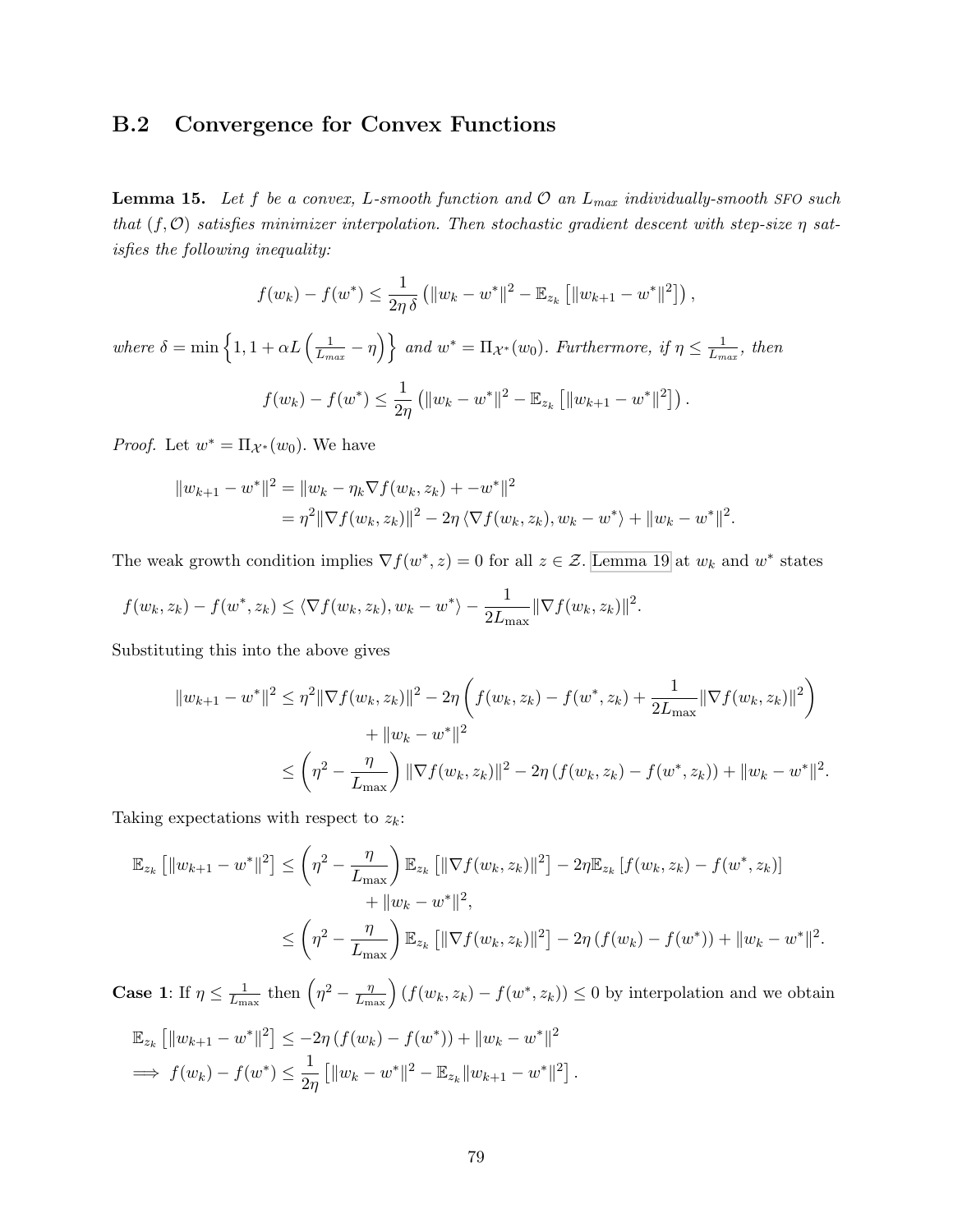**Case 2:** If  $\eta > \frac{1}{L_{\text{max}}}$  then  $\eta^2 - \frac{\eta}{L_{\text{max}}}$  $\frac{\eta}{L_{\text{max}}} > 0$  and the weak growth condition implies

$$
\mathbb{E}_{z_k} [||w_{k+1} - w^*||^2] \le 2\eta \alpha L \left(\eta - \frac{1}{L_{\text{max}}}\right) (f(w_k) - f(w^*)) - 2\eta (f(w_k) - f(w^*)) + ||w_k - w^*||^2
$$
  
= 
$$
-2\eta \left(1 + \alpha L \left(\frac{1}{L_{\text{max}}} - \eta\right)\right) (f(w_k) - f(w^*)) + ||w_k - w^*||^2.
$$

If  $\eta < \frac{1}{\alpha L} + \frac{1}{L_{\rm m}}$  $\frac{1}{L_{\text{max}}}$ , then  $1 + \alpha L \left( \frac{1}{L_{\text{m}}} \right)$  $\frac{1}{L_{\max}} - \eta$  > 0,

$$
\implies f(w_k) - f(w^*) \le \frac{1}{2\eta \left(1 + \alpha L \left(\frac{1}{L_{\max}} - \eta\right)\right)} \left(\|w_k - w^*\|^2 - \mathbb{E}_{z_k}\left[\|w_{k+1} - w^*\|^2\right]\right).
$$

Let us combine the cases by taking the worst-case bound. Let  $\delta = \min \left\{ 1, 1 + \alpha L \left( \frac{1}{L} \right) \right\}$  $\frac{1}{L_{\max}} - \eta \Big) \Big\}$  to obtain:

$$
f(w_k) - f(w^*) \le \frac{1}{2\eta \delta} \left( \|w_k - w^*\|^2 - \mathbb{E}_{z_k} \left[ \|w_{k+1} - w^*\|^2 \right] \right).
$$

Note that this bound is tight with Case 1 since  $1 + \alpha L \left( \frac{1}{L} \right)$  $\frac{1}{L_{\text{max}}} - \eta$   $\geq 1$  when  $\eta \leq \frac{1}{L_{\text{m}}}$  $\frac{1}{L_{\max}}.$  $\Box$ 

**Theorem 4.** Let f be a convex, L-smooth function and  $\mathcal{O}$  a SFO such that  $(f, \mathcal{O})$  satisfies the weak growth condition with parameter  $\alpha$ . Then stochastic gradient descent with fixed step-size  $\eta < \frac{1}{\alpha L}$ converges as

$$
\mathbb{E}[f(\bar{w}_K)] - f(w^*) \le \frac{1}{2\eta(1 - \eta \alpha L)} \frac{1}{K} \|w_0 - w^*\|^2,
$$

where  $\bar{w}_K = \frac{1}{K}$  $\frac{1}{K} \sum_{k=0}^{K-1} w_k$  and  $w^* = \Pi_{\mathcal{X}^*}(w_0)$ .

Proof.

$$
||w_{k+1} - w^*||^2 = ||w_k - \eta \nabla f(w_k, z_k) - w^*||^2
$$
  
=  $\eta^2 ||\nabla f(w_k, z_k)||^2 - 2\eta \langle \nabla f(w_k, z_k), w_k - w^* \rangle + ||w_k - w^*||^2$ .

Taking expectations with respect to  $z_k$ ,

$$
\mathbb{E}_{z_k} [\|w_{k+1} - w^*\|^2] = \eta^2 \mathbb{E}_{z_k} [\|\nabla f(w_k, z_k)\|^2] - 2\eta \mathbb{E}_{z_k} [\langle \nabla f(w_k, z_k), w_k - w^* \rangle] + \|w_k - w^*\|^2
$$
  
= 
$$
\eta^2 \mathbb{E}_{z_k} [\|\nabla f(w_k, z_k)\|^2] - 2\eta \langle \nabla f(w_k), w_k - w^* \rangle + \|w_k - w^*\|^2.
$$

By convexity of  $f$  and the weak growth condition,

$$
\mathbb{E}_{z_k} \left[ \|w_{k+1} - w^*\|^2 \right] \leq \eta^2 \mathbb{E}_{z_k} \left[ \|\nabla f(w_k, z_k)\|^2 \right] - 2\eta \left( f(w_k) - f(w^*) \right) + \|w_k - w^*\|^2
$$
  
\n
$$
\leq 2\eta^2 \alpha L \left( f(w_k) - f(w^*) \right) - 2\eta \left( f(w_k) - f(w^*) \right) + \|w_k - w^*\|^2
$$
  
\n
$$
= -2\eta \left( 1 - \eta \alpha L \right) \left( f(w_k) - f(w^*) \right) + \|w_k - w^*\|^2. \tag{B.1}
$$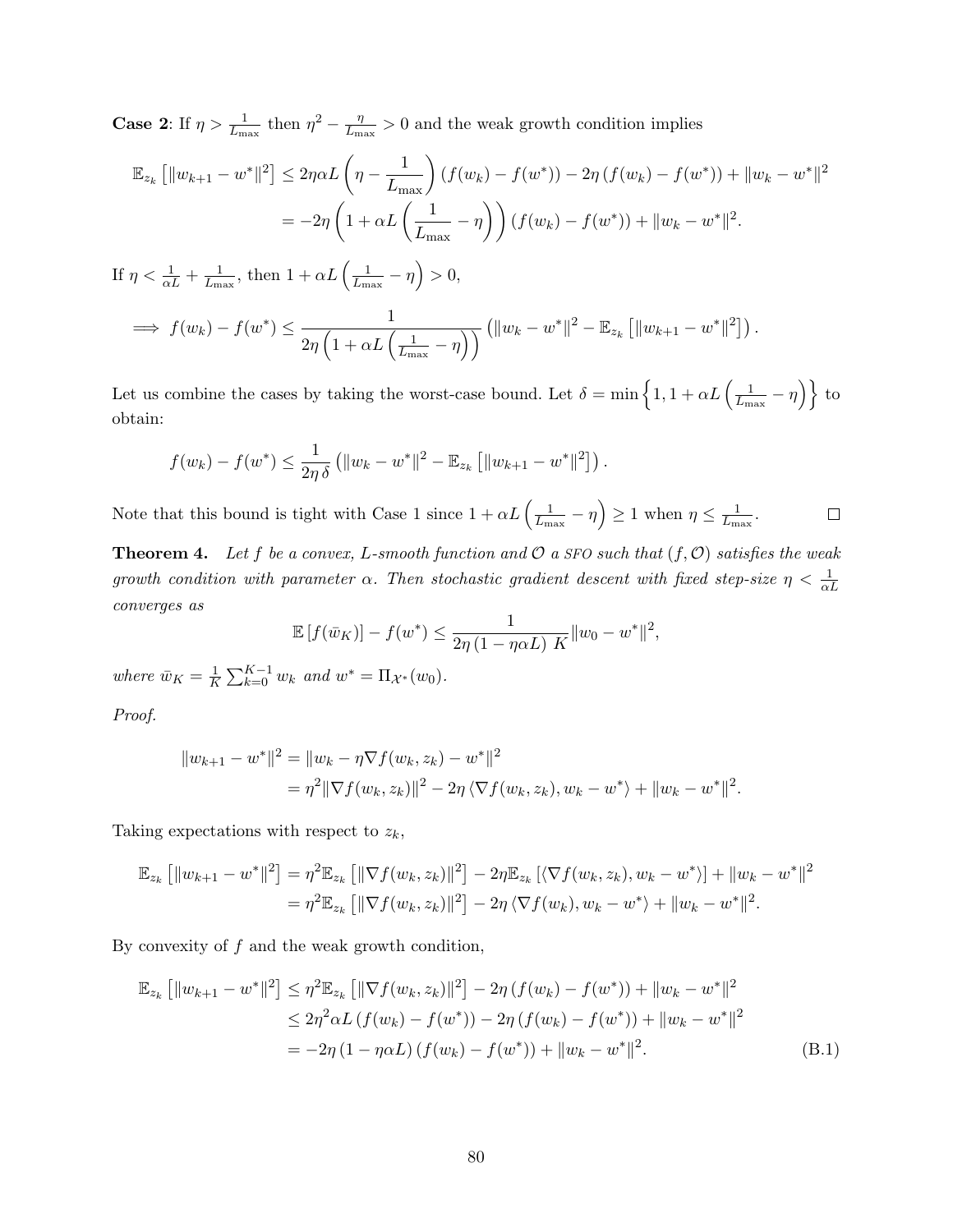Rearranging the expression to put the optimality gap on the left-hand side,

$$
2\eta (1 - \eta \alpha L) (f(w_k) - f(w^*)) \leq ||w_k - w^*||^2 - \mathbb{E}_{z_k} [||w_{k+1} - w^*||^2].
$$

If  $\eta < \frac{1}{\alpha L}$  then  $1 - \eta \alpha L > 0$ ,

$$
\implies f(w_k) - f(w^*) \leq \frac{1}{2\eta (1 - \eta \alpha L)} \left( \|w_k - w^*\|^2 - \mathbb{E}_{z_k} \left[ \|w_{k+1} - w^*\|^2 \right] \right).
$$

Taking expectations and summing from  $k = 0$  to  $K - 1$  now gives

$$
\frac{1}{K} \sum_{k=0}^{K-1} \mathbb{E} \left[ f(w_k) \right] - f(w^*) \le \frac{1}{2\eta \left( 1 - \eta \alpha L \right) K} \sum_{k=0}^{K-1} \left( \mathbb{E} \left[ \|w_k - w^*\|^2 \right] - \mathbb{E} \left[ \|w_{k+1} - w^*\|^2 \right] \right)
$$
\n
$$
= \frac{1}{2\eta \left( 1 - \eta \alpha L \right) K} \left( \|w_0 - w^*\|^2 - \mathbb{E} \left[ \|w_K - w^*\|^2 \right] \right)
$$
\n
$$
\le \frac{1}{2\eta \left( 1 - \eta \alpha L \right) K} \|w_0 - w^*\|^2.
$$

Noting  $\frac{1}{K} \sum_{k=0}^{K-1} f(w_k) \ge f(\bar{w}_K)$  by convexity leads to the final result,

$$
\mathbb{E}[f(\bar{w}_K)] - f(w^*) \le \frac{1}{2\eta(1 - \eta \alpha L) K} ||w_0 - w^*||^2.
$$

**Theorem 5.** Let f be a convex, L-smooth function and  $\mathcal{O}$  a SFO such that  $(f, \mathcal{O})$  satisfies the weak growth condition with parameter  $\alpha$ . Moreover, suppose  $\mathcal O$  is  $L_{max}$  individually-smooth. Then stochastic gradient descent with fixed step-size  $\eta < \frac{1}{\alpha L} + \frac{1}{L_m}$  $\frac{1}{L_{max}}$  converges as

$$
\mathbb{E}[f(\bar{w}_K)] - f(w^*) \le \frac{1}{2\eta \, \delta \, K} \|w_0 - w^*\|^2,
$$

where  $\bar{w}_K = \frac{1}{K}$  $\frac{1}{K} \sum_{k=0}^{K-1} w_k, w^* = \Pi_{\mathcal{X}^*}(w_0), \text{ and } \delta = \min\left\{1, 1 + \alpha L\left(\frac{1}{L_m}\right)\right\}$  $\frac{1}{L_{max}} - \eta \Big) \Big\}$  .

Proof. Starting from [Lemma 15,](#page-90-0)

$$
f(w_k) - f(w^*) \le \frac{1}{2\eta C} \left( \|w_k - w^*\|^2 - \mathbb{E}_{z_k} \left[ \|w_{k+1} - w^*\|^2 \right] \right)
$$

Taking expectations and summing from  $k = 0$  to  $K - 1$  now gives

$$
\implies \frac{1}{K} \sum_{k=0}^{K-1} \mathbb{E} \left[ f(w_k) - f(w^*) \right] \le \frac{1}{2\eta \delta K} \sum_{k=0}^{K-1} \left( \mathbb{E} \left[ \|w_k - w^*\|^2 \right] - \mathbb{E} \left[ \|w_{k+1} - w^*\|^2 \right] \right)
$$

$$
= \frac{1}{2\eta \delta K} \left( \|w_0 - w^*\|^2 - \mathbb{E} \left[ \|w_K - w^*\|^2 \right] \right)
$$

$$
\le \frac{1}{2\eta \delta K} \|w_0 - w^*\|^2
$$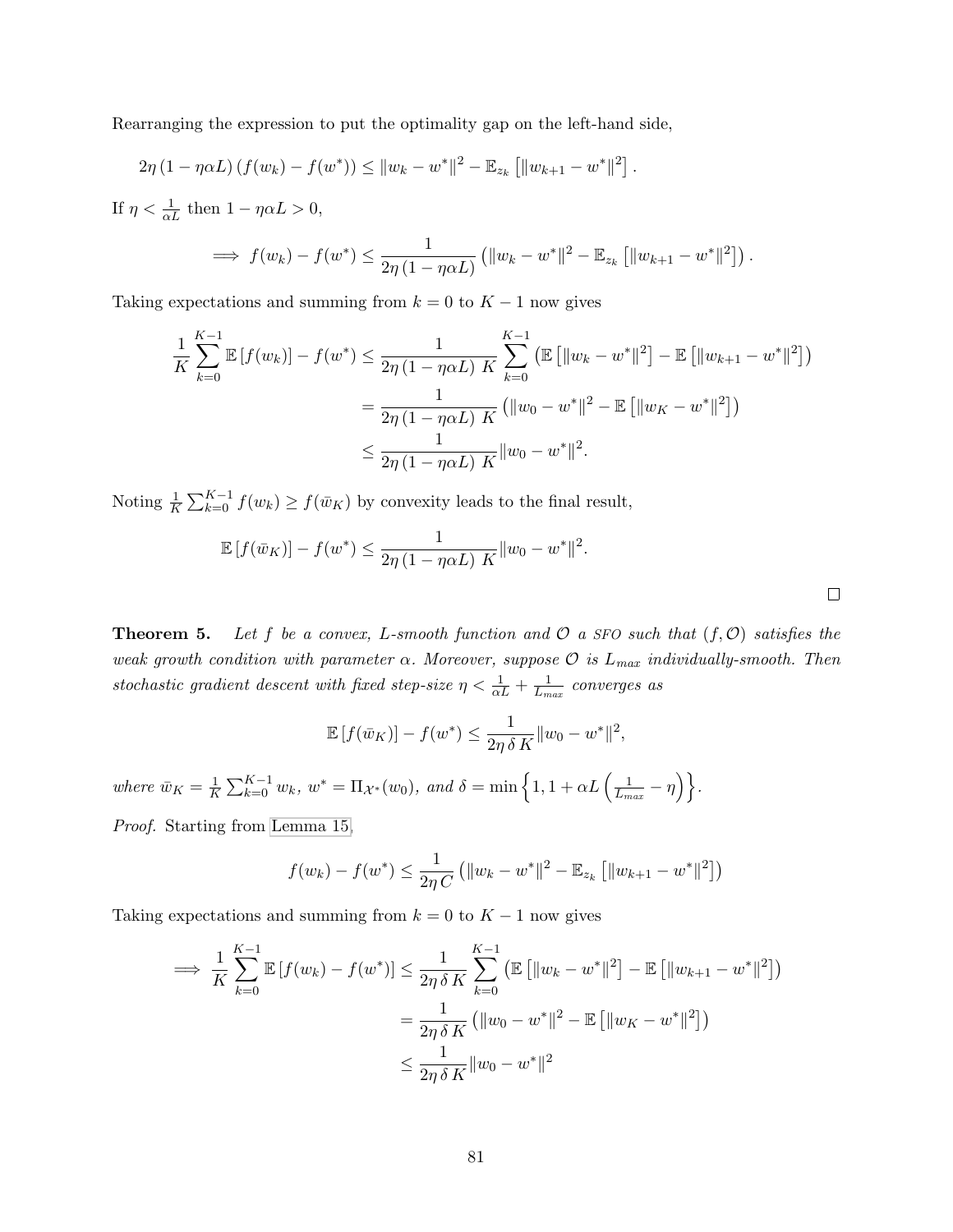Noting  $\frac{1}{K} \sum_{k=0}^{K-1} f(w_k) \ge f(\bar{w}_K)$  by convexity leads to the final result,

$$
\implies \mathbb{E}\left[f(\bar{w}_K)\right] - f(w^*) \le \frac{1}{2\eta \delta K} \|w_0 - w^*\|^2.
$$

#### B.3 Almost Sure Convergence

**Theorem 7.** Let f be a convex, L-smooth function with at least one finite minimizer and  $\mathcal{O}$  an  $L_{max}$  individually-smooth SFO such that  $(f, O)$  satisfies the weak growth condition with parameter  $\alpha$ . Then the sequence  $(f(w_k))$  generated by stochastic gradient descent with fixed step-size  $\eta < \frac{1}{\alpha L} + \frac{1}{L_m}$  $L_{max}$ converges to the optimal function value  $f(w^*)$  almost surely.

Proof. Lemma [15](#page-90-0) gives the decrease condition

$$
\mathbb{E} [||w_{k+1} - w^*||^2 | \mathcal{F}_k] \le ||w_k - w^*||^2 - 2\eta \delta (f(w_k) - f(w^*)),
$$

where  $\delta \geq 1$  since  $\eta < \frac{1}{\alpha L} + \frac{1}{L_m}$  $\frac{1}{L_{\text{max}}}$  The conditions of Theorem [6](#page-41-0) are satisfied with  $A_k = 0$  for all k and the sequence  $(\|w_k - w^*\|^2)$  converges to a non-negative random variable  $\lim_{k\to\infty} \|w_k - w^*\|^2$ almost surely. The theorem also guarantees

$$
\sum_{k=0}^{\infty} 2\eta \delta \left( f(w_k) - f(w^*) \right) < \infty
$$
\n
$$
\implies \sum_{k=0}^{\infty} \left( f(w_k) - f(w^*) \right) < \infty
$$
\n
$$
\implies \lim_{k \to \infty} f(w_k) \stackrel{\text{a.s.}}{=} f(w^*).
$$
\n(B.2)

That is, stochastic gradient descent converges to the optimal function value.

 $\Box$ 

**Theorem 8.** Let f be an L-smooth function with at least one finite minimizer  $w^*$  and  $\mathcal{O}$  a SFO such that  $(f, \mathcal{O})$  satisfies the strong growth condition with parameter  $\rho$ . Then the sequence of  $gradient\text{-}norms \text{ (}(\|\nabla f(w_k)\|^2\text{) } generated \text{ by stochastic gradient descent with fixed step-size } \eta < \frac{2}{\rho L}$ converges to 0 almost surely.

Proof. Lemma [14](#page-86-0) gives the decrease condition

$$
\mathbb{E}[f(w_{k+1}) - f(w^*) | \mathcal{F}_k] \le (f(w_k) - f(w^*)) - \eta \left(1 - \frac{\rho L \eta}{2}\right) \|\nabla f(w_k)\|^2.
$$

Since  $\eta < \frac{2}{\rho L}$ ,

$$
\eta\left(1-\frac{\eta\rho L}{2}\right) \|\nabla f(w_k)\|^2 > 0,
$$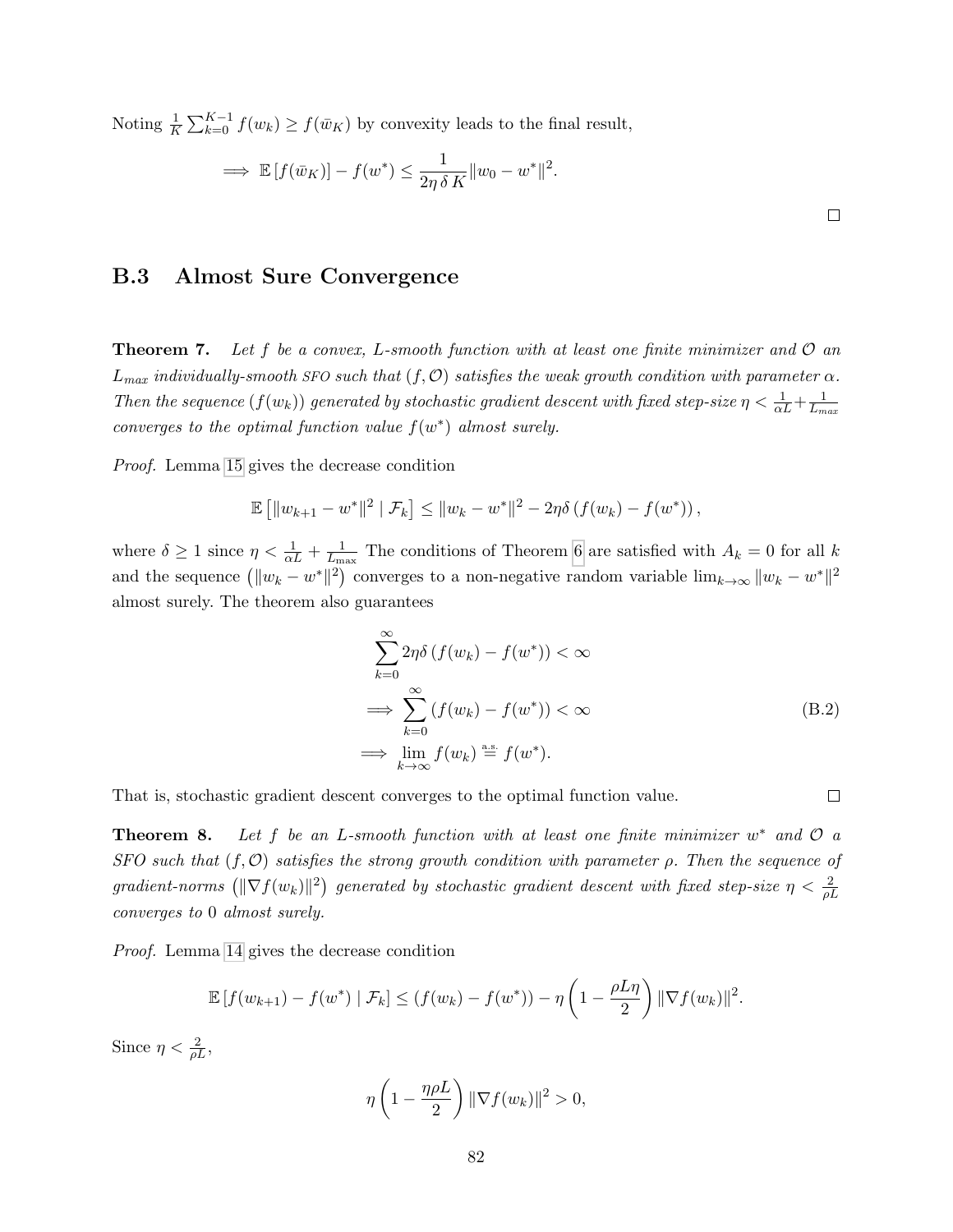and the conditions of Theorem [6](#page-41-0) are satisfied with  $A_k = 0$  for all k. The sequence  $(f(w_k) - f(w^*))$ converges to a non-negative random variable. Of more interest is that

$$
\sum_{k=0}^{\infty} \eta \left( 1 - \frac{\eta \rho L}{2} \right) \| \nabla f(w_k) \|^2 < \infty
$$
  

$$
\implies \sum_{k=0}^{\infty} \| \nabla f(w_k) \|^2 < \infty,
$$
 (B.3)

almost surely. Accordingly, the sequence of gradient norms satisfies

$$
\lim_{k \to \infty} \|\nabla f(w_k)\|^2 \stackrel{\text{a.s.}}{=} 0,
$$

and we conclude that the sequence of gradients converges to a stationary point.

 $\Box$ 

#### B.4 Additional Lemmas

**Lemma 16.** Consider the setting of Theorem 5 from [Vaswani et al.](#page-78-0) [\(2019a\)](#page-78-0): f is  $\mu$ -strongly-convex, L-smooth, and  $(f, \mathcal{O})$  satisfies weak growth with parameter  $\alpha$ . Then Theorem 5 can be modified to allow for a maximum step-size of  $\eta \leq \frac{\mu+L}{\alpha L^2}$  and the following convergence rate:

$$
\mathbb{E}\left[\|w_{K+1}-w^*\|^2\right] \leq \left(1-\mu\,\eta+\max\left\{\eta\mu\left(\eta\alpha L-1\right),\eta L\left(\eta\alpha L-1\right)\right\}\right)^K\|w_0-w^*\|^2.
$$

Moreover, this is tight with the original result when  $\eta = \frac{1}{\alpha L}$ .

Proof. Starting from the seventh line of the proof of Theorem 5 from [Vaswani et al.](#page-78-0) [\(2019a\)](#page-78-0),

$$
\mathbb{E}_{z_k} \left[ \|w_{k+1} - w^*\|^2 \right] \leq 2\eta \left( \eta \alpha L - 1 \right) \left( f(w_k) - f(w^*) \right) + (1 - \mu \eta) \|w_k - w^*\|^2.
$$

**Case 1**:  $\eta \leq \frac{1}{\alpha L}$ . Then  $2\eta (\eta \alpha L - 1) (f(w_k) - f(w^*)) \leq 0$  and [Lemma 18](#page-114-0) implies

$$
\mathbb{E}_{z_k} \left[ \|w_{k+1} - w^*\|^2 \right] \leq \eta \mu (\eta \alpha L - 1) \|w_k - w^*\|^2 + (1 - \mu \eta) \|w_k - w^*\|^2.
$$

**Case 2:**  $\frac{\mu+L}{\alpha L^2} > \eta > \frac{1}{\alpha L}$ . Then the other direction of [Lemma 18](#page-114-0) implies

$$
\mathbb{E}_{z_k} \left[ \|w_{k+1} - w^*\|^2 \right] \leq \eta L \left( \eta \alpha L - 1 \right) \|w_k - w^*\|^2 + \left( 1 - \mu \eta \right) \|w_k - w^*\|^2.
$$

Note that the upper bound on  $\eta$  is required to make progress in this case. We combine cases by taking the worst-case bound as follows:

$$
\implies \mathbb{E}_{z_k} [||w_{k+1} - w^*||^2] \le (1 - \mu \eta) ||w_k - w^*||^2 + \max \{ \eta \mu (\eta \alpha L - 1), \eta L (\eta \alpha L - 1) \} ||w_k - w^*||^2
$$
  
=  $(1 - \mu \eta + \max \{ \eta \mu (\eta \alpha L - 1), \eta L (\eta \alpha L - 1) \} ) ||w_k - w^*||^2,$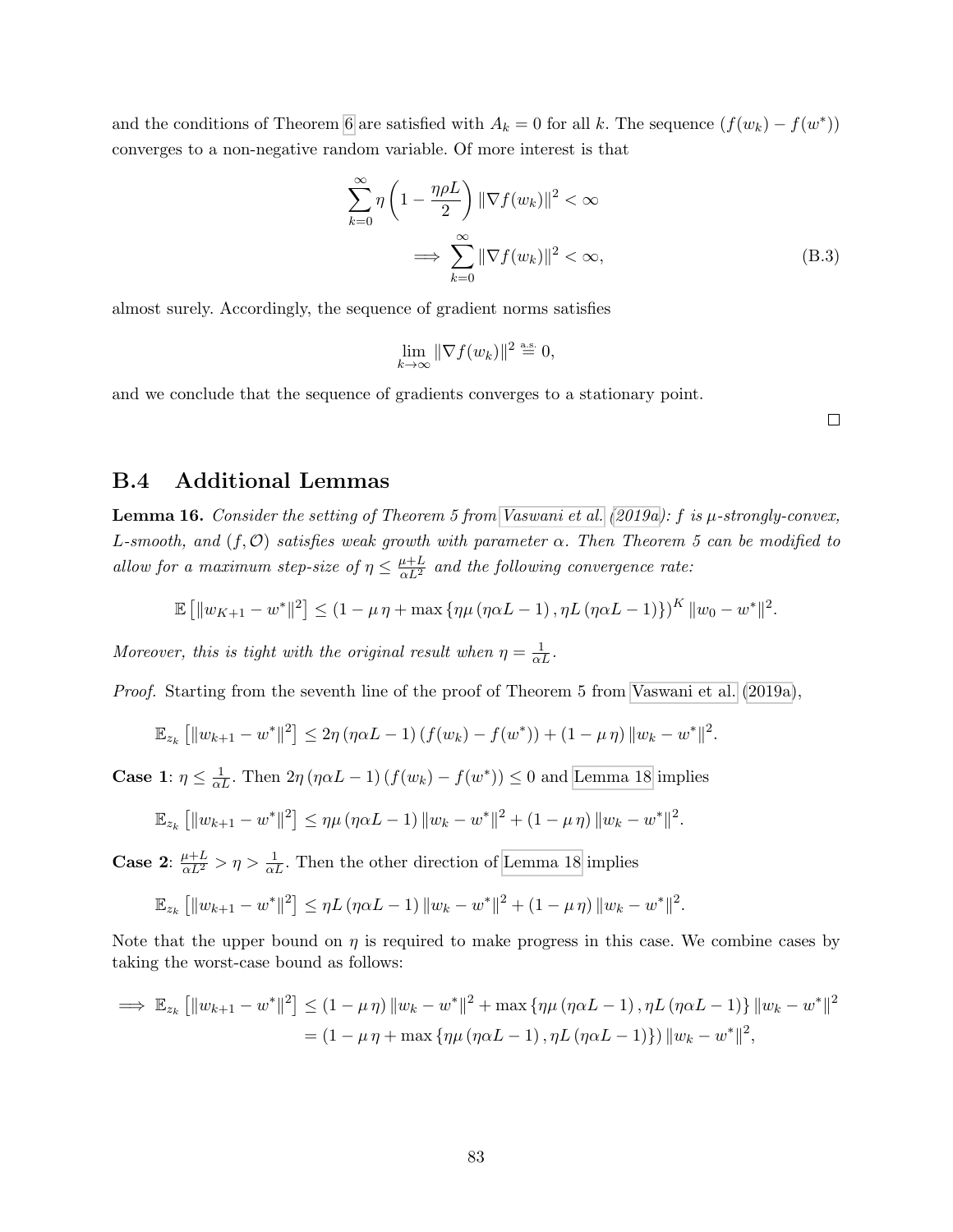Taking expectations and recursing on the inequality gives the final results,

$$
\implies \mathbb{E} \left[ \| w_{k+1} - w^* \|^2 \right] \le (1 - \mu \eta + \max \{ \eta \mu (\eta \alpha L - 1), \eta L (\eta \alpha L - 1) \} )^{k+1} \| w_0 - w^* \|^2.
$$

Tightness with the original result from [Vaswani et al.](#page-78-0) [\(2019a\)](#page-78-0) is immediate when  $\eta = \frac{1}{\alpha L}$  in the last expression above.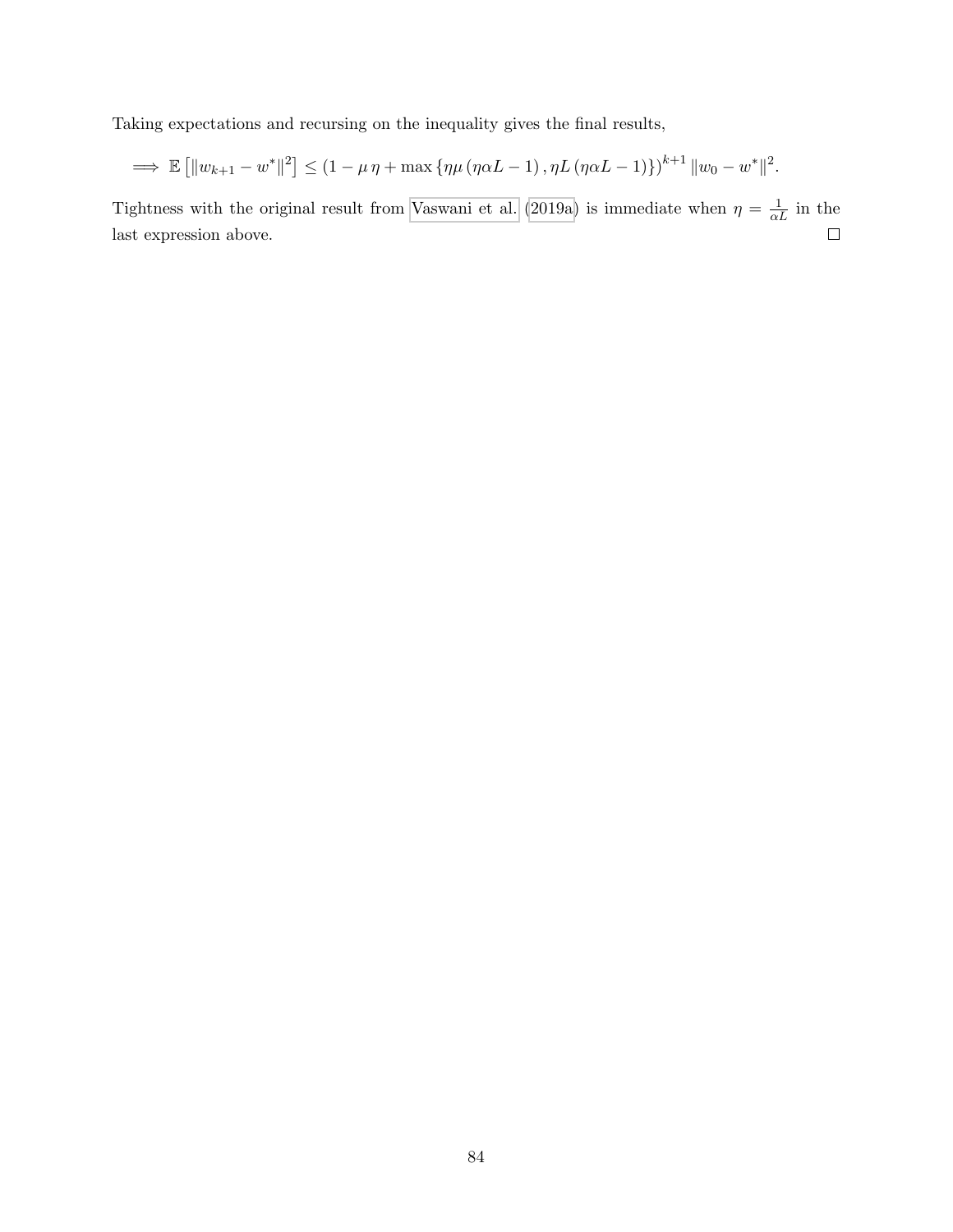# Appendix C Line Search: Proofs

**Lemma 8.** Let f be an L-smooth function and  $\mathcal{O}$  an  $L_{max}$  individually-smooth SFO such that  $(f, \mathcal{O})$ satisfies minimizer interpolation. Then the maximum possible step-size returned by the stochastic Armijo line-search constrained to lie in the  $(0, \eta_{max}]$  range satisfies the following inequalities:

$$
\min\left\{\frac{2(1-c)}{L_{max}}, \eta_{max}\right\} \le \eta_k \le \frac{f(w_k, z_k) - f(w^*, z_k)}{c||\nabla f(w_k, z_k)||^2}.
$$

*Proof.* Let  $\tilde{\eta}_k$  be the step-size returned by the exact Armijo line-search. The back-tracking constraint  $\eta_k \in (0, \eta_{\text{max}}]$  is equivalent to choosing  $\eta_k = \min{\{\tilde{\eta}_k, \eta_{\text{max}}\}}$ . Starting from individual smoothness of  $\mathcal{O},$ 

$$
f(w_{k+1}, z_k) \le f(w_k, z_k) - \langle \nabla f(w_k, z_k), w_{k+1} - w_k \rangle + \frac{L_{\max}}{2} ||w_{k+1} - w_k||^2
$$
  
=  $f(w_k, z_k) - \tilde{\eta}_k ||\nabla f(w_k, z_k)||^2 + \frac{\tilde{\eta}_k^2 L_{\max}}{2} ||\nabla f(w_k, z_k)||^2$   
=  $f(w_k, z_k) - \tilde{\eta}_k \left(1 - \frac{L_{\max} \tilde{\eta}_k}{2}\right) ||\nabla f(w_k, z_k)||^2.$ 

This implies that the stochastic Armijo condition,

$$
f(w_{k+1}, z_k) \leq f(w_k, z_k) - c \cdot \tilde{\eta}_k \|\nabla f(w_k, z_k)\|^2,
$$

is guaranteed to hold whenever

$$
c \tilde{\eta}_k \leq \tilde{\eta}_k \left( 1 - \frac{L_{\max} \tilde{\eta}_k}{2} \right)
$$

$$
\implies \tilde{\eta}_k \leq \frac{2(1 - c)}{L_{\max}}.
$$

Recalling  $\tilde{\eta}_k$  is the maximal step-size satisfying the Armijo condition leads to the lower-bound  $\eta_k \geq \min \left\{ \frac{2(1-c)}{L_{\max}} \right\}$  $\frac{\ell(1-c)}{L_{\max}}, \eta_{\max}\Big\}.$ 

Let us now upper-bound  $\eta_k$ . The argument above established that the Armijo condition is satisfied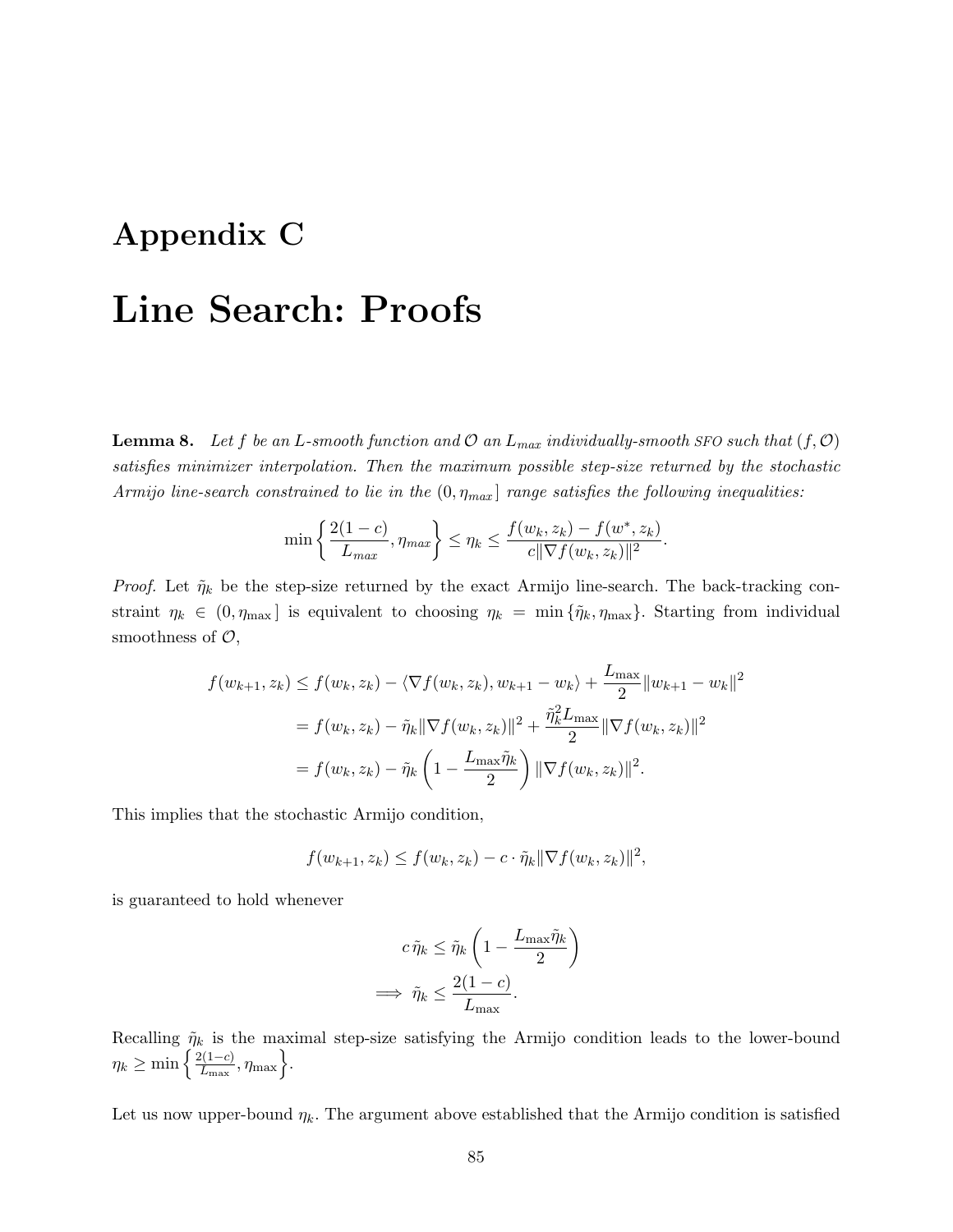for any step-size  $\eta \leq \frac{2(1-c)}{L}$  $\tilde{L}_{\text{max}}^{(1-c)}$ . Thus, it must be satisfied for  $\eta_k = \min{\{\tilde{\eta}_k, \eta_{\text{max}}\}}$  and we obtain

$$
f(w_{k+1}, z_k) \le f(w_k, z_k) - c \cdot \eta_k \|\nabla f(w_k, z_k)\|^2
$$
  
\n
$$
\implies \eta_k \le \frac{f(w_k, z_k) - f(w_{k+1}, z_k)}{c \|\nabla f(w_k, z_k)\|^2}.
$$

Minimizer interpolation implies  $f(w_{k+1}, z_k) \ge f(w^*, z_k)$  and thus

$$
\eta_k \le \frac{f(w_k, z_k) - f(w^*, z_k)}{c \|\nabla f(w_k, z_k)\|^2}.
$$

This completes the proof.

**Lemma 9.** Let f be a convex, L-smooth function and  $\mathcal{O}$  an  $L_{max}$  individually-smooth and convex  $SFO$  such that  $(f, O)$  satisfy minimizer interpolation. Then stochastic gradient descent using the Armijo line-search with  $c \geq \frac{1}{2}$  $\frac{1}{2}$  satisfies the following inequality:

$$
f(w_k) - f(w^*) \leq \frac{1}{2} \max \left\{ \frac{L_{max}}{2(1-c)}, \frac{1}{\eta_{max}} \right\} \left( \|w_k - w^*\|^2 - \mathbb{E}_{z_k} \left[ \|w_{k+1} - w^*\|^2 \right] \right),
$$

where  $w^* \in \mathcal{X}^*$  is arbitrary.

*Proof.* Let  $w^* \in \mathcal{X}^*$  be arbitrary. Then,

$$
||w_{k+1} - w^*||^2 = ||w_k - \eta_k \nabla f(w_k, z_k) - w^*||^2
$$
  
=  $\eta_k^2 ||\nabla f(w_k, z_k)||^2 - 2\eta_k \langle \nabla f(w_k, z_k), w_k - w^* \rangle + ||w_k - w^*||^2$ .

Minimizer interpolation implies  $\nabla f(w^*, z) = 0$  for all  $z \in \mathcal{Z}$ . We may thus use [Lemma 19](#page-114-2) at  $w_k$ and  $w^*$  to obtain

$$
||w_{k+1} - w^*||^2 \leq \eta_k^2 ||\nabla f(w_k, z_k)||^2 - 2\eta_k \left( f(w_k, z_k) - f(w^*, z_k) + \frac{1}{2L_{\text{max}}} ||\nabla f(w_k, z_k)||^2 \right) + ||w_k - w^*||^2 = \eta_k \left( \eta_k - \frac{1}{L_{\text{max}}} \right) ||\nabla f(w_k, z_k)||^2 - 2\eta_k \left( f(w_k, z_k) - f(w^*, z_k) \right) + ||w_k - w^*||^2.
$$

Our analysis now proceeds in cases on  $\eta_k$ .

Case 1: 
$$
\eta_k \le \frac{1}{L_{\text{max}}}
$$
. Then  $\eta_k \left( \eta_k - \frac{1}{L_{\text{max}}} \right) \|\nabla f(w_k, z_k)\|^2 \le 0$ ,  
\n $\implies \|w_{k+1} - w_k\|^2 \le -2\eta_k \left( f(w_k, z_k) - f(w^*, z_k) \right) + \|w_k - w^*\|^2$   
\n $\le -2 \min \left\{ \frac{2(1-c)}{L_{\text{max}}}, \eta_{\text{max}} \right\} \left( f(w_k) - f(w^*) \right) + \|w_k - w^*\|^2$ . (Lemma 8)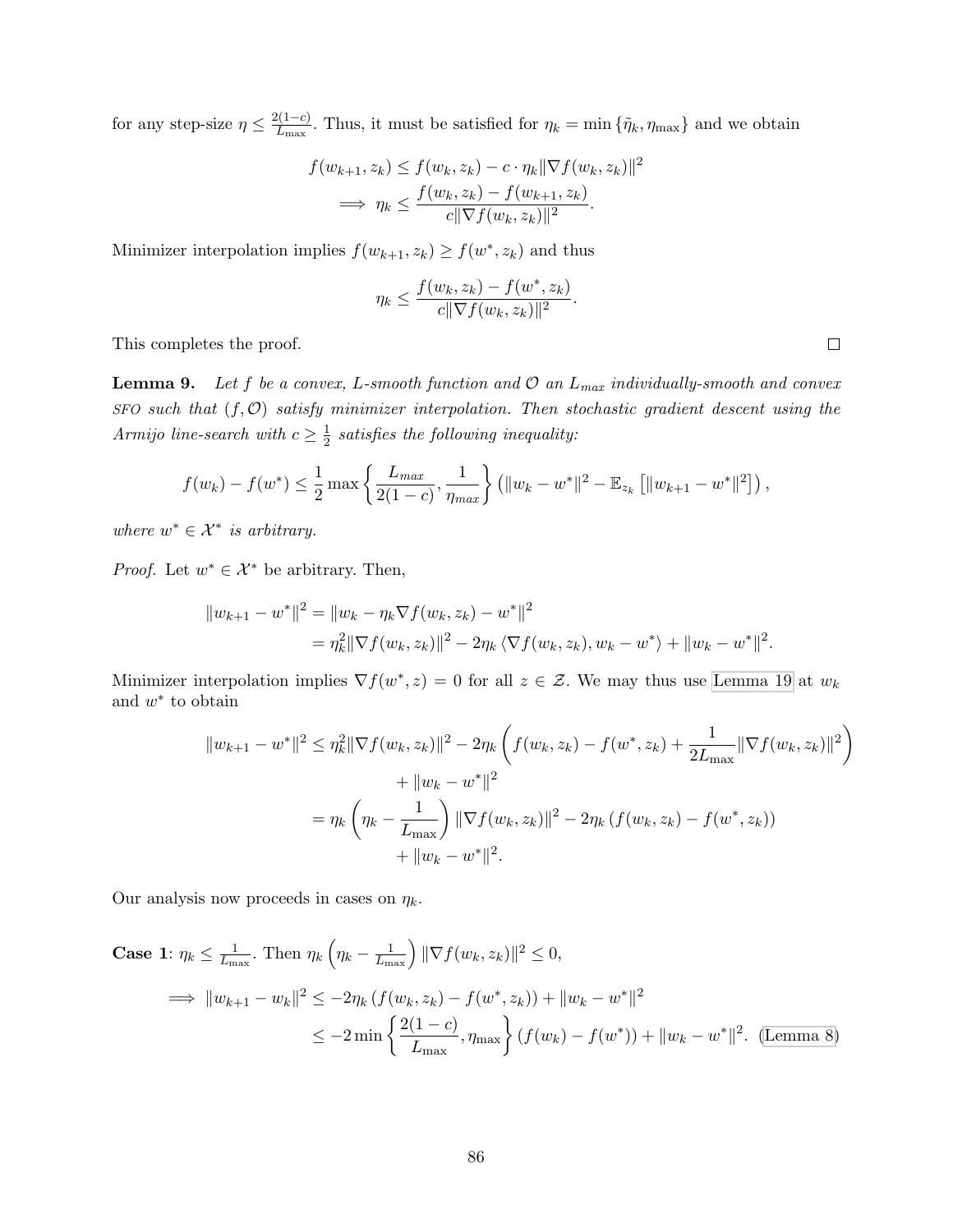Case 2:  $\eta_k > \frac{1}{L_m}$  $\frac{1}{L_{\text{max}}}.$  Then  $\eta_k \left( \eta_k - \frac{1}{L_{\text{max}}} \right) ||\nabla f(w_k, z_k)||^2 \geq 0$  and we may apply [Lemma 8](#page-48-0) to obtain

$$
||w_{k+1} - w^*||^2 \le \left(\frac{\eta_k}{c} - \frac{1}{cL_{\text{max}}}\right) (f(w_k, z_k) - f(w^*, z_k)) - 2\eta_k (f(w_k, z_k) - f(w^*, z_k))
$$
  
+  $||w_k - w^*||^2$   
=  $\eta_k \left(\frac{1}{c} - 2\right) (f(w_k, z_k) - f(w^*, z_k)) - \frac{1}{cL_{\text{max}}} (f(w_k, z_k) - f(w^*, z_k))$   
+  $||w_k - w^*||^2$ .

If  $c \geq \frac{1}{2}$  $\frac{1}{2}$  then  $\eta_k(\frac{1}{c} - 2) (f(w_k, z_k) - f(w^*, z_k)) \leq 0$  and

$$
||w_{k+1} - w^*||^2 \le -\frac{1}{cL_{\max}} \left( f(w_k, z_k) - f(w^*, z_k) \right) + ||w_k - w^*||^2.
$$

We may combine cases by taking the loosest bound as follows:

$$
\implies \|w_{k+1} - w^*\|^2 \le -\min\left\{\frac{4(1-c)}{L_{\max}}, 2\eta_{\max}, \frac{1}{cL_{\max}}\right\} (f(w_k, z_k) - f(w^*, z_k)) + \|w_k - w^*\|^2.
$$

Noting  $\frac{1}{cL_{\text{max}}} \geq \frac{4(1-c)}{L_{\text{max}}}$  $\frac{l(1-c)}{L_{\text{max}}}$  for  $c \in [0.5, 1]$  (with equality holding when  $c = \frac{1}{2}$ )  $(\frac{1}{2})$  implies

$$
||w_{k+1} - w^*||^2 \le -2 \min \left\{ \frac{2(1-c)}{L_{\max}}, \eta_{\max} \right\} (f(w_k, z_k) - f(w^*, z_k)) + ||w_k - w^*||^2.
$$

Taking expectations with respect to  $z_k$ :

$$
\implies \mathbb{E}_{z_k} [||w_{k+1} - w^*||^2] \le -2 \min \left\{ \frac{2(1-c)}{L_{\max}}, \eta_{\max} \right\} \mathbb{E}_{z_k} [f(w_k, z_k) - f(w^*, z_k)] + ||w_k - w^*||^2
$$
  
= -2 min  $\left\{ \frac{2(1-c)}{L_{\max}}, \eta_{\max} \right\} (f(w_k) - f(w^*)) + ||w_k - w^*||^2$ .

Rearranging the expression so the optimality gap is on the left-hand side completes the proof,

$$
\implies f(w_k) - f(w^*) \le \frac{1}{2} \max \left\{ \frac{L_{\max}}{2(1-c)}, \frac{1}{\eta_{\max}} \right\} \left( \|w_k - w^*\|^2 - \mathbb{E}_{z_k} \left[ \|w_{k+1} - w^*\|^2 \right] \right).
$$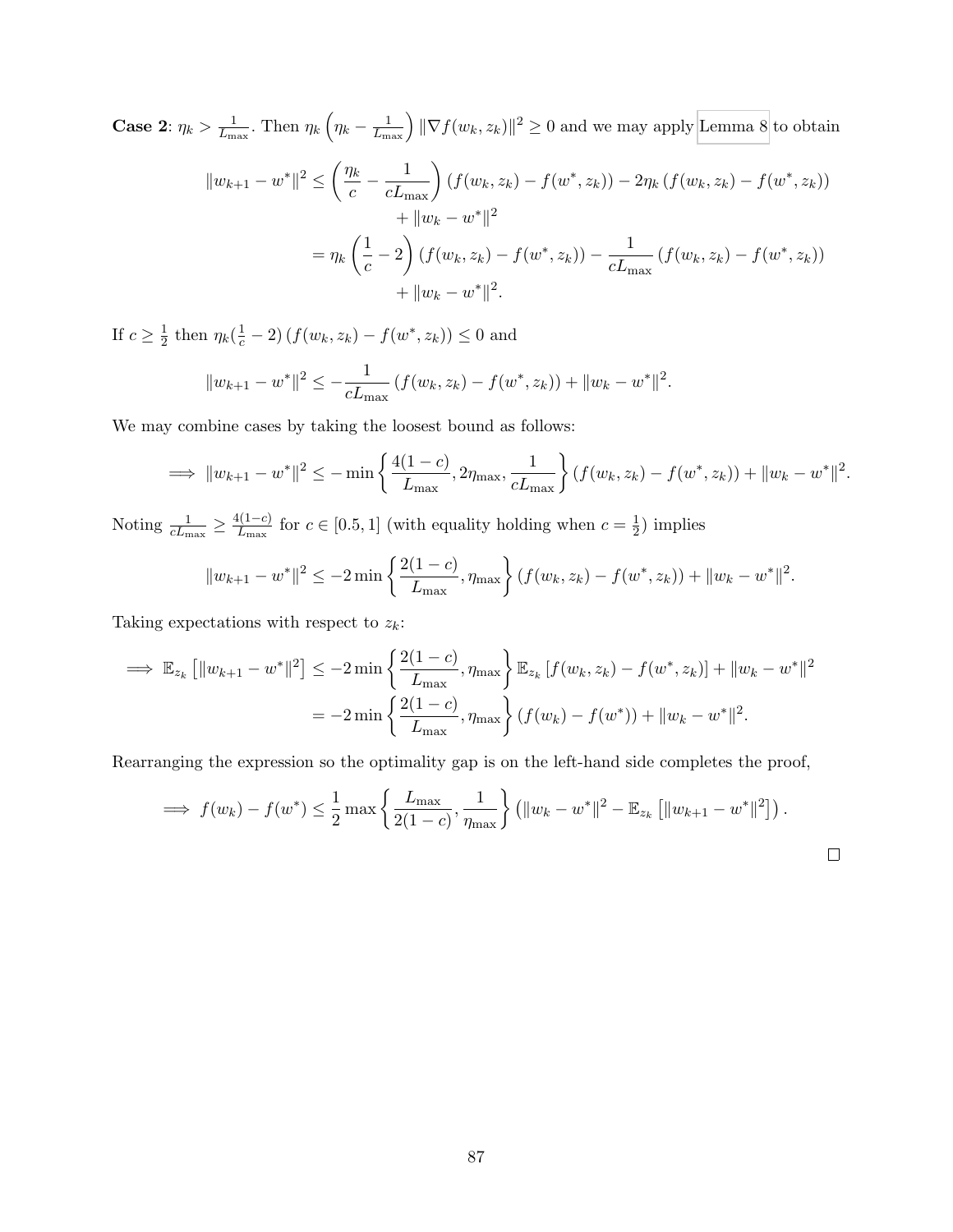#### C.1 Convergence for Strongly-Convex Functions

**Theorem 9.** Let f be a  $\mu$ -strongly-convex, L-smooth function and  $\mathcal{O}$  an  $L_{max}$  individually-smooth and convex SFO such that  $(f, \mathcal{O})$  satisfies minimizer interpolation. Then stochastic gradient descent using the Armijo line-search with  $c \geq \frac{1}{2}$  $rac{1}{2}$  converges as

$$
\mathbb{E} [||w_K - w^*||^2] \leq \left(1 - \mu \min \left\{\frac{2(1-c)}{L_{max}}, \eta_{max}\right\}\right)^K ||w_0 - w^*||^2.
$$

Proof. Starting from [Lemma 9,](#page-48-1)

$$
f(w_k) - f(w^*) \le \frac{1}{2} \max \left\{ \frac{L_{\max}}{2(1-c)}, \frac{1}{\eta_{\max}} \right\} \left( \|w_k - w^*\|^2 - \mathbb{E}_{z_k} \left[ \|w_{k+1} - w^*\|^2 \right] \right)
$$
  

$$
\implies \mathbb{E}_{z_k} \left[ \|w_{k+1} - w^*\|^2 \right] \le \|w_k - w^*\|^2 - 2 \min \left\{ \frac{2(1-c)}{L_{\max}}, \eta_{\max} \right\} \left( f(w_k) - f(w^*) \right)
$$

Strong-convexity implies  $f(w_k) - f(w^*) \geq \frac{\mu}{2}$  $\frac{\mu}{2}||w_k - w^*||^2$  [\(Lemma 17\)](#page-114-3). Using this inequality yields

$$
\mathbb{E}_{z_k} [\|w_{k+1} - w^*\|^2] \le \|w_k - w^*\|^2 - \mu \min\left\{\frac{2(1-c)}{L_{\text{max}}}, \eta_{\text{max}}\right\} \|w_k - w^*\|^2
$$

$$
= \left(1 - \mu \min\left\{\frac{2(1-c)}{L_{\text{max}}}, \eta_{\text{max}}\right\}\right) \|w_k - w^*\|^2.
$$

Taking expectations and recursing on the inequality,

$$
\implies \mathbb{E}\left[\|w_{k+1} - w^*\|^2\right] \le \left(1 - \mu \min\left\{\frac{2(1-c)}{L_{\max}}, \eta_{\max}\right\}\right)^{k+1} \|w_0 - w^*\|^2.
$$

 $\Box$ 

#### C.2 Convergence for Convex Functions

**Theorem 10.** Let f be a convex, L-smooth function and  $\mathcal{O}$  an  $L_{max}$  individually-smooth and convex SFO such that  $(f, O)$  satisfies minimizer interpolation. Then stochastic gradient descent using the Armijo line-search with  $c \geq \frac{1}{2}$  $rac{1}{2}$  converges as

$$
\mathbb{E}\left[f(\bar{w}_K)\right] - f(w^*) \le \frac{1}{2K} \max\left\{\frac{L_{max}}{2(1-c)}, \frac{1}{\eta_{max}}\right\} \|w_0 - w^*\|^2,
$$

where  $\bar{w}_K = \sum_{k=0}^{K-1} w_k$  and  $w^* = \Pi_{\mathcal{X}^*}(w_0)$ .

*Proof.* Starting from [Lemma 9](#page-48-1) with  $w^* = \Pi_{\mathcal{X}^*}(w_0)$ ,

$$
f(w_k) - f(w^*) \le \frac{1}{2} \max \left\{ \frac{L_{\max}}{2(1-c)}, \frac{1}{\eta_{\max}} \right\} \left( \|w_k - w^*\|^2 - \mathbb{E}_{z_k} \left[ \|w_{k+1} - w^*\|^2 \right] \right).
$$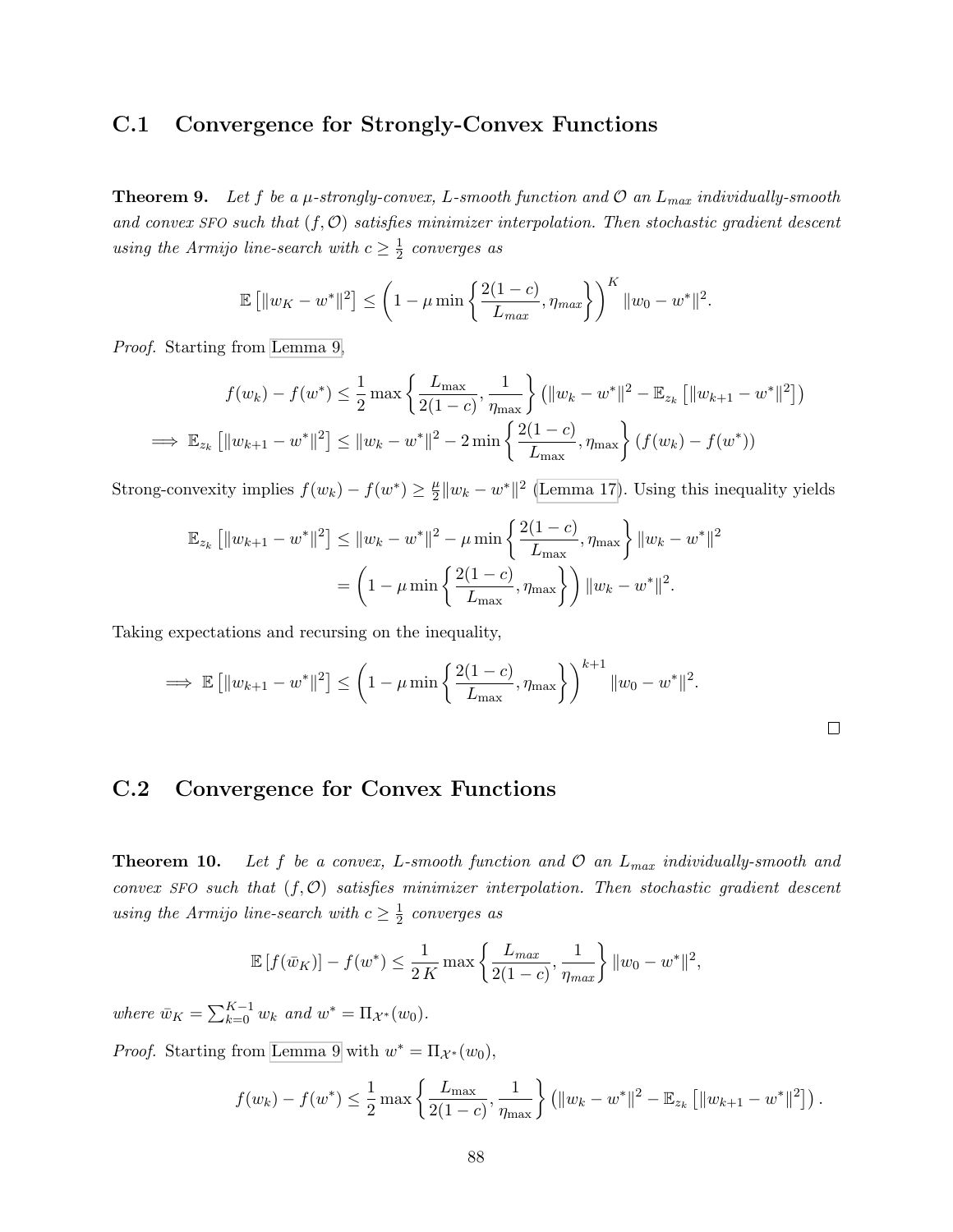Taking expectations and summing from  $k = 0$  to  $K - 1$ ,

$$
\implies \frac{1}{K} \sum_{k=0}^{K-1} \mathbb{E} \left[ f(w_k) \right] - f(w^*) \le \frac{1}{2K} \max \left\{ \frac{L_{\max}}{2(1-c)}, \frac{1}{\eta_{\max}} \right\} \sum_{k=0}^{K-1} \mathbb{E} \left[ \|w_k - w^*\|^2 - \|w_{k+1} - w^*\|^2 \right] \n= \frac{1}{2K} \max \left\{ \frac{L_{\max}}{2(1-c)}, \frac{1}{\eta_{\max}} \right\} \left( \|w_0 - w^*\|^2 - \mathbb{E} \left[ \|w_K - w^*\|^2 \right] \right) \n\le \frac{1}{2K} \max \left\{ \frac{L_{\max}}{2(1-c)}, \frac{1}{\eta_{\max}} \right\} \|w_0 - w^*\|^2.
$$

Noting  $\frac{1}{K} \sum_{k=0}^{K-1} f(w_k) \ge f(\bar{w}_K)$  by convexity leads to the final result,

$$
\implies \mathbb{E}\left[f(\bar{w}_K)\right] - f(w^*) \le \frac{1}{2K} \max\left\{\frac{L_{\max}}{2(1-c)}, \frac{1}{\eta_{\max}}\right\} \|w_0 - w^*\|^2.
$$

#### C.3 Convergence for Non-Convex Functions

**Theorem 11.** Let f be an L-smooth function and  $\mathcal{O}$  an  $L_{max}$  individually-smooth SFO such that  $(f, O)$  satisfies the strong growth condition with parameter  $\rho$ . Then stochastic gradient descent using the Armijo line-search with  $c > 1 - \frac{L_{max}}{\rho L}$  and  $\eta_{max} < \frac{2}{\rho L}$  converges as

$$
\min_{k \in [K]} \|\nabla f(w_k)\|^2 \leq \frac{1}{\delta K} \left( f(w_0) - f(w^*) \right),
$$

where  $\delta = \left(\eta_{max} + \frac{2(1-c)}{L_{max}}\right) - \rho \left(\eta_{max} - \frac{2(1-c)}{L_{max}}\right)$  $\frac{L(1-c)}{L_{max}} + L\eta_{max}^2$ .

*Proof.* Firstly, note that for any vectors  $a, b \in \mathbb{R}^d$ ,

$$
||a - b||2 = ||a||2 + ||b||2 - 2 \langle a, b \rangle
$$
  
\n
$$
\implies -\langle a, b \rangle = \frac{1}{2} (||a - b||2 - ||a||2 - ||b||2).
$$
 (C.1)

<span id="page-100-0"></span> $\Box$ 

Let  $\Delta_k = f(w_{k+1}) - f(w_k)$ . Starting from L-smoothness of f:

$$
\Delta_k \le \langle \nabla f(w_k), w_{k+1} - w_k \rangle + \frac{L}{2} ||w_{k+1} - w_k||^2
$$
  
=  $-\eta_k \langle \nabla f(w_k), \nabla f(w_k, z_k) \rangle + \frac{L\eta_k^2}{2} ||\nabla f(w_k, z_k)||^2.$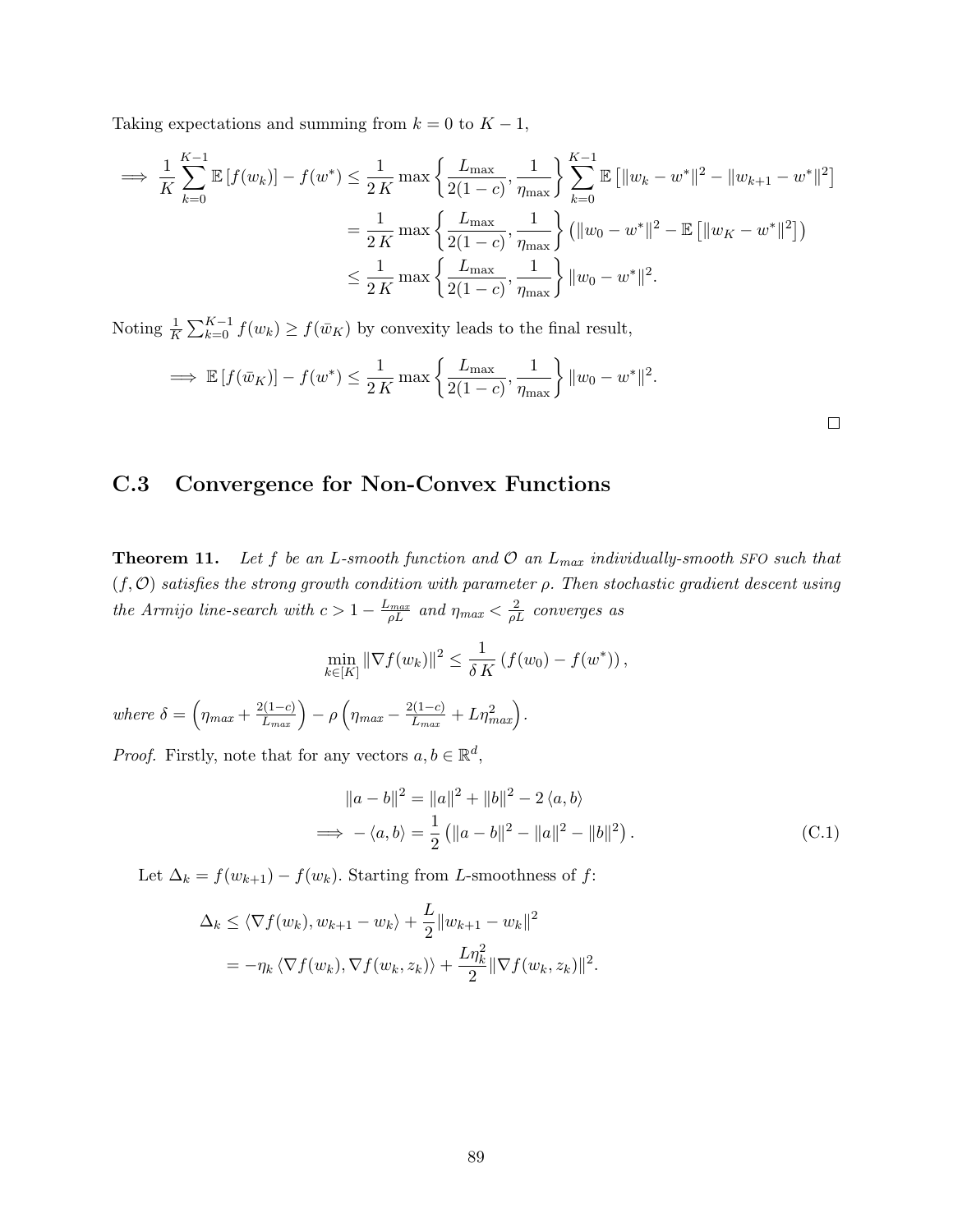Using [Equation C.1](#page-100-0) on  $-\langle \nabla f(w_k), \nabla f(w_k, z_k)\rangle$ ,

$$
\implies \Delta_k \leq \frac{\eta_k}{2} \left( \|\nabla f(w_k) - \nabla f(w_k, z_k)\|^2 - \|\nabla f(w_k)\|^2 - \|\nabla f(w_k, z_k)\|^2 \right) \n+ \frac{L\eta_k^2}{2} \|\nabla f(w_k, z_k)\|^2 \n\implies 2\Delta_k \leq \eta_k \|\nabla f(w_k) - \nabla f(w_k, z_k)\|^2 - \eta_k \left( \|\nabla f(w_k)\|^2 + \|\nabla f(w_k, z_k)\|^2 \right) \n+ L\eta_k^2 \|\nabla f(w_k, z_k)\|^2.
$$

Using min  $\left\{\frac{2(1-c)}{L}\right\}$  $\left\{\frac{\rho(1-c)}{L_{\max}}, \eta_{\max}\right\} = \eta_{\min} \leq \eta_k \leq \eta_{\max}$  from [Lemma 8](#page-48-0) and taking expectations with respect to  $z_k$ :

$$
2\Delta_{k} \leq \eta_{\max} \|\nabla f(w_{k}) - \nabla f(w_{k}, z_{k})\|^{2} - \eta_{\min} \left( \|\nabla f(w_{k})\|^{2} + \|\nabla f(w_{k}, z_{k})\|^{2} \right) + L\eta_{\max}^{2} \|\nabla f(w_{k}, z_{k})\|^{2} \n\implies 2\mathbb{E}_{z_{k}} [\Delta_{k}] \leq \eta_{\max} \mathbb{E}_{z_{k}} [\|\nabla f(w_{k}) - \nabla f(w_{k}, z_{k})\|^{2}] - \eta_{\min} \mathbb{E}_{z_{k}} [\|\nabla f(w_{k})\|^{2} + \|\nabla f(w_{k}, z_{k})\|^{2}] + L\eta_{\max}^{2} \mathbb{E}_{z_{k}} [\|\nabla f(w_{k}, z_{k})\|^{2}] = \eta_{\max} \mathbb{E} [\|\nabla f(w_{k}, z_{k})\|^{2}] - \eta_{\max} \|\nabla f(w_{k})\|^{2} - \eta_{\min} \mathbb{E}_{z_{k}} [\|\nabla f(w_{k})\|^{2} + \|\nabla f(w_{k}, z_{k})\|^{2}] + L\eta_{\max}^{2} \mathbb{E}_{z_{k}} [\|\nabla f(w_{k}, z_{k})\|^{2}]
$$

Collecting terms and applying the strong growth condition,

$$
2\mathbb{E}_{z_k} [\Delta_k] \le (\eta_{\max} - \eta_{\min} + L\eta_{\max}^2) \mathbb{E}_{z_k} [||\nabla f(w_k, z_k)||^2] - (\eta_{\max} + \eta_{\min}) ||\nabla f(w_k)||^2
$$
  
\n
$$
\le \rho (\eta_{\max} - \eta_{\min} + L\eta_{\max}^2) ||\nabla f(w_k)||^2 - (\eta_{\max} + \eta_{\min}) ||\nabla f(w_k)||^2
$$
  
\n
$$
= -((\eta_{\max} + \eta_{\min}) - \rho (\eta_{\max} - \eta_{\min} + L\eta_{\max}^2)) ||\nabla f(w_k)||^2.
$$

Assuming  $\delta = (\eta_{\text{max}} + \eta_{\text{min}}) - \rho (\eta_{\text{max}} - \eta_{\text{min}} + L\eta_{\text{max}}^2) > 0,$  $\Rightarrow$   $\|\nabla f(w_k)\|^2 \leq \frac{2}{s}$  $\frac{2}{\delta} \mathbb{E}_{z_k} \left[ -\Delta_k \right].$ 

Taking expectations and summing from  $k = 0$  to  $K - 1$ ,

$$
\implies \frac{1}{K} \sum_{k=0}^{K-1} \mathbb{E} \left[ \|\nabla f(w_k)\|^2 \right] \le \frac{2}{\delta K} \sum_{k=0}^{K-1} \mathbb{E} \left[ -\Delta_k \right]
$$
  

$$
= \frac{2}{\delta K} \sum_{k=0}^{K-1} \mathbb{E} \left[ f(w_k) - f(w_{k+1}) \right]
$$
  

$$
= \frac{2}{\delta K} \mathbb{E} \left[ f(w_0) - f(w_{k+1}) \right]
$$
  

$$
\le \frac{2}{\delta K} \left( f(w_0) - f(w^*) \right)
$$
  

$$
\implies \min_{k \in [K-1]} \mathbb{E} \left[ \|\nabla f(w_k)\|^2 \right] \le \frac{2}{\delta K} \left( f(w_0) - f(w^*) \right).
$$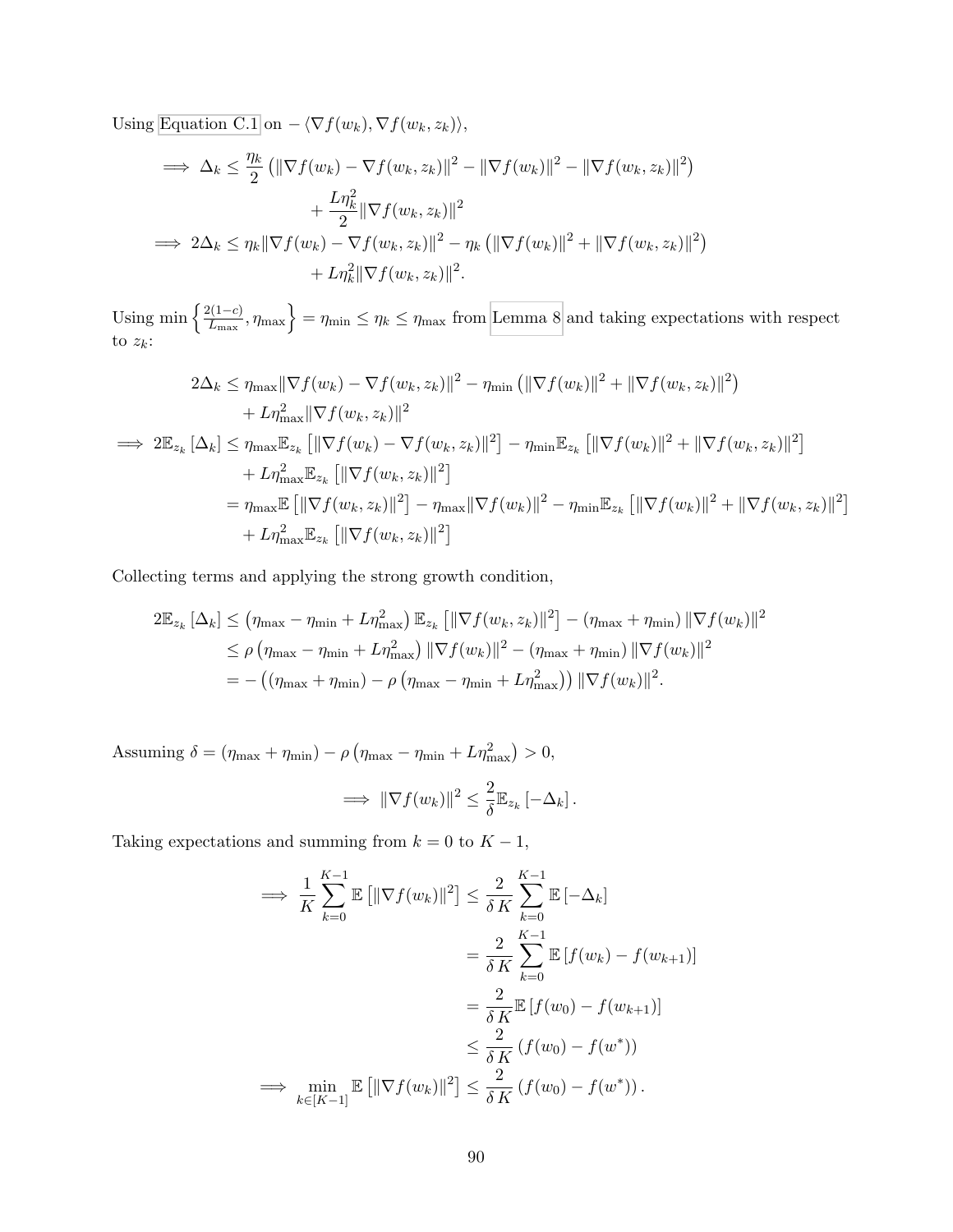It remains to show that  $\delta > 0$  holds. Our analysis proceeds in cases.

**Case 1:**  $\eta_{\text{max}} \leq \frac{2(1-c)}{L_{\text{max}}}$  $\frac{\ell(1-c)}{L_{\max}}$ . Then  $\eta_{\min} = \eta_{\max}$  and

$$
\delta = (\eta_{\text{max}} + \eta_{\text{max}}) - \rho (\eta_{\text{max}} - \eta_{\text{max}} + L\eta_{\text{max}}^2)
$$

$$
= 2\eta_{\text{max}} - \rho L\eta_{\text{max}}^2 > 0
$$

$$
\implies \eta_{\text{max}} < \frac{2}{\rho L}.
$$

**Case 2:**  $\eta_{\text{max}} > \frac{2(1-c)}{L_{\text{max}}}$  $\frac{2(1-c)}{L_{\text{max}}}$ . Then  $\eta_{\text{min}} = \frac{2(1-c)}{L_{\text{max}}}$  $rac{L(1-C)}{L_{\text{max}}}$  and

$$
\delta = \left(\eta_{\max} + \frac{2(1-c)}{L_{\max}}\right) - \rho \left(\eta_{\max} - \frac{2(1-c)}{L_{\max}} + L\eta_{\max}^2\right).
$$

This is a concave quadratic in  $\eta_{\text{max}}$  and is strictly positive when

$$
\eta_{\max} \in \left(0, \frac{(1-\rho) + \sqrt{(\rho-1)^2 + [8\rho(1+\rho)L(1-c)]/L_{\max}}}{2L\rho}\right).
$$

To avoid contradiction with the case assumption  $\frac{2(1-c)}{L_{\text{max}}} < \eta_{\text{max}}$ , we require

$$
\frac{(1-\rho)+\sqrt{(\rho-1)^2+[8\rho(1+\rho)L(1-c)]/L_{\max}}}{2L\rho} > \frac{2(1-c)}{L_{\max}}
$$
  

$$
\implies \frac{8\rho(1+\rho)L(1-c)}{L_{\max}} > \left(\frac{4L\rho}{L_{\max}}+(\rho-1)\right)^2-(\rho-1)^2
$$
  

$$
= \frac{16L^2\rho^2(1-c)^2}{L_{\max}^2} + \frac{8L\rho(\rho-1)(1-c)}{L_{\max}}
$$
  

$$
\implies \frac{L_{\max}}{\rho L} > (1-c)
$$
  

$$
\implies c > 1 - \frac{L_{\max}}{\rho L}.
$$

The line-search requires  $c \in (0,1)$ . Noting that  $\rho \geq 1$  by definition, we have  $\frac{L_{\text{max}}}{\rho L} > 0$  as long as  $L, L_{\text{max}} > 0$ . The Lipschitz constants are strictly positive when f is bounded-below and non-zero. We obtain the non-empty constraint set

$$
c \in \left(1 - \frac{L_{\max}}{\rho L}, 1\right).
$$

Substituting the maximum value for c into the upper-bound on  $\eta_{\text{max}}$  yields a similar requirement,

$$
\eta_{\max} \in \left(0, \frac{2}{\rho L}\right).
$$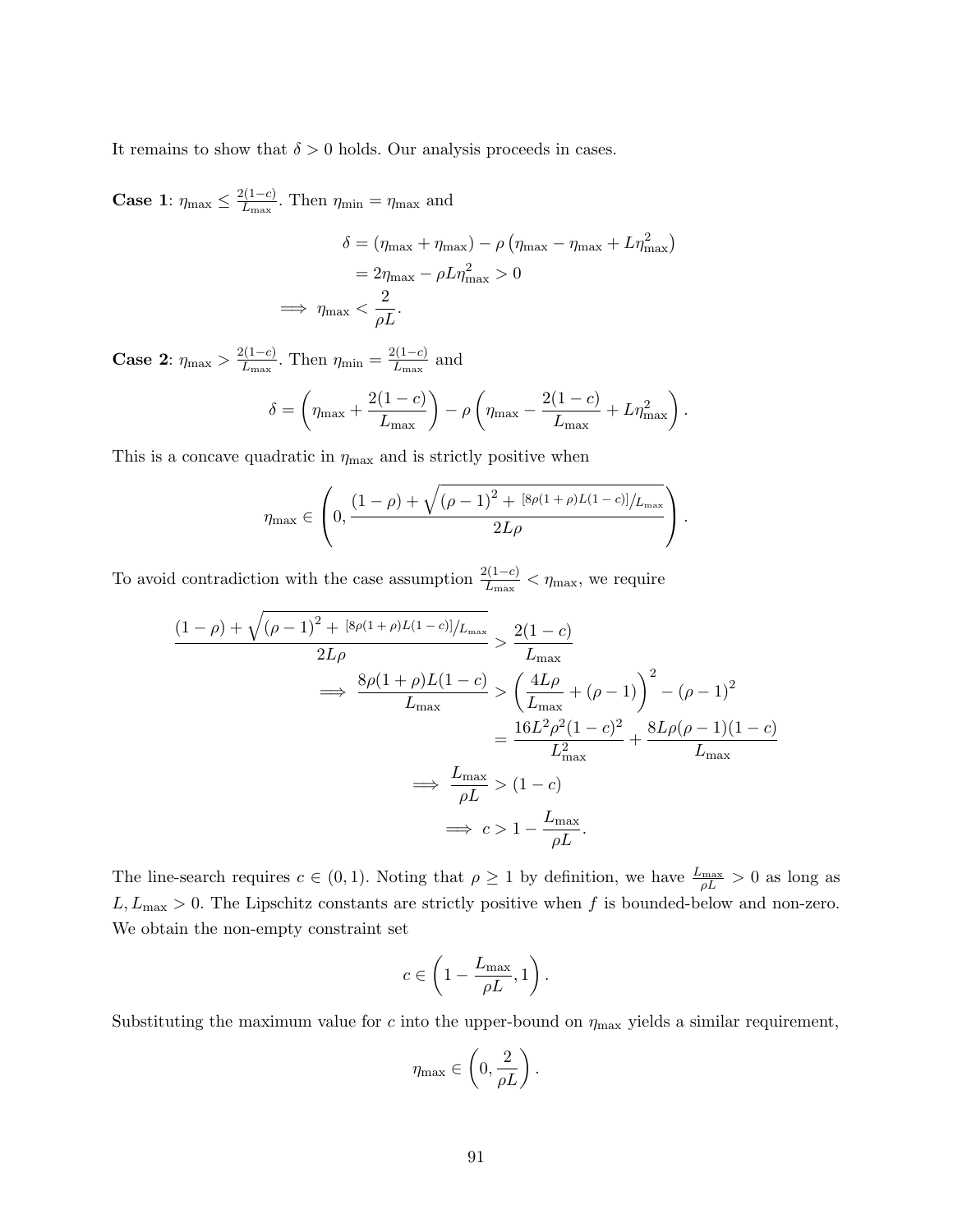This completes the second case.

Putting the two cases together gives the final constraints on  $c$  and  $\eta_{\text{max}}$  as

$$
c \ge 1 - \frac{L_{\max}}{\rho L} \qquad \eta_{\max} < \frac{2}{\rho L}.
$$

We note that the upper and lower bounds on  $\eta_k$  are consistent since

$$
\eta_{\min} = \min \left\{ \frac{2(1-c)}{L_{\max}}, \eta_{\max} \right\} < \min \left\{ \frac{2L_{\max}}{\rho L L_{\max}}, \eta_{\max} \right\} = \max \left\{ \frac{2}{\rho L}, \eta_{\max} \right\} \le \frac{2}{\rho L},
$$

where the last inequality follows from the bound on  $\eta_{\text{max}}$ . In particular, taking  $c \to 1$  and  $\eta_{\text{max}} \to \frac{2}{\rho L}$ yields an adaptive step-size  $\eta_k \in (0, \frac{2}{\rho L}).$  $\Box$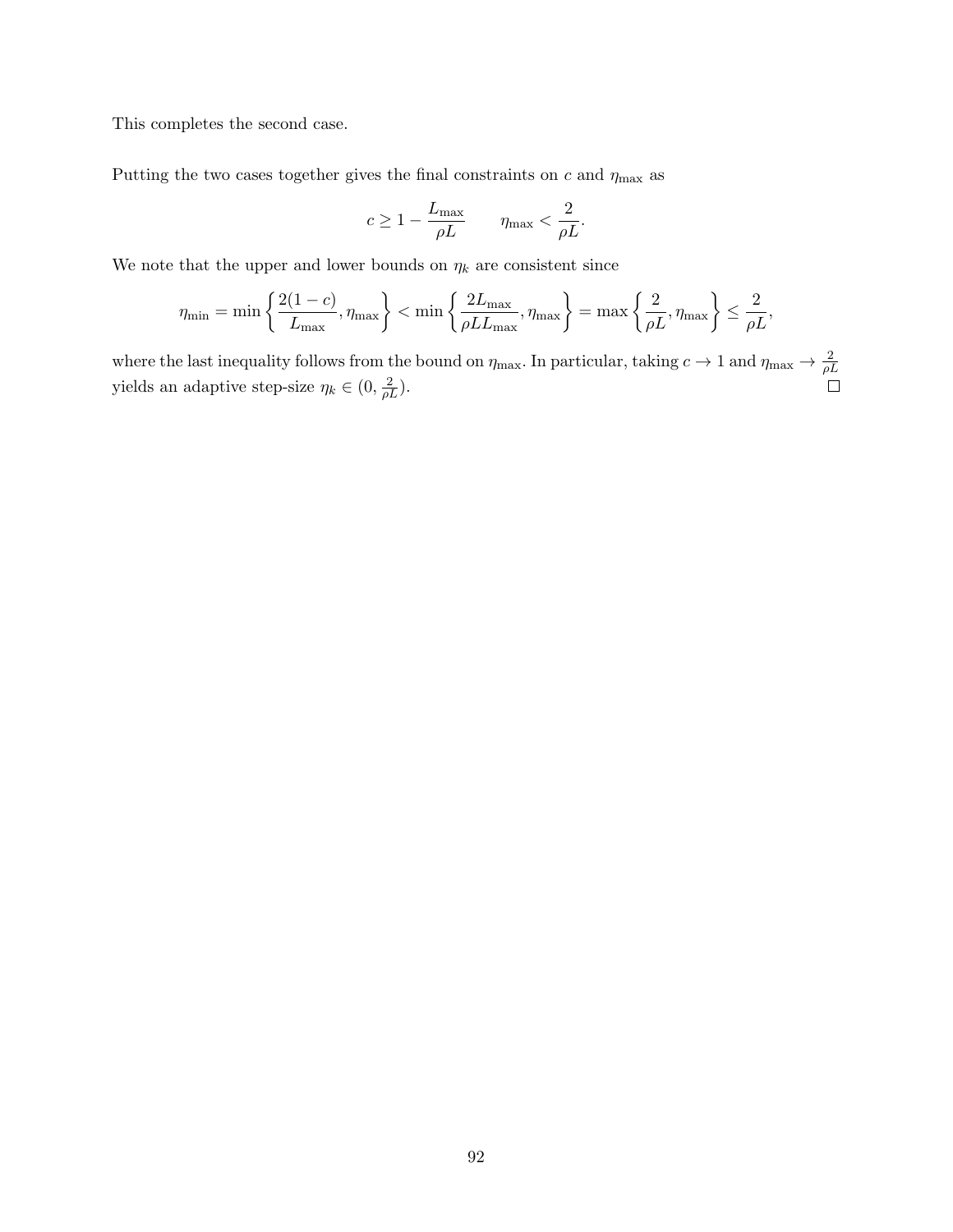## Appendix D

## Acceleration: Proofs

#### D.1 Estimating Sequences

**Lemma 11.** Let  $(\lambda_k)$  and  $(\phi_k)$  be as defined in [Lemma 10.](#page-58-0) Then the reformulated stochastic accelerated gradient descent (R-SAGD) and SAGD algorithms are equivalent.

*Proof.* We expand the updated for  $y_k$  using the canonical form of  $\phi_k$  as follows:

$$
y_k = w_k - \frac{\alpha_k}{\gamma_k + \alpha_k \mu} \nabla \phi_k(w_k)
$$
  
=  $w_k - \frac{\alpha_k}{\gamma_k + \alpha_k \mu} \nabla \left( \phi_k^* + \frac{\gamma_k}{2} ||w_k - v_k||^2 \right)$   
=  $w_k - \frac{\alpha_k \gamma_k}{\gamma_k + \alpha_k \mu} (w_k - v_k)$   
=  $\left( \frac{(1 - \alpha_k)\gamma_k + \alpha_k \mu}{\gamma_k + \alpha_k \mu} \right) w_k + \frac{\alpha_k \gamma_k}{\gamma_k + \alpha_k \mu} v_k.$ 

Recalling  $\gamma_{k+1} = (1 - \alpha_k)\gamma_k + \alpha_k\mu$  gives

$$
y_k = \frac{\gamma_{k+1}}{\gamma_k + \alpha_k \mu} w_k + \frac{\alpha_k \gamma_k}{\gamma_k + \alpha_k \mu} v_k
$$
  
= 
$$
\frac{1}{\gamma_k + \alpha_k \mu} (\gamma_{k+1} w_k + \alpha_k \gamma_k v_k).
$$

This is identical to update Step (b) of Constant Step-Size Scheme I given by [Nesterov](#page-75-0) [\(2004,](#page-75-0) Eq. 2.2.19). The equivalence of **Constant Step-Size Scheme I** and accelerated gradient descent (AGD) (called **Constant Step-Size Scheme II**) is established by [Nesterov](#page-75-0)  $(2004, Page 92)$  $(2004, Page 92)$  — albeit with a different step-size for the gradient step — which completes the proof.  $\Box$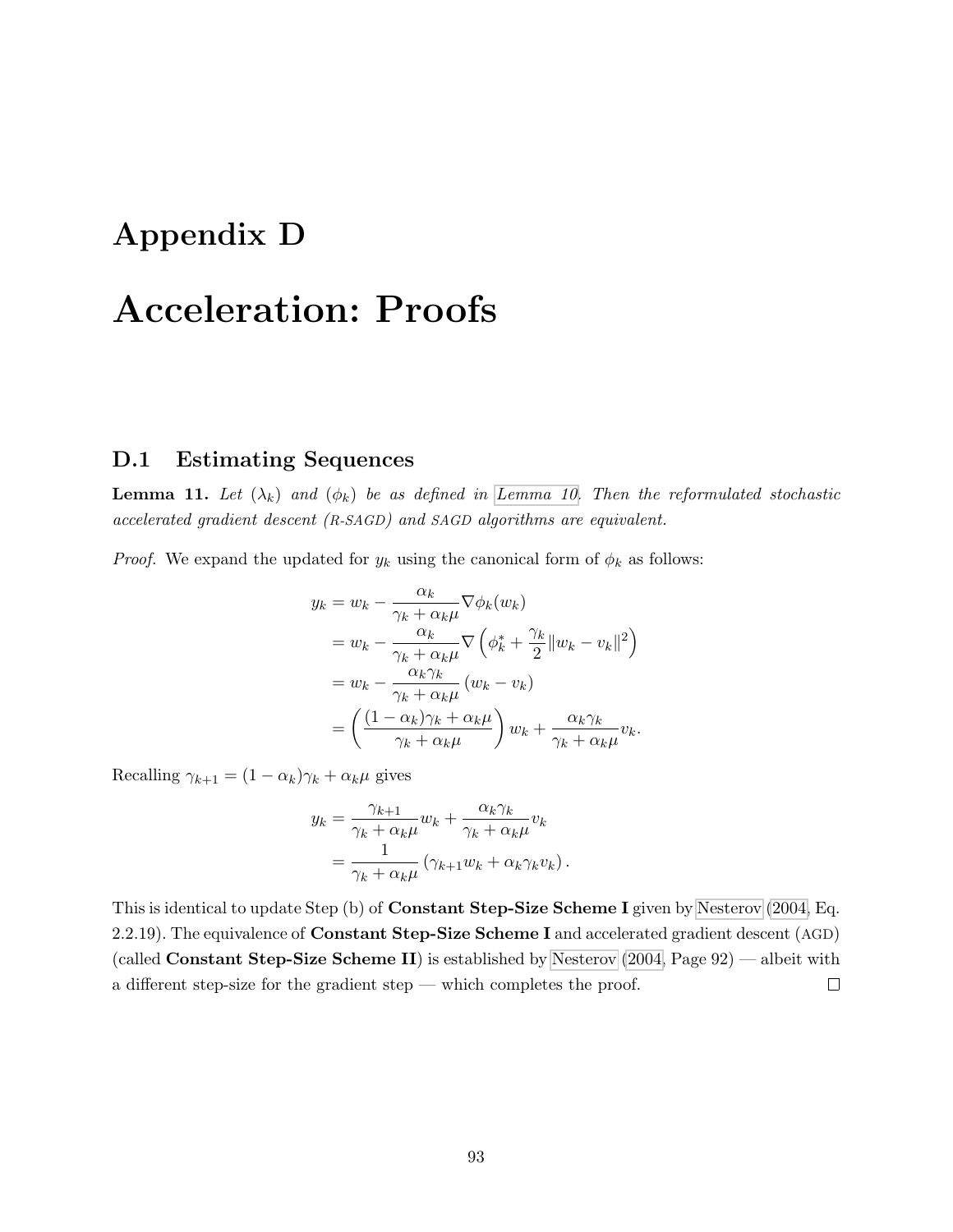**Lemma 12.** Let f be a  $\mu$ -strongly-convex, L-smooth function (with  $\mu = 0$  in the convex case) and  $\mathcal O$  a SFO such that  $(f, \mathcal O)$  satisfies strong growth with parameter  $\rho$ . If  $\phi_0^* = f(w_0)$  and  $\gamma_0 \geq 0$ is independent of the random process  $(z_k)$ , then for all  $k \in \mathcal{N}$  R-SAGD satisfies

$$
\mathbb{E}[\inf_{w} \phi_k(w)] = \mathbb{E}[\phi_k^*] \geq \mathbb{E}[f(w_k)],
$$

*Proof.* First we establish a few preliminaries. The condition  $\gamma_0 \perp \!\!\!\perp (z_k)$  implies the  $(\gamma_k)_{k=0}^{\infty}$ ,  $(\alpha_k)_{k=0}^{\infty}$ , and  $(\lambda_k)_{k=0}^{\infty}$  sequences evolve *independently* of the stochastic processes  $(y_k)_{k=0}^{\infty}$ ,  $(w_k)_{k=0}^{\infty}$ , and  $(v_k)_{k=0}^{\infty}$ . This will be necessary later in the proof. Next, invoking [Lemma 14](#page-86-0) with  $\eta = \frac{1}{\rho L}$  yields

$$
\mathbb{E}_{z_k}[f(w_{k+1})] \le f(w_k) - \frac{1}{2\rho L} \|\nabla f(w_k)\|^2.
$$

Taking expectations with respect to  $z_0, \ldots, z_{k-1}$ ,

$$
\implies \mathbb{E}\left[f(w_{k+1})\right] \leq \mathbb{E}\left[f(w_k)\right] - \frac{1}{2\rho L} \mathbb{E}\left[\|\nabla f(w_k)\|^2\right].
$$
 (D.1)

Now we move on to the main argument, which proceeds by induction.

The choice of  $\phi_0^* = f(x_0)$  ensures inf  $\phi_0(w) = f(w_0)$  deterministically, which is the base case for induction. The inductive assumption is  $\mathbb{E}[\inf \phi_k(w)] \geq \mathbb{E}[f(w_k)]$ ; let us use this to show

<span id="page-105-0"></span>
$$
\mathbb{E}\left[\inf_{w} \phi_{k+1}(w)\right] \geq \mathbb{E}\left[f(w_{k+1})\right].
$$

Recall the explicit form of the minimizer inf  $\phi_{k+1}(w) = \phi_{k+1}^*$  is

$$
\phi_{k+1}^* = (1 - \alpha_k)\phi_k^* + \alpha_k f(y_k) - \frac{\alpha_k^2}{2\gamma_{k+1}} \|\nabla f(y_k)\|^2 + \frac{\alpha_k (1 - \alpha_k)\gamma_k}{\gamma_{k+1}} \left(\frac{\mu}{2} \|y_k - v_k\|^2 + \langle \nabla f(y_k), v_k - y_k \rangle \right)
$$

Taking expectations with respect to  $z_0, \ldots, z_k$  and using  $\gamma_0 \perp (z_k)$  plus linearity of expectation:

$$
\mathbb{E}[\phi_{k+1}^*] = (1 - \alpha_k) \mathbb{E}[\phi_k^*] + \mathbb{E}\left[\alpha_k f(y_k) - \frac{\alpha_k^2}{2\gamma_{k+1}} \|\nabla f(y_k)\|^2\right] \n+ \mathbb{E}\left[\frac{\alpha_k (1 - \alpha_k)\gamma_k}{\gamma_{k+1}} \left(\frac{\mu}{2} \|y_k - v_k\|^2 + \langle \nabla f(y_k), v_k - y_k \rangle\right)\right] \n\geq (1 - \alpha_k) \mathbb{E}\left[f(w_k)\right] + \mathbb{E}\left[\alpha_k f(y_k) - \frac{\alpha_k^2}{2\gamma_{k+1}} \|\nabla f(y_k)\|^2\right] \n+ \mathbb{E}\left[\frac{\alpha_k (1 - \alpha_k)\gamma_k}{\gamma_{k+1}} \left(\frac{\mu}{2} \|y_k - v_k\|^2 + \langle \nabla f(y_k), v_k - y_k \rangle\right)\right],
$$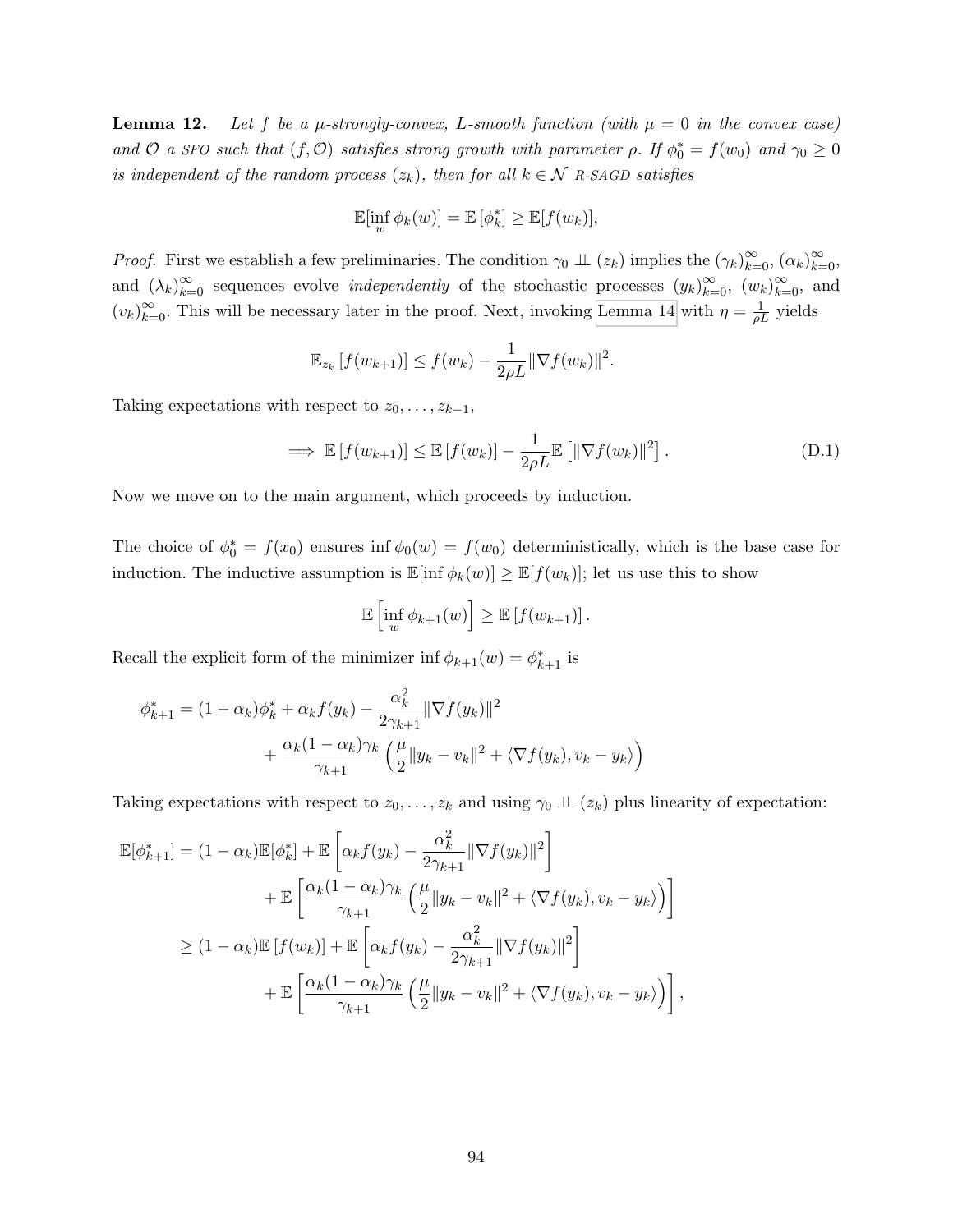where the inequality follows from the inductive assumption. Convexity of f implies  $f(w_k) \ge f(y_k) +$  $\langle \nabla f(y_k), w_k - y_k \rangle$ . Recalling  $\frac{\alpha_k^2}{\gamma_{k+1}} = \frac{1}{\rho L}$  (see [Figure 5.2\)](#page-59-0) allows us to obtain

$$
\mathbb{E}[\phi_{k+1}^*] \geq (1 - \alpha_k) \mathbb{E}[(f(y_k) + \langle \nabla f(y_k), w_k - y_k \rangle)] + \mathbb{E}\left[\alpha_k f(y_k) - \frac{1}{2\rho L} \|\nabla f(y_k)\|^2\right]
$$
  
+ 
$$
\mathbb{E}\left[\frac{\alpha_k (1 - \alpha_k)\gamma_k}{\gamma_{k+1}} \left(\frac{\mu}{2} \|y_k - v_k\|^2 + \langle \nabla f(y_k), v_k - y_k \rangle\right)\right]
$$
  
= 
$$
\mathbb{E}[(1 - \alpha_k)f(y_k) + \alpha_k f(y_k)] + (1 - \alpha_k)\mathbb{E}[\langle \nabla f(y_k), w_k - y_k \rangle] - \mathbb{E}\left[\frac{1}{2\rho L} \|\nabla f(y_k)\|^2\right]
$$
  
+ 
$$
\mathbb{E}\left[\frac{\alpha_k (1 - \alpha_k)\gamma_k}{\gamma_{k+1}} \left(\frac{\mu}{2} \|y_k - v_k\|^2 + \langle \nabla f(y_k), v_k - y_k \rangle\right)\right]
$$
  
= 
$$
\mathbb{E}\left[f(y_k) - \frac{1}{2\rho L} \|\nabla f(y_k)\|^2\right] + (1 - \alpha_k)\mathbb{E}\left[\langle \nabla f(y_k), w_k - y_k \rangle\right)
$$
  
+ 
$$
\frac{\alpha_k \gamma_k}{\gamma_{k+1}} \left(\frac{\mu}{2} \|y_k - v_k\|^2 + \langle \nabla f(y_k), v_k - y_k \rangle\right)\right]
$$

[Equation D.1](#page-105-0) now implies

$$
\mathbb{E}[\phi_{k+1}^*] \geq \mathbb{E}[f(w_{k+1})] + (1 - \alpha_k)\mathbb{E}\left[\langle \nabla f(y_k), w_k - y_k \rangle + \frac{\alpha_k \gamma_k}{\gamma_{k+1}} \left(\frac{\mu}{2} \|y_k - v_k\|^2 + \langle \nabla f(y_k), v_k - y_k \rangle \right) \right].
$$

The remainder of the proof is largely unchanged from the deterministic case. The definition of R-SAGD gives  $w_k - y_k = \frac{\alpha_k}{\gamma_k + \alpha_k \mu} \nabla \phi(w_k)$ , which we use to obtain

$$
\mathbb{E}\left[\phi_{k+1}^*\right] \geq \mathbb{E}[f(w_{k+1})] + (1 - \alpha_k)\mathbb{E}\left[\frac{\alpha_k}{\gamma_k + \alpha_k\mu} \langle \nabla f(y_k), \nabla \phi_k(w_k) \rangle + \frac{\alpha_k \gamma_k}{\gamma_{k+1}} \left(\frac{\mu}{2} \|y_k - v_k\|^2 + \langle \nabla f(y_k), v_k - y_k \rangle \right) \right]
$$

Noting that  $\nabla \phi_k(w_k) = \gamma_k (w_k - v_k)$  by [Equation 5.1](#page-58-1) and  $v_k - y_k = \frac{\gamma_{k+1}}{\gamma_k + \alpha_k}$  $\frac{\gamma_{k+1}}{\gamma_k + \alpha_k \mu} (v_k - w_k)$  gives

$$
\mathbb{E}\left[\phi_{k+1}^{*}\right] \geq \mathbb{E}[f(w_{k+1})] + (1 - \alpha_{k})\mathbb{E}\left[\frac{\alpha_{k}\gamma_{k}}{\gamma_{k} + \alpha_{k}\mu}\left\langle\nabla f(y_{k}), w_{k} - v_{k}\right\rangle + \frac{\alpha_{k}\gamma_{k}}{\gamma_{k+1}}\left(\frac{\mu}{2}\|y_{k} - v_{k}\|^2\right) + \left\langle\nabla f(y_{k}), v_{k} - y_{k}\right\rangle\right]
$$
\n
$$
= \mathbb{E}[f(w_{k+1})] + (1 - \alpha_{k})\mathbb{E}\left[\frac{\alpha_{k}\gamma_{k}}{\gamma_{k} + \alpha_{k}\mu}\left\langle\nabla f(y_{k}), w_{k} - v_{k}\right\rangle + \frac{\alpha_{k}\gamma_{k}}{\gamma_{k+1}}\left(\frac{\mu}{2}\|y_{k} - v_{k}\|^2\right) + \frac{\gamma_{k+1}}{\gamma_{k} + \alpha_{k}\mu}\left\langle\nabla f(y_{k}), v_{k} - w_{k}\right\rangle\right]
$$
\n
$$
= \mathbb{E}[f(w_{k+1})] + \frac{\mu\alpha_{k}(1 - \alpha_{k})\gamma_{k}}{2\gamma_{k+1}}\mathbb{E}\left[\|y_{k} - v_{k}\|^2\right]
$$
\n
$$
\geq \mathbb{E}[f(w_{k+1})].
$$

since  $\frac{\mu \alpha_k (1-\alpha_k)\gamma_k}{2\gamma_{k+1}} \geq 0$ . We conclude that  $\mathbb{E}[\inf \phi_k(w)] \geq \mathbb{E}[f(w_k)]$  holds for all  $k \in \mathbb{N}$  by induction.  $\Box$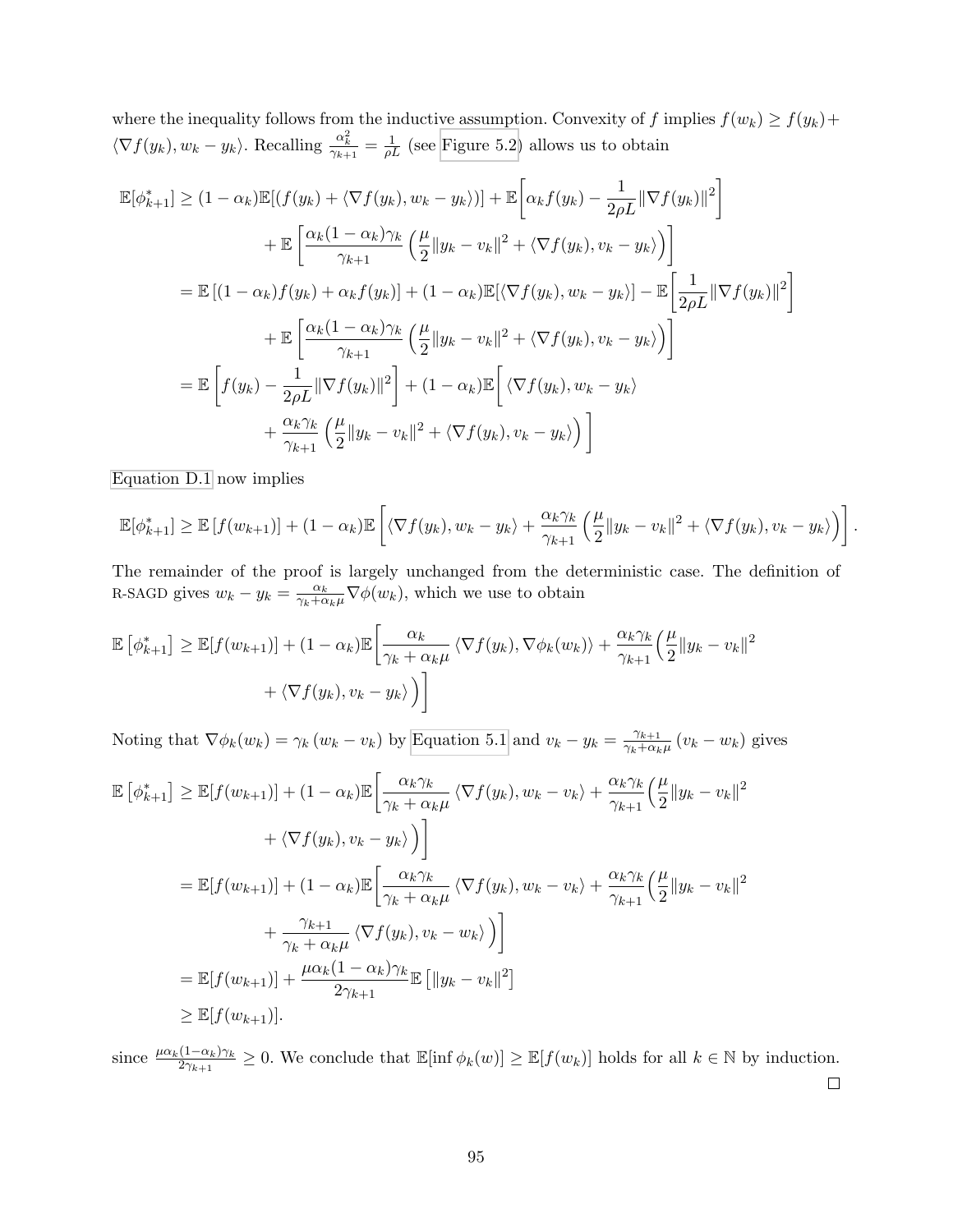#### D.2 Convergence for Strongly-Convex Functions

**Theorem 12.** Let f be a  $\mu$ -strongly-convex, L-smooth function with  $\mu > 0$  and  $\mathcal{O}$  a SFO such that  $(f, O)$  satisfies strong growth with parameter  $\rho$ . Moreover, choose  $\gamma_0 = \mu$ ,  $v_0 = w_0$ , and  $\phi_0^* = f(w_0)$ . Then R-SAGD converges as

$$
\mathbb{E}[f(w_K)] - f(w^*) \le \left(1 - \sqrt{\frac{\mu}{\rho L}}\right)^K \left(f(w_0) - f(w^*) + \frac{\mu}{2} ||w^* - w_0||^2\right).
$$

Proof. We obtain the following inequality immediately:

$$
\mathbb{E}\left[f(w_k)\right] \le \mathbb{E}[\inf_x \phi_k(x)]
$$
\n
$$
= \mathbb{E}[\phi_k(w^*)]
$$
\n
$$
\le (1 - \lambda_k) f(w^*) + \lambda_k \phi_0(w^*)
$$
\n(Lemma 10)

$$
\implies \mathbb{E}\left[f(w_k)\right] - f(w^*) \le \lambda_k(\phi_0(w^*) - f(w^*))
$$
  
=  $\lambda_k \left(f(w_0) - f(w^*) + \frac{\mu}{2} ||w_0 - w^*||^2\right).$  (D.2)

The convergence rate of R-SAGD is determined by the speed at which  $\lambda_k$  converges to 0, which we shall now derive. The canonical form of  $\phi_k$  [\(Equation 5.1\)](#page-58-1) gives the following expression for  $\gamma_k$ :

$$
\gamma_k = (1 - \alpha_{k-1})\gamma_{k-1} + \alpha_{k-1}\mu.
$$

The choice  $\gamma_0 = \mu$  now yields

$$
\gamma_k = (1 - \alpha_{k-1})\mu + \alpha_{k-1}\mu = \mu,
$$

by induction on  $k$ . The definition of R-SAGD [\(Figure 5.2\)](#page-59-0) gives

$$
\alpha_k^2 = \frac{\gamma_{k+1}}{\rho L} = \frac{\mu}{\rho L},
$$

$$
\implies \alpha_k = \sqrt{\frac{\mu}{\rho L}}.
$$

Finally, the choice of estimating sequences in [Lemma 10](#page-58-0) gives  $\lambda_0 = 1$  and

$$
\lambda_k = (1 - \alpha_k) \lambda_{k-1}
$$

$$
= \left(1 - \sqrt{\frac{\mu}{\rho L}}\right) \lambda_{k-1}.
$$

for every  $k > 0$ . Recursing on this inequality gives

$$
\lambda_k = \left(1 - \sqrt{\frac{\mu}{\rho L}}\right)^k \lambda_0
$$

$$
= \left(1 - \sqrt{\frac{\mu}{\rho L}}\right)^k.
$$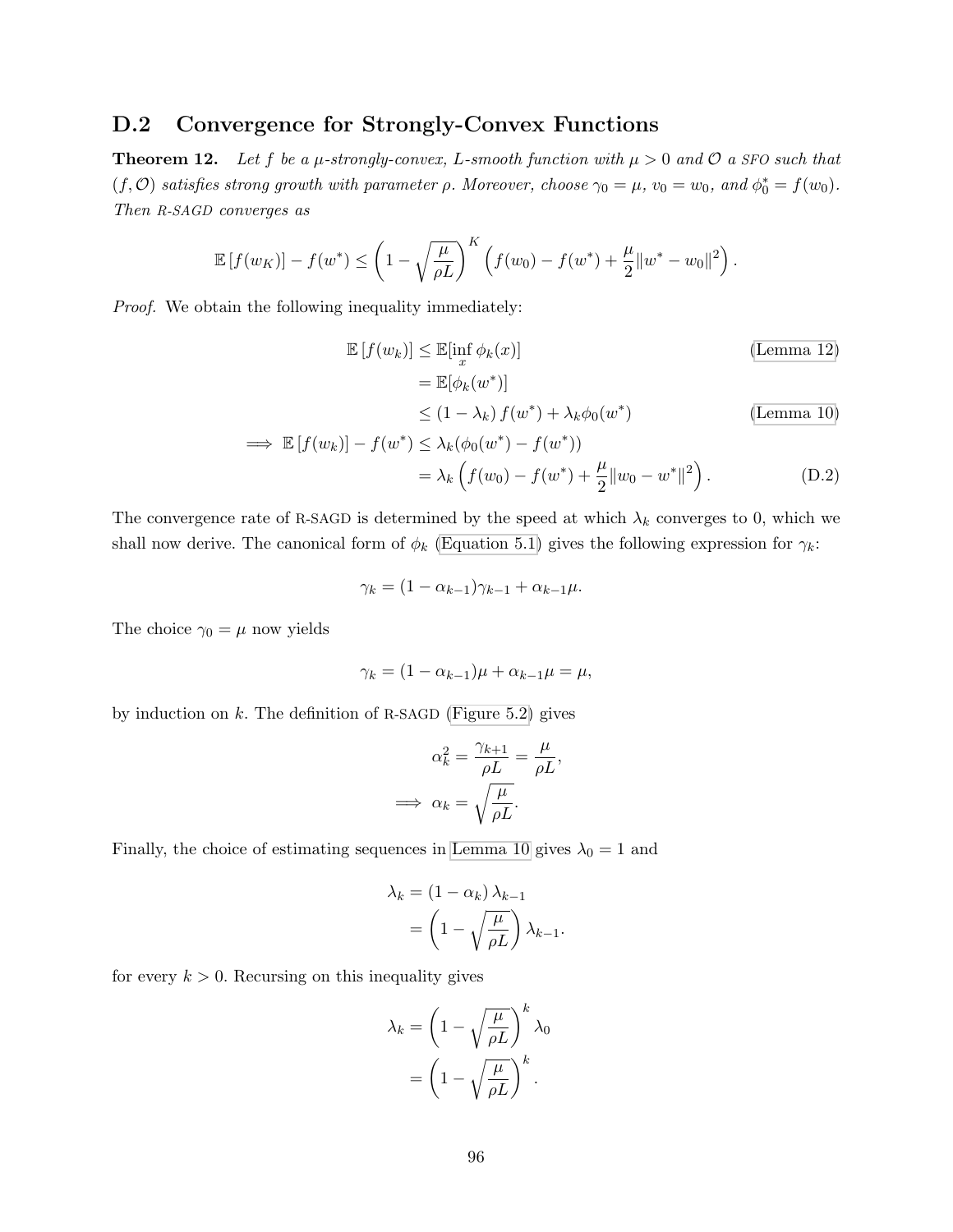Substituting this expression into [Equation D.2](#page-107-0) yields the final result:

$$
\mathbb{E}[f(w_k)] - f(w^*) \le \left(1 - \sqrt{\frac{\mu}{\rho L}}\right)^k \left(f(w_0) - f(w^*) + \frac{\mu}{2} ||w^* - w_0||^2\right).
$$

#### D.3 Convergence for Convex Functions

**Theorem 13.** Let f be a convex, L-smooth function and  $\mathcal{O}$  a SFO such that  $(f, \mathcal{O})$  satisfies strong growth with parameter  $\rho$ . Moreover, choose  $\gamma_0 = 2\rho L$ ,  $v_0 = w_0$ , and  $\phi_0^* = f(w_0)$ . Then R-SAGD converges as

$$
\mathbb{E}[f(w_K)] - f(w^*) \leq \frac{2}{(K+1)^2} \left( f(w_0) - f(w^*) + \rho L \|w_0 - w^*\|^2 \right).
$$

Proof. We obtain the following inequality immediately:

$$
\mathbb{E}\left[f(w_k)\right] \leq \mathbb{E}[\inf_x \phi_k(x)]
$$
 (by Lemma 12)  

$$
\leq \mathbb{E}[\phi_k(w^*)]
$$
  

$$
\leq (1 - \lambda_k) f(w^*) + \lambda_k \phi_0(w^*)
$$
 (by Definition 9)

$$
\implies \mathbb{E}[f(w_k)] - f(w^*) \le \lambda_k(\phi_0(w^*) - f(w^*))
$$
  
=  $\lambda_k (f(w_0) - f(w^*) + \rho L \|w_0 - w^*\|^2)$ . (D.3)

We can see that the convergence rate of R-SAGD is controlled by the  $\lambda_k$  sequence. Let us analyze its rate of convergence to 0. The canonical form of  $\phi_k$  [\(Equation 5.1\)](#page-58-0) gives the following expression for  $\gamma_k$ :

<span id="page-108-0"></span>
$$
\gamma_k = (1 - \alpha_{k-1})\gamma_{k-1} + \alpha_{k-1}\mu
$$

$$
\gamma_k = (1 - \alpha_{k-1})\gamma_{k-1},
$$

since  $\mu = 0$ . The definition of R-SAGD [\(Figure 5.2\)](#page-59-0) and our choice of estimating sequences [\(Lemma 10](#page-58-1)) gives

$$
\alpha_k^2 = \frac{\gamma_{k+1}}{\rho L},
$$
  

$$
\lambda_k = (1 - \alpha_k)\lambda_{k-1}.
$$

Now we must upper-bound  $\lambda_k$ , given that  $\lambda_0 = 2\tilde{L}$ . Let  $\tilde{L} = \rho L$ . Invoking Lemma 2.2.4 of [Nesterov](#page-75-0)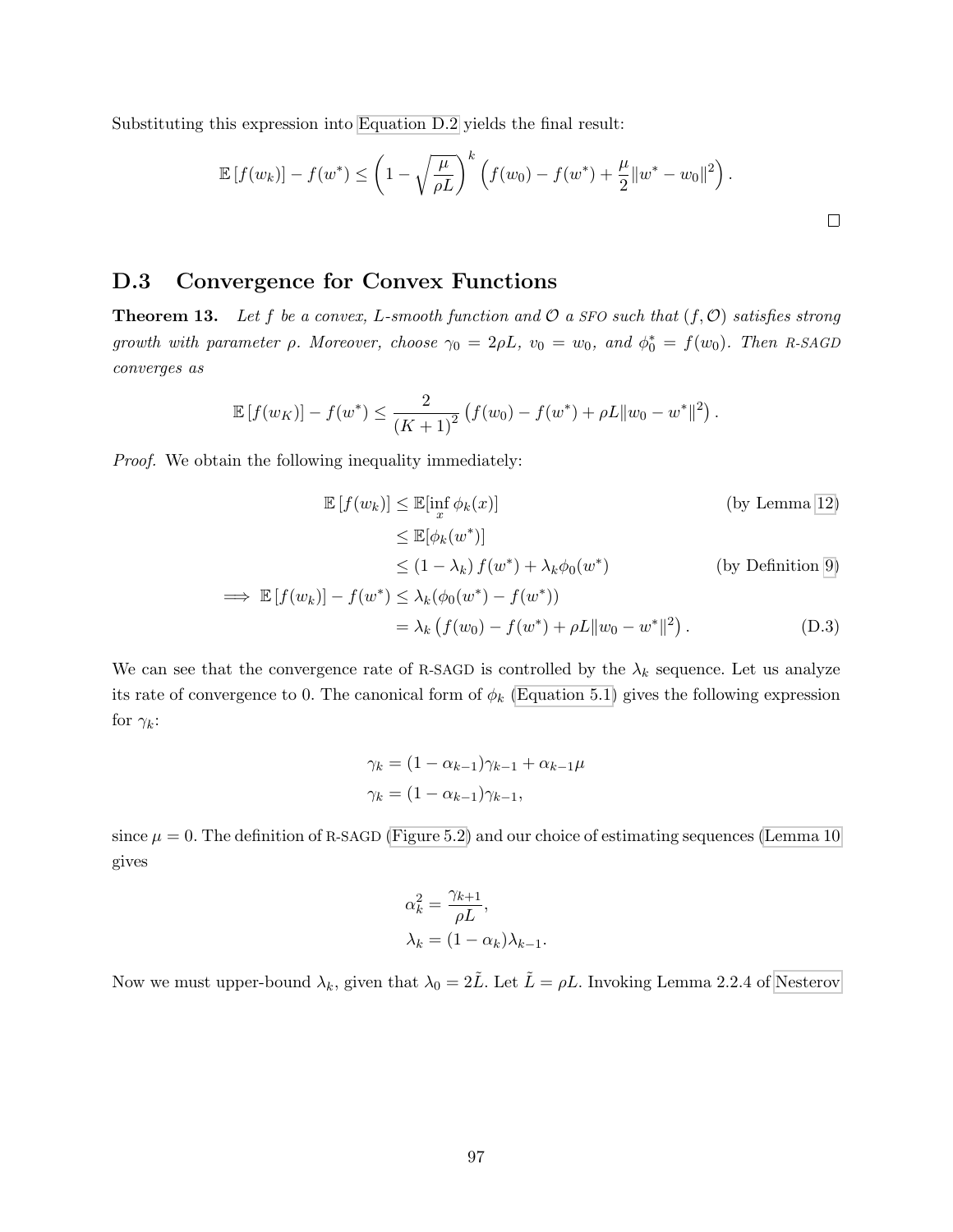[\(2004\)](#page-75-0) with  $\tilde{L}$  implies

$$
\lambda_k \le \frac{4\tilde{L}}{\gamma_0 \left(k+1\right)^2} = \frac{2}{\left(k+1\right)^2}.
$$

Substituting this into [Equation D.3](#page-108-0) yields the final result:

$$
\mathbb{E}[f(w_k)] - f(w^*) \le \frac{2}{(k+1)^2} \left( f(w_0) - f(w^*) + \rho L \|w_0 - w^*\|^2 \right).
$$

 $\Box$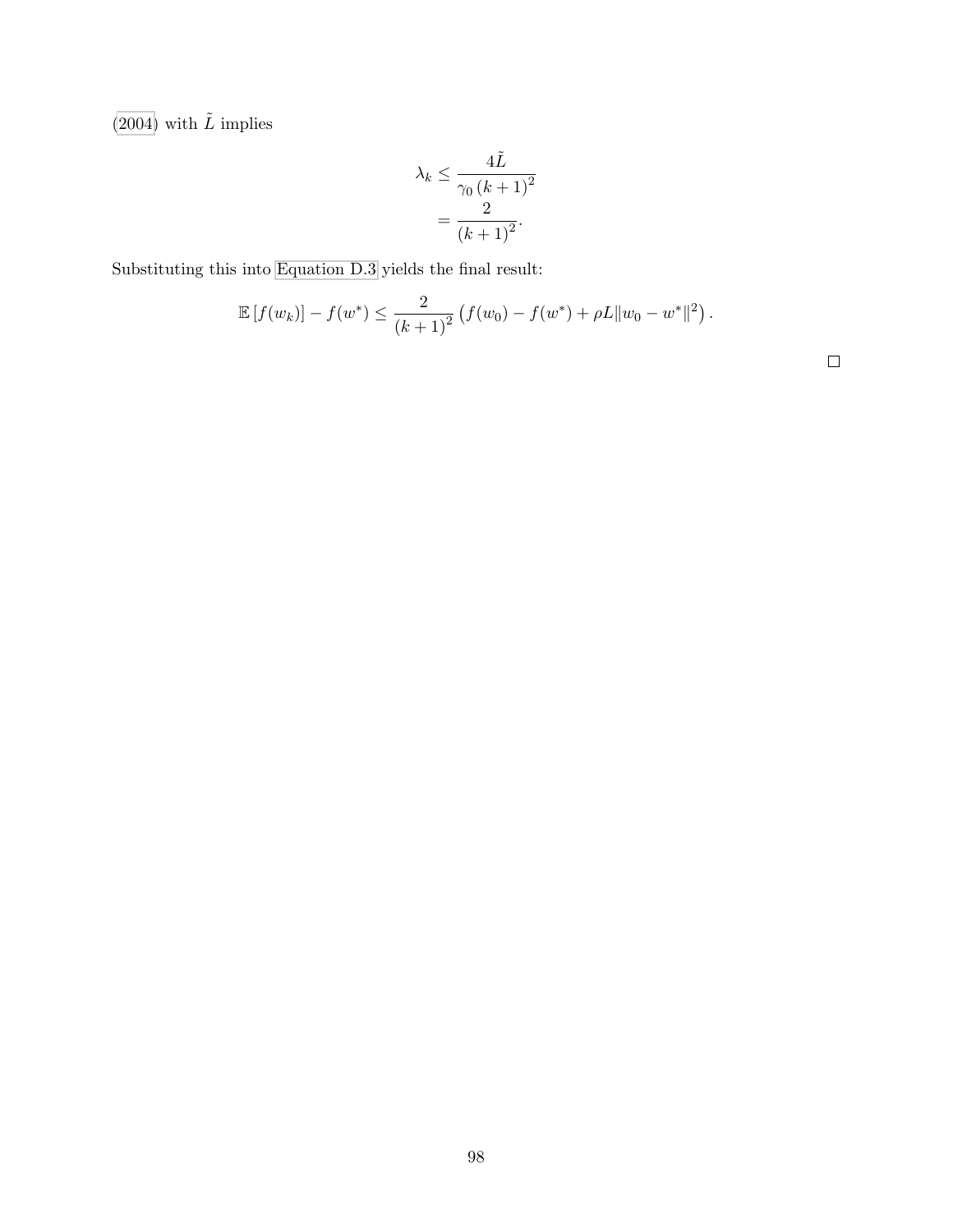### Appendix E

## Beyond Interpolation: Proofs

**Lemma 13.** Let f be an L-smooth function with at least one finite minimizer  $w^+$  and  $\mathcal{O}$  a SFO such that  $(f, \mathcal{O})$  satisfies the weak growth condition with parameter  $\rho$ . Then the L<sub>2</sub>-regularized problem  $(F, \mathcal{O}_2)$  satisfies the following inequality for all  $w \in \mathbb{R}^d$  and  $k \geq 0$ :

$$
\mathbb{E}_{z_k} \left[ \|\nabla F(w, z_k)\|^2 \right] \le 4 \max \left\{ \rho L, \lambda \right\} \left( F(w) - F(w^*) - \frac{\lambda - L}{2} \|w^* - w^+\|^2 + \frac{\lambda}{2} \|w^+\|^2 \right),
$$

where  $w^*$  minimizes the regularized function  $F$ . Moreover, this can be improved to

$$
\mathbb{E}_{z_k} \left[ \|\nabla F(w, z_k)\|^2 \right] \le 4 \max \left\{ \rho L, \lambda \right\} \left( F(w) - F(w^*) - \frac{\lambda + \mu}{2} \|w^* - w^+\|^2 + \frac{\lambda}{2} \|w^+\|^2 \right),
$$

if f is  $\mu$ -strongly-convex (with  $\mu = 0$  giving the convex case).

*Proof.* By definition of the  $L_2$ -regularized oracle  $\mathcal{O}_2$ ,

$$
\mathbb{E}_{z_k}\left[\|\nabla F(w,z_k)\|^2\right] = \mathbb{E}_{z_k}\left[\|\nabla f(w,z_k)+\lambda w\|^2\right].
$$

Young's inequality for products and the weak growth condition imply

$$
\mathbb{E}_{z_k} [ \|\nabla F(w, z_k)\|^2 ] \leq \mathbb{E}_{z_k} [2\|\nabla f(w, z_k)\|^2 + 2\lambda^2 \|w\|^2 ]
$$
  

$$
\leq 4\rho L \left( f(w) - f(w^+) \right) + 2\lambda^2 \|w\|^2.
$$

We now proceed in cases depending on the degree of regularization. If  $\lambda \le \rho L$ ,

$$
\implies \mathbb{E}_{z_k} [\|\nabla F(w, z_k)\|^2] \le 4\rho L \left( f(w) - f(w^+) + \frac{\lambda^2}{2\rho L} \|w\|^2 \right)
$$
  

$$
\le 4\rho L \left( f(w) - f(w^+) + \frac{\lambda}{2} \|w\|^2 \right)
$$
  

$$
= 4\rho L \left( F(w) - f(w^+) \right).
$$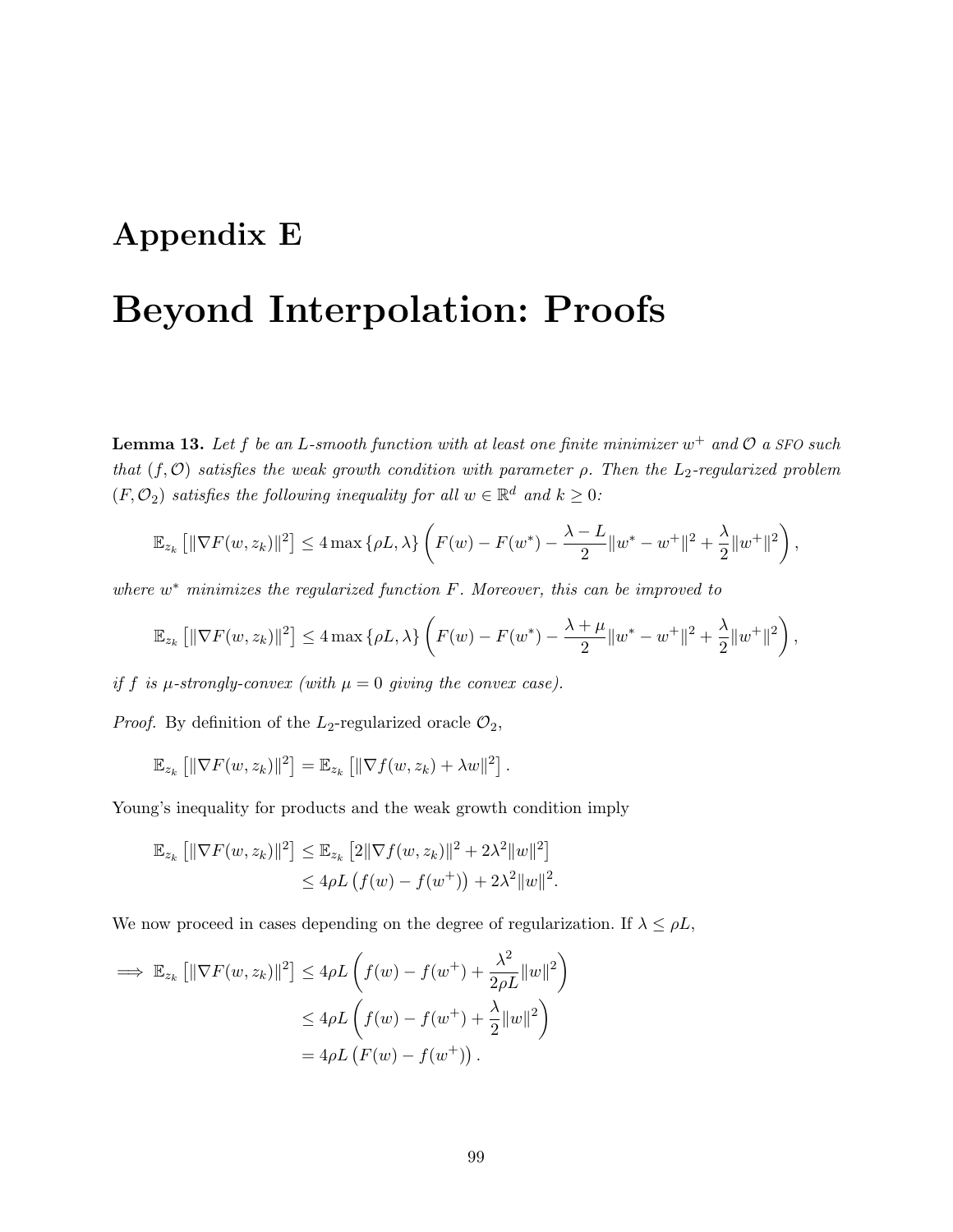On the other hand, if  $\lambda > \rho L$ ,

$$
\implies \mathbb{E}_{z_k} [ \|\nabla F(w, z_k)\|^2 ] \le 4\lambda \left( f(w) - f(w^+) + \frac{\lambda}{2} \|w\|^2 \right)
$$
  
= 4\lambda \left( F(w) - f(w^+) \right).

Combining the two cases yields

$$
\mathbb{E}_{z_k}\left[\|\nabla F(w,z_k)\|^2\right] \leq 4 \max\left\{\rho L, \lambda\right\} \left(F(w) - f(w^+)\right).
$$

Let  $\delta = \mu$  if f is  $\mu$ -strongly-convex and set  $\delta = -L$  otherwise. Strong-convexity (or smoothness if  $\delta = -L$ ) implies  $f(w^+) \geq f(w^*) + \langle \nabla f(w^*), w^+ - w^* \rangle + \frac{\delta}{2}$  $\frac{\delta}{2}||w^+ - w^*||^2$ . Subsituting this into the bound gives

$$
\mathbb{E}_{z_k} \left[ \|\nabla F(w, z_k)\|^2 \right] \le 4 \max \left\{ \rho L, \lambda \right\} \left( F(w) - f(w^*) - \left\langle \nabla f(w^*), w^+ - w^* \right\rangle - \frac{\delta}{2} \|w^+ - w^*\|^2 \right)
$$

Recall that  $w^*$  minimizes the regularized function  $F$ . First-order optimality conditions imply  $\nabla f(w^*) = -\lambda w^*$  and we obtain

$$
\mathbb{E}_{z_k} \left[ \|\nabla F(w, z_k)\|^2 \right] \le 4 \max \left\{ \rho L, \lambda \right\} \left( F(w) - f(w^*) + \left\langle \lambda w^*, w^+ - w^* \right\rangle - \frac{\delta}{2} \|w^+ - w^*\|^2 \right)
$$
  
\n
$$
= 4 \max \left\{ \rho L, \lambda \right\} \left( F(w) - f(w^*) - \lambda \|w^*\|^2 + \lambda \left\langle w^*, w^+ \right\rangle - \frac{\delta}{2} \|w^+ - w^*\|^2 \right)
$$
  
\n
$$
= 4 \max \left\{ \rho L, \lambda \right\} \left( F(w) - F(w^*) - \frac{\lambda}{2} \|w^*\|^2 + \lambda \left\langle w^*, w^+ \right\rangle - \frac{\delta}{2} \|w^+ - w^*\|^2 \right)
$$
  
\n
$$
= 4 \max \left\{ \rho L, \lambda \right\} \left( F(w) - F(w^*) - \frac{\lambda + \delta}{2} \|w^* - w^+\|^2 + \frac{\lambda}{2} \|w^+\|^2 \right).
$$

Substituting in the appropriate value for  $\delta$  completes the proof.

$$
\qquad \qquad \Box
$$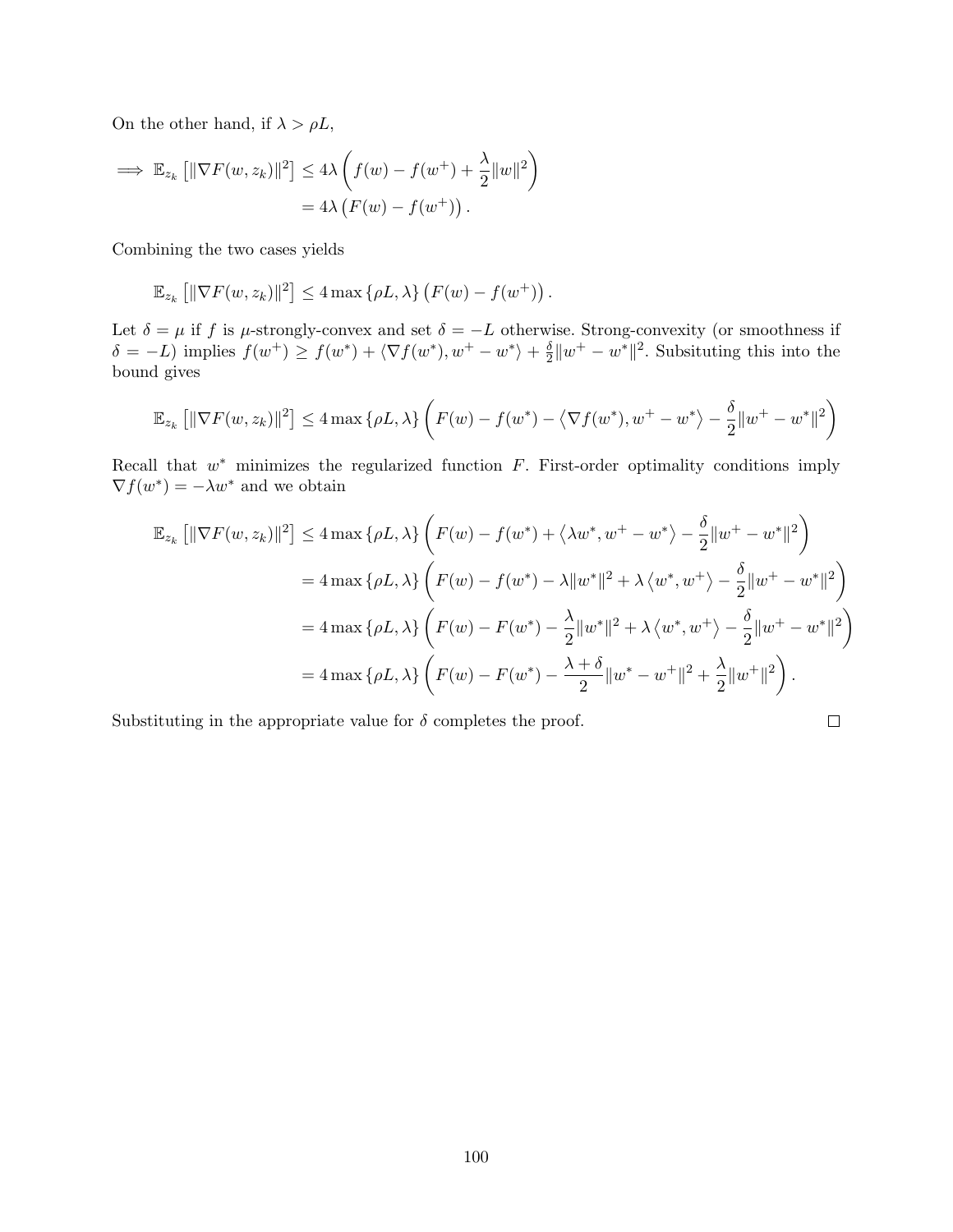### E.1 Convergence for  $L_2$ -Regularized Convex Functions

**Theorem 14.** Let f be a  $\mu$ -strongly-convex (with  $\mu = 0$  in the convex case), L-smooth function with at least one finite minimizer  $w^+$  and  $\mathcal O$  a SFO such that the pair  $(f, \mathcal O)$  satisfies the weak growth condition with constant  $\rho$ . Then stochastic gradient descent with constant step-size  $\eta \leq$  $\frac{\mu+\lambda}{\max\{\rho L, \lambda\}((\mu+\lambda)+(L+\lambda))}$  obtains the following convergence rate for the  $L_2$ -regularized problem  $(F, \mathcal{O}_2)$ :

$$
\mathbb{E} [||w_K - w^*||^2] \le \left(1 - \frac{2\eta(\mu + \lambda)(L + \lambda)}{(\mu + \lambda) + (L + \lambda)}\right)^K ||w_0 - w^*||^2 + \gamma \lambda ||w^+||^2
$$
  

$$
- \gamma (\lambda + \mu) ||w^* - w^+||^2,
$$

where  $\gamma = \frac{\eta \max\{\rho L, \lambda\}[(\mu + \lambda) + (L + \lambda)]}{(\mu + \lambda)(L + \lambda)}$  $\frac{(\mu+\lambda)+(\mu+\lambda)}{(\mu+\lambda)(L+\lambda)}$ .

Proof.

$$
||w_{k+1} - w^*||^2 = ||w_k - \eta \nabla F(w_k, z_k) - w^*||^2
$$
  
=  $\eta^2 ||\nabla F(w_k, z_k)||^2 - 2\eta \langle \nabla F(w_k, z_k), w_k - w^* \rangle + ||w_k - w^*||^2$ .

Taking expectations with respect to  $\mathbb{E}_{z_k}$ ,

$$
\implies \mathbb{E}_{z_k} [||w_{k+1} - w^*||^2] = \eta^2 \mathbb{E}_{z_k} [||\nabla F(w_k, z_k)||^2] - 2\eta \mathbb{E}_{z_k} [\langle \nabla F(w_k, z_k), w_k - w^* \rangle] + ||w_k - w^*||^2
$$
  
=  $\eta^2 \mathbb{E}_{z_k} [||\nabla F(w_k, z_k)||^2] - 2\eta \langle \nabla F(w_k), w_k - w^* \rangle + ||w_k - w^*||^2.$ 

Let  $C = 2\eta^2 \max \{\rho L, \lambda\} (\lambda \|w^+\|^2 - (\lambda + \mu) \|w^-\w^+\|^2)$ . Then [Lemma 13](#page-65-0) implies

$$
\mathbb{E}_{z_k} [||w_{k+1} - w^*||^2] \le 4\eta^2 \max \{\rho L, \lambda\} (F(w_k) - F(w^*)) - 2\eta \langle \nabla F(w_k), w_k - w^* \rangle
$$
  
+  $||w_k - w^*||^2 + C$ 

Using  $(\mu + \lambda)$ -strong-convexity of F,

$$
\implies \mathbb{E}_{z_k} [||w_{k+1} - w^*||^2] \le \frac{2\eta^2 \max\{\rho L, \lambda\}}{\mu + \lambda} ||\nabla F(w_k)||^2 - 2\eta \langle \nabla F(w_k), w_k - w^* \rangle + ||w_k - w^*||^2 + C.
$$

Coercivity of the gradient [\(Lemma 21\)](#page-115-0) now implies

$$
\mathbb{E}_{z_k} [\|w_{k+1} - w^*\|^2] \le \frac{2\eta^2 \max\{\rho L, \lambda\}}{\mu + \lambda} \|\nabla F(w_k)\|^2 - 2\eta \left(\frac{(\mu + \lambda)(L + \lambda)}{(\mu + \lambda) + (L + \lambda)} \|w_k - w^*\|^2 + \frac{1}{(\mu + \lambda) + (L + \lambda)} \|\nabla F(w_k)\|^2\right) + \|w_k - w^*\|^2 + C
$$
  
=  $2\eta \left(\frac{\eta \max\{\rho L, \lambda\}}{\mu + \lambda} - \frac{1}{(\mu + \lambda) + (L + \lambda)}\right) \|\nabla F(w_k)\|^2 + \left(1 - \frac{2\eta(\mu + \lambda)(L + \lambda)}{(\mu + \lambda) + (L + \lambda)}\right) \|w_k - w^*\|^2 + C.$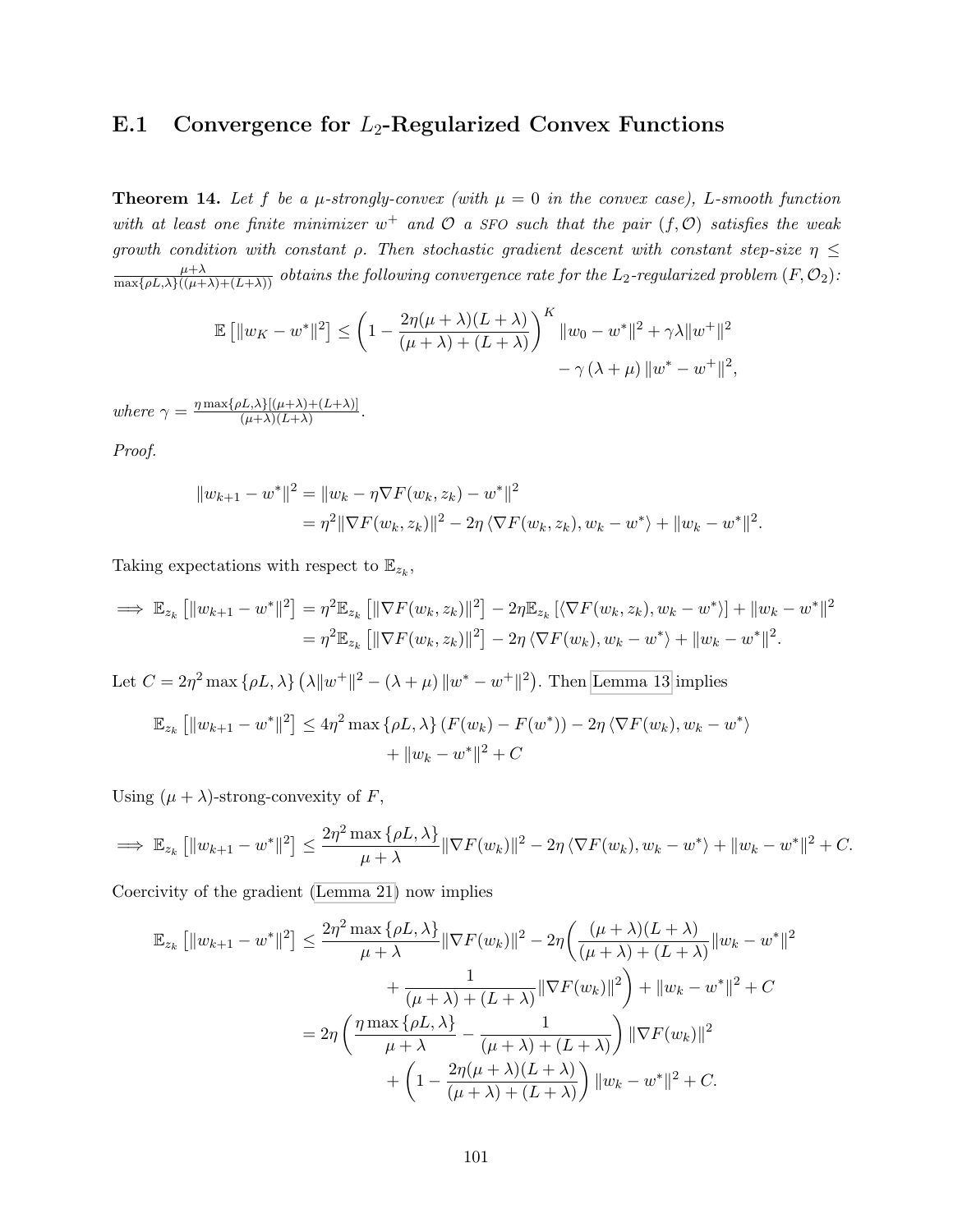If  $\eta \leq \frac{\mu + \lambda}{\max\{\rho L, \lambda\}((\mu + \lambda) + (L + \lambda))}$ , then we obtain

$$
\mathbb{E}_{z_k} [||w_{k+1} - w^*||^2] \le \left(1 - \frac{2\eta(\mu + \lambda)(L + \lambda)}{(\mu + \lambda) + (L + \lambda)}\right) ||w_k - w^*||^2 + C.
$$

Let  $\delta = \frac{2\eta(\mu+\lambda)(L+\lambda)}{(\mu+\lambda)+(L+\lambda)}$  $\frac{2\eta(\mu+\lambda)(L+\lambda)}{(\mu+\lambda)+(L+\lambda)}$ . Taking expectations and recursing on this inequality,

$$
\implies \mathbb{E} \left[ \|w_{k+1} - w^*\|^2 \right] \le (1 - \delta)^{k+1} \|w_0 - w^*\|^2 + C \sum_{l=0}^k (1 - \delta)^l
$$

$$
= (1 - \delta)^{k+1} \|w_0 - w^*\|^2 + C \left( \frac{1 - (1 - \delta)^{k+1}}{\delta} \right)
$$

$$
\le (1 - \delta)^{k+1} \|w_0 - w^*\|^2 + \frac{C}{\delta}.
$$

Letting  $\gamma = \frac{\eta \max\{\rho L, \lambda\}[(\mu + \lambda) + (L + \lambda)]}{(\mu + \lambda)(L + \lambda)}$  $(\mu+\lambda)[(\mu+\lambda)+(\lambda+\lambda)]$  and subsituting in the value of  $\delta$  gives the final result:

$$
\implies \mathbb{E} [||w_{k+1} - w^*||^2] \le \left(1 - \frac{2\eta(\mu + \lambda)(L + \lambda)}{(\mu + \lambda) + (L + \lambda)}\right)^{k+1} ||w_0 - w^*||^2 + \gamma \lambda ||w^+||^2
$$
  

$$
- \gamma (\lambda + \mu) ||w^* - w^+||^2.
$$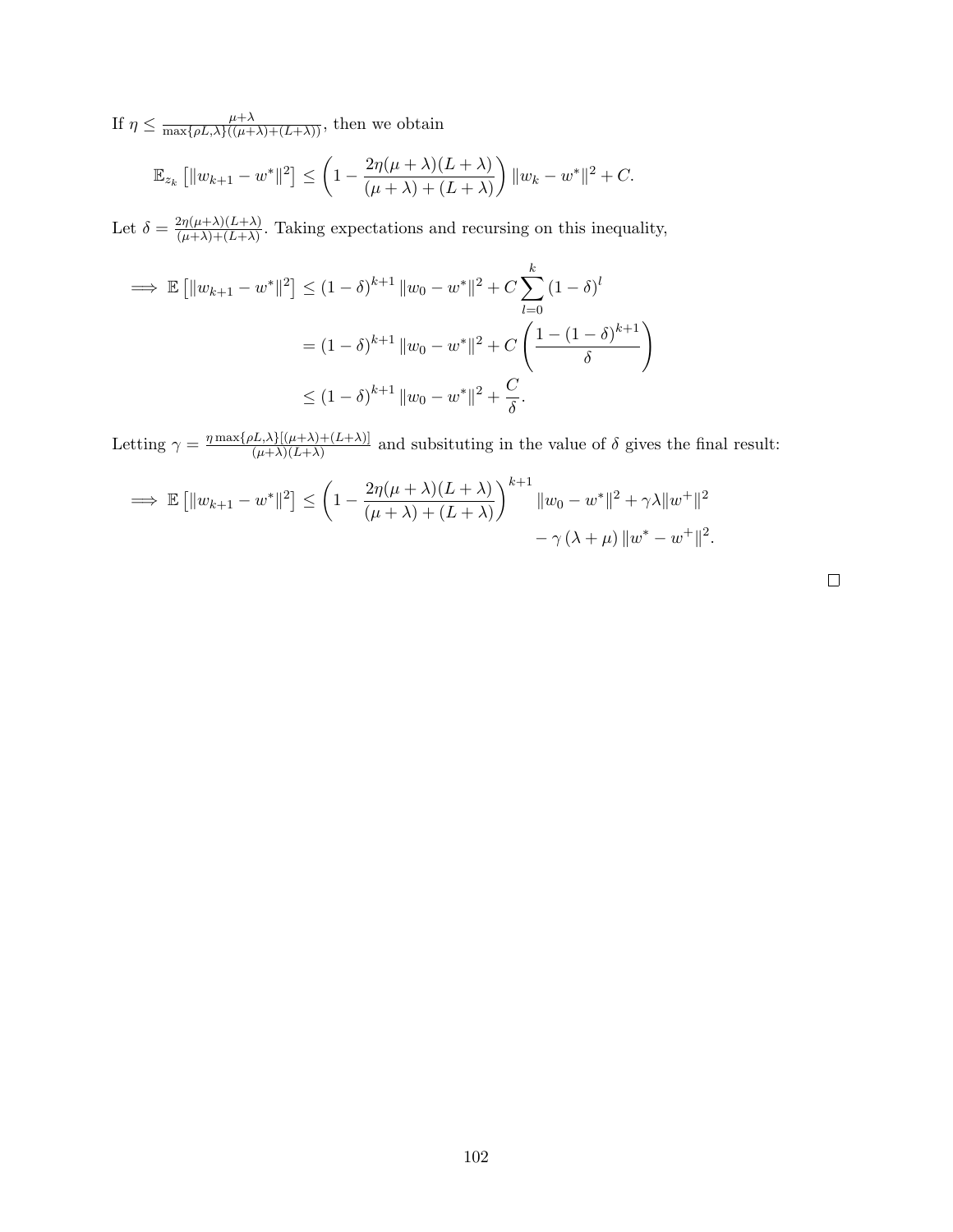# Appendix F Useful Lemmas

<span id="page-114-0"></span>**Lemma 17.** Let f be a  $\mu$ -strongly-convex, L-smooth function. Then, for all  $w \in \mathbb{R}^d$ , the optimality gap and distance to the minimizer can be related as follows:

$$
\frac{\mu}{2}||w - w^*||^2 \le f(w) - f(w^*) \le \frac{L}{2}||w - w^*||^2.
$$

The proof of Lemma [17](#page-114-0) follows immediately from the definitions of Lipschitz-smoothness and strong convexity evaluated at  $w$  and  $w^*$ .

**Lemma 18.** Let f be an L-smooth function. Then f satisfies the following inequality for all  $w \in \mathbb{R}^d$ as follows:

$$
\frac{1}{2L} \|\nabla f(w)\|^2 \le f(w) - f(w^*).
$$

Similarly, if f is  $\mu$ -strongly-convex, then f satisfies the Polyak-Lojasiewicz condition,

$$
f(w) - f(w^*) \le \frac{1}{2\mu} \|\nabla f(w)\|^2 \qquad \forall w \in \mathbb{R}^d.
$$

See [Karimi et al.](#page-74-0) [\(2016\)](#page-74-0) for proof.

**Lemma 19.** Let f be a convex, L-smooth function. Then f satisfies the following inequality for all  $w, v \in \mathbb{R}^d$ :

$$
f(w) - f(v) \le \langle \nabla f(w), w - v \rangle - \frac{1}{2L} \|\nabla f(w) - \nabla f(v)\|^2.
$$

See [Bubeck](#page-72-0) [\(2015,](#page-72-0) Lemma 3.5) for proof.

**Lemma 20.** Let  $f$  be a convex, L-smooth function. Then  $f$  satisfies the following inequality:

$$
\langle \nabla f(w) - \nabla f(v), w - v \rangle \ge \frac{1}{L_{max}} || \nabla f(w) - \nabla f(v) ||^2.
$$

See [Bubeck](#page-72-0) [\(2015,](#page-72-0) Eq. 3.6) for proof.